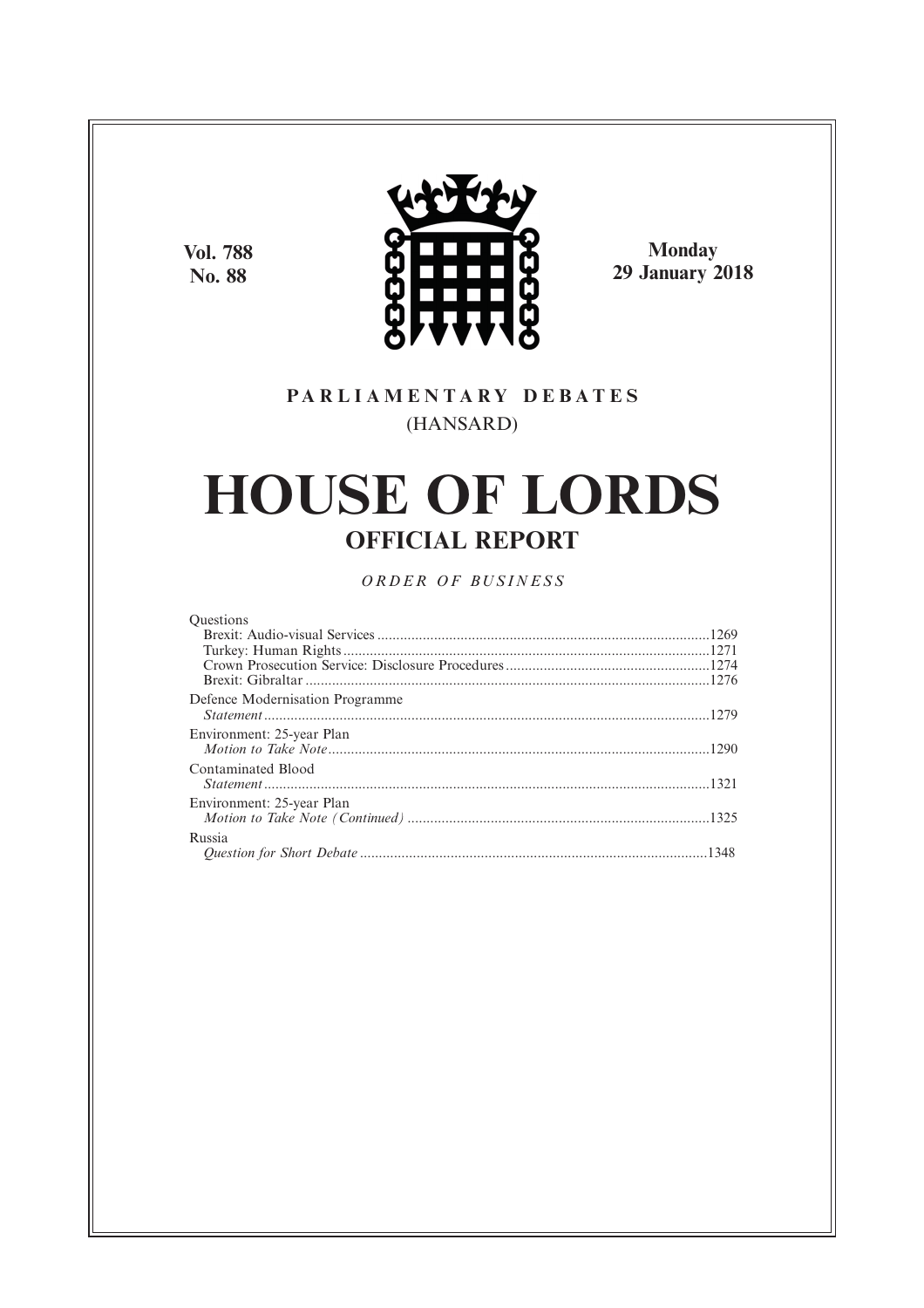Lords wishing to be supplied with these Daily Reports should give notice to this effect to the Printed Paper Office.

No proofs of Daily Reports are provided. Corrections for the bound volume which Lords wish to suggest to the report of their speeches should be clearly indicated in a copy of the Daily Report, which, with the column numbers concerned shown on the front cover, should be sent to the Editor of Debates, House of Lords, within 14 days of the date of the Daily Report.

> *This issue of the Official Report is also available on the Internet at* https://hansard.parliament.uk/lords/2018-01-29

The first time a Member speaks to a new piece of parliamentary business, the following abbreviations are used to show their party affiliation:

| <b>Abbreviation</b> | <b>Party/Group</b>                  |
|---------------------|-------------------------------------|
| CB.                 | Cross Bench                         |
| Con                 | Conservative                        |
| <b>DUP</b>          | Democratic Unionist Party           |
| GP                  | Green Party                         |
| Ind Lab             | Independent Labour                  |
| Ind LD              | <b>Independent Liberal Democrat</b> |
| Ind SD              | <b>Independent Social Democrat</b>  |
| Ind UU              | Independent Ulster Unionist         |
| Lab                 | Labour                              |
| LD                  | Liberal Democrat                    |
| LD Ind              | Liberal Democrat Independent        |
| Non-afl             | Non-affiliated                      |
| PC                  | Plaid Cymru                         |
| <b>UKIP</b>         | UK Independence Party               |
| UUP                 | <b>Ulster Unionist Party</b>        |

No party affiliation is given for Members serving the House in a formal capacity, the Lords spiritual, Members on leave of absence or Members who are otherwise disqualified from sitting in the House.

© Parliamentary Copyright House of Lords 2018,

*this publication may be reproduced under the terms of the Open Parliament licence, which is published at www.parliament.uk/site-information/copyright/.*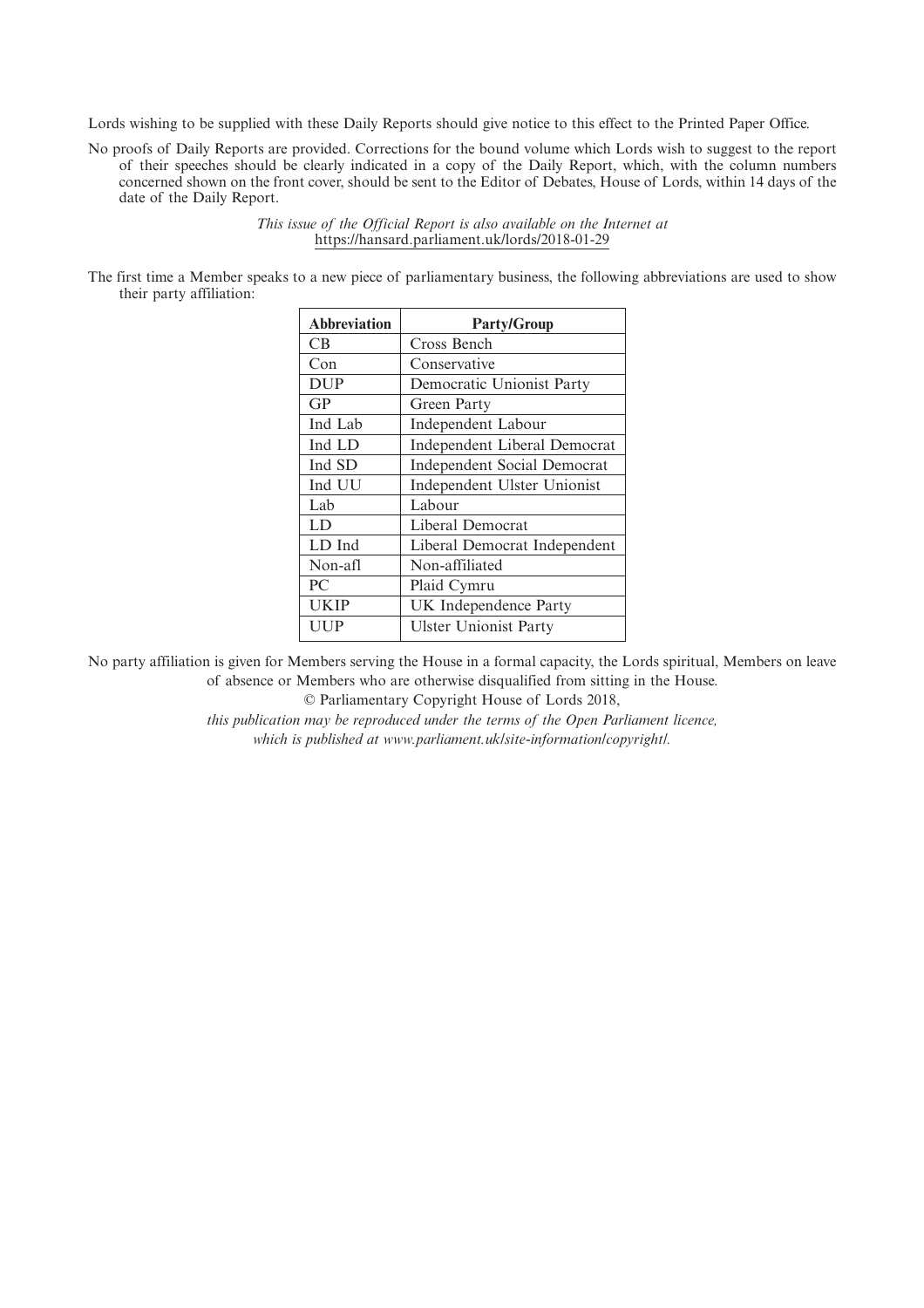# House of Lords

*Monday 29 January 2018*

*2.30 pm*

*Prayers—read by the Lord Bishop of Chelmsford.*

# **Brexit: Audio-visual Services**

*Question*

*2.37 pm*

#### *Asked by Lord Clement-Jones*

To ask Her Majesty's Government what assessment they have made of the ability of United Kingdom audiovisual services to take advantage of the European Union country of origin rules after Brexit.

**TheParliamentaryUnder-Secretaryof State,Department for Digital, Culture, Media and Sport (Lord Ashton of Hyde) (Con):** My Lords, the broadcasting industry has continuously emphasised the significance of maintaining the country of origin principle. We are committed to working with the sector to ensure that those points are explored and considered as the UK develops its stance on exit negotiations as part of the overall effort to secure the best deal for the UK as a whole. The effect of leaving the EU will depend on the exit negotiations.

**Lord Clement-Jones (LD):** My Lords, there are hundreds of channels based here which are broadcast to the EU and get the benefit of a single regulator in the form of Ofcom. The Creative Industries Federation states, in its report today on global trade and Brexit:

"To ensure the UK remains a leading hub for international broadcasters, the continued mutual recognition of broadcasting licences between the UK and EU Member States is imperative". Does the Minister agree with that statement, and will the Government treat this as a priority in trade negotiations? Is this not another example of where the straightforward solution would be to stay in the single market?

**Lord Ashton of Hyde:**My Lords, I am very pleased to confirm to the noble Lord that we will treat this as a priority. Of course he is right that the broadcasting industries are one of the UK's success stories. In fact, 55% of the TV channels based in the UK mainly targeted the European market in 2016, and 53% of the video-ondemand services primarily targeted the EU. It is definitely one of the top priorities of my department, and we communicate regularly with the Department for Exiting the European Union to ensure that it is one of its.

**Lord Bassam of Brighton (Lab):** My Lords, given that the multichannel sector is worth £4.2 billion a year to the UK economy, can the Minister explain how the Government intend to guarantee access to EU markets, given that EU rules will require broadcasters to make editorial decisions and deploy their workforce within the EU post Brexit?

**Lord Ashton of Hyde:** The noble Lord has put his finger on the fact that it will be a challenge but, luckily, it is one we are up to. The point to bear in mind is that a European country which receives, on average, 45% of its channels from abroad—for some smaller countries,

it is 75%—wants a respected regulator which will make sure that the channels it receives are up to standard, and that is exactly what the UK provides.

**Viscount Colville of Culross (CB):** My Lords, I declare an interest as a series producer at ITN Productions who has just sold a series across the European Union. Are the Government planning to renegotiate the AVMS directive, which defines "European work"? If not, does the Minister recognise the damage that will be done to the UK television production sector if its productions cannot compete with a 50% European work quota?

**Lord Ashton of Hyde:** My Lords, the Government are actively involved in the renegotiation of the AVMS directive, and I believe that the plan is for the trialogues to finish some time this year. I do not want to disagree with the noble Viscount, who is an expert in these things, but I think that the European work status is confirmed by the Council of Europe transfrontier television convention.

**Lord Razzall (LD):** Do the Government agree with the recent recommendation of the DCMS Committee in the other place? The committee said:

"To address profound industry uncertainty … the Government must as an urgent priority state its negotiating intentions with respect to the Country of Origin rules framework and",

# more particularly,

"set out its contingency plan, should the rules cease to apply after Brexit".

**Lord Ashton of Hyde:** My Lords, the report to which the noble Lord refers was published last Thursday. Although we are quick in DCMS, we have not come to a considered opinion on it yet.

**Baroness Hayter of Kentish Town (Lab):** My Lords, one of the issues raised by the creative industries again and again has been about the ability of people to move to work across the EU. I have heard the same as the Minister said—that his department has been very open to talks with the creative industry. Unfortunately, his colleagues at the Home Office have not always been as open to hearing from them about their needs. On their behalf, could he talk to the Home Office about being able to engage in those demands?

**Lord Ashton of Hyde:** My Lords, we agree that migration and key skills in the creative industries generally, and the audio-visual sector as well, are crucial. We have made that point very clear to the Home Office. We are liaising with the Migration Advisory Committee to make sure that we have up-to-date information. We have made it aware that in the audiovisual sector 5.7% of the workforce come from the EU. However, interestingly, the immigration system appears to be working for the audio-visual sector, because more than that—6.7%—come from outside the EU.

**Viscount Waverley (CB):** Would the Minister use the case in reverse and encourage Mezzo, probably the best music channel in the whole world, which is beamed only into Europe, to be available in the United Kingdom?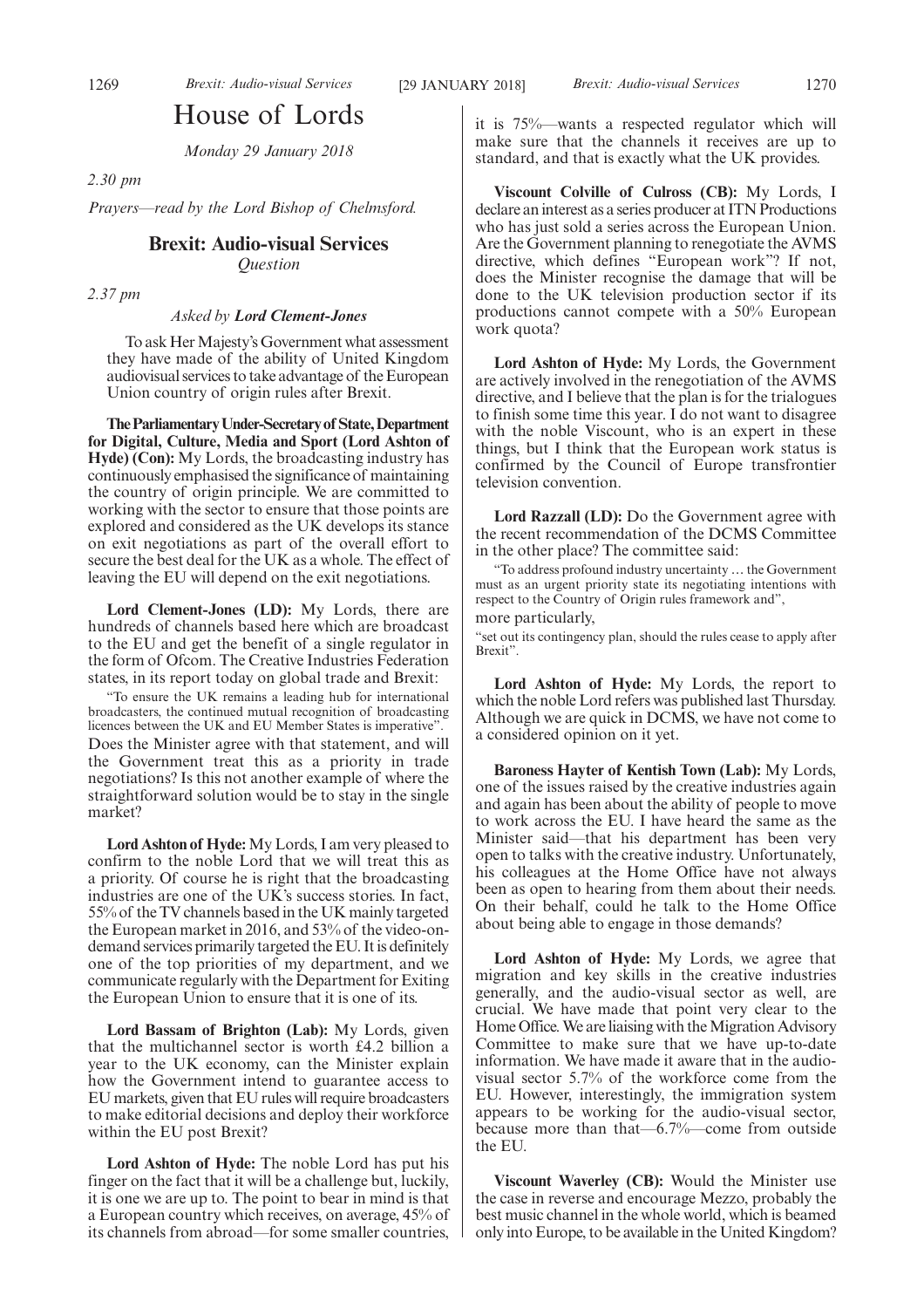**Lord Ashton of Hyde:** I am not aware of that, but I am sure that it would be a very good thing.

**Lord Foulkes of Cumnock (Lab):** Has not the Minister noticed that, week after week, we have had question after question and report after report from our excellent committees showing that sector after sector is going to be really harmed by our withdrawal from the European Union—which he describes as a "challenge"? Is not it about time that the Government came to their senses and took the advice and indications from Mr Barnier and many others that an opportunity is there for us to think again and stay within the European Union?

**Lord Ashton of Hyde:** I do not agree with that. The Government are carrying out the will of the British people and will continue to negotiate on behalf of the country to get the best deal that it can on leaving the EU.

**Lord Forsyth of Drumlean (Con):** My Lords, is not it obvious that, with our fantastic success and brilliance in creative industries, our future lies in free trade and a global market and not in being sucked into a protectionist racket?

**Lord Ashton of Hyde:** The noble Lord is right to highlight the success of the creative industries. It is a world-leading example of what Britain does well, and we will continue to do that for the benefit not only of the EU after the negotiations but of the rest of the world as well.

# **Turkey: Human Rights** *Question*

*2.44 pm*

#### *Asked by Lord Balfe*

To ask Her Majesty's Government what assessment they have made of the strength and effectiveness of their representations about human rights abuses to the government of Turkey once the United Kingdom is outside the European Union.

**The Minister of State, Foreign and Commonwealth Office (Lord Ahmad of Wimbledon) (Con):** My Lords, the United Kingdom and Turkey have a close and constructive relationship that enables us to raise our human rights concerns at the highest levels. We do not expect this to change as we leave the European Union. In addition to bilateral channels, we address human rights issues in other multilateral fora, including the Council of Europe, of which Turkey is also a member.

**Lord Balfe (Con):** I thank the Minister for his reply, but point out that when we are outside the European Union we will no longer be a part of its common position. That will mean that we are not able to shape that common position, nor will we be part of it when we are making representations. Does the Minister consider that the little bit of independence which we gain is worth putting us in the same position as, say, Canada, another largish NATO ally but one which is very much on the margin when it comes to making representations in Ankara?

**Lord Ahmad of Wimbledon:** Britain's position with Turkey goes beyond our membership of the European Union. Let it not be forgotten that the United Kingdom has been the strongest voice for Turkey's membership, to broaden the base of the European Union. I disagree with my noble friend: it is not a small decision or issue. Leaving the European Union, with the opportunities that provides to global Britain, will present the United Kingdom with a new way of defining relationships; we will continue to strengthen our existing relationship and influence with Turkey.

**Lord Collins of Highbury (Lab):** My Lords, for a long time the United Kingdom's policy towards Turkey was to encourage it to join the European Union, for the very good reason that it improved standards, held people to account and applied the rule of law. By leaving, we will be saying to Turkey: "Do what we say". That is not good enough. Surely, we need to act collectively to defend human rights.

**Lord Ahmad of Wimbledon:** The noble Lord is aware that we will act to defend human rights, not just with our European Union partners—we will continue to have a strong relationship with them on this important issue once we have left the Union—but also through other bodies such as the UN body on human rights. We will continue to make the case for human rights across the piece. That also means that when we see human rights abuses in countries such as Turkey, with which we have relationships, we stand up and make our position absolutely clear.

**Lord Scriven (LD):** The Minister will be aware of the repeated abuses of Turkish LGBTI citizens' human rights by their own Government, including the firing of rubber bullets to stop Pride celebrations. The EU has withheld  $E175$  million of money due to Turkey to protest at this and other human rights abuses. If we are to leave the EU, what will come first in the Foreign Office's policy towards Turkey: trade or action on standing up to protect human rights?

**Lord Ahmad of Wimbledon:** The noble Lord does a disservice to Britain's history. Britain has always been a proud proponent of human rights. It continues to be so while it is a member of the European Union, and it will continue to be a proud proponent of human rights once we leave the European Union.

**Lord Tebbit (Con):** My Lords, can my noble friend tell me how successful have been the European Union's representations to Turkey to clear these matters up? From what we have heard, it should have been a pushover for them.

**Lord Ahmad of Wimbledon:** That is for objective commentators to assess but, as my noble friend will recognise, we have had success in influencing Turkey on a range of human rights issues. Recently, it was British representation which ensured the release on bail of most of the human rights defenders before trial, although one is still in detention. That is down to the strong relationship which the United Kingdom has with Turkey on human rights. Turkey does listen to our protests.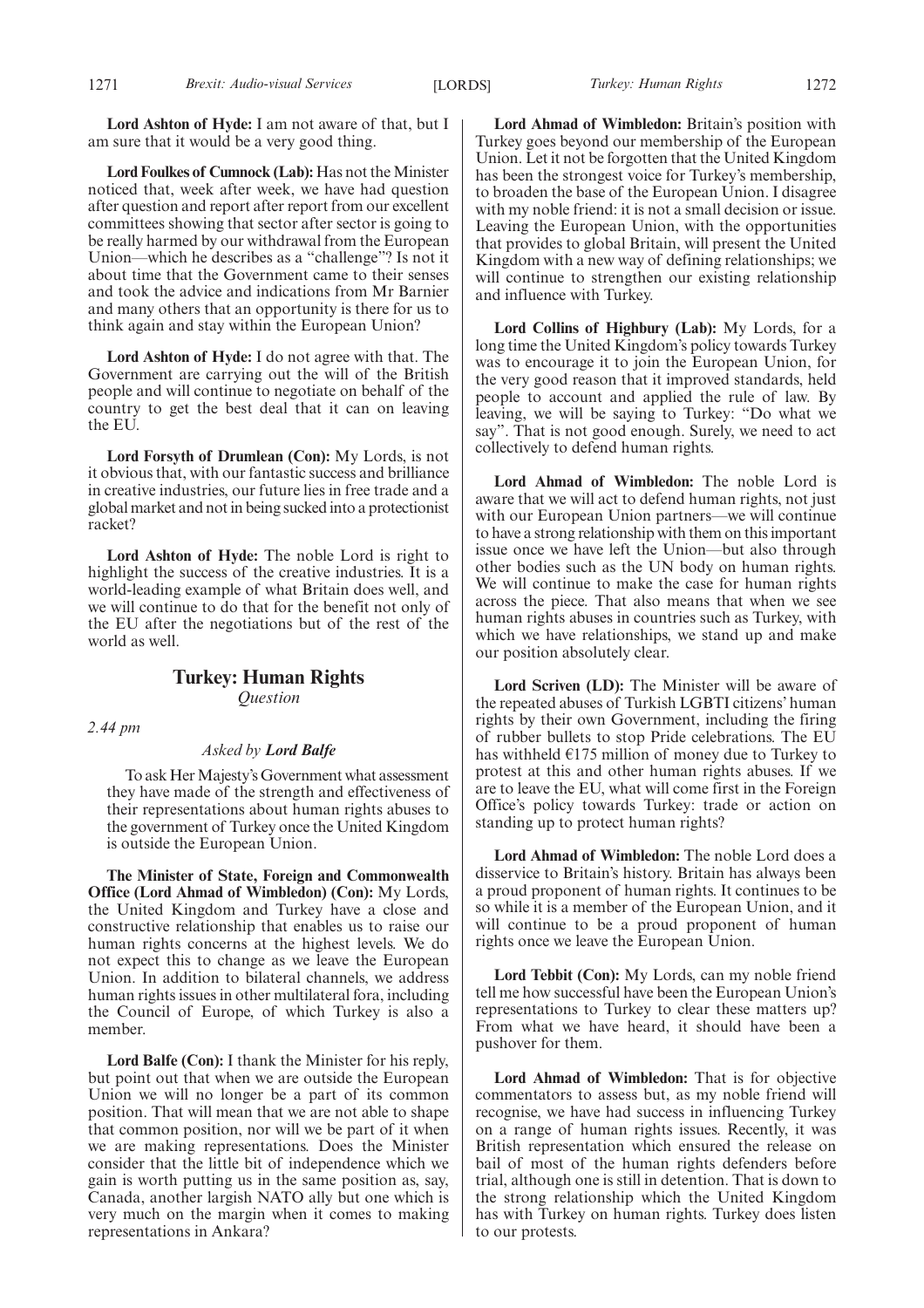**Lord Cashman (Lab):** My Lords, there have been worrying developments in Turkey recently, and the EU has been very vocal and effective. I refer specifically to the president's denouncement of the established and renowned Boğaziçi University in Istanbul and the banning of any lesbian, gay, bisexual or trans exhibitions and cultural events in Ankara. Will the Minister join with others in reinforcing that such a ban, supposedly due to security concerns, should not be used to diminish the human rights and civil liberties of all citizens in Turkey, particularly those who are lesbian, gay, bisexual and trans?

**Lord Ahmad of Wimbledon:** As the noble Lord will know, the United Kingdom did at that time make its position on this issue absolutely clear to the Turkish authorities and continues to do so. We will continue to raise it in international fora. Indeed, it continues to be raised in all our bilateral meetings and dealings with our Turkish counterparts.

**Baroness Nicholson of Winterbourne (Con):** Does the noble Lord agree that, despite the many qualities of the European Union, its handling of Turkey has been negative, retrogressive and incompetent, and that you can tell that by the way in which north Cyprus responded to the excellent overtures from the European Union at the time when Cyprus joined? Does he also agree that Britain is in a unique position with respect to Turkey, given that both are very early members—almost founder members—of the Council of Europe, and that it is much better to have Turkey discussing issues round the table than to have it outside the door, as the European Union has successively proved?

**Lord Ahmad of Wimbledon:**I share my noble friend's sentiment that we have been disappointed with colleagues across the European Union who have not been supportive of the United Kingdom's position of encouraging Turkey's membership. However, we will continue to work with Turkey after we leave the European Union, and we will work with the European Union—whether that is through our membership of the Council of Europe or whether it is through our continued membership of NATO—to ensure that on important issues, where we agree, we will make those positions absolutely clear and, where we need to make our position clear to the likes of Turkey on human rights, that position will also be made clear.

**Baroness Tonge (Non-Afl):** My Lords, the Minister speaks very proudly of this Government's defence of human rights, but when will they start to defend the human rights of Palestinians, particularly Palestinian children?

**Lord Ahmad of Wimbledon:** I know that the noble Baroness has been a very strong campaigner on this issue, and she knows for a fact that the United Kingdom has been, and continues to be, very vocal on it. We have a very strong relationship with Israel which allows us to have candid conversations in which we stand up for the rights of the Palestinian people and of the children held in detention in Israel. I reiterate that the United Kingdom believes that the long-term solution to the crisis in the Holy Land and the Middle East that is ripping apart communities at times is a two-state solution, and the United Kingdom stands by that.

**Lord Reid of Cardowan (Lab):** My Lords, in view of the Minister's answers regarding our support for Turkey's position, is it not ironic that the will of the people, to which he and other Ministers keep referring, was persuaded, at least in substantial part, by the dreadful rumours that 76 million Turks would join the European Union?

**Lord Ahmad of Wimbledon:** The noble Lord may speculate, and there will be different reasons as to why people voted, but I do not agree. I accept that certain elements of the campaign were not desirable. I made my position clear at that time, as did the Government. That applied to those on both sides of the campaign. However, the fact is that, in a referendum voted for by both Houses, the majority of people voted to leave the European Union. We are not listening to the likes of Mr Barnier, and we do not need his direction; we needed the direction of the British people, they have given it and we are following it.

# **Crown Prosecution Service: Disclosure Procedures** *Question*

*2.53 pm*

#### *Asked by Lord Morris of Aberavon*

To ask Her Majesty's Government whether they intend to set up an independent inquiry into the role of the Crown Prosecution Service and its relationship with police authorities in respect of disclosure procedures in criminal cases.

**The Advocate-General for Scotland (Lord Keen of Elie) (Con):** My Lords, following a joint inspectorate report last year, the Attorney-General launched a review of disclosure procedures. This will report in the summer. Last week, the National Police Chiefs' Council, the College of Policing and the CPS published a joint action plan for disclosure improvement. The House of Commons Justice Committee has now announced an inquiry into disclosure. We have no present intention to institute an additional inquiry.

**Lord Morris of Aberavon (Lab):** My Lords, I welcome what is being done belatedly, but confidence in the criminal legal system in the Crown courts has been seeping away almost daily. Will the action proposed apply also to the magistrates'court, where non-proceeding seems to be the norm? Since the DPP, who has made some very bold statements, is obviously struggling with the police, with their limited resources, to provide material for disclosure, will the Attorney-General join the Home Secretary in studying what was done in 1998? There was a failure to prosecute deaths in custody cases, so I appointed a senior ex-circuit judge to do an independent review, and he delivered a damning report in two or three months.

**Lord Keen of Elie:** My Lords, we recognise that compliance with disclosure requirements is vital if there is ever to be a fair trial. On a review of present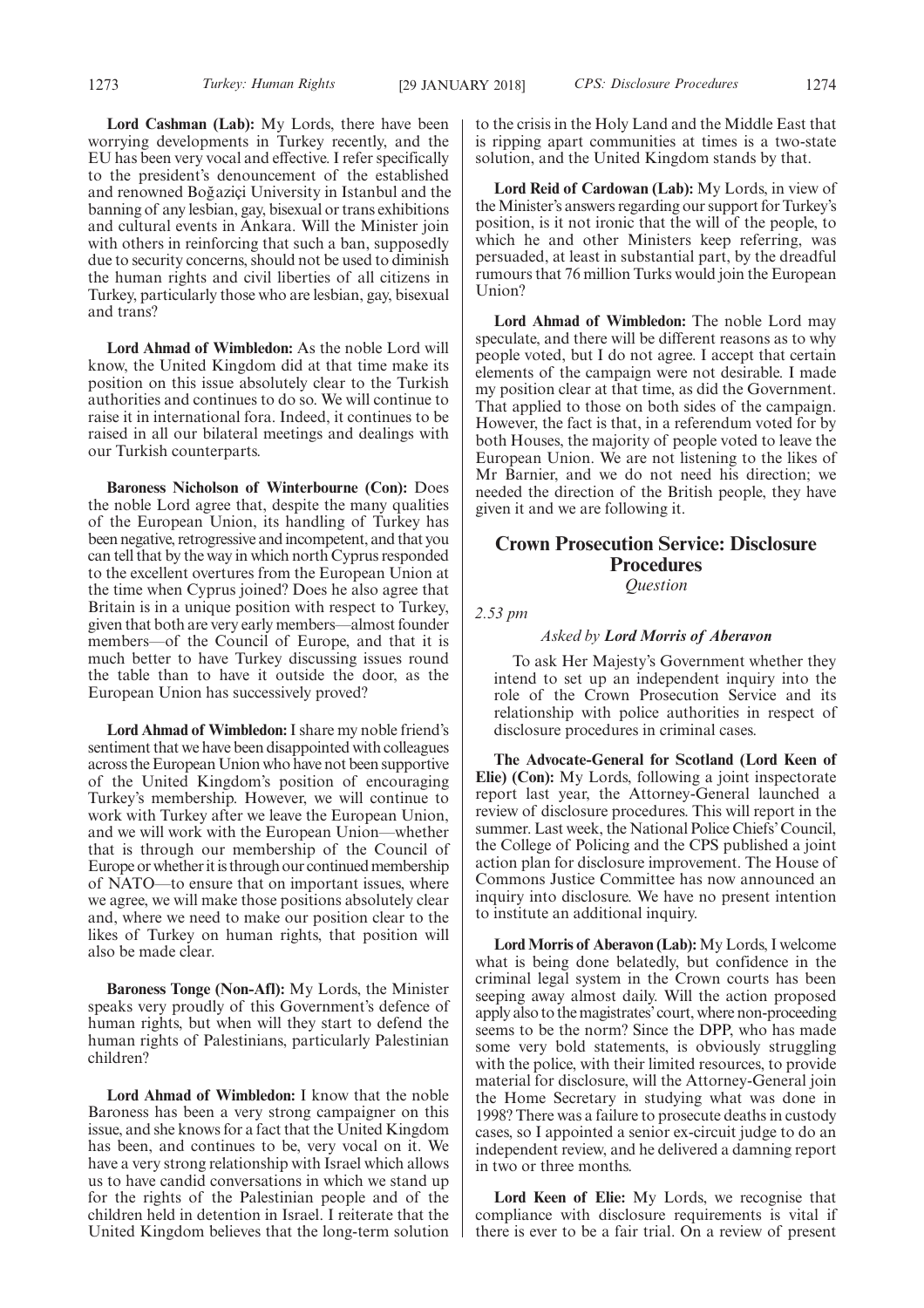#### [LORD KEEN OF ELIE]

policy, the Attorney-General's review will take account of recent reports from judges and Her Majesty's inspectors, as well as gathering additional evidence from bodies, including the judiciary, the Bar Council, the Law Society, police representatives, and prosecutors. In addition, last week the Attorney-General and the Home Secretary addressed a joint letter to both the CPS and the chief constable of the national policing lead on disclosure and the chief executive of the College of Policing, repeating their expectation that a full review is undertaken of all cases similar to those that have already been identified, to determine whether disclosure has been properly carried out.

**Lord Thomas of Gresford (LD):** Does the Minister not agree that it would be quite disproportionate for the victim to be required to disclose all her emails and electronic messaging to her attacker and his lawyers to trawl through at considerable public expense? Will the Minister not pursue the suggestion I made in our debate a fortnight ago that there should be a protocol whereby a defendant is required to give key words, such as his name, his nickname, places, people and events, to the prosecution for it to carry out such an investigation and to disclose whatever material he has suggested is produced?

**Lord Keen of Elie:** My Lords, I certainly agree with the indication that it would be disproportionate for a victim or complainer to have to disclose the entirety of their social media communications. It would be intrusive and inappropriate, and would impact upon the willingness of complainers to come forward in particular circumstances, so there has to be a balance. It would also raise very real data protection issues, so we have to take account of that. As regards a protocol, we are reviewing protocols in the context of disclosure, and I noted what the noble Lord said about a keyword search.

**Lord Mackay of Clashfern (Con):** My Lords, is it feasible for the police to ask the complainer whether they have commented on the relationship in question in any media? I do not mean that they should give any detail, but at least it would alert the police as to whether it was worth looking at. Secondly, it is over 32 years since I had responsibility for these matters in Scotland, but I wonder whether there is any suggestion that this problem exists there.

**Lord Keen of Elie:** I am obliged to my noble and learned friend for his observations. On the police inquiries, as I understand it there is no reason why the police should not make appropriate inquiries of a complainer with respect to her social media and other communications that might be relevant to a particular complaint. In addition, the defence have to submit a schedule outlining their own case, in which they will have the opportunity to identify from the police schedule of material that has been recovered that which should be disclosed for the purposes of trial. On whether a similar issue has arisen in Scotland, disclosure is an issue in all jurisdictions; it is a question of how it is handled. Here we are concerned with the handling issue, not a resource issue.

**Lord Blair of Boughton (CB):** My Lords, I could not disagree more with the Minister. We are, quite simply, dealing with a resource issue. The law on disclosure is as clear as daylight, but it was written before iPhones and social media came into existence. Does the Minister agree that whatever guidance is issued to the police and their forensic IT investigators, there has to be some concern about whether they have the resources to do this in cases of rape when they also have cases of terrorism and organised crime to deal with?

**Lord Keen of Elie:** My Lords, clearly the development of digital media has increased the demands made on both the police and the prosecution service in the investigation of crime. Indeed, in their most recent report,*National Disclosure Improvement Plan*, the National Police Chiefs' Council, the College of Policing and the Crown Prosecution Service indicated that they will develop a joint protocol by March 2018 for the examination of digital media.

**Baroness Chakrabarti (Lab):** My Lords, on the one hand we have urgent crisis reviews of pending prosecutions for fear of potential non-disclosure and unsafe trials and, on the other hand, we have various women's groups telling us that the existing law designed to protect women from degrading questioning about their sexual histories is not being applied, and that causes fear as well. To add insult to injury, a notorious sex offender will be released on parole without rhyme or reason and without a voice for the victims of crime. Will the Minister please agree that it is time for the Government to give urgent attention, if not resources, to restoring faith, trust and confidence in our criminal justice system?

**Lord Keen of Elie:** My Lords, what is necessary is that a responsible Government should not arm wave but, instead, respect the rule of law.

# **Brexit: Gibraltar** *Question*

*3 pm*

#### *Tabled by Lord Luce*

To ask Her Majesty's Government whether Gibraltar will be fully integrated into the Brexit negotiations for both the transitional period and the longer-term arrangements.

**Lord Laming (CB):** My Lords, on behalf of my noble friend Lord Luce, I beg leave to ask the Question standing in his name on the Order Paper.

**The Minister of State, Department for Exiting the European Union (Lord Callanan) (Con):** My Lords, the Government are clear that Gibraltar is covered by our exit negotiations, and we have committed to involve it fully as we exit the EU. We will not exclude Gibraltar from our negotiations for either the implementation period or the agreement for the future. We are taking Gibraltar's interests into account, and the fifth meeting of the UK-Gibraltar Ministerial Forum on EU Exit took place in December, chaired by Minister Robin Walker.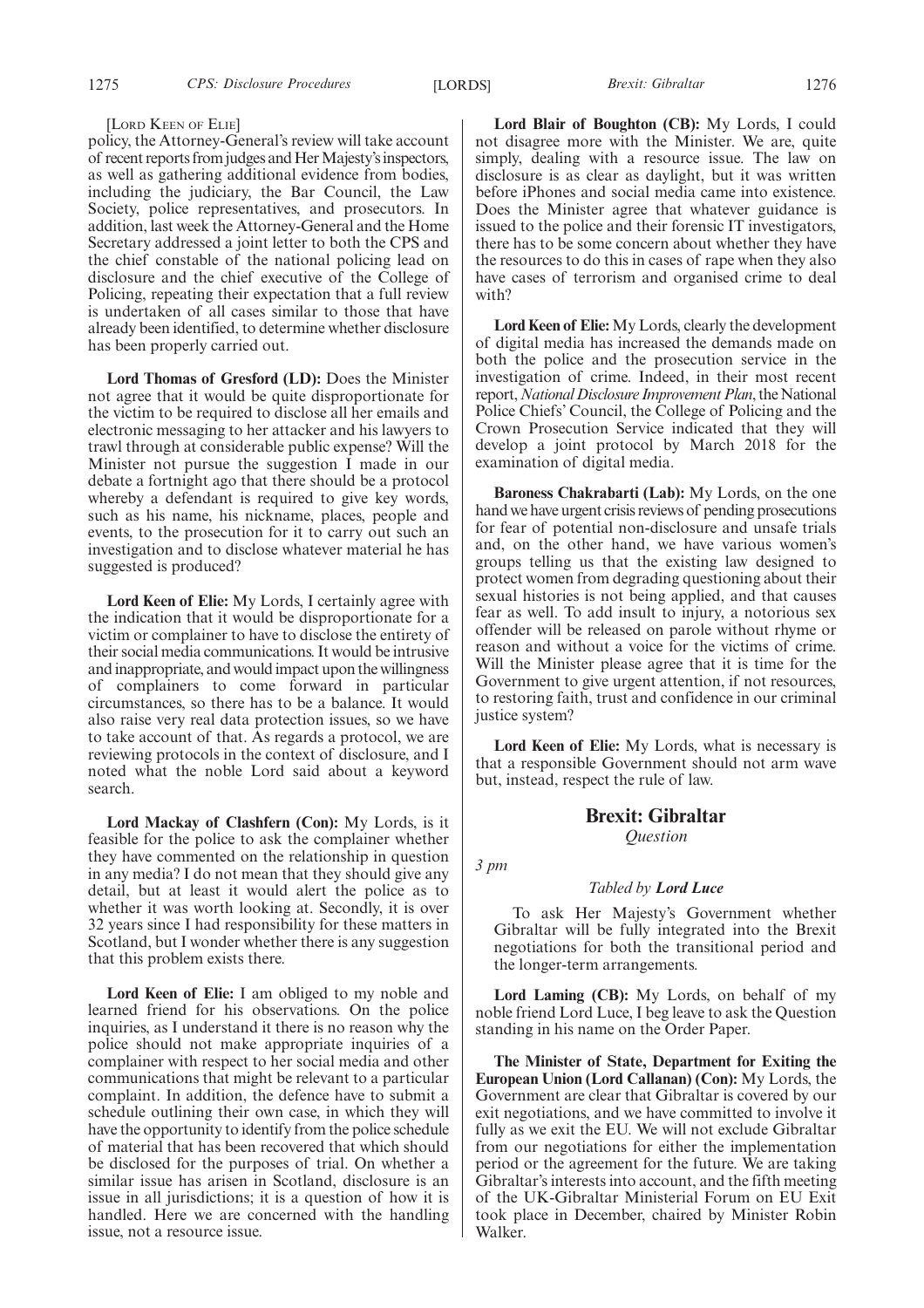**Lord Laming:** My Lords, I am grateful to the Minister for that reply. Can he enlarge on the principal mechanisms to assure the people of Gibraltar that they will not be excluded from any of the discussions? The Minister will know very well the sensitivity of this issue for the people of Gibraltar.

**Lord Callanan:** I totally agree with the noble Lord that these are sensitive matters. We regularly consult the Government of Gibraltar. It is also fair to say that we have excellent bilateral relations with the Government of Spain. We last met them on 11 January to take these matters forward, and so far the discussions have been constructive and helpful on all sides.

**Baroness Butler-Sloss (CB):**My Lords, I am a vice-chair of the All-Party Parliamentary Group for Gibraltar. One thing that the Gibraltarians are particularly concerned about is the transition period and the real possibility that Spain will exercise its veto, which the EU countries have accepted, to prevent Gibraltar being involved in the transition discussions.

**Lord Callanan:**I thank the noble and learned Baroness for her question, but I really do not think that the word "veto" should be used in these circumstances. We have excellent relations with Spain and, as I said, we have been discussing these issues with Spain in a constructive and helpful manner. The discussions are going forward well and we expect a positive result.

**Baroness Hayter of Kentish Town (Lab):** My Lords, last week I met Sir Joe Bossano, the former Chief Minister, who stressed that not only does Gibraltar have a land border with what will be the EU 27 but that many Gibraltarians consider it to be a border with a potentially hostile state that has designs on their territory—and, of course, the ability to close that very short border. Given that, as we have just heard, paragraph 24 of the EU's guidelines on the negotiations gives Spain an effective veto, will the Minister give an unequivocal pledge both to guarantee the Rock's sovereignty and to make its future economic prosperity a priority in the negotiations?

**Lord Callanan:** Of course we can give a pledge to the people of Gibraltar on their sovereignty—we have done that many times—but I do not think that using the words "hostile state" is helpful in the circumstances. The discussions have been positive and cordial. We are engaging with the Government of Spain and trying to resolve the issues. The noble Baroness is right to point to the land border, but it is now a Schengen border. Many residents of Spain—something like 7,000 a day cross that border to work in Gibraltar, so there is a desire on both sides to make the arrangements work as smoothly as possible.

**Baroness McIntosh of Pickering (Con):** My Lords, as we have both served in the European Parliament, does my noble friend agree that Gibraltar has had good representation through a nominated Member of the European Parliament? That representation will presumably cease at the European elections next year. What discussions will there be and what mechanism will be in place to ensure that, at a crucial time for Gibraltar's future, she will have representation in the European Parliament?

**Lord Callanan:** I think matters have moved on a bit since my noble friend was in the European Parliament. It is actually attached to a UK geographical area—the south-west region—and so it has a whole region of MEPs to represent its interests in the European Parliament. We will take Gibraltar's interests fully into account. We consult Gibraltar regularly and will make sure that its interests are well represented.

**Lord Palmer of Childs Hill (LD):**My Lords, Monsieur Barnier's name was mentioned in response to Question 1 and Question 2 today. The same Mr Barnier told a Select Committee of the Spanish Parliament, on 23 January, that Gibraltar was not part of the negotiations. Is he misinformed in this respect? Will the Minister confirm that, if we make the mistake of leaving the EU, Gibraltar will be included not only in the negotiations but in the final settlement and agreement—because that is not clear?

**Lord Callanan:** I say to the noble Lord that I think it is clear. The Prime Minister said in Parliament on 18 December that,

"we will be … negotiating to ensure that the relationships are there for Gibraltar as well. We are not going to exclude Gibraltar from our negotiations for either the implementation period or the future agreement".—[*Official Report*, Commons, 18/12/17; col. 758.] It could not be clearer.

**Lord Wigley (PC):** Does the Minister not accept that the predicament of Gibraltar would be largely overcome if we remained in the single market and the customs union?

**Lord Callanan:** I will repeat what has been said in the discussions we have had many times on this: we share the position of the Labour Front Bench that we are leaving the single market and leaving the customs union.

**Baroness Harris of Richmond (LD):** Will the Minister tell me of any discussions the Government have had with the Government of Spain about all the long queues that there still are on the border between Spain and Gibraltar?

Lord Callanan: We are clear that queues are, of course, unacceptable and extremely inconvenient for anybody seeking to pass either into or out of Gibraltar. We discuss these matters regularly in our excellent discussions with the Spanish Government.

**Lord Grocott (Lab):** My Lords, already today we have had two or three supplementary questions and three main Questions on the EU and withdrawal, and we have two days this week, Tuesday and Wednesday, scheduled for debate, and 10 days scheduled for Committee stage—so there will be no shortage of opportunity for Members of this House to quiz Ministers. But could the Minister reassure everyone that, despite the calls for us to ignore the referendum that have come from one or two questioners today, in particular from my very good and noble friend Lord Foulkes, he will be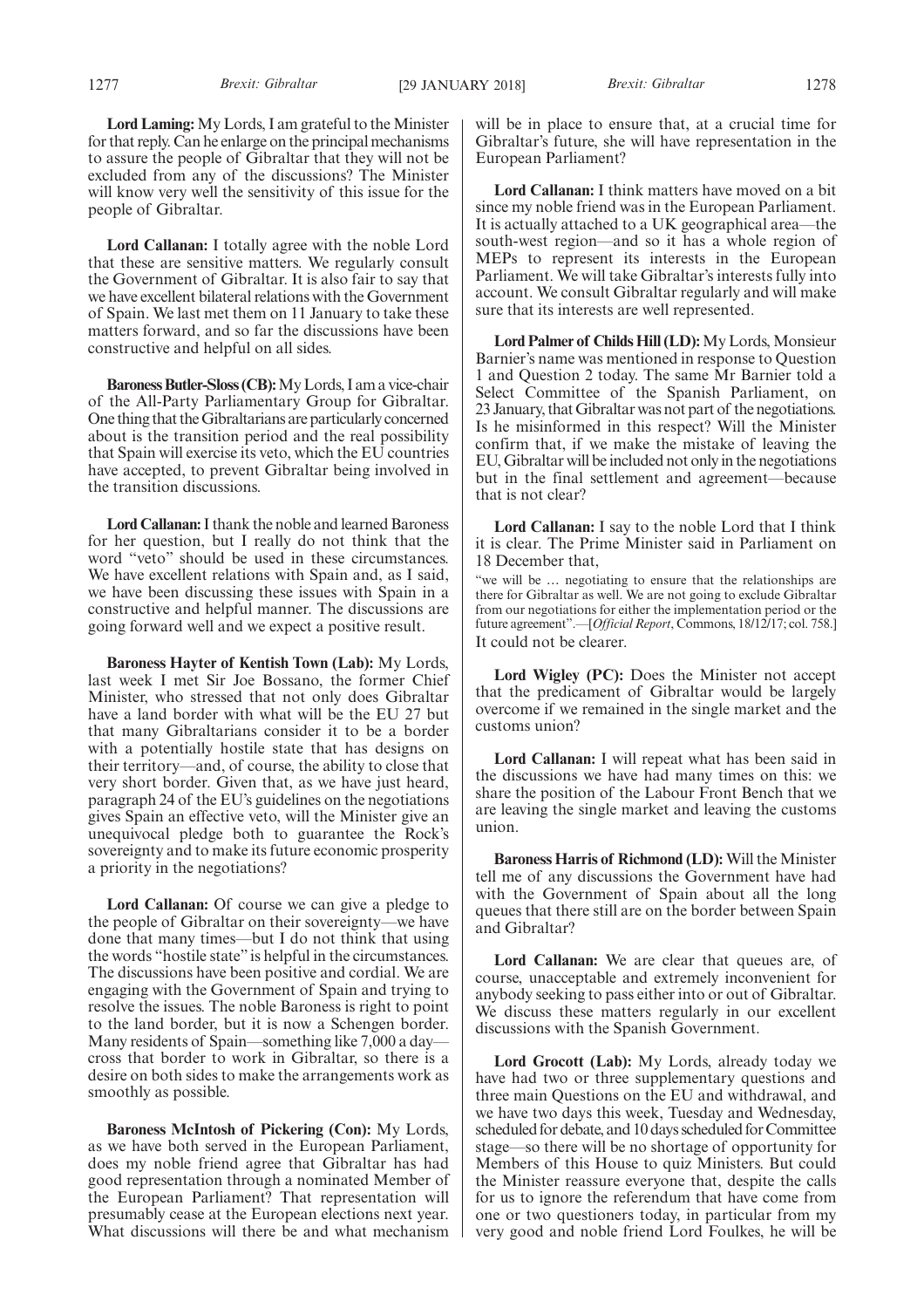#### [LORD GROCOTT]

careful to keep in mind not just the 17.4 million people who voted as they did in the referendum but, more specifically—if I can be parochial about this—the 2:1 majority of voters in the West Midlands who were quite clear about the decision that we should leave the European Union?

**Lord Callanan:** I agree with the noble Lord that of course we will be taking their interests into account. There was a similar majority in my own region—but there were remain majorities in other parts of the country. We act as a nation, and it was a referendum of the United Kingdom as a whole. It was a clear decision to leave the European Union; that decision was confirmed in my party's election manifesto and in the noble Lord's party's election manifesto; and we will proceed to implement that decision.

# **Defence Modernisation Programme** *Statement*

#### *3.08 pm*

**The Minister of State, Ministry of Defence (Earl Howe) (Con):** My Lords, with the leave of the House, I shall now repeat a Statement made in another place on 25 January by my right honourable friend the Secretary of State. The Statement is as follows:

"I undertook to return to the House at the earliest possible opportunity to update honourable and right honourable Members on the programme to modernise defence, which the Ministry of Defence will be conducting in the months ahead.

Following agreement of the high-level findings of the national security capability review by the National Security Council, I have agreed with the Prime Minister and Chancellor that we should take forward its recommendation for a programme of further work to modernise defence to deliver better military capability and value for money in a sustainable and affordable way. This is essential if defence is to make its full contribution to national security.

The *National Security Strategy and Strategic Defence and Security Review 2015* set out a clear ambition to ensure that the Armed Forces can tackle the threats that we face. It also proposed important new policy initiatives, including a stronger international approach, pursuit of innovation, modernised personnel policies and defence making a bigger contribution to our national prosperity, and we are making real strides to unlock greater efficiency and productivity.

Protecting the United Kingdom and our people remains our first priority and responsibility. As the threats we face become more complex and intertwined, we will need to work ever more closely with our NATO allies. We can also expect to remain actively involved with our partners in the Gulf in tackling shared threats to our security, and the Asia-Pacific region will become more important to us in the years ahead. The Ministry of Defence is making a major contribution to our prosperity as we procure the equipment that our Armed Forces deserve and support defence exports, in which there have been recent successes, most notably the £6 billion Typhoon contract agreed with Qatar.

Significant events last year—the callous terrorist attacks in London and Manchester, and the major storms that ravaged British dependencies in the Caribbean—are reminders of our wider responsibilities. We need to contain threats that have their origin overseas and be prepared to react swiftly and effectively when crises arise. As we identified in 2015, this will require the joint force that we are building to be versatile and agile. It will need to be capable of operating in all five domains: land, sea, air, space and cyber. It will need to be international by design, routinely exercising and operating with allies and partners. It will need to be credible and capable of operating against state and non-state threats—normally not alone but with NATO allies and other partners, but we must also be able to act on our own if and when required. It must be able to contribute to our national security at home, working with the police and other national security organisations.

While the major elements of our plans for Joint Force 2025 remain the right ones, in order to secure competitive advantage over our potential adversaries we need to ensure that we can move quickly to strengthen further our capabilities in priority areas and reduce the resources that we devote elsewhere.

The Government commissioned the national security capability review to ensure that we have the policy and plans to implement our national security strategy, so that our investment in national security capabilities is as joined-up, effective and efficient as possible to address current national security challenges. A report will be published later in the spring.

As my right honourable friend the Prime Minister said in her recent Lord Mayor's banquet speech, the threats, risks and challenges have become more complex and intertwined and have developed in areas and ways that we broadly expected, but at a much greater pace than was foreseen. The defence budget is £36 billion this year—the fifth largest defence budget in the world and it will increase by £1 billion each year so that it will be almost £40 billion by 2021. The UK remains one of the few countries to exceed NATO's 2% spending target, and this Government have committed to continue to increase the defence budget by at least 0.5% above inflation every year. However, we must do more to ensure that we use our resources effectively and deliver the efficiencies that the department has committed to, so that they can be reinvested in the capabilities that we require for our Armed Forces.

It is for these reasons that I have agreed with the Prime Minister and the Chancellor to launch the modernising defence programme so that we can strengthen and modernise the Armed Forces to meet the threats that the NSCR identified. Modernising defence will allow us to deliver better military capability and value for money in a sustainable and affordable way, and it will allow us to ensure that defence capabilities complement other national security capabilities in the most effective way. I am determined to realise this goal through a modernised, more productive and more effective joint force that can deter threats more effectively and ensure that we can deliver what is required of defence today and succeed in any future conflicts. Turning this approach into reality will be my key goal for the modernising defence programme.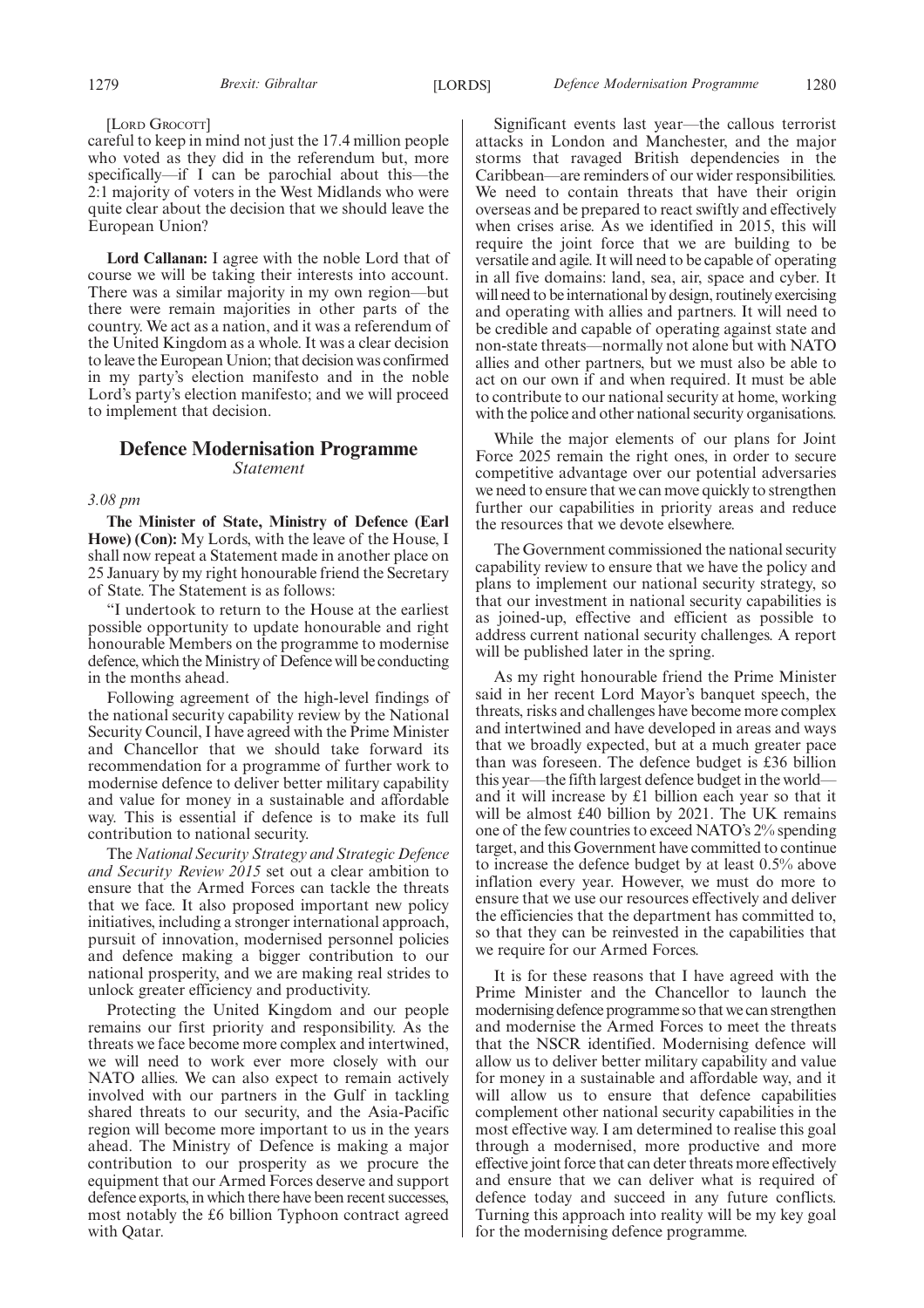This programme will involve four strands of work. The first three will optimise how the MoD is organised and is operating; identify further efficiencies and ways to be more productive, including through an aggressive programme of business modernisation; and improve our performance on the commercial and industrial issues. The fourth strand will look at the capabilities that defence requires to contribute to our three national security objectives today and in the future, but also and most importantly, to understand the ever-changing threats that this country faces. I am determined to use the modernising defence programme to ensure that defence can make its full contribution to our national security on a sustainable basis.

I will speak to right honourable and honourable Members about this programme of work on a very regular basis and I will keep the House updated as decisions are made. In the meantime, I would warmly welcome any contributions that right honourable and honourable Members would like to make. My department and I will be consulting beyond the House as this programme of work gets under way in the weeks ahead.

Protecting our national security and the safety of the British people both at home and abroad remains the Government's first priority. Let us make no mistake the world is becoming a more dangerous place. We cannot afford to shy away from this reality, nor can we take our security for granted. But even more than that, in a post-Brexit world, Britain must continue to champion the global good. It must continue to reach out to seize global opportunities and deal with global threats. Our history teaches us that we cannot have prosperity without security. To protect that prosperity we must have Armed Forces that are primed and ready to tackle the challenges to come".

My Lords, that concludes the Statement.

#### *3.17 pm*

**Lord Tunnicliffe (Lab):**My Lords, I thank the Minister for repeating the Statement, and perhaps I may be the first to congratulate him on his birthday. That is the charming bit over.

We welcome the decision to separate out the modernising defence programme from the national security capability review. That, frankly, is not much of a statement because anything has to be better than a Cabinet Office-led NSCR which is financially neutral. But this Statement reads as though one has had access to a whole series of other Statements, so I will confine myself to trying to understand the detail of what it sets out. Early on in the Statement it says:

"Following agreement of the high-level findings of the national security capability review".

Are the high-level findings of that review already in the public domain? If not, can the noble Earl tell us what the other high-level findings of the review are? Have they been published, and if they have not, will he explain why we have heard about just one finding and not the whole suite?

Later in the Statement we are promised that the national security capability review will be published later in the spring. Seasons of the year can be variable in this place, so can I ask for an assurance from the

Minister that we will have a precise definition of "spring"? This morning I took the trouble to google the word and you have two choices: meteorological spring ends on 31 May while astronomical spring ends on 21 June. I will settle for either date provided that we have a commitment that the review is going to be published. The reason I am looking for that assurance is that I think I have been told—I may be misquoting the noble Earl—in one of our many debates on defence that there would be the second annual report on SDR 2015 by the end of 2017. The end of 2017 was last month. Is there to be a second annual report on SDR 2015? If so, when?

Later in the Statement there is slipped in—"slipped in" is unfair, but it is towards the end of a long paragraph—the commitment:

"However, we must do more to ensure that we use our resources effectively and deliver the efficiencies that the department has committed to".

What are those efficiencies? Are they the ones committed to in SDSR 2015? The noble Earl will know from our debates about defence, of which we have had several in recent months, that virtually nobody believes that such efficiencies are achievable. Indeed, in the areas that one has been able to measure, the reduction in resource has clearly stalled. What does the noble Earl mean by "efficiencies"? Having been in the efficiency business in my professional career, I define "efficiencies" as achieving the same with less resource or achieving more with the same resource. All too often in defence, "efficiencies"has meant cuts. Could we have a categorical assurance that these efficiencies genuinely will be about achieving more with less? If it really is about more with less, why, in the last seven years, have the Government not achieved those efficiencies anyway?

Later in the Statement, we are told that the "programme"—that is, the defence modernisation programme—

"will involve four strands of work",

but it then goes on to define only one. What are the other three strands? It sounds very precise and as though there is a very clear plan behind the Statement. If there is, could it be revealed to us? The fourth strand is to look at what is required to contribute to the "three national security objectives". I am sure that in the tons of paper that the MoD produces I could find what the three national security objectives are, but could the Minister enlighten us as to what the three national security objectives are that the fourth strand pursues?

Following the Statement in the other place there was a debate. Somewhere in that debate there was a commitment by the Government to deliver the report on the defence modernisation programme by the Summer Recess. Will the Minister restate that it will be delivered by the Summer Recess? Could he give us some feel as to the certainty of that, particularly given the failure to deliver previous reports by their due date?

I do not think that the Statement says anything about "financially neutral", but in the debate that followed the Secretary of State for Defence said on at least four occasions that the defence modernisation review would not be financially neutral. I think he said it four times, but perhaps it was more often. Does "not financially neutral" mean that the Government have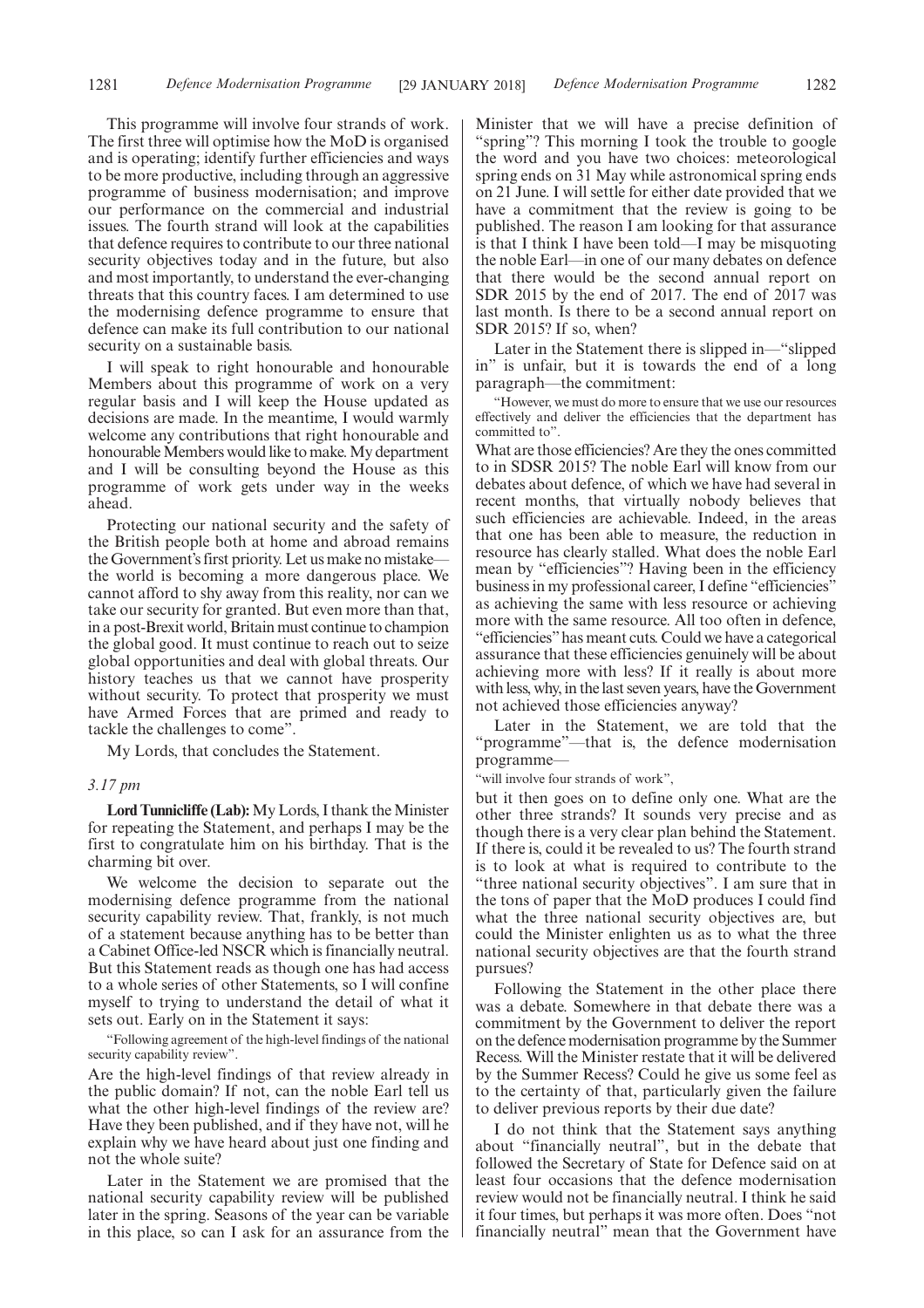#### [LORD TUNNICLIFFE]

decided to provide more money for defence? Presumably "not financially neutral" does not mean that there will be even less money. I hope that is what it means, but could we have a straightforward yes or no answer: is more money to be found for defence? Whatever the answer to all these questions is, I have real trouble in my own mind understanding how a fiscally neutral NSCR will work with a not fiscally neutral defence modernisation review.

**Lord Campbell of Pittenweem (LD):** My Lords, I join in the congratulations to the noble Earl on his birthday and thank him for repeating the Statement. He must feel, to some extent, that today is a rerun of the discussion we had last Monday. On these occasions tribute is often paid to the Armed Forces, but I have a question on that. What evidence is there of any impact on recruitment and retention as a result of the uncertainty that has surrounded these issues? I also remind the noble Earl that, as some of us in the House will remember, a lot of the language in the Statement is very similar to what we saw and heard in *Options for Change* and *Frontline First*. We know that the outcome of both exercises was a substantial reduction in defence expenditure and hence in capability as well.

There are only two passing references to NATO. I press the noble Earl on how far, and to what extent, interoperability with NATO and our other allies will lie at the very heart of the exercise it is now proposed to carry out. As has been said on a number of occasions in response to questions in the other place, the Secretary of State asserted that the exercise would not be fiscalneutral. Last Monday the noble Earl rather adroitly avoided answering my question as to whether he agreed with the Secretary of State, and indeed the head of the Army, that more money needs to be spent on defence. I offer him another opportunity to answer that question and I hope he will forgive me if I ask: yes or no?

**Earl Howe:** My Lords, I thank both noble Lords for their good wishes. I will do my best to answer the questions that have been put to me. The noble Lord, Lord Tunnicliffe, asked about the findings of the NSCR. We are not making an announcement on those findings today. The NSCR is the report referred to that will be published in the spring. It will not be the early spring; I hope the noble Lord will allow me to leave the Government some flexibility on that matter, but our ambition is to publish the findings of the NSCR before what most people would regard as the summer. As for the annual report on the 2015 SDSR, which was indeed due at the end of last year, the noble Lord is right: publication has been slightly delayed. I hope it will be delayed for not too much longer but we remain committed to publishing the second annual report.

The noble Lord asked about efficiencies, as a number of noble and noble and gallant Lords have done in the past. In taking this work forward we will take all existing efficiencies into account and our targets for achieving further efficiencies. We will also look for opportunities to identify new efficiencies by understanding how the MoD can reduce duplication and adopt new approaches to delivering a more modern organisation. I am well aware that there is a great deal of scepticism around efficiencies. I endorse the noble Lord's interpretation of the word: this is about finding savings that do not adversely affect defence outputs. We are very strict about that and if any noble Lord would like to quiz me further, I will be happy to answer.

He asked about the work strands of the MDP. I hope the timetable and detail of the work will emerge very soon. In essence, we are looking at a work strand that focuses on the MoD operating model and will deliver plans for a stronger and more capable head office.

Secondly, there is the efficiency programme and business modernisation. This consists of obtaining independent assurance over the existing efficiency plan, identifying any new savings deliverable through up-front investment and understanding how the MoD can reduce duplication and adopt new approaches to delivering a more modern organisation.

Thirdly, there is the work relating to our commercial and industrial partners: assessing how the MoD can improve on strategic supplier management, improve its commercial capability, and build on improvements to the performance of Defence Equipment and Support—DE&S. Those three work strands are already under way. There will be a continuation of those work programmes.

The fourth strand is, I am sure, the one that interests noble Lords the most. It is about defence policy, our outputs and our military capability. It is about analysing the global security context and implications for defence policy, understanding the relative priority of defence roles and tasks, and identifying opportunities—and, indeed, imperatives—for modernising capability, the workforce and force generation. I hope that gives a flavour of the four strands of work.

The noble Lord asked me to enlighten the House on the three national security objectives. To refresh the memories of noble Lords, as described in SDSR 2015, the first is,

"to protect our people—at home, in our Overseas Territories and abroad, and to protect our territory, economic security, infrastructure and way of life".

The second is,

"to project our global influence—reducing the likelihood of threats materialising and affecting the UK, our interests, and those of our allies and partners",

#### and the third is,

"to promote our prosperity—seizing opportunities, working innovatively and supporting UK industry".

What confidence do the Government have that the MDP will be completed by the Summer Recess? We intend the MDP to be substantially complete by the Summer Recess. Our aim is to be in a position to share headline conclusions by that time and we are confident that we can achieve that. That means sharing as much as we possibly can with Parliament and with Heads of State and Ministers at the NATO summit.

I was asked by both noble Lords about the prospect of defence receiving more money. It is only fair that noble Lords do not press me too hard on this at this point but I will say that my right honourable friend the Secretary of State has been speaking regularly to the Chancellor since arriving at the Ministry of Defence. He will continue to do so as the MDP progresses, but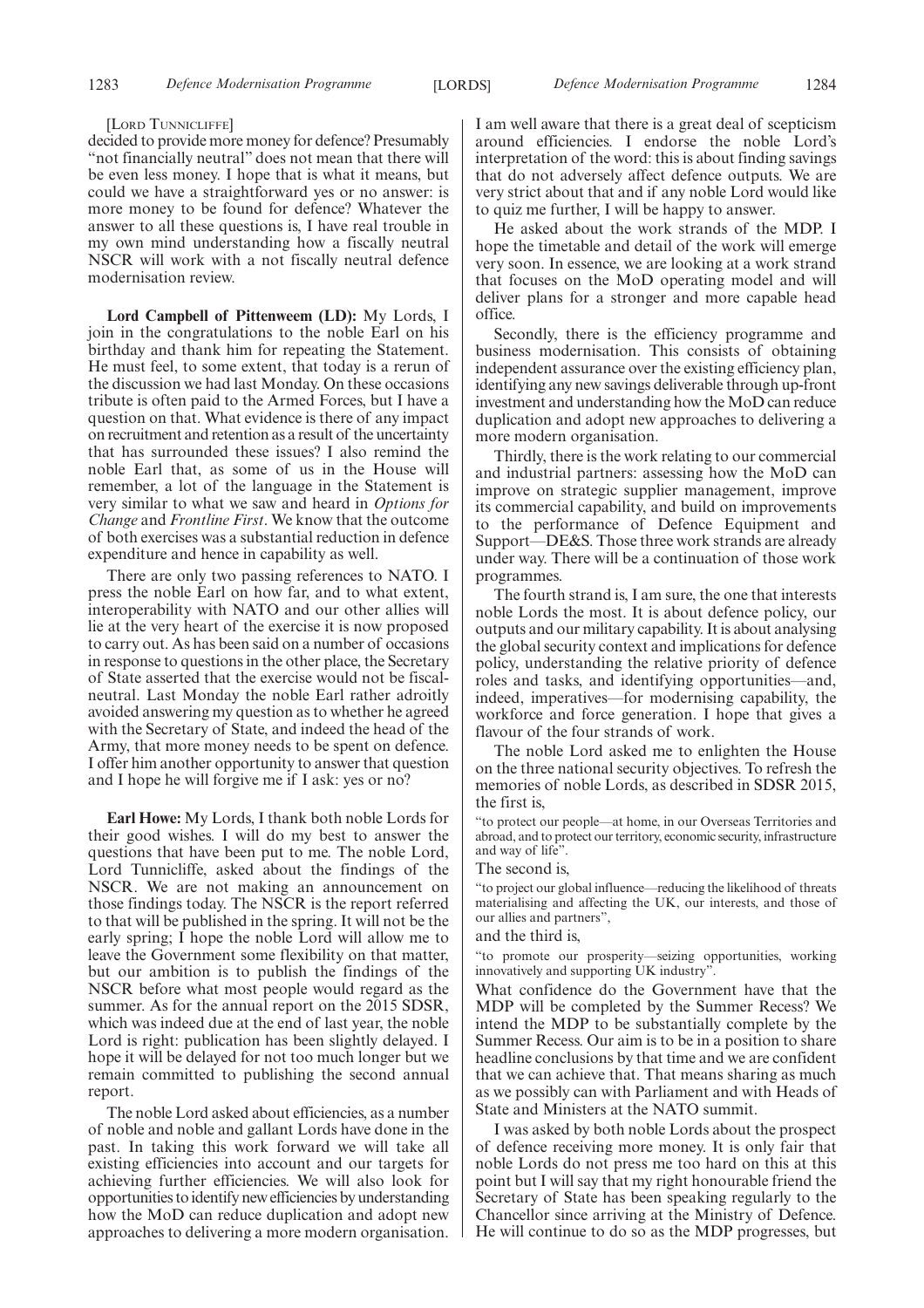let us put this question into its context. Against the backdrop of the increasing threats that the Statement refers to, this work is about ensuring that the Armed Forces have the capabilities they need to keep our nation safe. That is the objective. Given that, it is important that we maintain the dialogue that is already in train with the Chancellor. I will not pre-empt the results of the dialogue by plucking extra funding figures out of the air, but if we conclude that defence needs more money, we will have a very alive conversation with both my right honourable friend the Prime Minister and my right honourable friend the Chancellor.

The noble Lord, Lord Campbell, asked me a number of further questions. The first was about the effect on recruitment and retention. As I have said, any prolonged uncertainty is damaging and we have to acknowledge that. The recruitment and retention climate is difficult. It is difficult, however, to pinpoint a single reason for that. I think there are multiple reasons for it. What we will see over the next few months, however, is a much more inclusive dialogue about the programme as it goes forward. I hope that that effort in the direction of transparency will dispel a lot of the uncertainty that perhaps exists at the moment. My right honourable friend the Secretary of State is very clear about the outcome: he does not wish to do anything that will damage defence. It is important to restate that with regularity.

Interoperability with our NATO allies is certainly an important strand of our work, as it has been since 2015, when we articulated one of our overarching aims, which was to be "international by design". That means not only working with our allies on training, strategy and doctrine but having equipment that is interoperable.

I hope I have answered noble Lords' questions but I am happy to answer further questions.

#### *3.35 pm*

**Lord Boyce (CB):** My Lords, I guess we welcome this quasi-defence review, although it would probably not have been needed if SDSR15 had been properly funded in the first place. If the NSCR is to be a benchmark for this review but will not be published until the spring, and noting that the Secretary of State for Defence in his Statement is encouraging contributions and consultation, how can sensible contributions and consultation take place without knowing what the benchmark is until the spring?

**Earl Howe:**My Lords, the NSCR and the modernising defence programme that flows from it are intended to act a means of implementing the 2015 SDSR. It is the SDSR that we should take as the baseline for the work we are doing because we still believe that many of the headline findings of the SDSR are as valid today as they were then. We can have a sensible discussion about our defence needs but clearly, as the work proceeds, the Ministry of Defence will wish to consult closely with other government departments that have an interest in what we do.

**Lord Sterling of Plaistow (Con):** I draw attention to the summary of the national defence strategy of the United States of America, which was released last week. If noble Lords have not seen it, it is by General Mattis. It is an extremely interesting document, down to earth and in spoken English, and I cannot recommend it more highly. I would like to plagiarise it and pinch some of his comments. I had the pleasure of joining the Secretary of State for breakfast last Wednesday, and I came away with the view that he is a man we should support foursquare, and parliamentarians from both Houses who are interested in defence—there are many of them, from all parties—should support him in every way possible. A key relationship for the future will be between Sir Mark, our national security adviser, and the Secretary of State, but I suggest that the fourth strand is the key strand. The last word of the fourth strand talks about strategic needs for the future. A combination of brains and innovation can deal with the first three; much of it is already known. I suggest, however, that the key date we have to consider is that of the next NATO summit which takes place on 11 and 12 July in Brussels. The right outcome to that will go down marvellously with our European friends, our American allies and, most importantly, the Commonwealth. If we walk in with empty words, they will forget us completely. When we walk in—this is the key—we need at least 3% for the future. We must have a greater presence, with many more people in the armed services. That way, when we go in to speak at that summit, the result should be, "The Brits have come back". Does my noble friend the Minister agree with my last comment?

**Earl Howe:** I am very grateful to my noble friend for his support of this programme of work and for the support that he expressed for my right honourable friend. I can tell the House, having worked with my right honourable friend for a number of weeks now, that he is 110% behind our Armed Forces and will fight very hard to ensure that we have an outcome that is credible, sustainable and affordable, and in which everybody will have confidence. My noble friend is right in that a critical date this year is that of the NATO summit. I am sure that we will arrive at a position where our allies have as much confidence as we do, and it is very important that we work towards that date in our minds.

**Lord West of Spithead (Lab):** My Lords, the noble Earl is absolutely right that there is cynicism. It is not surprising when one bears in mind that for the last 12 months the noble Earl has very loyally been telling us how all in the defence garden is rosy, how wonderful the money for defence is and how wonderfully everything is going. Then we find out last week that his Secretary of State, a year ago, had seen the Prime Minister and said there is insufficient money in defence. We desperately need more money and are making cuts now that are very painful, so that is hardly surprising. My question relates to the crisis in defence today. If we are not being fiscally level, and there is fiscal enhancement, is it possible, in year, to find some money from the Treasury to stop the cuts to training, in terms of spare gear and of repair work, to enable our forces to actually do the things they really need to do? There is a very real crisis in defence.

**Earl Howe:** My Lords, I hope noble Lords will agree that I have always been open with the House about the stresses on the defence budget, not least those arising from the EU referendum. In particular,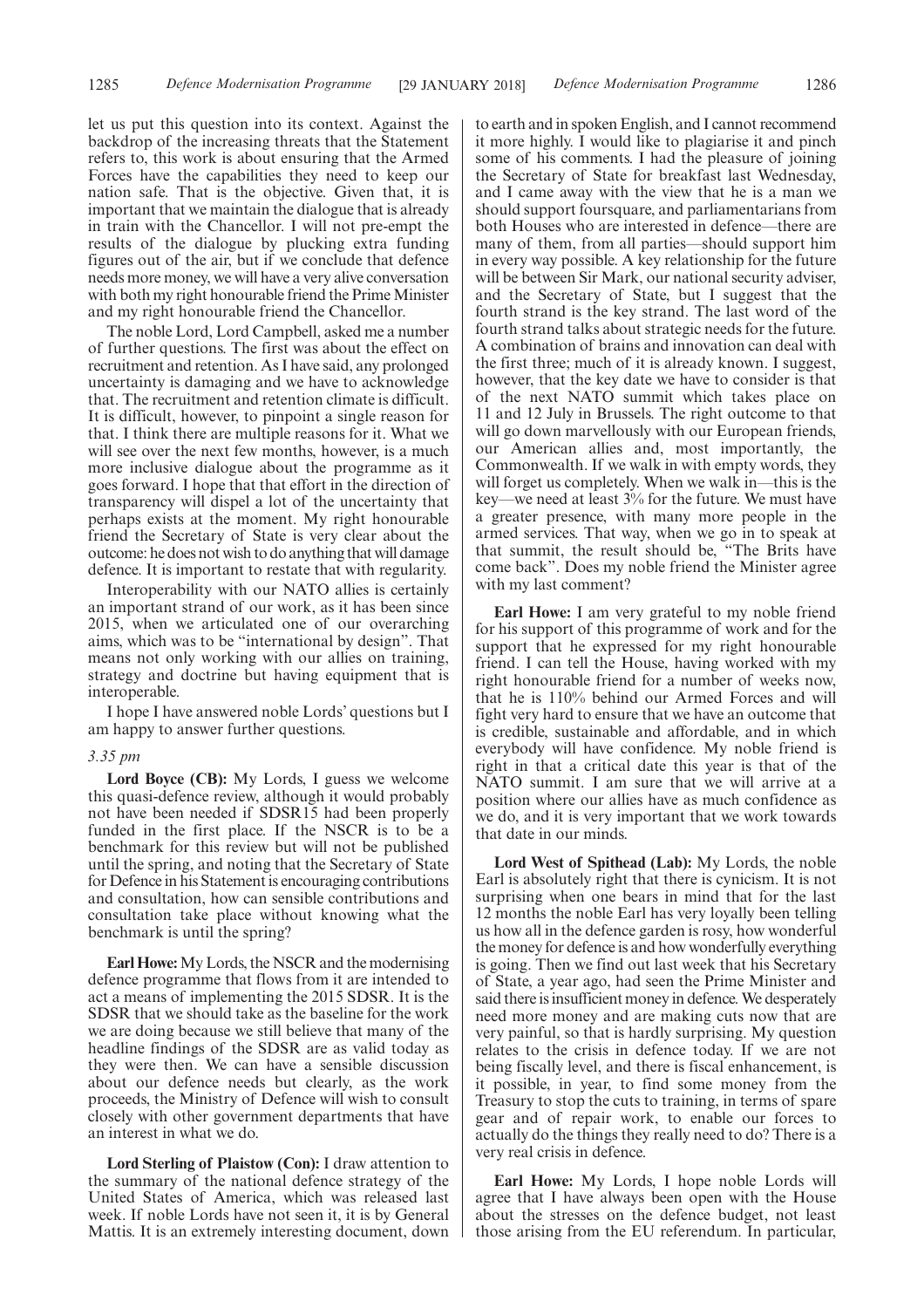#### [EARL HOWE]

we have been quite open about the fact that the exchange rate has impacted our procurement budget, so I cannot agree with the noble Lord that we have tried to obscure the strain on our budget. I am not aware that there is the prospect of any in-year money, but I take issue with his word "crisis". Speaking to my finance colleagues in the Ministry of Defence, it is pretty clear that we can get through this year, albeit with some temporary cuts to training which I agree are regrettable. But we can get through this year in good shape. The decisions that we need to take affect next year and beyond.

**Lord Hennessy of Nympsfield (CB):** My Lords, I warmly welcome the winnowing out of this exercise from the Cabinet Office's capability review, but could the noble Earl explain the difference between a defence review and a defence modernisation programme?

**Earl Howe:** My Lords, as I tried to explain a little earlier, a fully fledged defence review would look very like the exercise that we conducted in 2015: going back to basics on what threats we face, what our ambitions are as a country and what we need to do to deter those threats and to provide for those ambitions. This modernisation programme takes the fundamentals of the SDSR as read, because we believe them to be credible. It is to decide what capabilities we now need, in the face of intensifying threats around the world, to counter those threats in a way that ensures that we have a sustainable programme going forward.

**Lord Cormack (Con):** My Lords, I have particular knowledge of the right honourable Gavin Williamson, the Secretary of State for Defence, who succeeded me as Member of Parliament for South Staffordshire. Because most Members of your Lordships' House do not know him, and many of them have a lifetime's knowledge and experience of the things we are talking about, could my noble friend—in whom I have very real confidence and for whom I have great admiration arrange, at an early date, a meeting in the Moses Room, so that the noble and gallant Lords in particular can have the opportunity of meeting and questioning the Secretary of State?

**Earl Howe:** I am grateful to my noble friend. That is a very constructive idea, which I shall relay to the appropriate quarter.

**Lord Davies of Stamford (Lab):**I second the admirable suggestion by the noble Lord, Lord Cormack. If we are serious about value for money in defence, is it not important that we seize every viable opportunity that presents itself for collaboration with allies in defence procurement? The F35 programme is a good example of that, though of course the size of the US defence budget means that it is hardly an equal relationship. Does the Minister agree that OCCAR has done, and is doing, a splendid job in managing the collaborative defence procurement of a number of European countries in some very important programmes, including the A400M? I declare an interest because I renegotiated and relaunched that project in its present form. Can he give the House an assurance that if we leave the EU, which I think would be a disastrous idea from every

point of view, including this one, we will nevertheless remain committed to OCCAR in the work that it is doing in this field?

**Earl Howe:** I join the noble Lord in commending the work of OCCAR. He is absolutely right that many of our defence programmes are not directly related to our membership of the EU but are bilateral or multilateral, and we certainly wish to see those continue. That is why we at the Ministry of Defence are keen to ensure that the Brexit talks result in as frictionless a trading environment as possible between ourselves and the remaining members of the EU. Interoperability is one consideration in our support for these joint projects; another is value for money and a third is cutting-edge capability, a lot of which this country is in the lead in providing.

**Lord Craig of Radley (CB):** My Lords, it is welcome news that there is to be this study programme. "Modernisation" is a portmanteau word; perhaps the Minister could give some examples of defence capabilities that are most urgently in need of study under the modernisation rubric.

**Earl Howe:** I cannot give the noble and gallant Lord specific examples of equipment. However, I can say that in the area of cyber we need to ensure that we are ahead of the game and that our programmes for the Royal Navy are as up to date as they can be. It is about focusing our resources on the areas that are most important regarding the threats that face us. It is also about ensuring that we have infrastructure that is fit for purpose, both in our head office and in the Armed Forces themselves. That relates very much to the efficiency programme. I am confident in that programme; we have a way to go on it but we are doing well. If one thinks about certain platforms in the Army, the Royal Navy and the air force, efficiency is a very live issue in all those contexts.

**Lord Touhig (Lab):** I add to noble Lords' comments in wishing the Minister many happy returns of the day. I think he is 67; he should be reassured that that is only 19 degrees Celsius. Just 10 days ago in the Moses Room, the Minister said he could not stand before us and commit the Government to conducting a full defence review. I am very sorry that this is not going to be such a full defence review because it will be another wasted opportunity. We need a major review, as has been said all across the House by noble and noble and gallant Lords today. Just picking at the edges is not going to be sufficient. If we do not have a major and full defence review. then in one or two years' time, if he is still the Minister, the noble Earl will be back apologising once more for having to go through the whole exercise again.

**Earl Howe:** I hope I can assuage the noble Lord's concerns to some extent by reminding him that we wish the modernising defence programme to be an inclusive process. We are eager to hear from parliamentarians and others about what we should be thinking about most of all. So, even if this is not badged as a fully fledged review, I hope noble Lords will feel able to raise with the Government the concerns and issues that they wish to.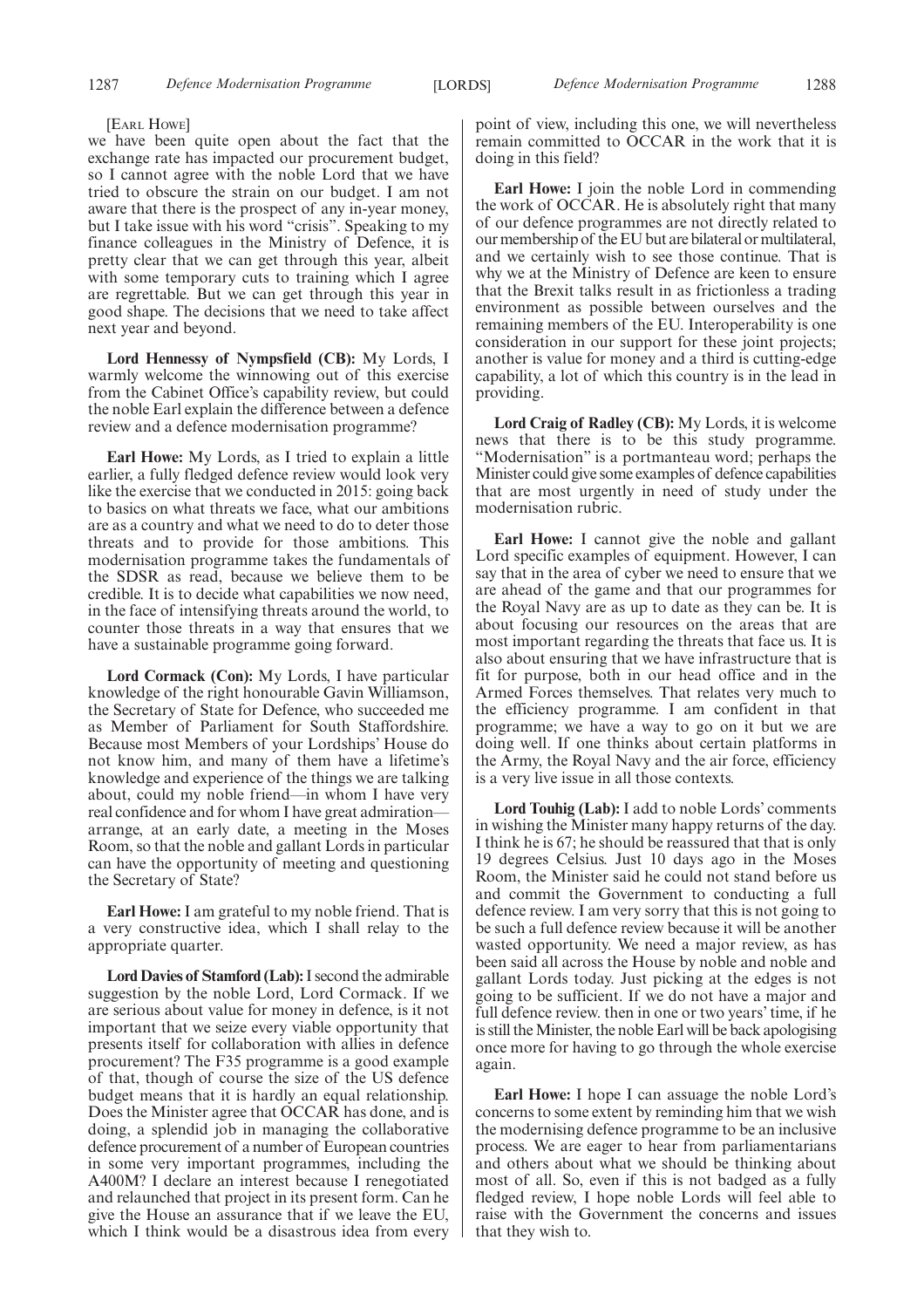**Earl Attlee (Con):** My Lords, in my short 25 years in Parliament, the best defence review I have seen was the SDSR 1998 of the noble Lord, Lord Robertson. But it was ruined by the Treasury's 3% year-on-year cost saving, because you can never get such cost savings. Why do we keep including efficiency savings in the defence budget, because you can never get those efficiency savings, nor even the money to pump prime them?

**Earl Howe:**I do not share my noble friend's scepticism about the efficiency programme. In fact, we already forecast a line of sight to 90% of our formal target of £7.4 billion, as set by the Treasury. I emphasise that these savings will not adversely affect defence outputs. I am talking about things such as transforming the way we procure equipment. We can get a lot better at that. The single-source contract regulations have saved us hundreds of millions of pounds already. We will be saving money by reviewing the military allowances. That programme is in addition to the multiple efficiency drives over recent years, such as improving our equipment support contracts, working more closely with industry partners to drive efficiency in, for example, the submarine programme, changing the way we procure complex weapons and, not least, a reduction in the size of our civilian workforce. Throughout those efficiency drives, we have maintained a world-class military, and that is what we will continue to do.

**Lord Ramsbotham (CB):** My Lords, I think I heard the noble Earl refer to temporary cuts. My experience of cuts in defence is that once a cut has been made, it is cut. Can he please explain what he meant by temporary cuts and what will be temporarily cut?

**Earl Howe:** My Lords, I was referring to temporary cuts in some of the training for, for example, the Royal Marines. That is very regrettable, I would be the first to acknowledge, but the service chiefs are clear that these cuts cannot and must not be anything other than temporary. We are not, at the moment, making the kind of reductions to British defence that were widely speculated about at the end of last year. It has never been the Government's intention to make such cuts. As I said, we are looking to strengthen defence and we will not pursue changes that would be damaging, but that does not mean that we will be looking to preserve every aspect of the department's current plans. We will be working closely with the service chiefs to explore what changes need to be made to produce the headroom for the kind of modernisation that we want to pursue.

**Baroness Jolly (LD):** My Lords, the 2015 SDSR called for swingeing cuts to civil servants across the whole department, but of course it is civil servants who can deliver some of the savings that we have talked about this afternoon. Can the Minister update us on how successful the department has been at reducing the number of civil servants?

**Earl Howe:** There has been considerable success in reducing civil servant numbers—for example, arising from our withdrawal from Germany. However, we have always been clear that the last part of the target will remain the most elusive. Unfortunately, I do not have figures in front of me as to how far we have got. It is still very much part of our target, set by the Treasury. We are doing our best to implement those targets, but clearly, as the modernising defence programme goes forward, there may—I am sure there will—be a case for us to have a further conversation with the Treasury about what a whole force concept looks like in the context of the programme that we are undertaking.

**Lord Marlesford (Con):** My Lords, my feeling is that the weak link in our national security is actually the Home Office. I am thinking particularly of the Border Force: it is a great deal more efficient since it was taken over and commanded by an admiral, but it does not have the right resources or technology available, and there is no proper, joined-up arrangements with our coastal defence. That is a big lack. Will my noble friend, who I admire so much, at least look at the possibility of a more joined-up approach in that respect of our national security?

**Earl Howe:** My Lords, yes, and that is one of the reasons why I mentioned earlier that, as this work goes forward, we shall want to consult very closely with our colleagues in other departments of government. My noble friend has referred to an extremely important part of the work that we do under strand 1 of the national security objectives, protecting our people. That must involve joint working between departments.

# **Environment: 25-year Plan** *Motion to Take Note*

*3.55 pm*

#### *Moved by Lord Gardiner of Kimble*

That this House takes note of *A Green Future: Our 25 Year Plan to Improve the Environment* and of Her Majesty's Government's stated goal of working with communities and businesses to improve the environment within a generation so that it is left in a better state than that in which it was found.

**TheParliamentaryUnder-Secretaryof State,Department for Environment, Food and Rural Affairs (Lord Gardiner of Kimble) (Con):**My Lords, it is the greatest of privileges to open this debate on the Government's 25-year plan to deliver our ambition to leave the next generation a better environment than was given to us. In the context of this debate, I declare my farming interests as set out in the register.

The approach we take puts the environment first, and will enhance the daily lives of all who live in our great country. To achieve this, we seek the active engagement of farmers, land managers and the fishermen producing food for us, and who are instrumental in shaping our environment and acting as stewards of our environment. We surely have a moral obligation to protect and enhance the environment, for this and future generations, in harmony with the sustainability of our farming industry and for the benefit of all species with which we share this planet. This transformation must be achieved on an extensive scale, yet delivered through local action. We will continue to work with all the Defra group, including the Environment Agency and Natural England, to make sure that change is implemented in an open and transparent way.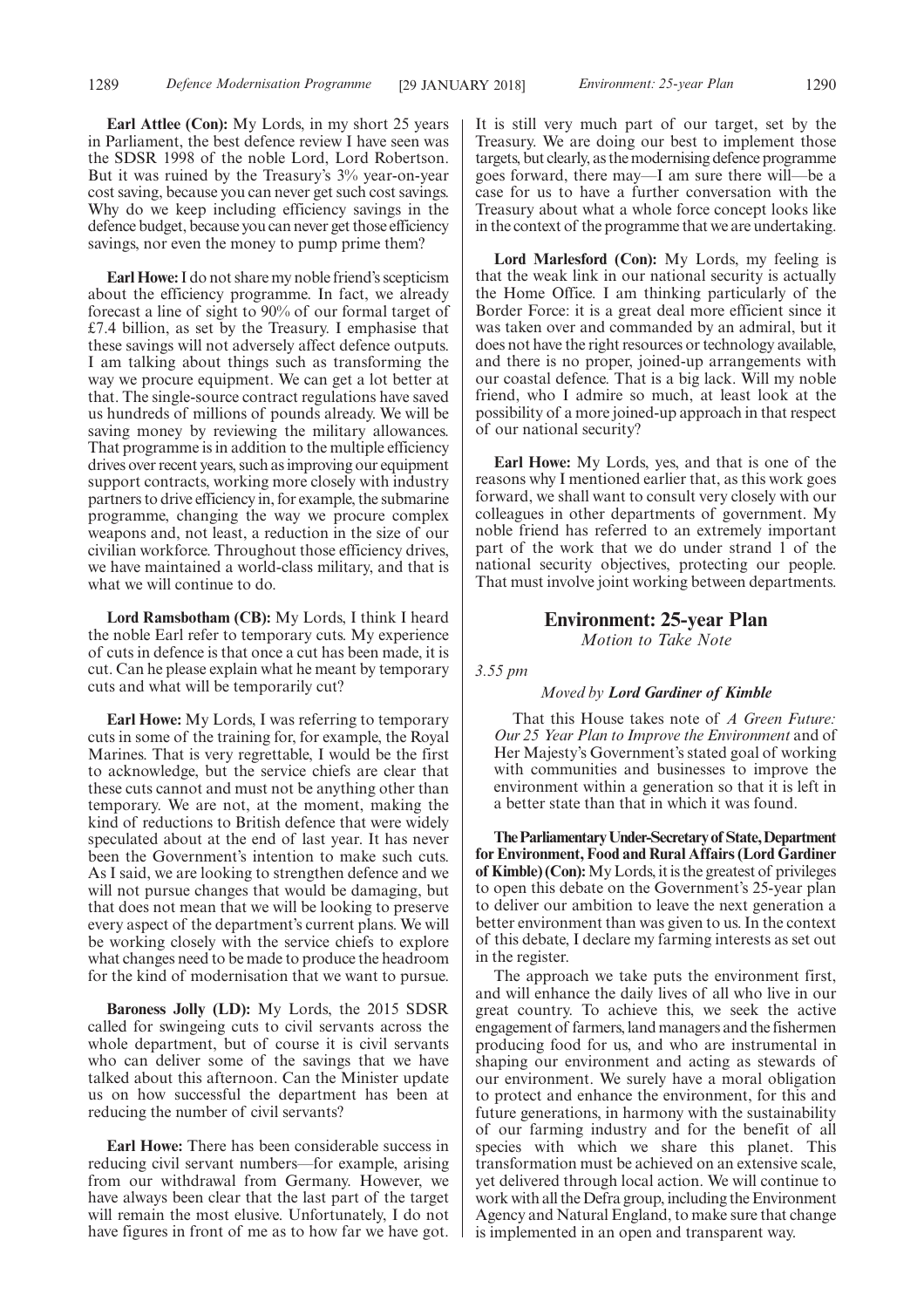[LORD GARDINER OF KIMBLE]

As the Prime Minister and Secretary of State have made clear, protecting and enhancing the environment is a central priority for this Government. *A Green Future: Our 25 Year Plan to Improve the Environment* sets out the actions that we are taking now and in the future to achieve this ambition. This is not just the responsibility of government; everyone needs to play their part. We all need to act now and ensure that we advance year in, year out. However, as recommended by the Natural Capital Committee in 2015, we need a long-term approach, which is why this is a 25-year plan.

It is also important to remember that environmental change occurs not just across the years but across borders. While this is a plan largely for England, we will continue our strong collaboration with the devolved Administrations and deliver our international obligations as four parts of the UK.

We know that our task extends beyond these shores. We have committed to provide long-term protection of vital habitats and species around our overseas territories through the blue-belt programme, and have committed at least £5.8 billion to help developing countries to mitigate and adapt to the impacts of climate change, reduce deforestation and support cleaner economic growth. We work through the UN, G7 and G20 to tackle marine plastics pollution at an international level.

To achieve our ambition, we have set out clear goals in the plan which maximise the benefits we obtain from the environment. On clean air, significant progress has been made in improving air quality. Since 1970, emissions of potentially damaging sulphur dioxide and nitrogen oxides have fallen by 96% and 69% respectively. Our ambition is to reduce significantly the effect of air pollution on health. Only last week legislation was passed to address air pollution from medium-sized combustion plants and generators.

On clean water, we are determined to improve the quality of our rivers and waters. We have introduced new rules for water relating to farming, which will be in force from April this year. While our rivers may be cleaner than they were 50 years ago, we will continue to work with the Environment Agency, local authorities, farmers and businesses so that we all bear down on pollutants that affect our waters and environment.

We also aim to support our native plants and wildlife to thrive and enhance the beauty of our landscapes. We will help to achieve this by restoring 75% of 1 million hectares of protected sites to favourable condition, and by increasing woodland in England, planting 444,000 acres of trees. We will put the environment at the heart of planning and development to create better places for people to live and work, while maintaining economic growth. We intend to embed an "environmental net gain" principle for development, and explore options to introduce conservation covenants in English law.

We will invest in a new northern forest that crosses the country in a belt of trees to bring accessible community woodlands to an area of increasing population. This project will be a test bed for new, innovative funding mechanisms that seek to combine public and private sector funding, working in partnership with charitable trusts to secure extra funding. We will support people in the UK to engage with nature, but also make it easier for everyone to take action themselves to improve the environment. We will support a year of green action next year and take inspiration from the excellent work of the National Citizen Service and others to advance change.

We are investing £10 million to boost children's connection with the environment, helping primary schools create nature-friendly grounds. Pupil referral units already do an excellent job for pupils in our most disadvantaged areas and we will support the expansion of school outreach activity, trebling the number of opportunities for people to visit specialist farms for health, social or educational care services.

Enhancing the beauty of our landscapes can often reduce the risk of harm from flooding. That is why we are already investing in natural flood management solutions. We will make sure that national planning policy is maintained and strengthened so that new homes are built in a way that reduces demands for water, energy and material resources and improves flood resilience. We will make sure the resources we obtain from nature are produced and used sustainably and efficiently, on land and at sea. We have set out our core principles for a replacement to the common fisheries policy in this plan, and this will be expanded on in the fisheries Bill later this year. Marine protected areas are vital for the further protection of our marine wildlife and today already cover 23% of UK waters. We will complete our network of marine protected areas by next year.

We must also tread more lightly on our planet and manage the pressures that the environment faces in a more enlightened manner: we must work with nature. We are already taking action to minimise waste. Our ban on microbeads, one of the strongest in the world, demonstrates global leadership in tackling the litter which is so detrimental to marine life. We are exploring ways to use the tax system and charges to reduce single-use plastic waste. We have already announced that we are working with industry to explore introducing plastic-free supermarket aisles, with some notable successes already. By continuing to work with businesses, retailers and local authorities, we will achieve our ambition of zero avoidable plastic waste.

We urgently need to mitigate and adapt to climate change. Although we have cut greenhouse gas emissions by 42% since 1990, our clean growth strategy sets out how we will continue to decarbonise the power sector. We want to encourage more businesses to offset their emissions by planting trees to help us meet our targets. Our national adaptation programme, to be published this year, will set out how we address the risks of climate change and adapt to its impact.

In 2016, we played a crucial role in amending the UN Montreal protocol to deliver a phase-down of hydrofluorocarbons, potent greenhouse gases, by 85% by 2036. We are on track in the UK. This year, we will see a 37% cut in the amount of hydrofluorocarbons placed on the market compared to 2015. We will make sure levels of harmful chemicals are significantly reduced through actions set out in our upcoming chemicals strategy, including exploring how we can bring together our monitoring work to develop a single early warning system for emerging chemicals of concern.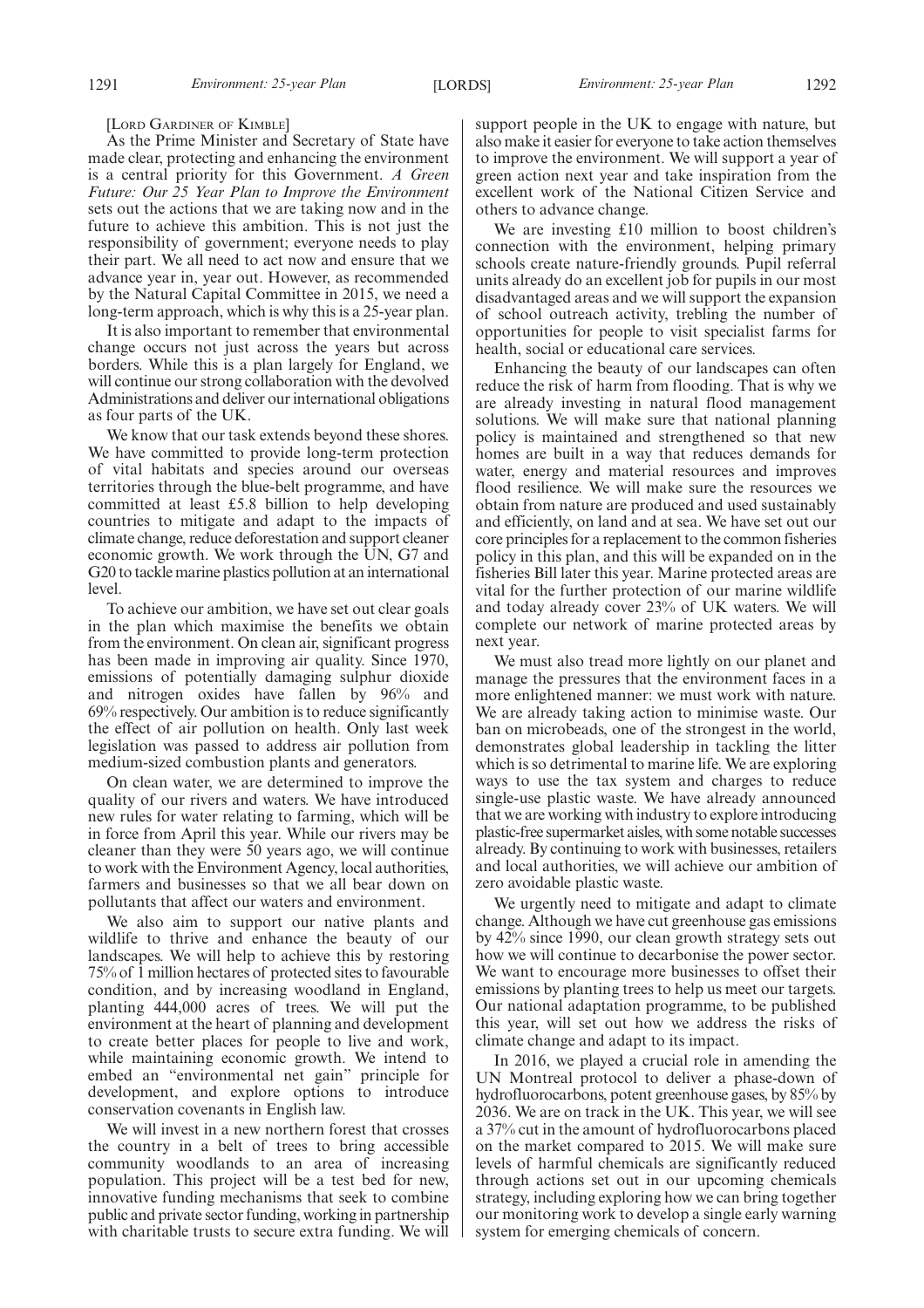1293 *Environment: 25-year Plan* [29 JANUARY 2018] *Environment: 25-year Plan* 1294

As Minister with responsibility for biosecurity, I place the utmost importance on enhancing biosecurity to protect wildlife and livestock and boost the resilience of plants and trees. We are developing public/private partnerships to encourage greater investment for research into plant and tree health. Our tree health resilience plan, to be published this year, will set out a national-level framework for how we can build the resilience of our trees, supported by the work of our chief plant health officer.

The plan does not sit in isolation. The clean growth plan published in October last year works to reduce emissions and boost economic growth. Our industrial strategy promotes the move towards a regenerative, circular economy safeguarding our future prosperity. Together, alongside Defra's strategies for clean air, resource and waste, litter and pollinators, they form a coherent approach to boosting economic productivity, prosperity and clean, green growth, while restoring and enhancing our natural environment and tackling the scourge of litter and waste which lets our country down badly. All these objectives are complementary to each other.

To deliver our vision we require reliable data, strong governance and accountability and a robust delivery framework for environmental protection. We will consult shortly on a new body to hold government to account. Whether the new body will assume responsibility for monitoring progress on the goals or provide independent advice will be considered in the consultation.

Strong foundations come from strong principles. We will propose a new policy statement on other environmental principles to apply after we leave the EU. These principles, which underpin EU legislation, are already central to government environmental policy.

The prize to be seized through all this work is for our islands to secure our health and well-being, our livelihoods and a lasting, positive future for the natural world. We must surely act together across all parties and none to achieve these common objectives. The fulfilment of this plan is an imperative for all as it goes to the core of daily life of everyone, wherever they live in this country. That is why the challenges this plan identifies must be tackled. Government and Parliament must give a lead, but for us to advance these objectives each and every one of us in our nation must engage. The words of this plan must, and will, be translated into action. I beg to move.

#### *4.08 pm*

**Baroness Young of Old Scone (Lab):** My Lords, I declare interests as the chairman of the Woodland Trust and either president or vice-president of a range of environmental and wildlife bodies, including the RSPB and the Wildlife Trust for Cambridgeshire, Bedfordshire and Northamptonshire—a fine part of the world.

I thank the noble Lord, Gardiner, for his exposition of the plan. The noble Lord, Lord Deben, alas, is not in his place today. When he was Secretary of State for the Environment, he used to say that environment NGOs were "thank you, but" organisations; they used to thank him for anything that he achieved but always impressed on him that more was needed. The 25-year plan raises that sort of response in my heart.

The Government have to be admired because it is a tough pledge to leave the environment in a better state at the end of a generation, bearing in mind some of the immense pressures and the real signs of decline, such as climate change and declining biodiversity. Fifty-six per cent of species in this country are in decline—much threatened by agricultural practice and, increasingly, by urbanisation. The Minister talked about improvements to air quality but we have been struggling in the end game of making sure that air quality meets environmental standards on a European basis. Soils are rapidly becoming a key issue, having been neglected in the past. The startling figure that the Woodland Trust has come out with reveals that our country may actually be deforesting at the moment, rather than increasing woodland cover. It is admirable that the Government are being bold and looking forward but, as I said, we are "thank you, but" organisations so I will now have a go at some of the thank yous and buts.

First, it is great that there has been recognition of the myriad benefits of woods and trees. Noble Lords have heard me bang on about those so often that I shall not bore them again. It was a great pleasure a few Sundays ago for me to hear a Prime Minister, Mrs May, launch on "The Andrew Marr Show" her support for the northern forest. This £500 million project has been brought together by the Woodland Trust and the Community Forest Trust. It will be a wonderful forest: 50 million trees will be planted over 25 years and it will span from Liverpool to Hull and greatly help the economic regeneration of the north.

But there is a huge mismatch between the amount of new woodland planting that the Government are committing to deliver through their own funding and the stated commitment to increase woodland cover in England to 12% by 2060. We are currently at around 10%. The plan commits to planting 7,200 hectares per annum with government resources for the next 25 years, which is better than the measly 700 hectares achieved in 2016. But that means that the target in the plan will be heavily dependent on a range of players planting trees, not just the Government. We will need developers, local authorities, businesses, farmers, private individuals and public bodies to take a role. Will the Minister give a commitment to incentivising all land managers to plant trees, as the Government develop a post-CAP land-use policy? Will he assure the House that environmental benefits, including woodland creation, will be at the heart of future farming payments and tell us how the Government intend to arrive at their woodland cover objective of 12%, without more ambitious planting targets and schemes than are currently in the plan?

Another "thank you, but" goes for the commitment in the plan to protect ancient woodland, because protecting existing woods is as important as creating new ones. Our existing woods are under threat from development and tree disease, as the Minister said, and from conversion to other land uses. Based on the evidence that it has, the Woodland Trust believes that we are now in a state of deforestation, where actual woodland cover is reducing. But, to be honest, the data is pretty duff and we do not really know—which is a bad way to be in this data-rich age. So we welcome the role of the new national tree champion. I would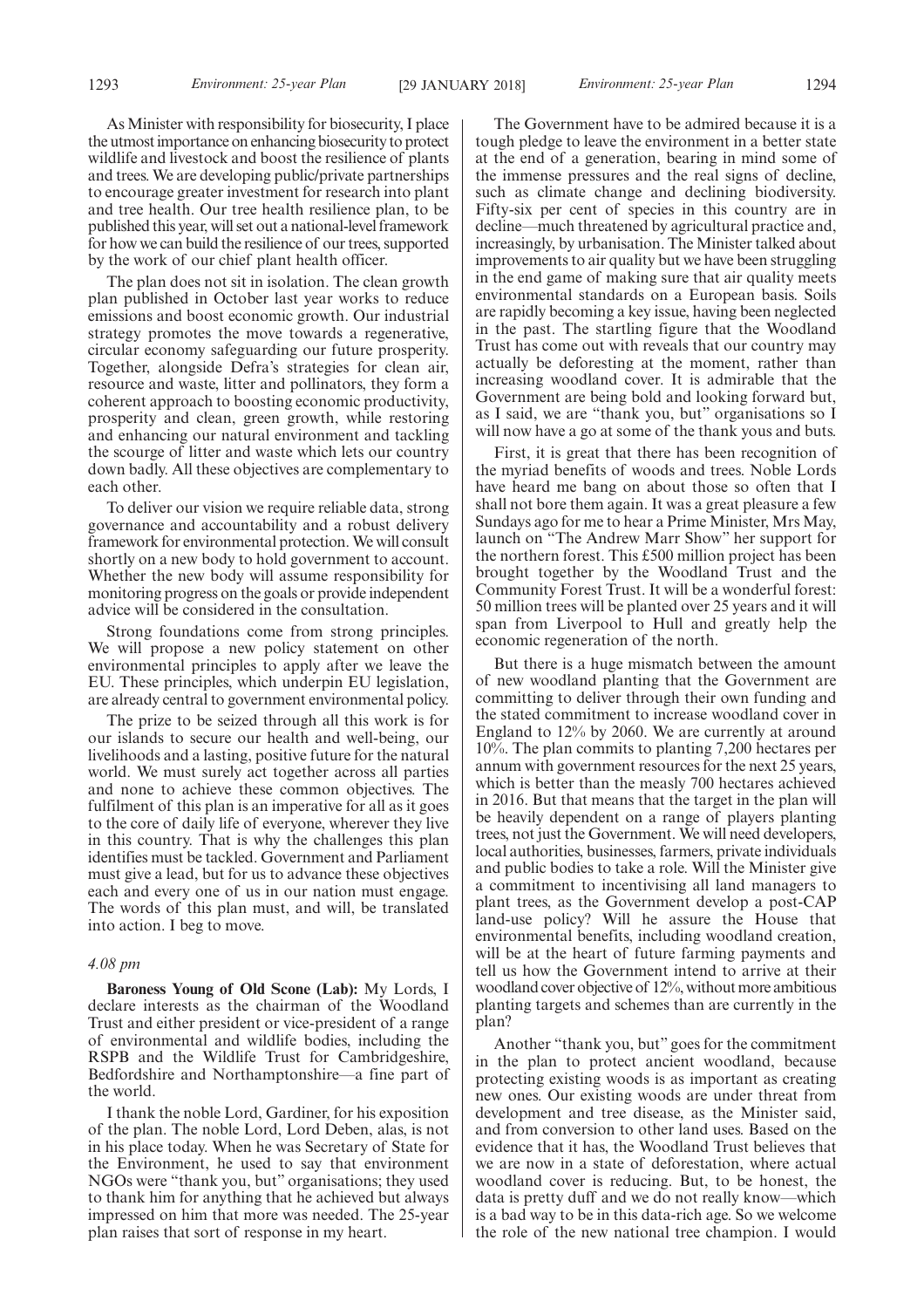#### [BARONESS YOUNG OF OLD SCONE]

quite like to be that champion but I am sure I am not eligible, being parti pris and part of the Woodland Trust—but good on that person, whoever they are. However, they need to ensure that improved baseline data is available, that monitoring improves and that there is real reporting of all woodland losses if we are really to protect our existing woodland resource.

I particularly welcome the reiteration of the manifesto commitment to improve the protection of ancient woodland, but 700 ancient woodlands are currently under threat. HS2 is a big enemy of ancient woodland and, as we dash for housing, that, too, is beginning to threaten ancient woodland considerably. So the Government really must go further than the changes they have already proposed to the National Planning Policy Framework. I have seen two independent legal opinions, sought by the Woodland Trust and by lawyers active in the development field, which confirm that the proposed changes to the NPPF would not alter the currently inadequate level of protection for ancient woodland in practice.

I therefore hope, again, that the role of the national tree champion will come good. I was slightly anxious to see that he or she will explore opportunities to further strengthen the protection of ancient woodland. I rather hoped that the NPPF changes, when they came forth, would have done that job and that he would not need to worry his head about that one. All this illustrates the fact that government alone is not sufficient: we need all government to be involved, not just Defra, and we need other players to make a difference.

It is encouraging to see the natural capital approach that the Government are putting at the heart of the plan, but we must make sure that ancient woodland is not seen as part of this process. Ancient woodland is 400 years old; it is a complex web of species and ecosystems and is completely irreplaceable. It should not be damaged in the first place and cannot be traded as part of a no net loss scheme.

Last but not least in my "thank you, but" list, I will address the governance gap after breakfast—I mean, Brexit; Brexit and breakfast are a real contradiction in terms. After Brexit we will have lost the sanctions that Europe provided on government and government bodies for failing to meet environmental standards: namely, infraction proceedings and fines. There is a promise in the plan on consultation and on an independent body that will hold government accountable. We must look closely at how independent that body is and what sanctions it will have. Will the Minister tell the House whether the new statutory body will have, for example, the power to bring a legal challenge to the Government if they fail to meet the objectives of the 25-year plan?

Overall, therefore, the 25-year plan is a "thank you, but" job. There are lots of initiatives; it needs legislative and policy underpinning; there is an excellent direction of travel; but it now needs clear, measurable objectives that are based in statute, and better metrics—and it needs to report to the public and Parliament year on year. Can the Minister tell us how and when these will be put in place? I will end by saying, "Thank you, but".

#### *4.16 pm*

**Baroness Featherstone (LD):** My Lords, "thank you, but" is an excellent description of this debate.

Some in your Lordships' House may remember a very old radio programme called "Beyond Our Ken", which went on to become "Round the Horne". One of the characters was named Fallowfield and his response to any question was, "Well, I think the answer lies in the soil". He was right—who knew? The bulk of my speech today addresses that issue.

Last year, my team and I did a lot of work on agriculture and land use change and it is all published in a report we commissioned entitled *A Vision for Britain: Clean, Green and Carbon Free*. It is well documented that the Government will miss their carbon reduction targets for the 4th and 5th carbon budgets. The UK will need to find significant reductions in a range of different and complex sources of greenhouse gases arising from our land use and our agriculture, because agriculture accounts for around 10% of UK greenhouse gas emissions. We will have to take drastic action to ensure that negative emissions from the United Kingdom's land use, land use change and forestry includes addressing our degrading peatlands and supporting the use of sustainably sourced timber in construction, together with additional carbon removal through soil management, afforestation or alternatives.

First, on peatlands, as far as I am aware, the Government have never counted the emissions from our degrading peatlands as part of our emissions totals. That underestimates our carbon emissions, so the actual situation is worse than it seems. It is clear that we need not only to preserve our existing carbon sinks but to significantly increase them. I am pleased that the Government clearly recognise in the plan the need to address the peatland issue. The report includes this example:

"Over the last 200 years, we have lost 84% of our fertile peat topsoil in East Anglia. The fens there could lose the remainder in just 30-60 years".

That is shocking. We will therefore have to cut emissions from peatland by 16 metric tonnes of carbon dioxide equivalent by restoring that peatland, especially in upland areas. Can the Minister say whether the actions proposed in the report will deliver the 14% reduction in emissions that the climate change committee says is necessary? I do not think they will. Of course, attention to restoring our peatlands holds huge potential not only for reducing emissions but for reducing flood risk and supporting biodiversity.

In terms of improving our approach to soil management, the Government state that,

"by 2030 we want all of England's soils to be managed sustainably". If we read the highlighted actions in the plan, we find that:

"Defra will invest at least £200,000 to help develop soil health metrics and test them on farms across the country", and,

"investigate the potential for research and monitoring to give us a clearer picture of how soil health supports our wider environment".

That is obviously to be welcomed but I suggest that it is small stuff and should be going hand in hand with action. We know enough already to take action. Why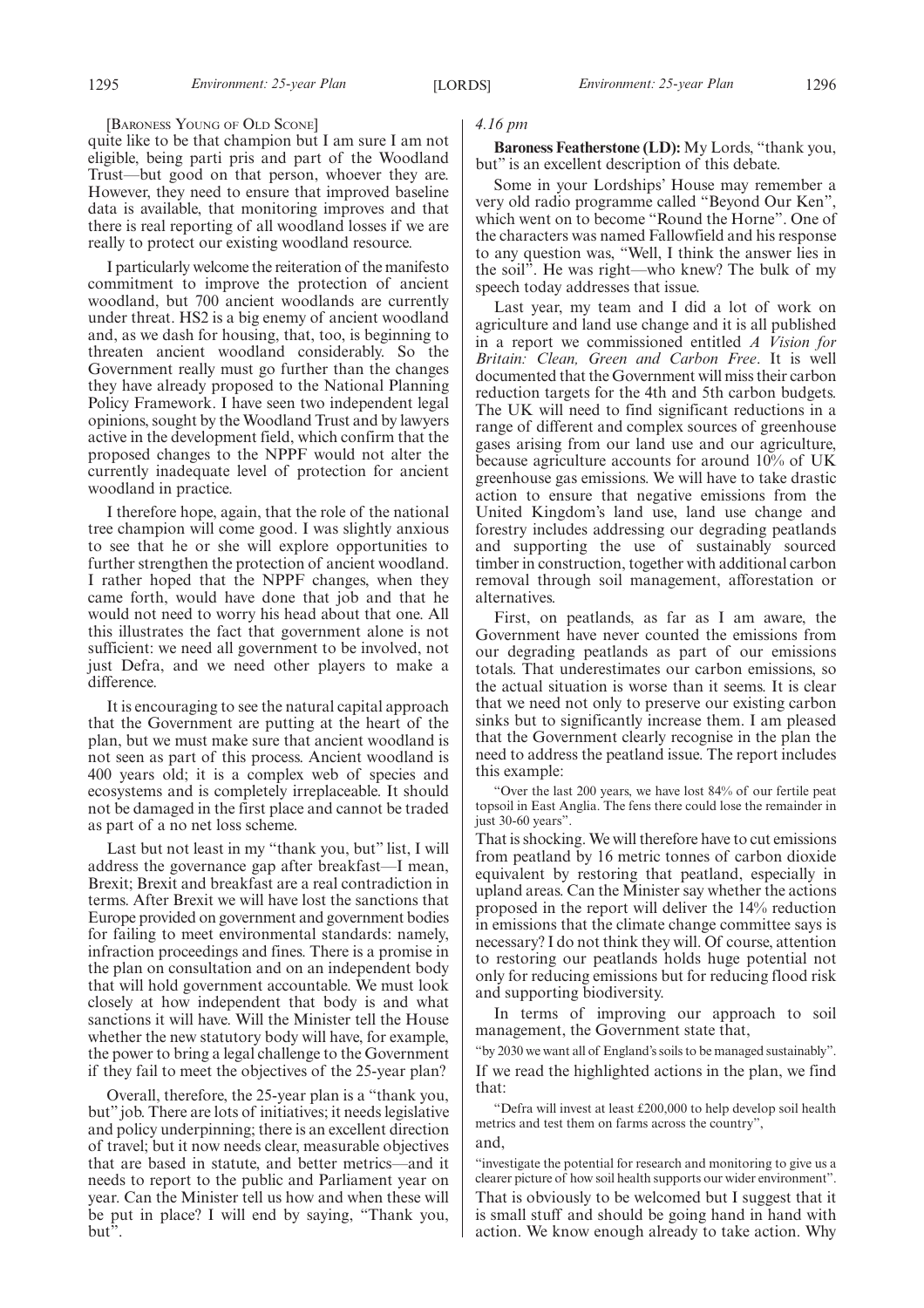can we not follow France's lead in promoting the "4 per 1,000" soil initiative to increase the amount of  $CO<sub>2</sub>$  captured by four grams per kilo? Of course, we also need to manage the reduction of fossil fuel use in the sector and improve land management practices for natural carbon sequestration with a better application of manure and fertiliser. I suggest that addressing soil compaction should be a priority for the Government.

As was said by the noble Baroness, Lady Young, we need an even more ambitious programme of afforestation in order to meet carbon removal associated with the Committee on Climate Change max scenario, which it estimates will require 30,000 hectares of additional woodland coverage in the UK each year by 2050. I go for the max scenario because we are not reducing our emissions adequately to get anywhere near the 1.5 degree limit that we have signed up for in the Paris Agreement. To put it in context, that commitment to 30,000 hectares a year is around half a New Forest. The government plan is to plant 180,000 hectares by the end of 2042, which is simply nowhere near enough.

We also need to work with industry and forestry sectors to support the increased use of sustainably sourced wood in construction, which delivers negative emissions, rather than the use of carbon-intensive materials such as concrete. The ability of wood used in buildings to capture carbon from the atmosphere and store it for long periods is a huge opportunity that we should not ignore. We also need a recognition that alternatives to woody biomass, such as organic waste, agricultural residues, algae and domestic energy crops, could play an important role and contribute to landfill reduction strategies.

In the given time, I have been able to address only one section of this very large plan but I was hoping for a really bold, radical plan that defined new commitments, enhanced old commitments and laid down clear objectives and metrics that would effect measurable and reportable results. We need new environmental legislation and the plan should be placed on a statutory footing. ClientEarth has said that the plan is "full of empty promises", and Wildlife and Countryside Link says that words must be backed up with action. I do not want to be unkind to the Government—I think that they are trying—but I hope that they understand the message that warm words will not be enough. In responding to the debate, perhaps the Minister will lay out a clear road map for how this plan will be delivered and the measurables for the journey, and say what reporting will be made to Parliament. If we are to have confidence in the plan, what legal framework will the Government put in place to ensure delivery?

Therefore, although I welcome the 25-year environmental plan, I feel that the proposed actions in the report are not strong enough, urgent enough or extensive enough. I encourage the Government to go much further and much faster.

#### *4.23 pm*

**Lord Cameron of Dillington (CB):** My Lords, I declare interests as a farmer and landowner, as chair at the Centre for Ecology and Hydrology and as a trustee at Rothamsted Research.

I have a lot of good things to say about this plan. It is ambitious and sets out precisely what we ought to be doing in many different fields. However, something about it provoked a memory for me of the tombs of the nobles at Luxor, dating from 4,500 years ago. The pictorial stories set out how those ancient Egyptian nobles aspired to live their lives—something which, from all accounts, they singularly failed to achieve. I hope we will not be looking back, in a mere 25 years' time, wondering why we failed to live up to our expectations. Certainly, our past record does not inspire much confidence, with an ongoing decline in biodiversity and four-fifths of our chalk streams still not classed as fully functioning ecosystems. Furthermore, I worry that this plan is closely linked to the current ministerial team at Defra.

In my first draft of this speech I touched on a series of mild changes that I might have made to the plan, but instead I would now like to focus solely on its long-term execution, and pick up the last words of the noble Baroness, Lady Featherstone. How can we best ensure that this excellent plan will work? Twenty-five years is a mere blip in environmental terms, but it is a very long time in politics. Can we get all political parties and all regions signed up for 25 years? Unlikely, I would have thought. Will even all future Secretaries of State sign up? The way things go, over 25 years that could be up to 12 different people.

There is no doubt in my mind that, when it reaches its final post-consultative state, the key principles of the environmental plan—its prime targets and commitments—must be embodied in primary legislation. It should be like the Climate Change Act 2008, where a framework and targets were set and a body was established by Parliament to report to Parliament. The body should be funded by several departments, because I am always worried about the piper being paid by only one sponsor. The plan already involves several departments—the MHCLG, the Department of Health and Social Care, the Department for Education, the Department for Transport and even DfID—so that should not be difficult. I admit that more legislation for Defra during the Brexit period might be a challenge, but an environmental protection Bill is promised, and perhaps the proposed environmental protection agency could be the relevant body.

Is not the quality of life aspired to by this plan even more important to the next generation than, say, the effects of climate change? Perhaps even the noble Lord, Lord Deben, could agree that they are inextricably linked. Is not this plan even more important to our young voters than possibly some of the best-laid economic plans, which no one really believes in? Is this plan not exactly what we need to set out on our own after Brexit, with a high-quality agenda? It is probably not as important to the young as housing, but I bet it comes a pretty close second. For anyone to believe in the plan, it has to be established for the long term by statute and be continually monitored independently. We are told that the young are disillusioned by politicians, because the latter come and go without making any real difference. Let us surprise them, and fix this plan, in whatever final form it takes, firmly in the psyche of our nation.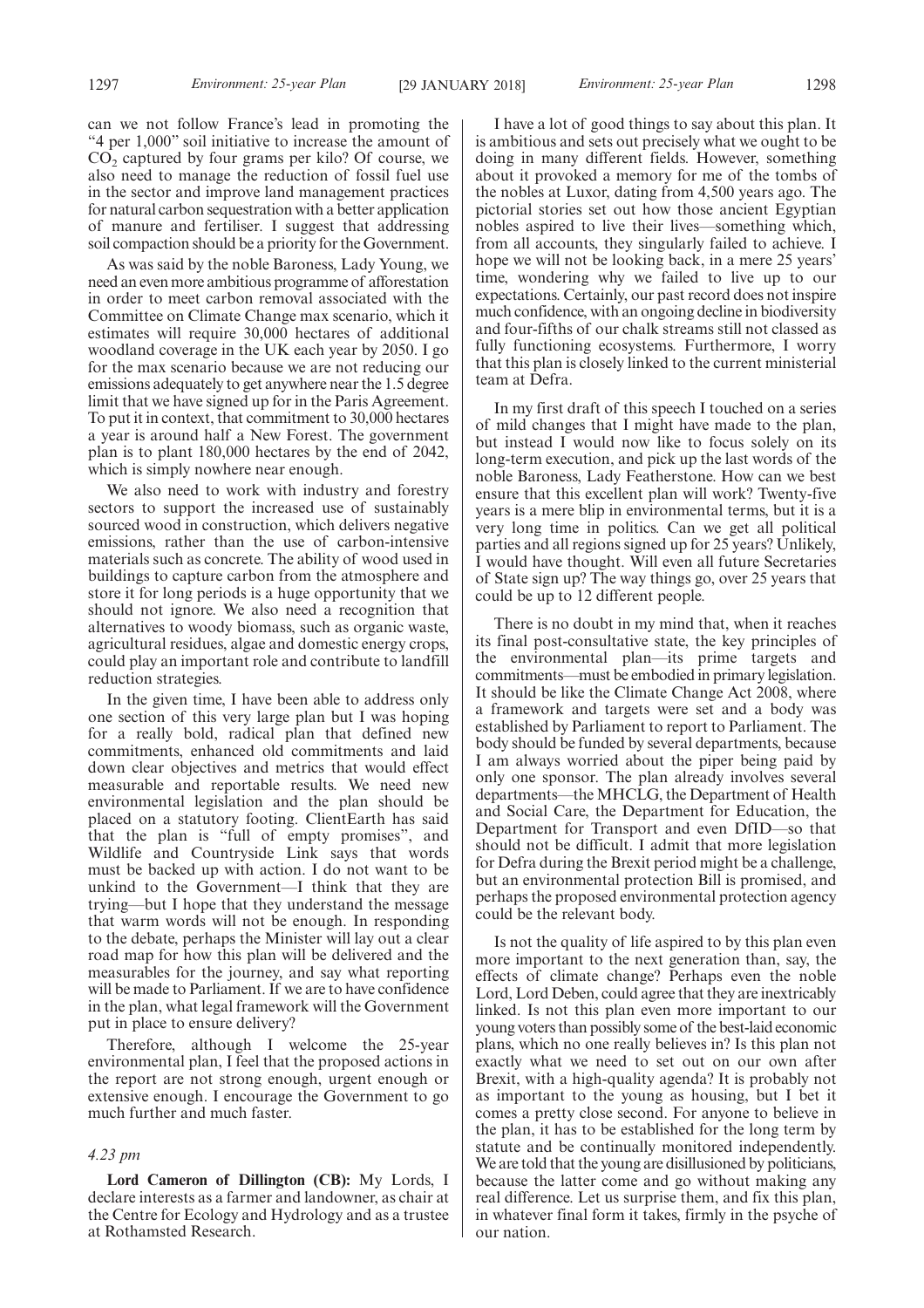[LORD CAMERON OF DILLINGTON]

As the noble Lord, Lord Gardiner, said, to make the plan really work we need to get most of the people in the UK to sign up to it in their personal lives. We are the environment. We affect it by the way we live and work, and the way that we travel between the two. You can legally enforce certain aspects of the plan and, I hope, the government responsibilities, but unless we all adopt it in our hearts it could be 150 pages of wasted words.

If I have a criticism of the plan as it stands, it is that not enough thought has been given to selling the ideas by appealing to the social and economic aspirations, as well as the environmental aspirations, of people at large. It is the three-legged stool of sustainable development. We need a marketing programme over many years, because we have to inspire people for them to make a difference. There are good proposals to involve urban communities and schools, but it is a pity that we do not yet have the Agriculture Bill to see how we will inspire the land-managing community. We all know that environmental success and the growth of biodiversity will not happen by itself. Farmers, landowners and even householders must be encouraged, not regulated, to positively foster an enhanced natural world—an enhancement that will improve the lives of everyone, socially, economically and, of course, environmentally.

I am coming to the end of my time, so I finish by drawing the attention of the House to the fact that nearly 30 years ago, when I was at the CLA, we tried to promote the case for environmental land management services, as mentioned in the plan. I spent a lot of happy time trying to ingrain the concept of ELMS—as we called them—into the minds of departments, their Ministers and even local authorities. Having read this plan, I must say it was immensely gratifying to see that, after all this time, their day appears to have finally come.

#### *4.29 pm*

**The Lord Bishop of Salisbury:** My Lords, I very much welcome this ambitious and attractive plan, which is good for the environment, the economy and quality of life. The Lords spiritual have a strong interest in the environment out of a concern for the care of God's creation as well as the opportunity stated in the Natural Capital Committee's advice to Government in September 2017 as part of the preparation for this plan. It said:

"The Plan is a huge economic and social opportunity that can genuinely transform the natural environment, support the growth of the economy, allow citizens to reconnect with the health, wellbeing, spiritual and educational benefits of interacting with nature, and gift our children a richer, better and more resilient natural inheritance. With a natural capital approach, the environment should no longer be regarded as an obstacle to development; rather, a healthy environment is the basis of sustainable economic growth".

My former colleague and now near neighbour, the noble and right reverend Lord, Lord Chartres, reminded us regularly in the diocese of London that the economy is a wholly owned subsidiary of the environment. There is a spirituality about this as well as a technical challenge.

*A Green Future* is a significant change of mindset and very much to be welcomed. The plan will be the basis for holding Her Majesty's Government to account. Having set the direction, there now needs to be considerable work to translate ambition into action. Out of 44 success criteria in the plan, only 11 are what could be called smart objectives. As currently set out, these success criteria go only a small way to explain how the plan's actions will serve to meet the goals. For example, what does,

"Achieving zero avoidable plastic waste by the end of 2042", mean? What is avoidable plastic waste? Compare that with the European Union's less ambitious but much more specific policy announced just a few days after the publication of *A Green Future* that,

"all plastic packaging … will be recyclable by 2030".

To aid this increase in recycling rates, the European Commission will provide  $E100$  million of finance to develop smarter and more recyclable plastics. How much finance will Her Majesty's Government commit to making these developments happen?

The ambition in relation to plastics is laudable, but there needs to be more to boost our stalled recycling rates. In 2015, they fell for the first time in more than a decade. There is a proposal to extend the 5p plastic bag charge, but nothing about charging for disposable coffee cups, of which only one in 400 is recycled. The plans do not include a bottle collection scheme. Every day, 38.5 million plastic bottles and 20 million aluminium cans are sold across the UK. Evidence from other countries such as the US, Norway and Germany shows that introducing a simple deposit on plastic bottles and cans can raise collection rates above 90% and reduce litter, so it is disappointing that the plan does not follow the recommendations of the Environmental Audit Committee for a legislated deposit returns scheme for plastic drinks bottles. The Scottish Government committed to that at the end of last year. Will this be revisited by Her Majesty's Government?

The House will welcome the Government's intention to update the plan at least every five years, develop a set of indicators on metrics to monitor progress by the end of 2018 and report annually to Parliament.

Currently, as has already been pointed out, the EU has the power to fine the UK for breaches of environmental standards. It is not yet clear whether the proposed UK environmental watchdog will have the same power, so I have sympathy with the noble Lord, Lord Cameron of Dillington, and those who have suggested that there needs to be an environment Act to do for the restoration of nature what the Climate Change Act is doing to reduce greenhouse gas emissions; that is, by creating stronger accountability for such an important matter.

Three further things worth commenting on are: timing, because this is urgent; policy integration, because we need joined-up thinking and action; and developing an international approach, because environmental matters do not keep national boundaries. They are going to need much stronger handling than is suggested in the report. For example, the Paris Agreement on climate change recognises the urgency of the task. We are still a long way from agreements that will meet the two degrees Celsius target, yet we know that to be effective,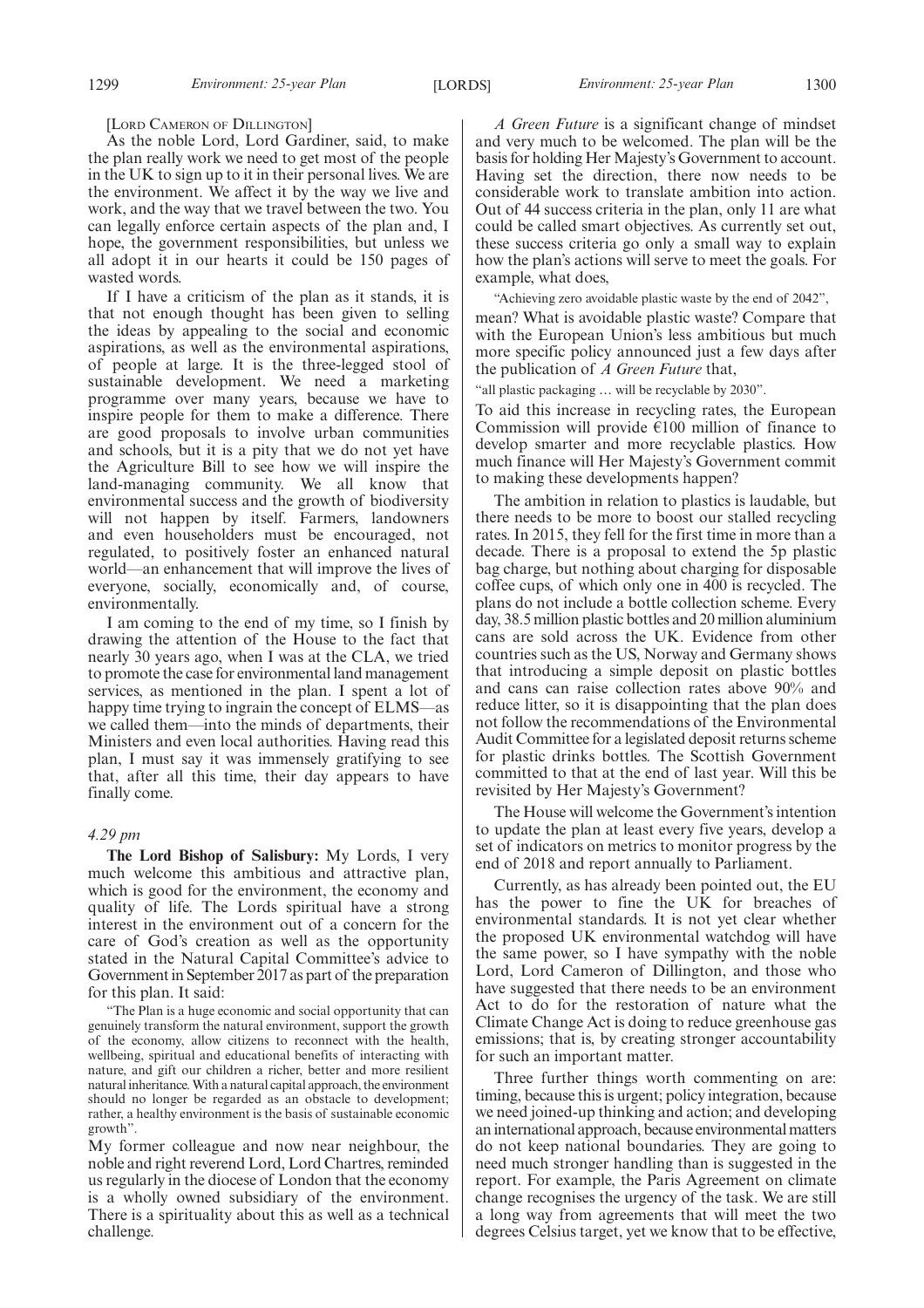change needs to be front-loaded. Christian Aid and CAFOD, the British churches'aid agencies, have identified that the UK Government's overall spending in developing countries continues to be more on fossil fuels than renewable energy. As was noted in the recent debate about green finance, there is an urgent need to scale up financing in support of a big shift to renewable energy both in public finance and private finance.

In housing, there is a laudable ambition to build many new homes. For them to be energy efficient with low or zero-carbon emissions, that will not be achieved by deregulation. Specific targets need to be set for different parts of the plan which can identify quick wins and recognise the most urgent actions so that we develop changed actions and new habits capable of furthering this admirable plan.

#### *4.36 pm*

**Baroness Byford (Con):**My Lords, I begin by declaring my farming and other interests as listed in the register. The 25-year environment plan is long awaited and I for one am very glad that the farming and environment plans have been merged into one document. I am grateful to the Minister for introducing this debate. As he will be aware, some 70% of our land is farmed; crops, livestock, forestry and conservation are all interlinked in good farming practices. The food industry that they supply is worth more than £100 billion a year, and farmers must look to making profits if the wider aspirations of this plan are to be achieved.

There is insufficient time to cover all the topics, so I will concentrating on three chapters in the report: namely, chapter 1, on using and managing land sustainably; chapter 3, on participation and improving health and well-being; and chapter 4, on the reduction of pollution and waste.

I begin at page 32 of the report. This section highlights the need to improve our soil, air and water—in other words, the earth's natural resources—by improving land management, helping biodiversity and delivering new environmental land schemes. I am sure that the Minister will recognise that a one-size-fits-all approach will not suit all types of land or farming methods and that the flexibility in these schemes that is referred to in the plan is essential. I turn to page 37 which states:

"We will continue to invest in technical advice to support farmers and land managers in delivering the outcomes and to help them to work together".

The Minister will be aware of the coming together of various farmers to create farmer clusters which have been growing in number since they were started back in 2008. Their valuable work together has created corridors of adjoining land that has boosted conservation and wildlife. These are great success stories which encourage profitable farming and conservation to go hand in hand. It is a good example of what can be achieved and I welcome the Government's announcement of an agriculture command paper which will involve wide consultation with farmers and stakeholders.

I turn to chapter 3, "Connecting people with the environment to improve health and wellbeing"something which is precious to us all. I welcome this chapter, which considers ways to encourage children to be close to nature. Many schools give their students the opportunity to visit farms to observe and, in some

cases, handle livestock and have the joy of being outside in the rural countryside. I place on record my gratefulness to FACE for its work in schools and to LEAF for promoting Open Farm Sunday, which gives families a chance to visit farms and learn about food production. I mention in passing the importance of care farming projects, which help those who are individually disadvantaged.

Sadly, too many people have never experienced the peace that can be found in the countryside. This week is homeless week, and only yesterday at Leicester Cathedral the reverend Helen Hayes, a pioneer priest among the homeless, spoke of the difference that a visit to the countryside can make. She and others took a very small group of disadvantaged people, some homeless, who were given the opportunity of a three-day break in Derbyshire. When they initially met them, the people they were taking had their heads down and their hoodies up. Their self-worth was at rock bottom. But, as the days went on, they were transformed by their visit, and at the end they were standing tall and appreciating the countryside. I am glad that this 25-year plan includes a section on well-being, because it is hugely important. Doing more to help people who have hit difficult times will be worth while.

Finally, I turn to chapter 4, on the reduction of pollution and waste. Over the past years, I have regularly asked questions on fly-tipping. Waste dumped on public land is cleared by the local council at public cost. When it is dumped on private land, the owner has to foot the bill. The problem is becoming worse. Councils use CCTV in areas where they know that there is regular activity, but criminals in rural areas arrive early or late, at dusk or in the dark, using vehicles carrying only a very small number plate for identification. Sometimes I wonder whether we should not have to have that sort of identification in a much bigger state so that it can be seen even in those dark times.

I move now to plastics, which are used by manufacturers to change the image, shape or weight of their products. When the party opposite legislated to reduce the packaging weight, pet food manufacturers moved away from tins, which were universally recycled, and introduced pouches, which have to go to landfill. Much more work needs to be done to ensure that manufacturers use products that can be recycled—I so agree with the right reverend Prelate. I understand that recycling systems that use infra-red to separate plastic from the rest of the rubbish have to send all the black plastic to landfill. Could the Minister tell us whether research is being undertaken in this area?

As others have suggested, if this 25-year environment plan is to succeed it must set challenging but realistic targets. Progress must be monitored and revised regularly. I understand that a five-year review is planned. The Government have also proposed to set up an independent statutory body to oversee that plan to assess progress in the environment and conservation sectors. But we should not be afraid to have flexibility with any scheme, because over the years new and exciting things will be discovered about ways we can do things better.

I welcome the opportunity to take part in this debate. The plan challenges each and every one of us to think about the way we live and use natural resources. I wish it and the Minister every success.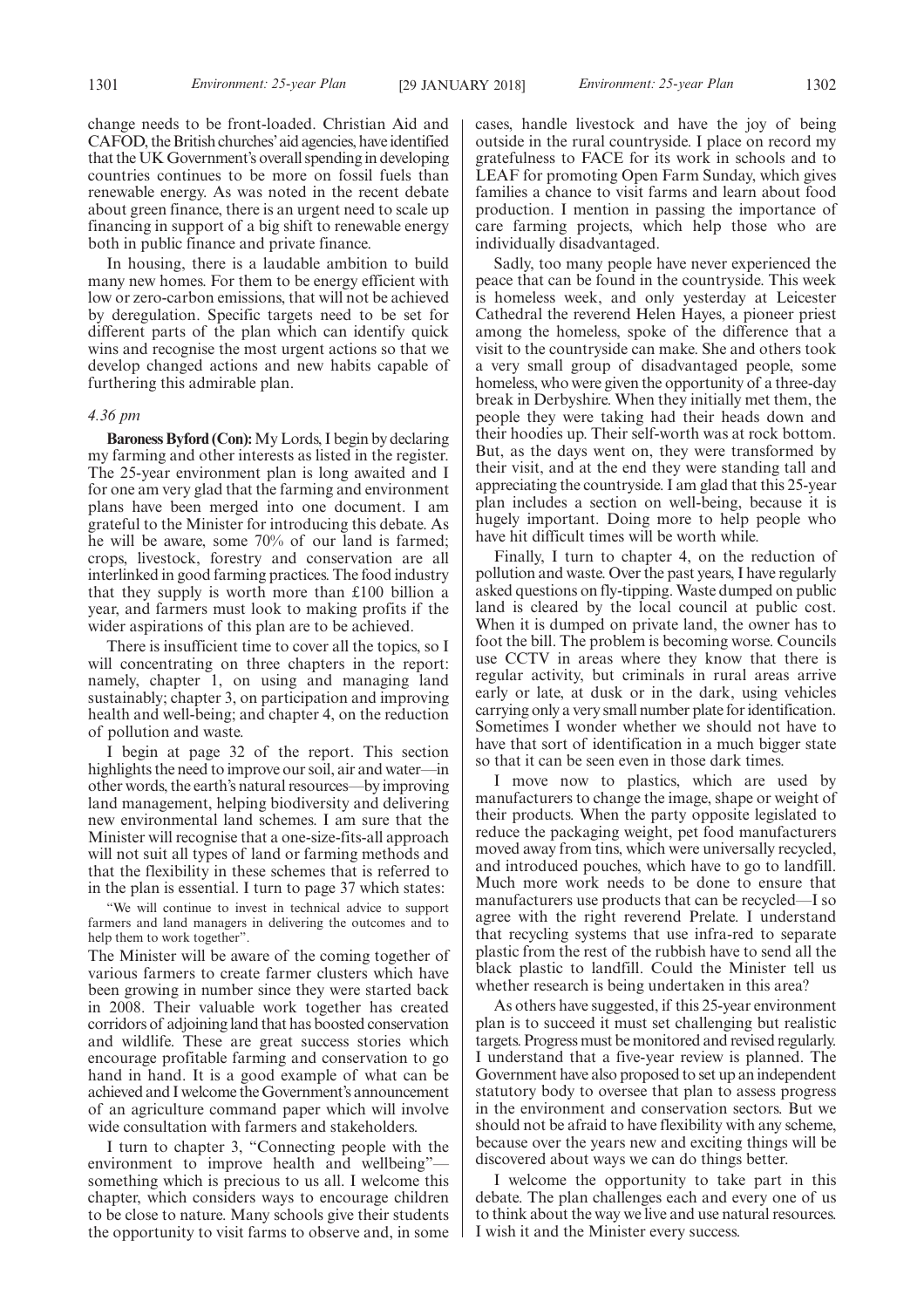#### *4.45 pm*

**Baroness Scott of Needham Market (LD):** I start by offering a welcome to this 25-year plan for the environment, even though it is by no means perfect and has been justifiably criticised as heavy on aspiration and light on detail. The plan outlines some progress that has been made: it highlights significant improvements in water quality made in recent decades. Most of us in this House are old enough to remember that we were once "the dirty man of Europe"; bathers waded through raw sewage on their trips to the seaside. So what does success look like? Last May the European Environment Agency reported that in 2016 96% of Europe's beaches met the basic standards and 85% met the most stringent requirements. How do you achieve such success and what can we learn from it?

It started with campaign groups making a fuss and raising awareness among the general public, leading to political pressure. The response to that was legislation that included binding targets, an enforcement regime and penalties. This changed behaviour. Pressure groups continue to act to highlight shortcomings and the whole process becomes iterative. Of course, because water quality is a cross-border issue, EU legislation such as the bathing water directive and the water framework directive were the legislative underpinning. It seems to me that campaigning groups are fundamental to holding Governments' feet to the fire. In recent years changes to charity law have been made regarding what the Government describe as "lobbying" but is in fact the rightful campaigning role of this sector. The rules have been described as having "a chilling effect" on charities'ability to get their concerns across, especially during election time. These groups must be able to tell truth to power.

The plan recognises that many of the proposals will need to be put on a statutory footing. However, there is already a huge body of existing EU legislation which does much of this work: around 80% of the UK's environmental law comes from the European Union. A number of environmental organisations have expressed the view that the provisions in the withdrawal Bill simply do not provide sufficient safeguards, while constitutional experts query the legal status of retained EU law: we will continue that debate tomorrow. Many of the objectives in the plan are weak, they lack statutory force and targets remain aspirational. The Government have already missed non-binding targets for halting biodiversity decline, phasing out horticultural peat, achieving good ecological status for water and others. Some objectives are unambitious. For example, the target for water quality does not set a date for achieving good ecological condition, unlike the water framework directive, which does. Experience of climate change legislation shows that targets should include realistic delivery dates, with milestones for achieving them.

As we have heard, the plan commits to an independent environmental watchdog as a replacement for enforcement at EU level. For such a body to be effective, it must be properly resourced. We are currently seeing serious funding issues with other statutory regulators, such as the Charity Commission, Natural England and the Marine Management Organisation. This has to be a concern. Such a body must have an effective complaints mechanism and access to remedies for the whole of civil society, and should definitely be accountable to Parliament, not to government. As the Minister emphasised, cross-border working is essential to delivering the plan. A new post-Brexit framework for international co-operation must be a priority. The Defra website names 40 international agreements on environmental matters to which the UK is a signatory. Can the Minister say how many of these we are signed up to as a consequence of EU membership and how many in our own right? Are there any we would not seek to rejoin? I am sure that the House would like an assurance that the fact that many of these agreements are justiciable in international courts will not be a bar to our continued membership.

The 25-year plan must address the UK's impact on nature overseas. We are dependent on natural resources embedded in our imports: 70% of the water consumed here comes from imports, as does about one-third of biomass. Is the Minister able to give an assurance about the important role played by European funded research projects? Can he say that every effort will be made to see that the UK remains engaged in the same way that other non-EU member states, such as Norway, currently do? This issue was highlighted in the EU Select Committee report into regional co-operation in 2015. We noted then that the economic and environmental importance of shelf seas, such as the North Sea, is four times higher than the open ocean. We found that a lot of data is collected but not widely shared or fully utilised. However, one mechanism that exists for doing this is the European Marine Observation and Data Network, so can the Minister say whether we will continue to participate in its projects? In a similar vein, the RSPB has highlighted the value of European funding for environmental projects such as LIFE and BEST, not just here in the UK but in the British Overseas Territories. Is the Minister able to tell the House the current thinking on projects such as these?

Last summer I fulfilled a long-held dream to visit Svalbard and came away with both wonderful memories and serious concerns about the rapid environmental changes which were evident even to a visitor such as me. We were given strict instructions to leave nothing behind and take nothing away. The one exception to that rule was litter, which we were encouraged to collect and take back to the ship. Among my stash, there in the high Arctic, just a few hundred miles from the North Pole, I found, washed clean by the ocean's currents, a polystyrene burger box. It is a reminder that pollution and environmental problems know no boundaries and that we can tackle them only if we work together.

#### *4.50 pm*

**Lord Krebs (CB):** My Lords, I declare my interests as a member of the advisory board of the Energy and Climate Intelligence Unit, I work for the Wellcome Trust on its programme on environment and health, and I am a former member of the Committee on Climate Change. I welcome this long-awaited 25-year plan. It has not been quite 25 years in the making but it has been quite a long time. I congratulate the Government on their breadth of ambition and their long-term view.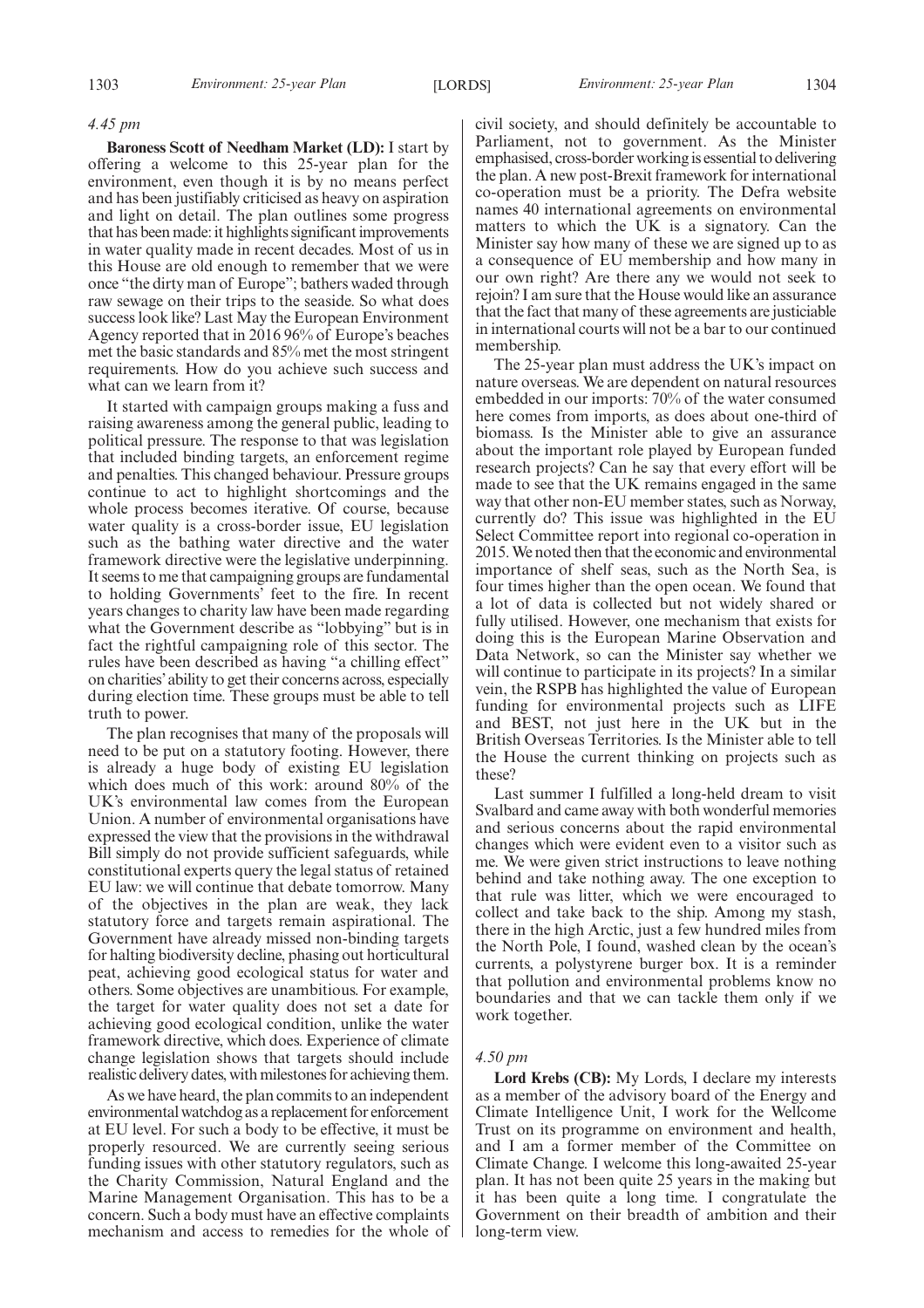As the plan records, some aspects of our environment, such as our beaches and some of our water bodies, have improved in recent decades. As has already been said, this is in large part a result of EU legislation. Nevertheless, there is a lot to be done. Only one-fifth of English water bodies are in good condition and only one-third of our sites of special scientific interest are in favourable ecological condition, and this proportion is declining. Only 4% of upland peat is in favourable ecological condition.

In relation to biodiversity, the plan reports some success stories on page 21. Indeed, there are some success stories, in part due to the excellent work of organisations such as the RSPB, the Wildfowl & Wetlands Trust, and the Wildlife Trusts. But these are still the exception rather than the rule. The RSPB's *State of Nature 2016* report states that 56% of the 8,000 species recorded have declined in the past few decades and more than one in 10 is in danger of extinction. Although many of the steepest declines occurred in the late 20th century, the trends have, with rather few exceptions, not stopped or been reversed. Shockingly, the report concludes that the UK ranks 189th of countries in the world for the preservation of its biodiversity. This is in spite of the fact that previous Governments have had targets for reducing or reversing wildlife declines.

So will it be different this time? At the moment we cannot tell, but if noble Lords look at the 25-year plan they will see that the actions to tackle biodiversity and habitat loss include "learn lessons", "consider", "investigate" and "evaluate", none of which sounds too promising. But, as has already been mentioned, the plan also states that there will be a set of metrics by which progress in all areas can be measured. Can the Minister confirm that these metrics will be outcomefocused and quantifiable, with timescales and clearly identified owners?

Equally important is the question of who will establish and report on the metrics. The plan says:

"We will develop a set of metrics … We will report on progress annually".

It is really important to understand who "we" is. I hope it is not the Government measuring and reporting on their own progress. As other noble Lords have already said, it would be far better to have a fully independent statutory body, analogous to the Committee on Climate Change, reporting to Parliament on progress in implementing the plan. Does the Minister agree that the public, Parliament and environmental groups would have more confidence in the implementation of the plan if there were an independent body, set up under a new environment Act, charged with reporting to Parliament on progress?

Although the plan is published by Defra, it will require commitment from across government and many other bodies to implement it. I shall take two examples from across government. Page 35 states that all newbuilds will be climate resilient and energy efficient yet, in the Housing and Planning Act 2016, the Government refused to incorporate measures such as zero-carbon homes and sustainable urban drainage systems that would help to guarantee that. Will the Minister reassure us that the Ministry of Housing, Communities and Local Government is now fully committed to those requirements?

My other example relates to chapter 3, which correctly identifies the link between environmental and human health, but in only a very limited way. Is the Department of Health and Social Care fully signed up to the plan? I offer the advice of the Wellcome Trust, which has a major research programme on environment and health, if the Minister and his officials would like to take it up.

Finally, I turn to scientific evidence. Plans to enhance the environment should be based on the best available science. A recent review by the University of Cambridge showed that many of the current agri-environment schemes have little evidence to show that they work, and that other measures would be more effective in protecting and enhancing biodiversity. The same report concludes that the approximately £1 million spent in the UK on bat gantries, meant to protect bats from flying into traffic, has been a waste of money because they do not work. In this crowded and heavily exploited island, combining the protection of nature with maintaining livelihoods is a delicate balancing act, and good science is needed to ensure that we achieve the right balance. Research by the Natural Environment Research Council on shell-fisheries and shore-birds has shown how the interests of the shell-fish industry and of conservation can be satisfied if there is proper research to underpin decision-making. Can the Minister assure us that the implementation of the plan will be based on scientific evidence and that Government are prepared to invest in the necessary research to ensure that all actions, whoever carries them out, bring real benefits to our environment?

## *4.57 pm*

**The Earl of Selborne (Con):** My Lords, I refer to my farming and environmental interests set out in the register. Like other speakers, I welcome this 25-year plan but, like the noble Lord, Lord Cameron, I speculate about whether we can be confident of a successful outcome in 25 years' time.

I want to my limit my remarks to the concept of natural capital accounting, which is central to this plan. We have to recognise that to deliver on protecting our natural capital and enhancing our ecosystems, we must first have an agreed understanding in the public and private sectors of just what we mean by natural capital, how we monitor it and how one restates one's accounts to take it into account. We need agreement on how national, regional and local priorities, however local, for restoring and enhancing ecosystem services can be determined. They have to conform clearly to the overall strategy, as set out in this paper. There also has to be recognition that no implementation plan can succeed unless there is widespread ownership of the plan involving the managers of the natural resource in question as well as others with an interest in the outcome.

The concept of developing policy objectives informed by natural capital got a major boost under the last Labour Government when they commissioned the United Kingdom national ecosystem assessment. It was published at the beginning of the coalition Government in 2011. It provided a comprehensive overview of the state of the natural environment in this country and offered a new way of estimating our national wealth. The underestimation of the value of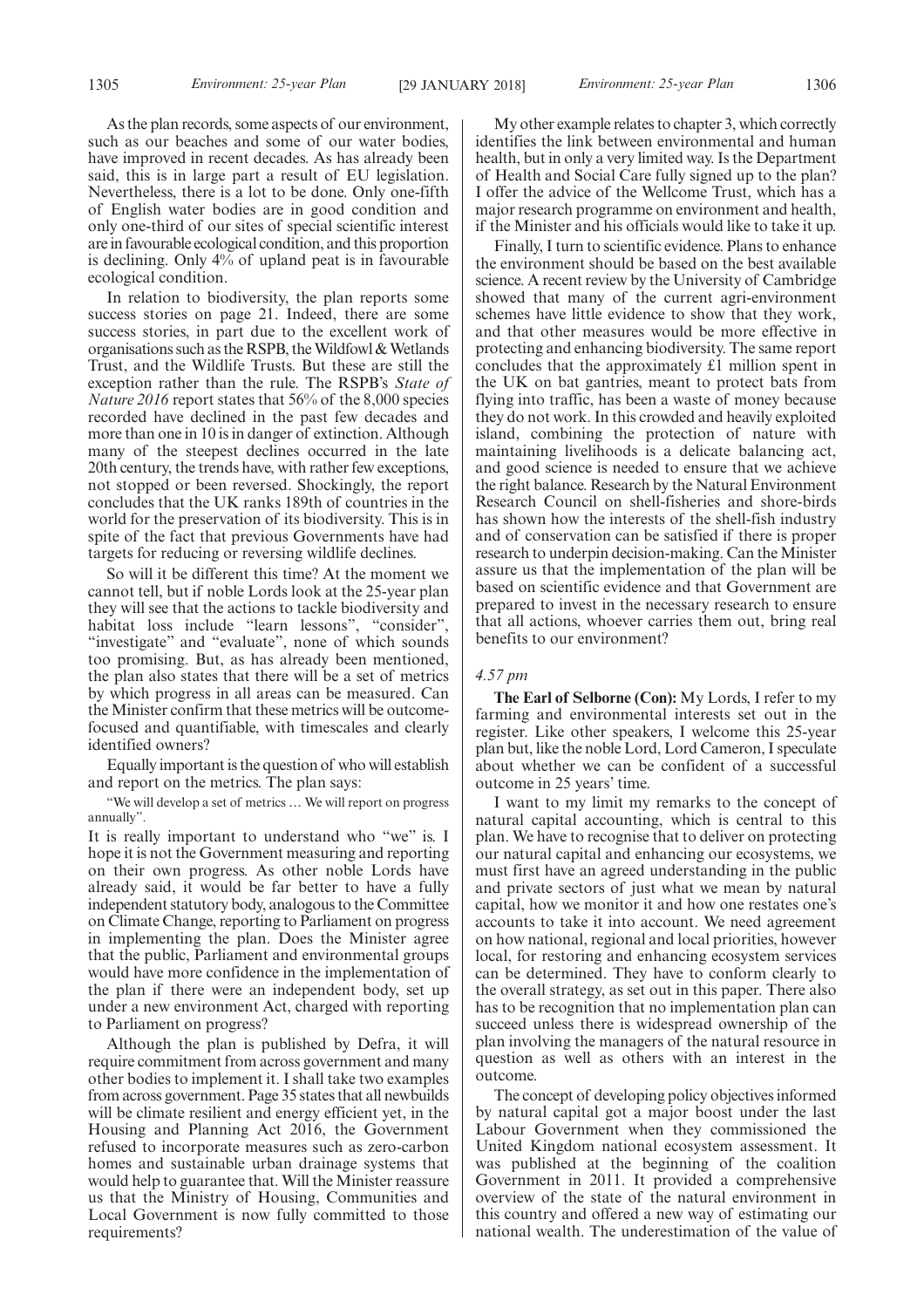[THE EARL OF SELBORNE]

natural processes such as water filtration or air purification can be appreciated if you try to calculate the cost of providing these ecosystem services would by industrial means.

Since that report, there have been many helpful studies on how we should take account of the full value of ecosystem services in our decision-making, not least from the Natural Capital Committee. But as the committee itself stated in its advice to the Government on the draft 25-year plan last September, as already mentioned,

"there are significant gaps in current knowledge and a lack of joined up approaches to data collection, measurement and monitoring of the UK's natural assets … many different agencies are responsible for the collection of data (e.g. the Forestry Commission, Environment Agency, Met Office, Natural England, and Joint Nature Conservation Commission). This leads to both gaps and duplication in the data collected and inconsistencies in approaches to analysis".

If the 25-year plan is to benefit from using natural capital accounting and monitoring, there simply must be a concerted attempt by Defra to align all these. Defra's job here is to knock heads together.

If the plan is to deliver in 25 years' time, there needs to be a robust evidence base, as has just been stated. We are still awaiting definitive guidance from the Office for National Statistics on the development of national natural capital accounts, without which you cannot measure overall progress on natural capital improvement. Much of our natural capital is, inevitably, owned and managed by the private sector, so the plan will need to mobilise sustained private sector initiatives.

We have already heard much about agriculture—not surprisingly as it is the sector that manages 70% of our land, and so is clearly a highly important industry in delivery of the plan. But even the largest farms will invariably benefit from following the guidance of the Lawton report of 2010, which suggested that working in larger blocks, with neighbours, to deliver enhanced ecosystem services at a parish or landscape scale is going to be much more effective. Providing bigger, better and more joined-up habitats will deliver better results for biodiversity enhancement. As the water companies and farmers have demonstrated, as referred to in the report, you simply cannot contemplate flood control and water purification without operating at this scale and larger.

The recent development of farm clusters, a number of which have now been set up, has the great virtue of being run by farmers or land managers. The members know what it is feasible to deliver in terms of environmental enhancement and, with suitable encouragement, can select and deliver agreed local improvements to ecosystem services. I say "agreed", because it is no good the farmers just charging off and saying, "This is what we want to deliver". One should say in parenthesis that delivering food or timber is an ecosystem service and very desirable, but clearly we want to move on to other services.

Getting a considerable number of land managers to consult their neighbours and the relevant agencies, and to agree among themselves what programmes can be delivered, will take a bit of organising. In other words, a part-time, paid convenor is required for each cluster. Therefore, I strongly recommend to Defra that the funding of such convenors would prove a highly effective way of ensuring delivery of many of the land-based objectives in its 25-year plan.

#### *5.04 pm*

**Lord Hunt of Chesterton (Lab):** My Lords, I declare my interests as a professor at UCL; president of ACOPS, an NGO that reviews the marine rubbish around our shores; and director of an environmental consulting company.

This report is a welcome return to strategic UK and international planning for the UK environment; indeed, that is mentioned by the Prime Minister in her foreword to this document. This restores the mistakes made by the coalition Government, who in 2011 eliminated the widely admired Royal Commission on Environmental Pollution and the UK sustainability development strategy, which was established by John Major after the Rio Earth Summit. Both were effective in co-ordination so the new development is welcome. However, all parties have continued with the co-ordination of climate change and—it is important to relate—environmental policies for people, especially those in exposed areas in the UK and globally. I am familiar with North Devon, where several villages in steep valleys were flooded last week and were even on the nine o'clock news.

The main conclusion of environmental science, practice and policy is that co-ordination is essential. That also means international co-ordination, which has to go beyond government agencies and departments to regional, international and global bodies. For many experts and civil servants, the implementation of international environmental co-ordination has been frustratingly slow but it has happened and, if politicians and parliaments are determined and support it, will continue to. For example, as I saw when I represented the UK at the World Meteorological Organization, there was greater co-ordination of meteorological, hydrological and oceanographic data and this had led to the improved prediction of weather and flooding extremes and the consequences for food, forestation and desertification. There are also the very important environmental changes in the Arctic, which will have a significant impact in the UK in the next 25 years, as the House of Lords Select Committee discussed.

It is important to consider the changes that there are going to be in clean energy. Green energy has been an important development in the last 25 years, but in future we are going to see the use of not only solar and wind but also the less visible but important power of small-scale nuclear fission, which has been much discussed in the press. There is also the likelihood in the next 25 years of modular nuclear fusion, which is being developed in the UK by the private sector and the Government. It will not be necessary to wait until 2040 for the large international fusion system; I believe this important development will happen long before that, in the next five to 10 years.

With this cleaner energy, we may well have a future in which vehicles are primarily electrically driven. As Rolls-Royce explained in a seminar last week, we may also have electrically driven short-range aeroplanes. Another feature of clean energy supplies will be the pumping and desalination of water, which enables the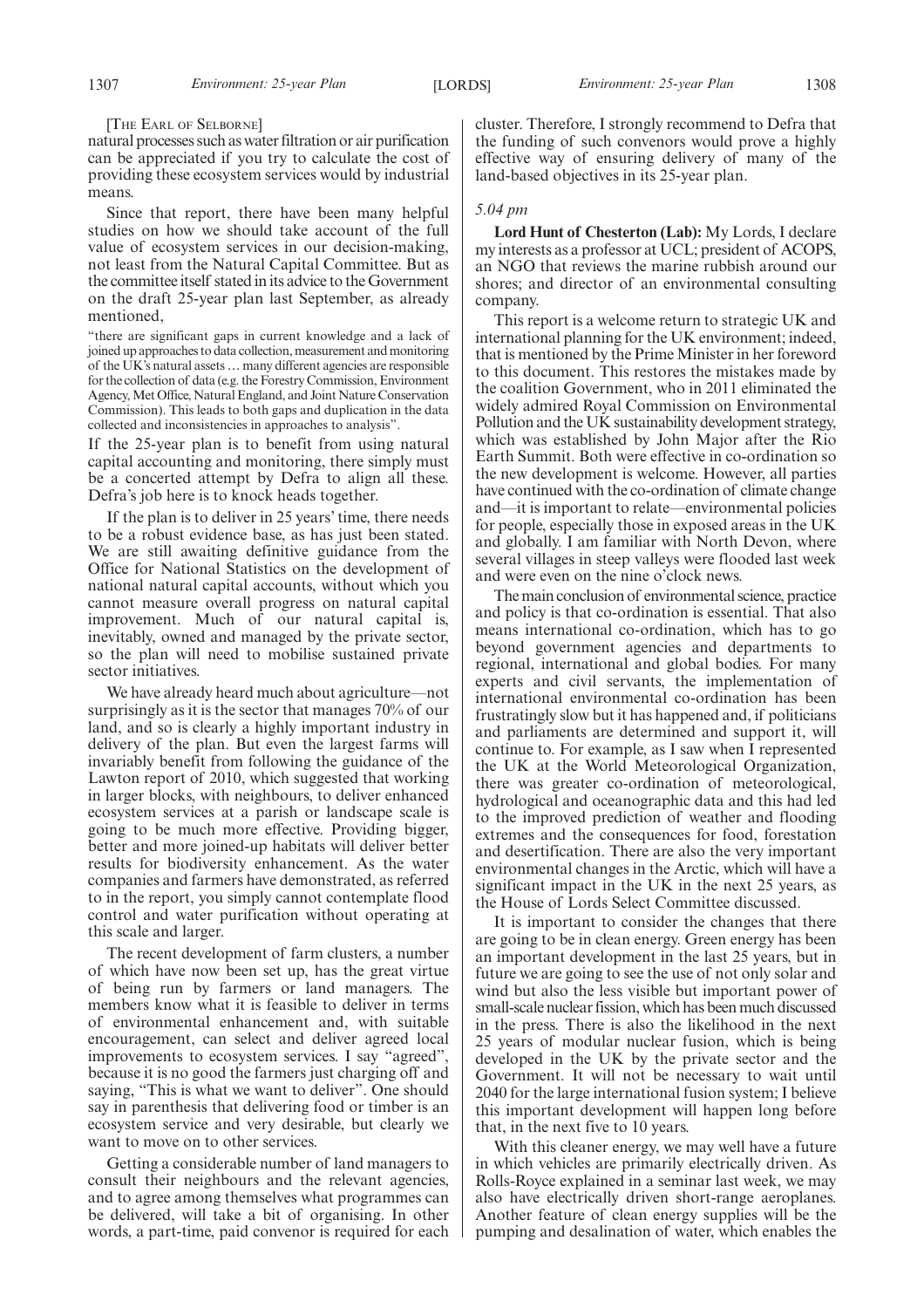billions of people still suffering from water shortages and waterborne diseases to get water, as was debated last week here in the Lords. Over the next 25 years the Government should also consider the decades after that, when the UK will finally have to begin to deal with its stored nuclear radioactive waste. It may be in geological reserves or, as Euratom has suggested, it could be transformed and made safe by alternative isotopes.

Another important feature of the environment is the urban environment, which other noble Lords have not emphasised. Here I emphasise a considerable UK success, with support from all the parties: the restoration of the environment in the east end of London—the Olympic legacy, as it is called. No other country has been as successful as this in developing an Olympic Games, and now we see remarkable green developments in the environment and water supplies there, with new cultural and educational areas. Although that is a great plus for the UK, and there are other important port cities such as Liverpool, many people have commented to me that in many rural areas we see considerable poverty and environmental and social deprivation. The standards in communities have gone backwards. The very successful Sure Start programme introduced by the Labour Government was dropped in 2010-11 by the coalition Government, and the consequences for some of those areas is very serious. There seems to be no acknowledgement by the Government of the damage. What do they propose for those communities in the next 25 years?

Finally, one feature of the environment which has not been mentioned is the connection of industrial, environmental and cultural development which one sees in many other European countries. We have our great pop festivals here and there, but many beautiful areas of Britain should have much greater cultural investment, and that should be an important part of the environment looking to the future.

# *5.10 pm*

**Baroness Miller of Chilthorne Domer (LD):** My Lords, I declare my interests as in the register. Today, I mostly want to talk about biodiversity and measuring improvement. Of course, the aims in the plan are laudable, but how will we know that the environment is in a better state? Sure, we can measure that water is cleaner or that the air has fewer pollutants in it, and we can see some things, such as those which the author Michael McCarthy describes in his book, *The Moth Snowstorm*. I am sure that many of your Lordships will remember when moths used to,

"pack a car's headlight beams like snowflakes in a blizzard",

or the insects that used to stick to the windscreen. There was just so much insect life. Now, those moths have, by and large, gone.

Perhaps that tells us as much as a scientific calculation, but the environment plan needs to measure whether the whole ecosystem is improving. Currently, the lack of definition of ecosystem health undermines the plan's entire approach to biodiversity. Will the return of a few iconic species be measured as success, even though many other species become extinct? Take the plan's proposed increase in wildflower meadows. It is of course a good aim in itself, because a wildflower meadow is a lovely thing to behold, but it should be about far more than its flowers. It should support colonies of insects. Butterflies, bees and, in turn, insecteating birds, should do well and find enough food to feed their young. In damper areas, frogs would find shelter. The meadow is cut later for hay when the seeds have mostly set and, in the meantime, hares can make their forms in the long grass for themselves and their leverets.

The picture I am painting is of a whole ecosystem. but what if the new wildflower meadows have no hedges where birds can nest? What if the meadow is next door to arable fields where there is intensive use of slug pellets? Then the frogs, thrushes and so on are likely to die of metaldehyde poisoning.

As I search the plan for definition, I found that it is only marine areas that benefit from the government ambition to be ecologically coherent. Those words are very important. I hope that the Government will develop an ambition for the terrestrial places, too, to be ecologically coherent.

The environment plan has a nod to Lawton and the need to create landscape-scale areas and wildlife corridors. It talks of the nature recovery network, and I was very excited about that. Like the noble Lord, Lord Krebs, I turned anxiously to the actions listed on page 59 that would enable that to happen. As he found, they are "considering", another "considering" and then "evaluating". In my book, those are just thoughts about actions.

What about measuring the health of ecosystems or, as the report calls it, metrics, which is rather a dry word for its job of creating a picture of ecosystem health? In its current form, the plan will be like a 500-piece jigsaw with 250 pieces missing. The plan itself recognises this, because on page 130, it states that the Government need "better measures". The metrics need to consider, for example, the potential value of the site, including the role that it can play in connecting habitats. Currently, the metric looks only at habitats in development sites and, strangely, does not account for the species present. The inclusion of the species metrics will be essential to the delivery of biodiversity net gain. For biodiversity net gain to be effective, it should be mandatory for all developments, which I believe is not the case currently. As other noble Lords have identified, there are no milestones for the delivery of long-term targets. This is very much a work in progress, and there is a long way to go.

I was surprised at the very strong emphasis on the reintroduction of native species. Is that really the most productive use of limited resources and effort? Why not try first to preserve what we currently have but which is really threatened, such as the curlew, the small tortoiseshell butterfly, the natterjack toad or even the hedgehog? The environment plan is very light on whether, in future, farming policy will be based on a conversation with nature or just diminishing somewhat the battle against it. I was heartened that the Minister talked about working with nature because too often there is a mistaken thought that it is a choice between agricultural productivity and an agro-ecological approach.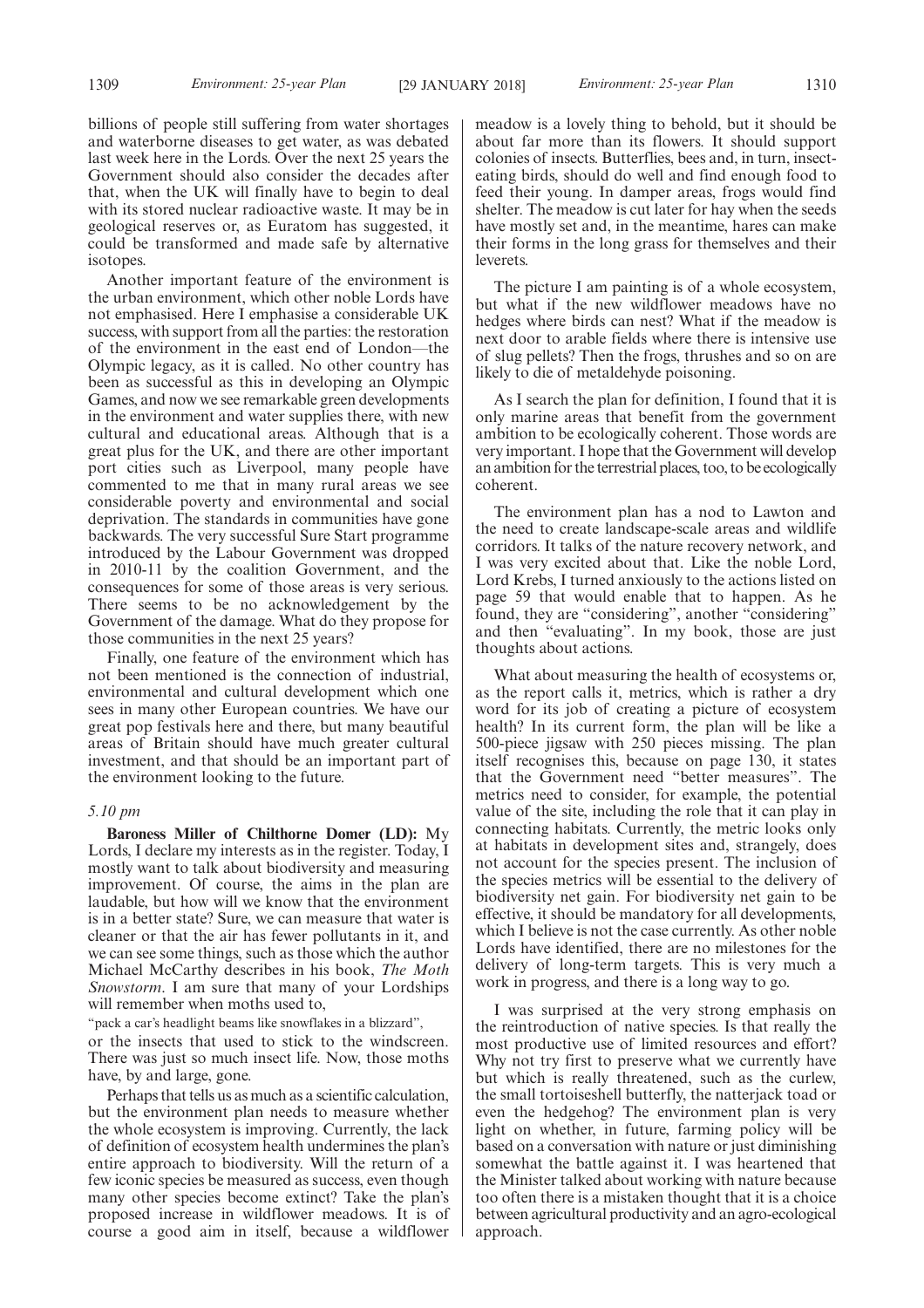[BARONESS MILLER OF CHILTHORNE DOMER]

There is a very interesting quote from John Cherry, the farmer who started the organisation Groundswell. He said:

"It has been calculated the 'good' bugs outnumber the 'bad' bugs by a factor of 1,700:1. So the chances are collateral damage by insecticides will take out a lot of the guys looking after our wheat and controlling potential pests. Many farmers now find they are routinely applying slug pellets. Could it be they would be better off allowing ground beetles to control them? It may be coincidence, but on our farm we have found since we stopped using insecticides on wheat, our need to pellet for slugs has all but disappeared".

That is the sort of approach that we need to see in this plan.

In my last few moments, I shall just mention a few of the things that I welcome, such as the tree health resilience plan and, maybe, the integrated pest management. I do not understand quite what the Government mean by,

"at the heart of a holistic approach".

I hope that it means what I think it means. I welcome the national parks and AONB proposals. The Government obviously feel that they are on more solid ground there than with land with no particular designation. I particularly welcome connecting people with the environment. The Government should recognise all the work done by people like the RHS, delivering horticultural learning into schools.

I welcome the statement on illegal wildlife trade. Does that mean that the Government are committing to continue to fund and, one hopes, expand the wildlife crime unit, which is of global importance but is always having to fight for its financial future? Finally, I welcome the mention of international work on migratory species in our overseas territories. I hope that we continue to contribute to scientific work globally.

#### *5.18 pm*

**The Earl of Caithness (Con):** My Lords, I give a very warm welcome to this plan, prepared by my noble friend and others. It outlines great aspirations with which it is hard to disagree and provides a good template for the future. It is welcome news that it has been welcomed by some of the more sensible environmental groups, which are acting more in concert with the farmers than as political lobbyists, as in the past. That is a welcome move.

To an extent, we have already travelled down some of the road of the improving natural environment. I give as an example Sir John Lawton's report in 2010, *Making Space for Nature*. For many years, Governments of all persuasions have said that they wish to improve the environment and biodiversity, but each year that has got worse.

So why could it be different this time? There are a number of reasons. First, we are going to leave the EU and the common agricultural policy, and that gives a huge opportunity. There is also a change of mood of appreciation of the environment. Despite that, an overwhelming majority of people now live in urban areas. In the UK, nine out of 10 people must go back at least five generations before they find an ancestor who worked on the land. It is important to work not only with those who live on the land, like the farmers, but with everybody involved who wants to improve nature. Working with farmers is easier now, because they are going to be able to do what they so often want to do—improve the environment. Organisations such as the Nature Friendly Farming Network are already acting in that way.

We also need to connect with people and the environment, as Chapter 3 outlined well. The noble Lord, Lord Cameron of Dillington, and my noble friend Lady Byford majored on this. However, Defra has a difficult task ahead. It has to reduce its budget by £147 million and, as at 30 November, had to recruit for 400 or so full-time posts. How is that going? Perhaps some of those posts could be apportioned to work on replying to debates in this House. I have received no replies to the questions I asked in my debate on 7 December.

I agree with what my noble friend Lord Selborne said about natural capital, but that is only one tool in the box. It must not be the only one which the Secretary of State uses to improve our natural environment. Like the noble Baroness, Lady Miller, I too want to talk about biodiversity. Charlie Pye-Smith, in his excellent book, *The Facts of Rural Life* wrote that Nick Fox, another scientist, farmer and conservationist, told him:

"Conservation should be about maintaining high levels of biodiversity, which is the sign of a healthy habitat. Biodiversity is not just about species diversity, but the structural diversity of habitats and the range of trophic levels. It's not about encouraging the biggest population of any one species, but ensuring that each is in balance with the habitat and the resources".

That is one of the best descriptions I have read: it should be taken as the Government's aim.

This plan has shied away from discussing tough issues such as wildlife management, and these have to be confronted. We know that we need good habitat and sufficient food supplies all year round but we must also accept the truth—uncomfortable for some—of predator and species control. There is a little objection to the culling of deer in Richmond Park that is happening now. Transpose the lack of that control to Dartmoor, for example, and one finds a biological desert compared to some well-managed grouse moors. I hope the Government will make species predator control part of any agreement involving wildlife and biodiversity management.

The noble Baroness, Lady Young of Old Scone, mentioned the threat to trees and ancient woodland and I sympathise with her, but she did not speak about the threat to those woodlands of the grey squirrel, the muntjac deer and overstocking of deer. On page 60, the plan says:

"We will encourage dynamic management of nature",

which hints at wildlife management without spelling out what it means. When will we be told more about this? For example, the plan suggests that hen harriers, "when carefully planned and managed",

can enrich our environment. There is indeed a Defra hen harrier action plan, but it is not mentioned in the report and it is not put into action because of the obduracy of the RSPB, which refuses to accept the scientific evidence. We could have had many more hen harriers by now. I like the idea of the 500,000 hectare nature recovery network and am glad that Defra is learning lessons from the nature improvement areas and farm clusters: again, it is working with the grain.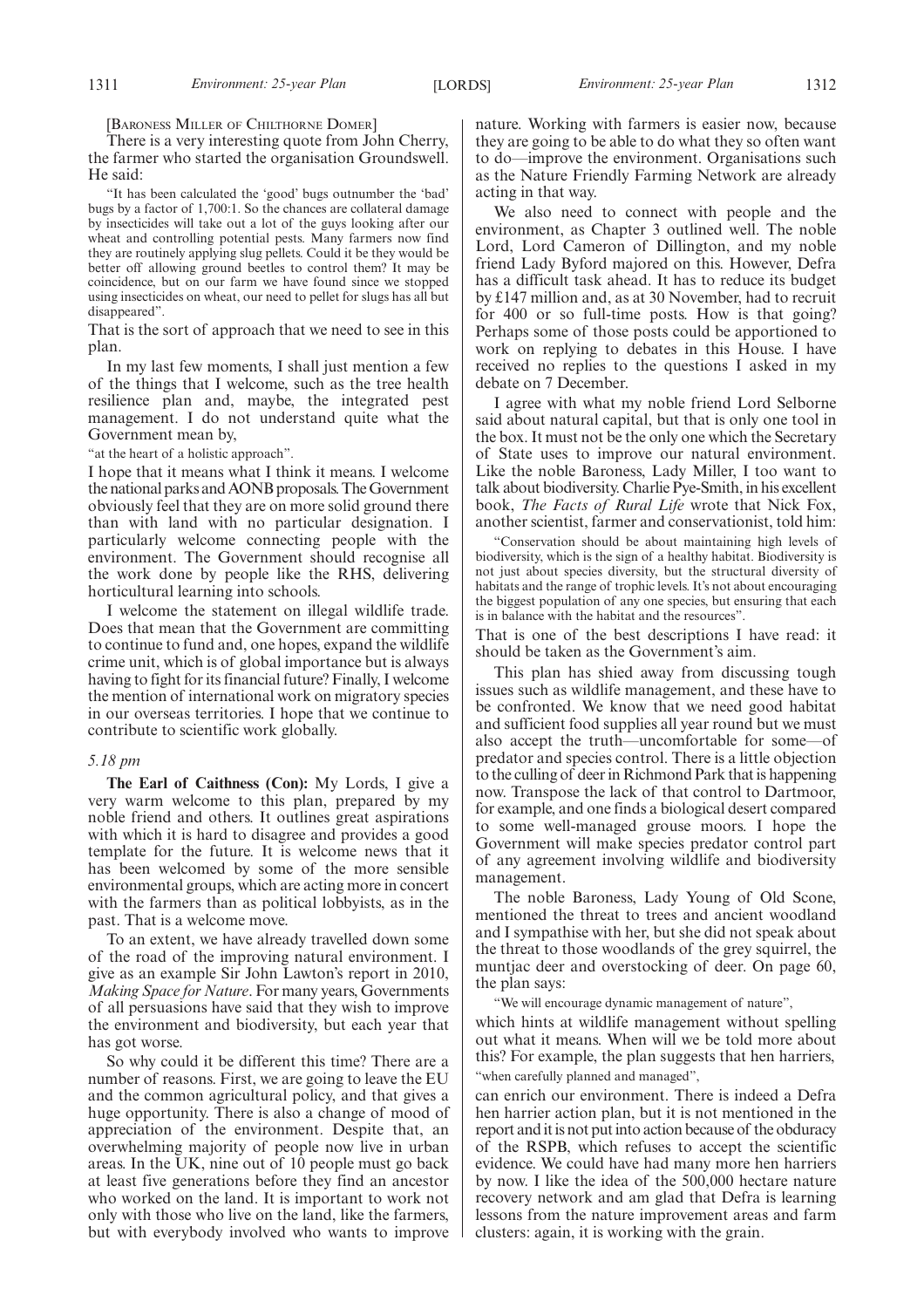Turning briefly to tenant farmers, who will receive the financial benefits from public money for public goods? It is no difficulty for owner-occupiers and landowners, but what about the tenant farmers? Should landlords such as the Elan Valley Trust, a charity owning 47,000 acres, encourage their tenant farmers to farm in a more environmentally sensitive way and then take part of what the farmer gets in rental? There is a huge principle here. I gather that the RSPB will follow the Elan Valley Trust's example with its new tenancy agreements. The Government need the support of tenant farmers to achieve their aims.

I support what the noble Lord, Lord Hunt of Chesterton, said about green infrastructure in urban areas and welcome what the report says. However, we have a clash in urban areas between a demand for more housing and the existence of gardens. Will the Government look at all local authority plans, including that of the Mayor of London who wishes to build many new houses on suburban gardens? There is a clash there to be resolved.

I repeat what I said on 7 December: it is up to all of us to participate in the changes that are necessary to improve our environment.

#### *5.25 pm*

**Baroness Jones of Moulsecoomb (GP):** My Lords, it is always a pleasure to follow the noble Earl, Lord Caithness, who has such expertise in the natural world. It is also a pleasure to see the Secretary of State with us today. I hope that he is listening to the debate but I do not think he has done so very much so far. I think he should be separated from the noble Viscount, Lord Ridley, if the Government Whips could do that.

I would very much like to welcome this document and, in a sense, I do as the Government appear to be thinking in the right terms. However, there are two huge flaws which they have to put right before they take this measure any further. I would be happy to give them the Green Party's *Manifesto for a Sustainable Society*, if they are interested, which should put them on the right track.

The first problem is that there is not enough reference to legislation in the strategy; in fact, there is barely any. The Government cannot talk in these fine terms if they do not say exactly how they are going to bring their proposals into being. That is a big flaw. Secondly, the strategy talks about the effects of climate change and how to deal with them but does not talk about its causes and how to deal with them. Therefore, it is talking about damage limitation: how to manage damage and decline. We cannot allow that; we just do not have the time. The Government are already in breach of a lot of their environmental commitments. Climate Earth has taken them to court on air pollution, and won the argument in court. It has taken repeated threats from the EU for the Government to do anything about cleaning up our polluted rivers. The Government do not have a very good track record of delivering on the environment. That just does not wash when they have a 25-year environment plan. I could have written the executive summary to this plan; I thought it was very good, but the plan itself is lacking and lightweight and is a missed opportunity.

I know that much of this 25-year plan has arisen thanks to the work of the Natural Capital Committee. That committee has recommended that the plan should be placed on a statutory footing. Therefore, I have four questions for the Minister. If he cannot answer me today, perhaps he can do so in writing. First, when will the Government commit to incorporate the plan in statute, or will they indeed do so? That is incredibly important. Defra has said that it will "legislate when needed", but the Government's intention seems to be to legislate in dribs and drabs, with no coherence—the odd Bill here and the odd statutory instrument there. It is a very weak approach. The Secretary of State seems to have a genuine interest in, and care for, the environment. However, Ministers move post, enthusiasm wanes, reality bites and sometimes it is difficult to get legislation through Parliament. Therefore, we need to move fast and get an environment Act in place so that all these aims and ambitions are turned into law while we have the political will to do so.

The 25-year plan makes a lot of natural capital and that is very welcome as environmentalists have talked about it for decades. However, I am worried that it will go down the same path as David Cameron's commitment to make national well-being a key economic indicator and a central part of decision-making. That idea seems to have died a death; we do not hear about it anymore. That shows that these lovely ideas are completely useless if they are not put into legislation. If the Government are serious about natural capital, they should put the Natural Capital Committee on a statutory footing, with powers to scrutinise legislation and assess its impact on nature's common wealth.

It is impossible to go through this debate without mentioning Brexit. I will not rehearse my speech for tomorrow—or Wednesday—on the withdrawal Bill but the Government need to heed the fact that they must get their legislative proposals in order, and fast. These gaps will have to be filled before the Committee stage, otherwise there will be no option but for your Lordships' House to put forward amendments that put these things into the Bill. Can the Minister please commit to publishing legislative proposals urgently, so that we are not forced to try to put stopgaps in the Bill?

The plan also proposes to embed a principle of "environmental net gain" in the planning system. We all know that nature is a very complex system and not easily replaceable. Environmental net gain cannot be allowed to be an excuse for developers to ruin one area and replace it elsewhere—for example, by planting orchids a couple of miles away. That just does not wash. I was on a council which took away a substantial chunk of land and then gave back the same area, but in tiny squares and triangles all over the council's area. That just was not good enough. The RSPB has been mentioned today. It has expressed concerns that net gain must be based on a three-step mitigation hierarchy. It says that developments must, first and foremost, avoid any impact. Secondly, it says that if impacts happen they must be mitigated and, thirdly and only in exceptional circumstances, that there must be compensation where biodiversity or environmental impacts cannot be avoided. There are some irreplaceable habitats. We have heard about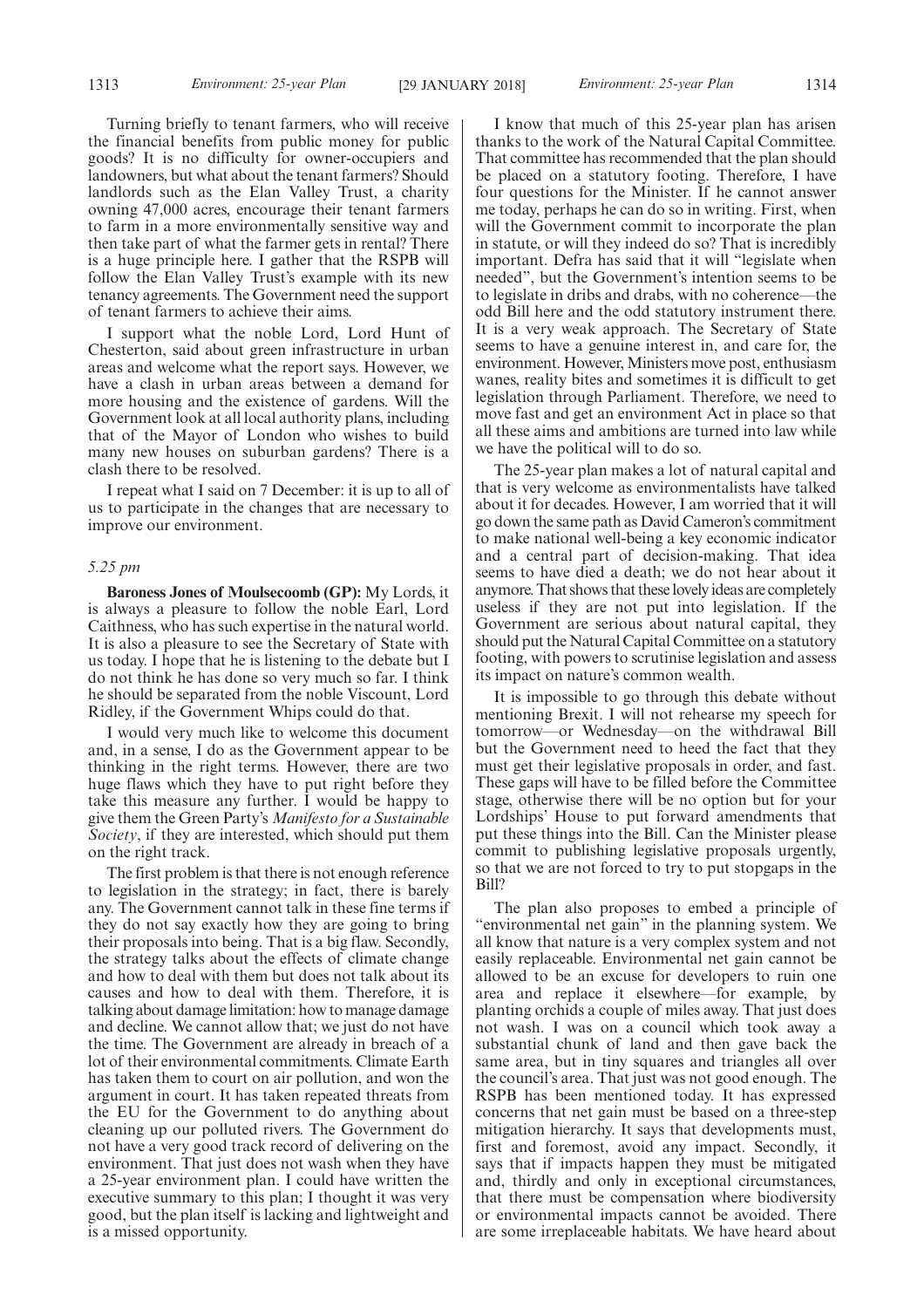[BARONESS JONES OF MOULSECOOMB]

ancient woodland, for example, which, once lost, cannot be replaced. Such habitats are inappropriate for this concept of net gain.

It is amazing how quickly the time goes. We really have to do something about plastic quickly. Something the Government could do almost immediately is to have a deposit system on plastic bottles. Please, are we going to see that? I am also incredibly concerned about recycling at the moment. The recycling market is struggling with low oil prices, which means that it is much better to produce new plastics than use recycled ones. That is of course an absolute disaster. I would like to know whether the UK Government have been lobbying against EU recycling targets. Is that true, and what representations have been made to the EU on those targets? I am very concerned that we are not ambitious enough in our recycling targets. On air quality, I propose to bring a Bill before your Lordships' House on clean air. I very much hope that it will get general support.

There are many green voices in this Chamber. I might claim to be the only Green Party Member here but I am not the only green voice. I hope that the Government will listen to these green voices and hear the critique of their 25-year plan and how we can improve it to make it a real environmental plan, not just fine words.

#### *5.33 pm*

**Earl Cathcart (Con):** My Lords, before I start I should declare that I have a farm and forestry and let houses.

I think most people welcome this plan, in that it is wide-ranging in the number of areas covered, but it is short on detail. The plan is an ambition and it sets the direction of travel. It is to be welcomed for that but some NGOs are disappointed by the lack of consultation before the plan was published, so Defra must engage with the NGOs and those who will implement the plan. Some NGOs originally expected a high-level framework of the plan to be published before a more detailed version, and stakeholders to have already been consulted before the final plan was put together, but this did not happen. Defra asked the Natural Capital Committee to advise it on its aims for the plan. There was some disappointment that the NCC's membership consisted entirely of seven professors. It was all academics with no farmers, foresters or agronomists et cetera involved. So when the flesh is put on the bones of this skeleton plan, it is vital that full consultation is carried out with experts on the ground—those who have to put the plan into practice. Without that, the plan will just not work.

Secondly, farmers have carried out a huge amount of work over the last 30 or 40 years to encourage wildlife, as well as benefiting the landscape, soil and water and reducing their impact on the climate, much of which was unpaid. Most farmers have already planted trees. On my farm we have planted six new woods, half of which received no grant. I suspect that most farmers and landowners would like more trees on their land. Farmers have also planted over 20,000 miles of hedges, some with a grant but many without. Like many others, we have recently cleaned out four ponds without grants. This will let the sunlight in and encourage insects.

Like many areas in the countryside we have one of the local cluster farm groups that have already been mentioned by my noble friends Lady Byford and Lord Selborne. I am a member of one that consists of about 20 farmers, who work together over 20,000 acres to produce a cohesive environment programme that boosts biodiversity in that enlarged group of farms, rather than each of us working in isolation. In our case, our aim is to encourage turtle doves, grey partridges and lapwings, along with barn owls and snipe, marsh fritillaries and other butterflies, bats and wetland plants. My point is that farmers already do a huge amount of environmental work for no extra payment. So as far as this plan is concerned, if the Government get it right they should be pushing at an open door.

Thirdly, how do the Government encourage farmers to take up any of these schemes? It must be remembered that farmers and landowners need to make a profit from their enterprise to survive. This includes farming and environmental schemes. Without a profitable farm business, farmers will go bust and then there will not be the people to look after the environment. For example, cereal growers might expect to make a profit of between £150 to £200 an acre, depending, of course, on the price and yield. So when these environmental schemes are put forward, the Government should have in the back of their mind that farmers should be compensated sufficiently for the loss of this potential profit, because any environment scheme will take acres out of production for the farmer. One recent Countryside Stewardship scheme was very poorly taken up by farmers because it was overcomplicated and the amount being paid to them was a fraction of what they would get if they continued to grow cereals. As for the Government encouraging farmers and landowners to plant woodland, why would a cereal grower plant, say, 100 acres of woodland and forgo an annual profit of £15,000 to £20,000 for cereals when he will not receive a return from his forestry investment for 30 or 40 years? I will certainly be dead by then.

Many people think that food production and environmental projects are incompatible. I do not believe that is right and I encourage the Government to produce an environmental policy based on encouraging farming activities that not only improve productivity but deliver environmental benefits or improve our resource efficiency. This plan could be very exciting if only the Government will listen to those who have to put it into practice.

#### *5.39 pm*

**Lord Judd (Lab):** My Lords, the point the noble Earl just made about the importance of working with those affected and interested is tremendously important. There is a lot of good will, and that needs to be maximised by enabling people to feel that they are part of the implementation of the plan.

I found the plan a good read. Those who drafted it should be commended; it is better than most government documents one reads. It also has a lot of interesting ideas and aspirations, as we have heard from several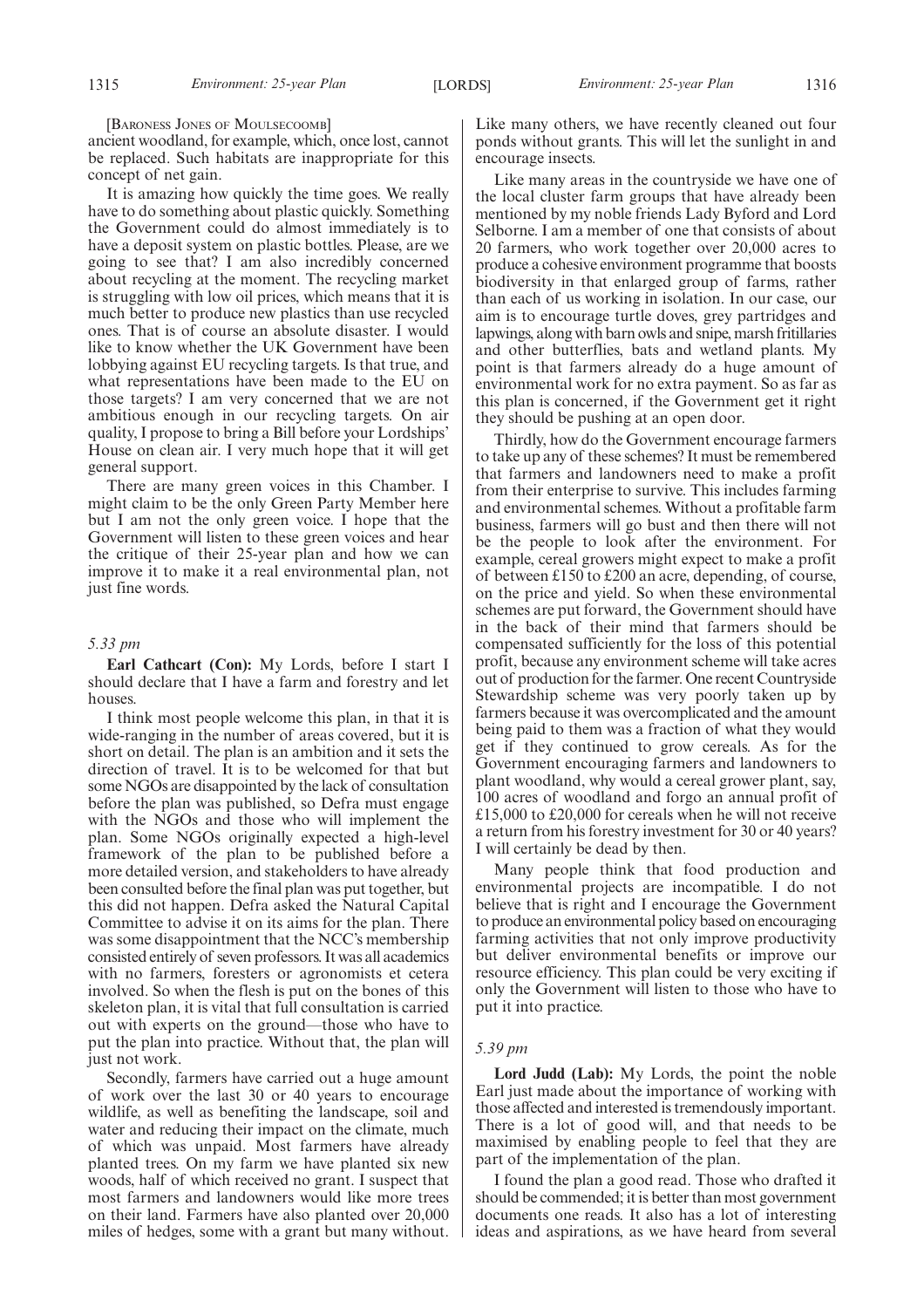noble Lords. I like to put in a plug where it is deserved; the noble Lord, Lord Gardiner, is winning a lot of brownie points in his role by his obvious personal commitment to the environment and the way in which he is going out of his way to get out of the ministry to meet and talk to people in the field. That is done well, and he should be thanked for that.

The plan is aspirational. It is short on detail and it is certainly very short on how it will be implemented. What the noble Lord, Lord Krebs, said, is also important: one must have an effective arrangement to measure progress. It will be crucial that it is felt to carry weight because it is independent and free-standing. It would be disastrous if the Government became their own monitor on progress. There needs to be an independent voice, which will be valuable for government itself.

When we look at what the plan talks about, we have to realise that for an awful lot of people the environment is not in this realm at all. The noble Lord, Lord Heseltine, once said something which really struck home to me: that we have to remember that, for very many people, "environment" is the block of flats in which they live. We must not become so concentrated on the countryside and the rural environment that we do not look at the importance all the time of enhancing and improving the urban environment. With the great drive in housing and affordable housing, it is terribly important that that is imaginatively tackled, with green space available to the inhabitants and with an immediate opportunity for youngsters, for example, to have fun and enjoy themselves without becoming a public nuisance.

It is also important in the urban environment to avoid stigma—but that goes for the countryside too. I have always thought it sad that we have created a situation in which people can say, "Those are the council houses". With a bit more imagination, those houses could have been attractive houses which enabled people to feel that they were part of the community and not stigmatised as living on the council house estate. I hope that that kind of point will be kept in mind, too.

The plan does not overemphasise the issues of light and noise pollution, which have become great social curses. I was a youngster in the Second World War, and I came to appreciate the blackout. I remember my older sister taking me outside in the blackout on many occasions to look at the sky. How many children in our society have the opportunity to see the sky? It is crucial to their development and education to see themselves in perspective against the realities that are there. Light pollution needs to be given far more attention, as should the issue of noise pollution. Too many people have never had the chance to think in a peaceful and quiet environment—they experience noise all the time. Before I was born, my own family moved from central London to a rather attractive suburb outside London, on the North Downs. They said that one of the things they found difficult to adjust to was the noise of the individual vehicles, because for years they had been used to noise all the time, even back then in the 1920s and 1930s. That needs a great deal of attention as well. A lot of joined-up work needs to be done on healthcare, education, and certainly youth work.

We should remember that 80% of scheduled ancient monuments are on agricultural land. If the plan is talking about access, so people are able to learn from and enjoy our heritage, some issues need to be resolved. Again, this is an illustration of how we need more practical suggestions about how things will be tackled.

My last point picks up what has already been said by several other noble Lords. Environmental issues which affect us cannot be contained within national frontiers; they all have regional and global implications. If we are to have a strategy that is effective and right for our environment, it has to be one in which, inescapably, we work together with others in other nations on how we get it right.

#### *5.47 pm*

**Lord Teverson (LD):**My Lords, I draw to the attention of the House my interests as a proud member of the board of the Marine Management Organisation and as a director and chair of a small number of regional development companies in the south-west.

I absolutely agree with the noble Earl, Lord Caithness, that the one area where Brexit should work in particular is around the common agricultural policy and changing issues there. However, it is interesting that we now have a commitment from the Government to keep the area payment system right the way through until 2024—a full six years-plus, which is about a quarter of the 25 years in this environmental plan. So we are perhaps already pushing back some of the action as regards how we move forwards.

I know that the Minister often feels frustrated by many of these environmental debates, which are sometimes initiated by my own EU Select Committee, because we all pile down our concerns and look negatively at these things. I therefore also start by saying that this report and the plan are important. I congratulate the Government on trying to look 25 years ahead, and they have not forgotten marine at all, which is often a side issue. I am particularly pleased that the report talks about the "polluter pays" principle; I hope that will be reflected in the withdrawal Bill in due course. I welcome the move and the commitment to natural methods of flood defence, which is inevitable but which is now being taken on by the Government, as well as, in the marine area, the whole blue-belt issue.

However, the one area I particularly welcome, which comes back to a point made by the noble Lord, Lord Krebs, who is still in his place, is around homes. Although this is primarily a MHCLG area, page 35 of the plan says:

"High environmental standards for all new builds. New homes will be built in a way that reduces demands for water, energy and material resources, improves flood resilience … encourages walking and cycling",

and it mentions resilient buildings. Yet I remember only too well in July 2015 the Chancellor making a statement and a policy decision at Treasury level—not at the DCLG, I admit—to get rid of the zero-carbon homes targets for 2016. That programme had been worked on by the industry as well as by environmental NGOs and the climate change lobby.

However, two years after that and three years after the announcement, here we are bringing it back. Like the noble Lord, Lord Krebs, I would like confirmation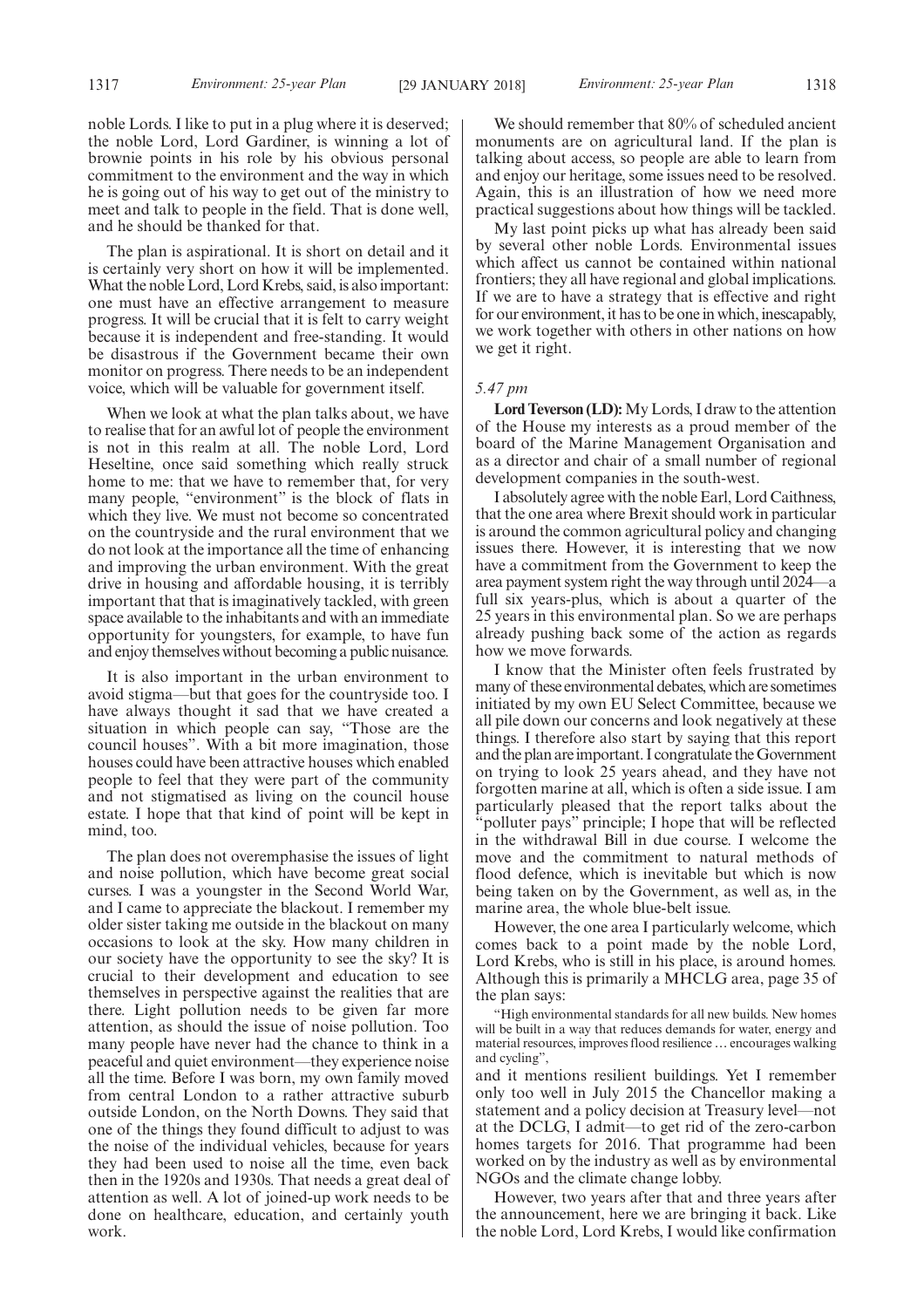#### [LORD TEVERSON]

from the Minister that the MHCLG is also committed to doing this, because it requires improved building regulations—regulations, not just aspiration. Once those building regulations are in place—I know this from my role in development—you have to comply with them. You tell your customers or the people you are building for that that is what you are going to do and, as we have seen in the car industry, economies of scale soon bring the cost of the buildings back to where they were before. Therefore, I am very encouraged by that and I hope that the Minister can give further confirmation of it.

The area on which I want to concentrate and which I find particularly interesting is referred to two pages earlier in the report—embedding a net environmental gain principle for developments, including housing and infrastructure. The Minister will probably not be able to go into that a great deal in his reply but I would be very interested to hear more about it. We are now used to plain speaking from Defra and its Ministers, which I welcome, and Defra now has a spring in its step as a department, which is good. However, when reading about this embedding we again see language such as:

"We will seek to embed … We will explore strengthening … and will consult on making this mandatory—including any exemptions … We would expect this should have a net positive impact",

and those things are delegated to local authorities. This is a hugely important principle. The plan says:

"This will enable housing development without increasing overall burdens on developers".

One hopes that that is the case but it seems to me to be another "have your cake and eat it" approach. I do not understand how there will not be what would be defined as an increasing burden on developers. They might welcome that if it is mandatory for all developers, but I would be very interested to hear how that goes.

In my last few minutes I would like to talk about the international side. Some Members have mentioned Brexit but Brexit does not apply to the European environment. I would be interested to hear from the Minister how we intend to work with Europe, particularly with regard to invasive species—an area that I know the Minister has championed over the years. How will we co-ordinate environmental policy in the future where we share the environment with all our European neighbours? Will we remain a member of the European Emissions Trading Scheme? It is mentioned in the Climate Change Act. It seems very important and is something that the Government have promoted in the past. Importantly, chemicals are also mentioned in the plan. Will we remain a part of the REACH regime? From the evidence that the sub-committee had, I know that the chemical industry is very keen to remain a part of that.

I have come to the end of my time. I welcome the plan but I can understand some scepticism towards it. I remember the plan first being launched by Liz Truss. We are now two Secretaries of State further on and it is still there, which is good news. However, we have not met our clean air targets—we are still struggling there and our recycling rates are not what they should be. Our attitude seems to be that it is still too difficult to get recycling up to 65%. So there are a number of areas where we should be cautious.

I shall be interested in hearing the Minister's comments on something that was mentioned in particular by the noble Lord, Lord Cameron of Dillington: will the Government and not just the enforcement authority be able to make this a much more independent process, as with the Committee on Climate Change? If the Government are really serious about this, then having an independent body that similarly tries to meet targets and gives independent advice will be important in making sure that the Government reach those targets and in future-proofing them beyond whoever happens to be in government—it might even be a Conservative Government—in 25 years' time.

#### *5.55 pm*

**Lord Marlesford (Con):** My Lords, I should like to say, first, how glad I am that we have my noble friend Lord Gardiner of Kimble as the Minister. He is pretty good and we are lucky to have him.

My interests are declared in the register but the only one that I shall particularly mention in this debate is that I am president of the Suffolk Preservation Society. However, I would like to refer to the fact that I spent 12 years on the old Countryside Commission. I mention that because the chairman throughout virtually the whole of that time was our late colleague Lord Barber of Tewkesbury. He died just a few weeks ago aged 99, so he did pretty well in terms of the length of his life but he also did a wonderful thing for this country. We all owe him a deep debt of gratitude for his perceptive and dedicated work as a conservationist.

There is a bit of a lesson there. In those days, I happened to be on that commission and on the Rural Development Commission at the same time, and there was also something called English Nature. Those three bodies have now been amalgamated into Natural England. Following on from what the noble Lord, Lord Teverson, said, I say to the Government that invigilation is very important. It is important to have a sensible body to advise the Government on what the pressure groups are saying. Pressure groups are quite different; they overstate their case. However, bodies such as the ones I have mentioned or indeed the Environment Agency, which the noble Baroness chaired with distinction, are there to give a balanced assessment, and that is very important. Civil servants in Whitehall are very clever and so on but you cannot expect them to know very much about these things.

One thing about having an invigilating body is that, if it covers too big an area, the people who form the council or whatever it might be—outsiders; people like us who sit on it—have too big a responsibility to be able to do it properly. If there are a dozen of them and they have a huge area to cover, they will not do it effectively. Having the Countryside Commission, English Nature and the Rural Development Commission was a better way of handling things than having one much larger quango.

We are talking here about the beauty of Britain. The countryside is one of our very greatest treasures and that is why we have to protect it. In earlier days, it could be destroyed and replaced; now, that is much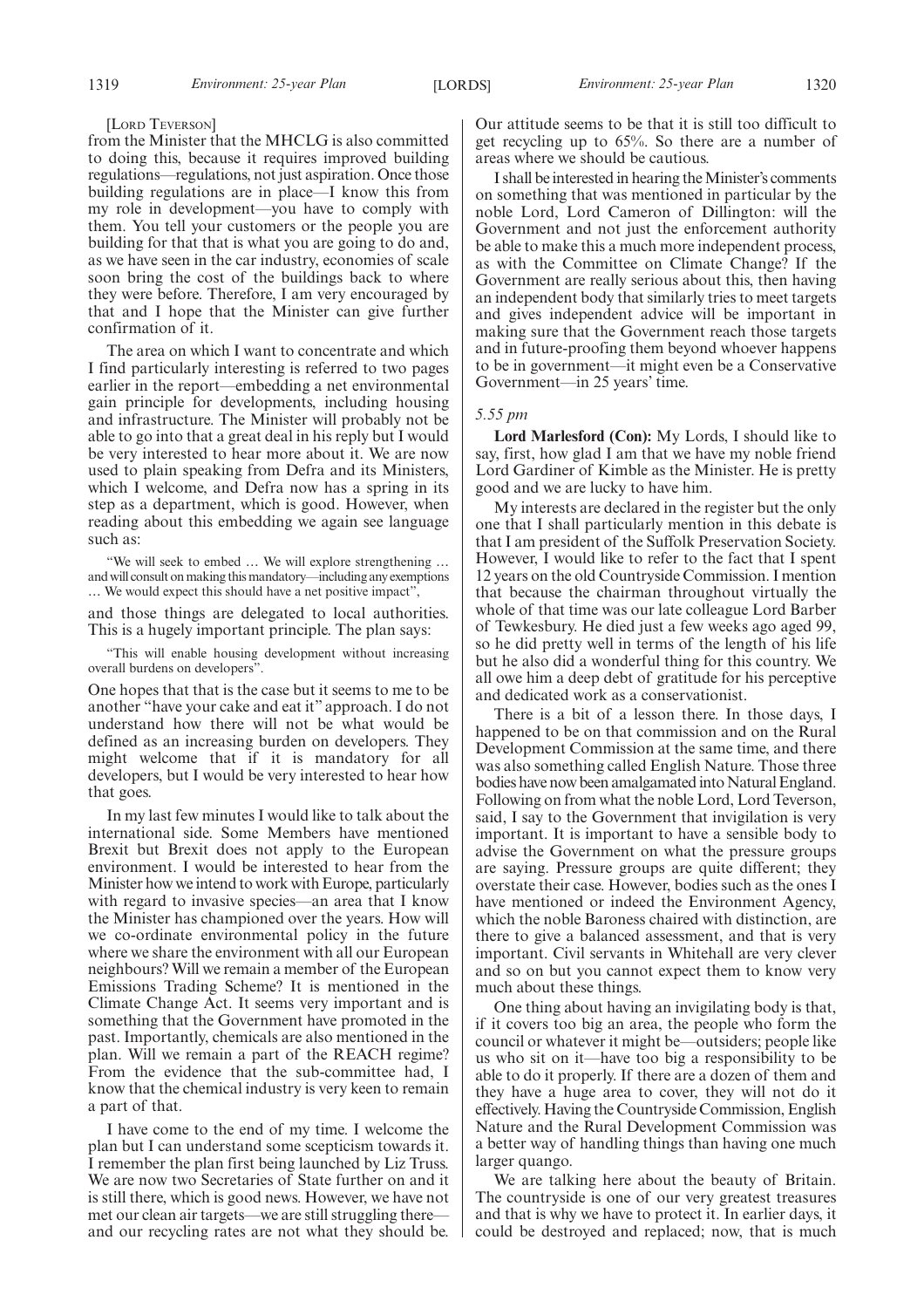more difficult—once it is destroyed and put under several feet of concrete, the danger is that it will never come back again. I remember the very wise words of one of our best Secretaries of State in that area, Nicholas Ridley, who was, I think, the uncle of my noble friend Lord Ridley. His policy was "the protection of the countryside for its own sake". That really mattered. It stated succinctly something that we and the civil servants all followed, and it was very helpful. Conservation and protection matter to us. It is partly a matter of dealing with big problems that arise but it is partly also a matter of luck. If the old Palace of Westminster had not burned down in 1834, it might have lingered on quite unfit for purpose and been replaced, perhaps in the 1960s, with some ghastly concrete brutalism, which we would be only too glad to move out of. Let us cherish what we have.

I want very quickly to mention two or three points. The first is an example of where we can save things. One of the great achievements of the National Trust—a body of 5 million people, bigger even than Mr Corbyn's Labour Party—is operation Neptune. Without it, we would have lost the coastline for ever. The original target was to acquire and protect 900 miles of coastline, and I think it has more than 700 miles already, which is good.

Let me give a practical example, however, of where things have gone wrong in my own backyard, the little medieval town of Framlingham. Framlingham is very important historically and in its beauty. There were three big development plans to plonk 360 houses in three different areas. One area was a genuine brownfield site, where there had been a mill. That development was done by a company called Hopkins Homes; it is not completely right, but the company made a pretty good job of it and should be praised. The other development is called Mount Pleasant. It was done by Persimmon and the results are perfectly frightful. I recommend that those noble Lords who have not done so read the wonderful speech by the noble Lord, Lord Best, when he introduced the housing debate on 11 January. The third development is in an area that has been taken over by Taylor Wimpey, which is putting in another 150 or so houses. It is a greenfield site, and the development will block the view of the castle and the church from the east side. It should never have been allowed but, sadly, the inspector allowed it. We in the Suffolk Preservation Society did our best to save it, but we did not succeed.

I hope that one thing the Government will do is ensure that the inspectors are kept well directed as to what the desires of the people and the interests of the country really are. You cannot rely on the developers: they will, understandably, do whatever they think will make them a quick buck.

# **Contaminated Blood** *Statement*

*6.02 pm*

**Lord Young of Cookham (Con):** My Lords, with the leave of the House, I shall repeat in the form of a Statement the Answer given by the Minister for the Constitution to an Urgent Question in another place. The Statement is as follows:

"The contaminated blood scandal of the 1970s and 1980s was an appalling tragedy that should never have happened. Victims and their families have endured so much pain and hardship and they deserve answers about how this could have happened. I am grateful to the honourable Lady for bringing this issue to the House today, and for her leadership, alongside the honourable Member for Worthing West, Sir Peter Bottomley, of the all-party parliamentary group, which has done such consistent and constructive work on this issue.

As honourable Members will know, following the Prime Minister's announcement in July last year that there would be an inquiry into these terrible events, the Department of Health launched a consultation on what the form and scope of that inquiry should be. I would like to thank all those who contributed to that process: we understand how difficult and painful describing these events must have been. The responses to that consultation were carefully considered by Cabinet Office officials. As a result, we confirmed that the inquiry would be statutory, established under the Inquiries Act, and we moved the sponsorship of the inquiry from the Department of Health to the Cabinet Office.

Before Christmas, we announced that the inquiry would be chaired by a judge. We have asked the Lord Chief Justice to provide us with a nomination. We hope to announce the name of that judge very soon. Once the appointment has been announced, the Cabinet Office will have early discussions with the chair about setting up the inquiry, and will encourage the chair to quickly hold further consultation with the affected communities over the inquiry's terms of reference.

Finally, I want to reiterate again that I, the Minister for the Cabinet Office, and the Prime Minister are determined that those affected by this appalling tragedy will get the answers they deserve".

#### *6.04 pm*

**Lord Hunt of Kings Heath (Lab):** My Lords, I am most grateful to the noble Lord for repeating that Answer. I remind the House that I did have some ministerial responsibility for this area some years ago. It has now been over six and a half months since the Government first committed to an inquiry into this tragedy. It is disappointing that we are still waiting for an inquiry chair to be appointed, but I have noted with a great deal of interest what the noble Lord said today. I echo, if I may, his tribute to the two co-chairs of the all-party group that he referred to.

The noble Lord said it is hoped that a chair will be appointed to the inquiry as soon as possible. Will he set out whether there is an outline timetable as to when the terms of reference will be agreed with the chair and when the formal setting-up date for the inquiry is likely to be decided? We know how important it is to get the terms of reference right. I understand that the people affected would like the chairman of the inquiry, and not the Minister, to consult with them on the terms of reference before they are formally set. Will the noble Lord give consideration to that? Will he also confirm that the terms of reference will cover the aftermath of the tragedy, as well as the run-up to it?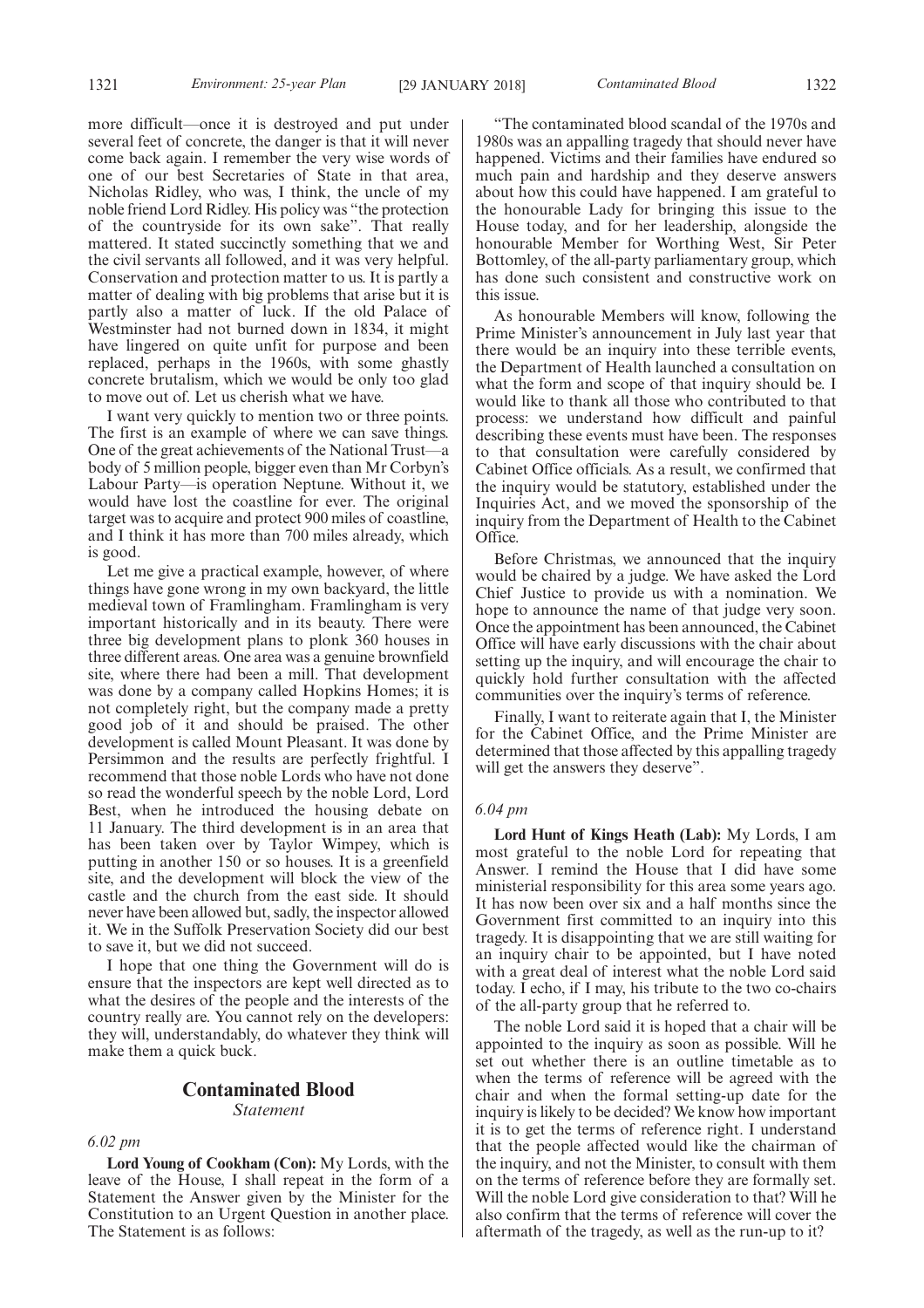**Lord Young of Cookham:** I am grateful to the noble Lord for that very constructive response, and I endorse what he said about the all-party group. The Haemophilia Society has also been very active in this area for many years. I expect the chair to be announced in days rather than weeks; that is how I interpret the "very shortly" commitment that was given in another place.

It will fall to the chairman to determine the terms of reference. Before he does so he will, as the noble Lord suggested, want to consult the affected community on those terms of reference. Once he has done so, and has made a recommendation to the Minister for the Cabinet Office, I anticipate that there will be another Statement to the House setting out the scope of the inquiry. The noble Lord asked a final question about whether the terms of reference will include what happened afterwards, as well as what happened before. As I said, we expect the chair to consult on the terms of reference, and I am sure he will take on board the point that the noble Lord has just made in drawing up the terms of reference that he will submit to the Government.

**Baroness Featherstone (LD):** My Lords, sadly, I have to declare an interest. Some noble Lords will know that my nephew died; he was a victim of the contaminated blood scandal. Concerns have been voiced over the timing of this inquiry, and I want some assurances from the noble Lord. He mentioned the Haemophilia Society, but I do not know how aware he is of some disquiet and concern among the haemophiliac community about the society. Can he assure me that the Haemophilia Society will have no special status in this? A vast number of victims feel that the Haemophilia Society contributed to the scandal, rather than alleviated it. That does not reflect on the noble Baroness who is now president of the Haemophilia Society. This scandal has gone on for 40 years, but it is still very important that those who are affected do not feel that the Haemophilia Society has the special ear of the chair or the Government. I want also an assurance that the terms of reference will be broad enough to catch the harms that were done, and that the victims will have the ability to input to those terms of reference.

**Lord Young of Cookham:** I am grateful to the noble Baroness, and I am very sorry to hear that she lost a nephew as a result of this tragic sequence of events. I looked at the Haemophilia Society website earlier today, and I did pick up the controversy that she has just referred to. I think it will be an important, but not exclusive, witness and giver of evidence to the terms of reference, and I am sure that the chair will be aware of the anxieties that the noble Baroness has just referred to. We want to ensure that all those who want to give evidence are able so to do. I hope that the chair will take the advice of many of those who gave evidence that there should be a regional dimension to this inquiry. People should not have to come to London if they want to give evidence.

**Baroness Masham of Ilton (CB):** My Lords, will Scotland and England be treated the same? Will the inquiry cover all of the countries involved, including Northern Ireland, Scotland and Wales as well as England? There have been some problems in the case with which I was dealing with regard to compensation if you lived in Scotland and were contaminated in England, or vice versa.

**Lord Young of Cookham:** I am grateful to the noble Baroness. This is a UK inquiry. The problem affected the whole of the UK. There are provisions under the Inquiries Act for consultation to take place with the devolved Parliaments and Assemblies, but it is a UK inquiry. There is a specific issue about the arrangements made for helping those who suffered. It is a devolved responsibility. Those particular responsibilities may differ in Scotland from the rest of the UK.

**Lord Elystan-Morgan (CB):**My Lords, while I welcome the Government's initiative in this matter, may I ask about an inquiry that was conducted about 10 years ago by the late Lord Archer, a former law officer? It was privately commissioned, but published thereafter. I think that the recommendations were accepted by the Government of that day. Can the Minister tell us something more about that, which was apparently a searching and revealing study into this matter?

**Lord Young of Cookham:** The noble Lord asks a question that is right at the extremity of my familiarity with the subject, but I looked it up and the noble Lord is quite right. There was an independent inquiry in the early 2000s by the former Solicitor-General for England and Wales, Lord Archer. I understand that it held no legal or official status at all. It was unable to subpoena witnesses or demand the disclosure of documents, but it looked at some of the issues and discovered that some important documents had been destroyed. There were issues of missing evidence. After he reported, Lord Jenkin, who was also a former Secretary of State, voiced his difficulties about obtaining documents for the inquiry. That inquiry is available and will be available to the statutory inquiry. I hope that it will be able to build on some of the work that Lord Archer undertook.

**Baroness Meacher (CB):** My Lords, can the Minister assure the House that the different groups of sufferers within this community will all be consulted by the chair and the panel? There are widows, people who are still suffering, people with HIV and people who do not have HIV and they have all been treated differently and in many cases grossly inadequately over the years. This is one of the concerns. People do not want the Haemophilia Society to be the one group that is consulted, because people from these different situations want to speak for themselves. I would like to think that the Haemophilia Society reflects everyone's interests, but I absolutely respect the wishes of the different groupings. That assurance would be very helpful to them.

**Lord Young of Cookham:** I am very happy to give that assurance to the noble Baroness. As she may know, there were more than 800 responses to the consultation that we launched in July, which concluded in October, so it is quite clear that there is a substantial body of people who take an interest in the subject and have already made representations. I am sure that the chair will want to consult with a wide range of people survivors and relatives—before he or she finalises terms of reference.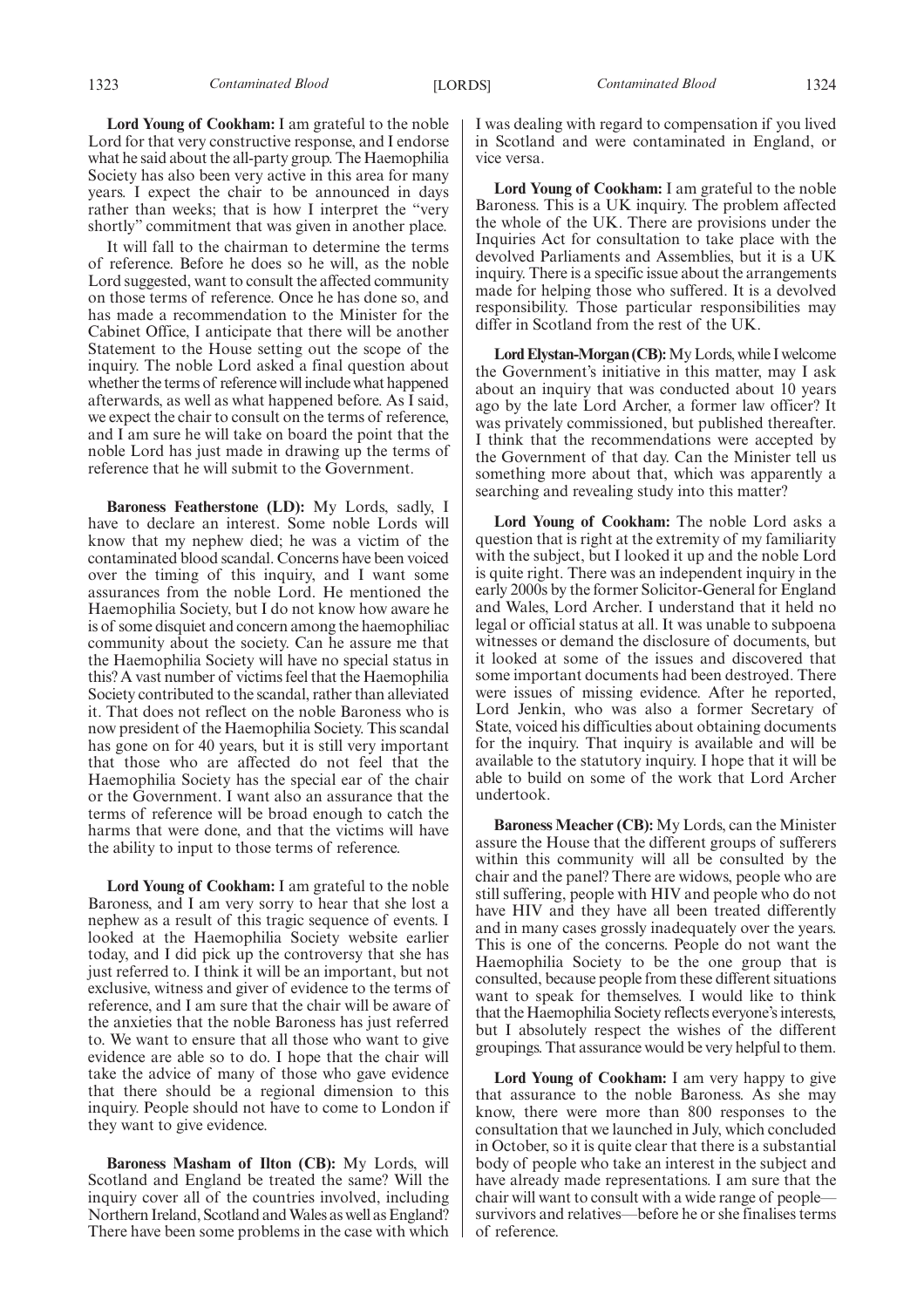# **Environment: 25-year Plan**

*Motion to Take Note (Continued)*

#### *6.13 pm*

**Lord Oxburgh (CB):** My Lords, I too welcome this 25-year plan for the environment. It is nothing if not ambitious. It is clearly a first step in making the country more liveable, both for us and for the plants and animals with which we share it and on which we depend. The plan contains a great deal that is good, but success will really depend on it securing continuing cross-party support. We cannot have wavering if the political climate of the country changes. This is something that we need to stick to.

Defra is proposed as the owner on behalf of the Government. That seems appropriate, but active co-operation will be needed from other departments as well. Defra will need strong support from the Cabinet Office to ensure that others give the plan sufficient priority. The plan must be shared governmentwide and feature in the forward-look plans of every government department. It is proposed to establish a new independent body to monitor progress against a series of metrics and to hold the Government to account. As various noble Lords have suggested, it is entirely appropriate that the Committee on Climate Change could be taken as a model for this.

The plan places heavy emphasis on natural capital. That concept is not without its critics, as we have heard today, but it also carries advantages. The beneficial practical applications were mentioned in the plan itself. But although there are difficulties in applying or assessing clear and fixed values for particular assets, the importance of the approach is the focus that it brings to assessing the real value that we derive from every aspect of our environment.

One of our most valuable natural capital assets, and one of the most neglected, is fresh air. Fresh air in crowded cities is all too often polluted by vehicle emissions. In that connection, the plan offers the opportunity to make two quite distinct points. First, it proposes ending the sale of internal combustion engine vehicles by 2040. That is understandable, but it is wrong. The emissions from vehicles should be banned with performance standards, not the technology itself. In the future, a super-diesel operating on a synthetic fuel might turn out to be the greenest means of local transport. Secondly, clean air is an asset to which we can attribute value. A recent study carried out by the British Lung Foundation estimated the direct costs of respiratory conditions to the NHS at around £11 billion a year. If as little as a quarter of that is attributable to vehicle emissions, on cost grounds alone we should act decisively to restore this element of our natural capital not to mention the persistent ill health and premature deaths associated with it. This is an urgent and solvable problem and the mayoral initiatives in London are to be applauded.

However, there is one area to which the plan devotes too little attention. It is the major decline in numbers of the most undervalued and admittedly, for us, least charismatic animal group on earth—the insects. Reputable studies in the UK and elsewhere demonstrate population declines of over 75% during the last three decades.

We know that from our own experience if we compare driving 20 years ago with today. Twenty years ago, we had to clean the summer insects off the windscreen with every fill-up. Today, that is a rarity. Similar declines are recorded in mainland Europe and in Canada.

Apart from the honey bees, should we be concerned? The answer is an emphatic yes. Insects have an unobtrusive but key role to play in our environmental system. Aside from their most obvious part in the animal food chain for birds, small mammals and others, they are very important as pollinators of crops. Although largely unseen, insects are important for breaking down waste products within the soil and conditioning it for plant growth. If the decline continues, the consequences for the human food supply look bad. Although the general trends are not clear, it is worrying that the records are insufficient for detailed analysis and the declines are not properly understood. I am prompted by the relatively low profile of insects in the plan to ask the Minister to review the environmental monitoring work of his department and to take advice on whether it is really sufficient to support this 25-year plan. The same point has been made by various other noble Lords. Long-time series of observations made in the same way under the same controlled conditions are not popular with those seeking quick results from science, but they are essential to support the science we need to understand and manage the environmental problems we face.

To conclude, this plan is a good first step, but we need better observational records. We should make sure that we regulate outcomes, not technologies, and recognise that the real challenge will be implementing the plan.

# *6.21 pm*

**Viscount Ridley (Con):** My Lords, it is always an honour to follow the noble Lord, Lord Oxburgh. I declare an interest as a landowner with a strong interest in practical conservation—for which, two years ago, I was proud to win the Bledisloe Gold Medal from the Royal Agricultural Society of England. That, I believe, is what is known as a humble brag.

I wish to make two points. The first is that this 25-year plan makes a promising start towards recognising that environmental improvements are achieved mainly by people on the ground such as farmers and gamekeepers rather than commanded by officials in offices, but that it needs to go further in this direction. Secondly, science, technology and innovation must be encouraged to deliver better environmental outcomes. They are on the whole the solution, not the problem. Instead of going back to nature, we must go forward to nature.

The Government are right to reject proposals from those who lobbied strongly for greater statutory regulation, inspection and punitive fines for farmers, an approach that has often failed to help wildlife very much. We need to make sure that landowners are not left worse off if rare species turn up on their land. Voluntary conservation encouraged by carrots will achieve more than enforcement of compulsory schemes with sticks. If I read the plan right, it will aim to encourage rapid take-up, with minimal red tape, of prescriptions like conservation headlands, which are working well on my farm and others for the return of tree sparrows,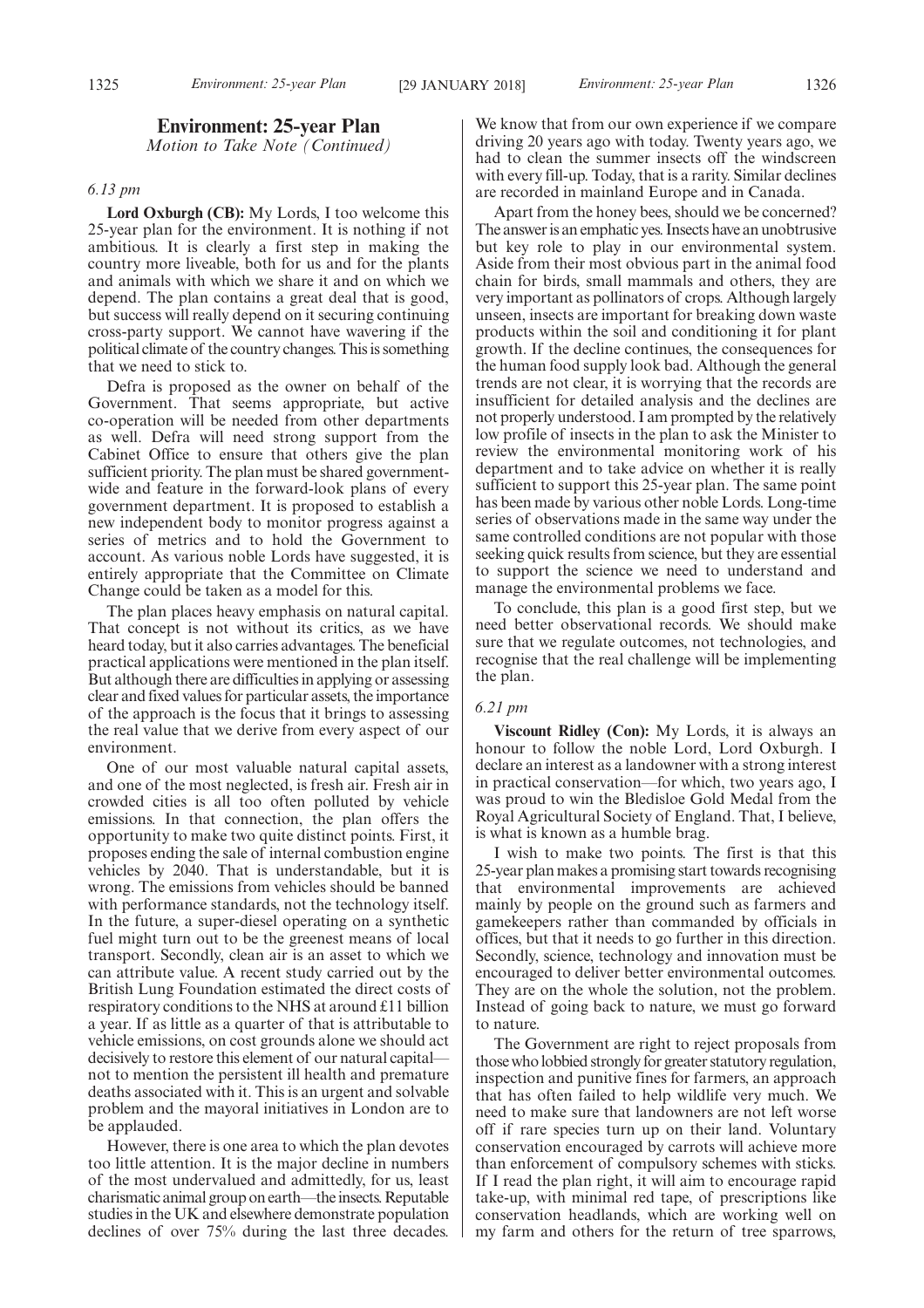#### [VISCOUNT RIDLEY]

linnets, yellowhammers and the like. I particularly welcome the inclusion of so many recommendations made by farmer-facing organisations such as the Game & Wildlife Conservation Trust with its first-hand experience at its experimental Leicestershire farm, Allerton, of how to combine profitable farming with increasing biodiversity. So it is refreshing to read the recognition in the plan that biodiversity depends on productive farming.

Sustainable intensification is the key concept here. On a global scale, you cannot have space for wilderness and biodiversity unless you also have highly productive agriculture. Since 1960 we have reduced by 68% the amount of land globally needed to produce a given quantity of food. That spares land for nature. Likewise, in the British countryside, a productive wheat field with a bird-seed crop around its edges, like I saw some examples of from my train window this morning, is far better for birds than a messy bit of bad farming or abandoned land.

In this respect, can I ask my noble friend the Minister to clarify how conservation covenants, mentioned on page 62 of the 25-year plan, would work? If a landowner commits to manage part of his land permanently for conservation, by agreement with conservation bodies, might there be, as there is in the United States, a tax incentive like gift aid or a grant? If not, what is the incentive that will drive the take-up of such covenants? Could he also say how he plans to make sure that environmental subsidies to farmers and landowners are paid by results and not by intentions, as is the case today? This has been mentioned in the debate by the noble Lord, Lord Krebs, and others. Surely a farmer or indeed a bird charity should have to prove that lapwings on their land are breeding successfully, rearing chicks to fledging, rather than just being attracted to breed there and then having their nests destroyed by crows or ploughs or seeing their chicks starve for lack of suitable brood-rearing habitat. Could he therefore confirm what all landowners know, including the Royal Society for the Protection of Birds, that a vital tool of conservation is predator control of grey squirrels, mink, foxes, crows and other species living at unnatural densities, and that this will be recognised in any new environmental subsidy regimes?

I welcome the concept of environmental net gain. It is essential that we emulate successful conservation elsewhere in the world by offsetting development with habitat creation off-site. This is a far more effective tool than trying to avoid hurting every individual newt or bat that happens to live in a spot zoned for development merely to provide employment to bat inspectors and newt inspectors.

On the matter of science and technology, I hope that the Government recognise the fantastic opportunities that innovation represents for helping the environment. This is something conservation organisations do not always fully grasp, in my experience. No-till farming, made possible by cheap herbicides, can vastly improve soils. Precision weeding with robots will soon be able to reduce the use of chemicals. Autonomous machinery can replace heavy tractors with platoons of smaller, lightweight robots that work at night and cause less soil compaction. The indoor production of salads and herbs using LED lights can greatly reduce the land take of some kinds of farming. In Japan there are warehouses producing 30,000 lettuce heads a day with no chemicals and using less water and energy than if they were produced out of doors.

Genetic modification has demonstrably cut the use of insecticides, improved the yield of crops throughout the world, and can do so here. We now import vast quantities of GM soybeans for animal feed, having failed to genetically modify our homegrown peas. An exciting invention from Nottingham University called N-Fix coats plant seeds with beneficial bacteria to enable cereals to fix nitrogen from the air, reducing the need for synthetic fertiliser. There is growing evidence that the new technique of CRISPR gene editing can improve yields, spare land and reduce the need for sprays or ploughing. Gene editing can also lead to solutions to the growing problem of how to eradicate invasive species, as can the development of contraceptive vaccines, including the vital work of the Animal and Plant Health Agency.

I suspect we can much reduce reliance on chemicals over the next few decades, not by going back to organic agriculture with its destructive reliance on repeated cultivation and its use of toxic copper-based pesticides, but by going forward to nature with the new technologies of precision farming and gene editing. We can have more prosperous British farming with less subsidy and more flourishing wildlife with a few carefully targeted incentives. We can save the taxpayer money, boost wildlife and preserve the best of the British countryside all at the same time.

#### *6.28 pm*

**Lord Redesdale (LD):** My Lords, I should also like to welcome this report, but with caveats. I must declare my interests as the CEO of the Energy Managers Association and of the Water Retail Company. I am a landowner and some of my tenant farms are in the Higher Level Stewardship scheme. Obviously I will not ask many questions because I will not get them answered, but it is worth making the point that we have already planted tens of thousands of trees and have undertaken many of the measures. However, without some of the subsidies that upland farms receive at the moment, they will face a very difficult future. There is a great deal of interest in exactly what support, rather than subsidy, will mean.

Many members of the Energy Managers Association are responsible for achieving the company's targets. This morning I wrote a short article on LinkedIn, which is a great use of social media, asking which questions should be asked in this debate. So far 10,000 people have clicked on the article and I have had 50 responses. I promise that I will not ask all 50 questions; if you ask more than two or three, you might as well forget it. It was interesting to note that most of the responses from these individuals highlight the very problem that many sustainability managers have: without clear regulation or legislation and targets, it is difficult for them to make companies undertake things. Of course, many of these targets fight against each other. Some of the issues concerning recycling and waste cause difficulty when you talk about companies' growth.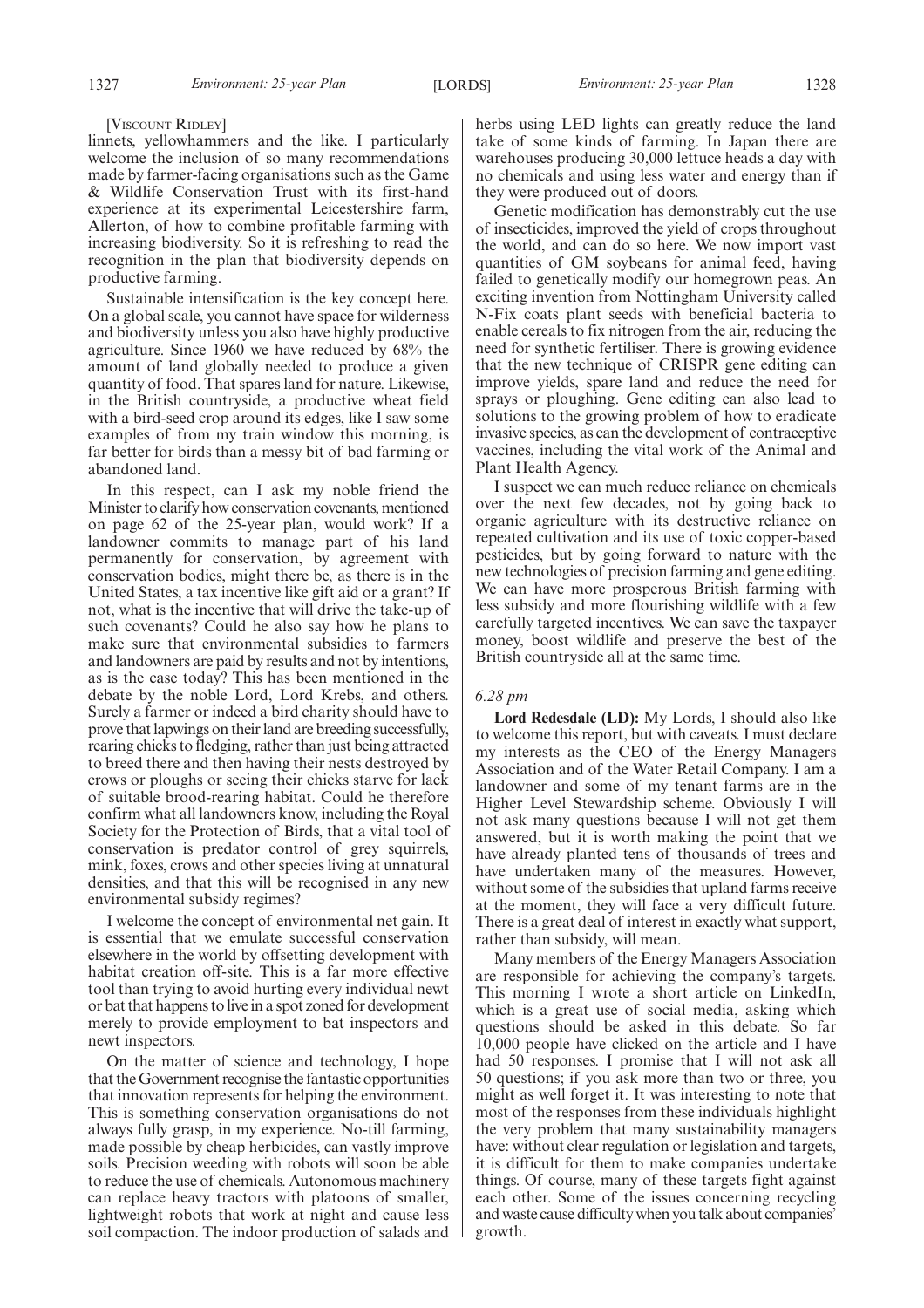This comes down to the one question I would like to ask the Government. The document's wording is extremely good. It is aspirational, although many of the issues are covered by present European Union regulations. Many of them are targets that we already have. If we are to have a clear and concise view—there has been discussion of a Climate Change Act-type body, which would be excellent—could the Minister say when regulation or an environmental Bill will be brought forward to achieve these aims? Without that, many of these will remain aspirations and will remain extremely difficult for those people who have to undertake implementation.

One of the points raised—it is quite good when you get a vast number of people who have read the document as part of their working lives—is that the word "renewables" is not listed at any point throughout the document. I must commend the drafting team for their drafting gymnastics; the document talks about decarbonisation of the energy system, but does not include the word "renewables". That is rather impressive. I understand why it mentions it because it then goes into the clean growth strategy, which is covered elsewhere.

However, one of the really interesting pieces of research I have been looking at could be very helpful, and it concerns the growth of solar. The large solar farms we will need to meet our green growth strategy, rather than solar panels on people's rooftops, are already taking tens of thousands of acres from fields, but there is a real opportunity: we have tens of thousands of acres that could be used for environmental purposes. A great deal of evidence shows that the insects that the noble Lord, Lord Oxburgh, talked about could thrive in these areas. They are of course, by their very nature, somewhat deprived of light, but there are areas around them. Nesting birds could also be encouraged. This area is growing. There is planning permission for around 10 gigawatts of solar, so we will see a great deal more of it on the horizon.

The second point is one I will come back to, which is water. We have a real problem with agriculture. As my noble friend Lady Miller pointed out, we are destroying our topsoil. Using solar farms as a way of renewing that topsoil, or not using it and ploughing it up, would be a great way to reduce the amount of drainage run-off.

Many noble Lords have talked about natural capital, but we do not understand how important it will be to look at. I had a long missive on one of the areas we are talking about, on understanding the cost of natural capital. The noble Baroness, Lady Young of Old Scone, talked about ancient woodlands and HS2. If you take the natural capital value of that into account, you would put a tunnel underneath the Chilterns area of outstanding natural beauty and it would be cost-neutral. Often we do not take into account the fact that trees have a value because you can just cut them down—it is easy.

I deal with water on a daily basis as CEO of one of these new retail companies. Our aim is to increase water efficiency, although the market has been set up just on price, but we have been warned about a drought in the south-east that is coming this summer. We have

had two dry winters. Without a great deal of rainfall, we will have a problem. This is a real issue because the Government do not take water seriously unless there is a drought or a flood. Of course, with climate change, droughts and floods are two sides of the same coin because we are seeing a major change in the rainfall pattern. If we have a drought in the south-east, we should understand exactly what will happen: the Itchen—a habitat that is unique throughout the world—will get even more abstraction. That will be an issue for the water authority in that area.

I have one point on one of the faults with the document. I take on board that there is a great deal of good will in it but if we take the document as read, the abstraction licence regime change will take place only between 2022 and 2027. Considering the damage that we are doing at the moment, that is a real issue.

I should finish with this point. The Secretary of State has mentioned red squirrels and the problems with grey squirrels. I ran a campaign, which I have talked about a great number of times. We took out 27,500 grey squirrels. If he would like information on how to kill grey squirrels, I am very happy to give it. They are natural capital; you can eat them.

# *6.36 pm*

**Viscount Hanworth (Lab):** My Lords, I declare that I am a member of the European Union Energy and Environment Sub-Committee. My reason for this declaration is that I wish to allude to some of the evidence that we have heard from witnesses and to some of the ministerial replies to our inquiries regarding their opinions on proposed legislation from the European Union.

The Green Paper on the 25-year plan for the environment, which we are discussing, is full of laudable ambitions and good intentions. I hesitate to be critical of it. However, we have been waiting a very long time to see this document. It is the product of an agenda that has suffered significant delays. It is appropriate to question the Government's commitment to some of their declared aims. The issues on which I wish to concentrate are the disposal of our domestic and industrial waste and its recycling. This also entails the composition of the waste and the question of what can be done to make it more amenable to recycling and less harmful to the environment.

The European Union has proposed some stringent targets for recycling. These are expressed, somewhat crudely, as the percentage of the waste, by weight, that should be recycled. A target to recycle 65% of urban waste by 2035 was agreed by the European Council and the European Parliament in December. The proposal now awaits a vote of approval by the member states. The target has already been reduced from 70% by 2030, which was initially proposed by the European Parliament. However, the UK has asserted that it cannot support even the lesser target. The UK delegation has proposed a 55% minimum target, while declaring that it has been unable to identify a mix of policies that would be effective in reaching a higher target. Nevertheless, waste management is a devolved matter, and Scotland and Wales have both adopted a 70% target.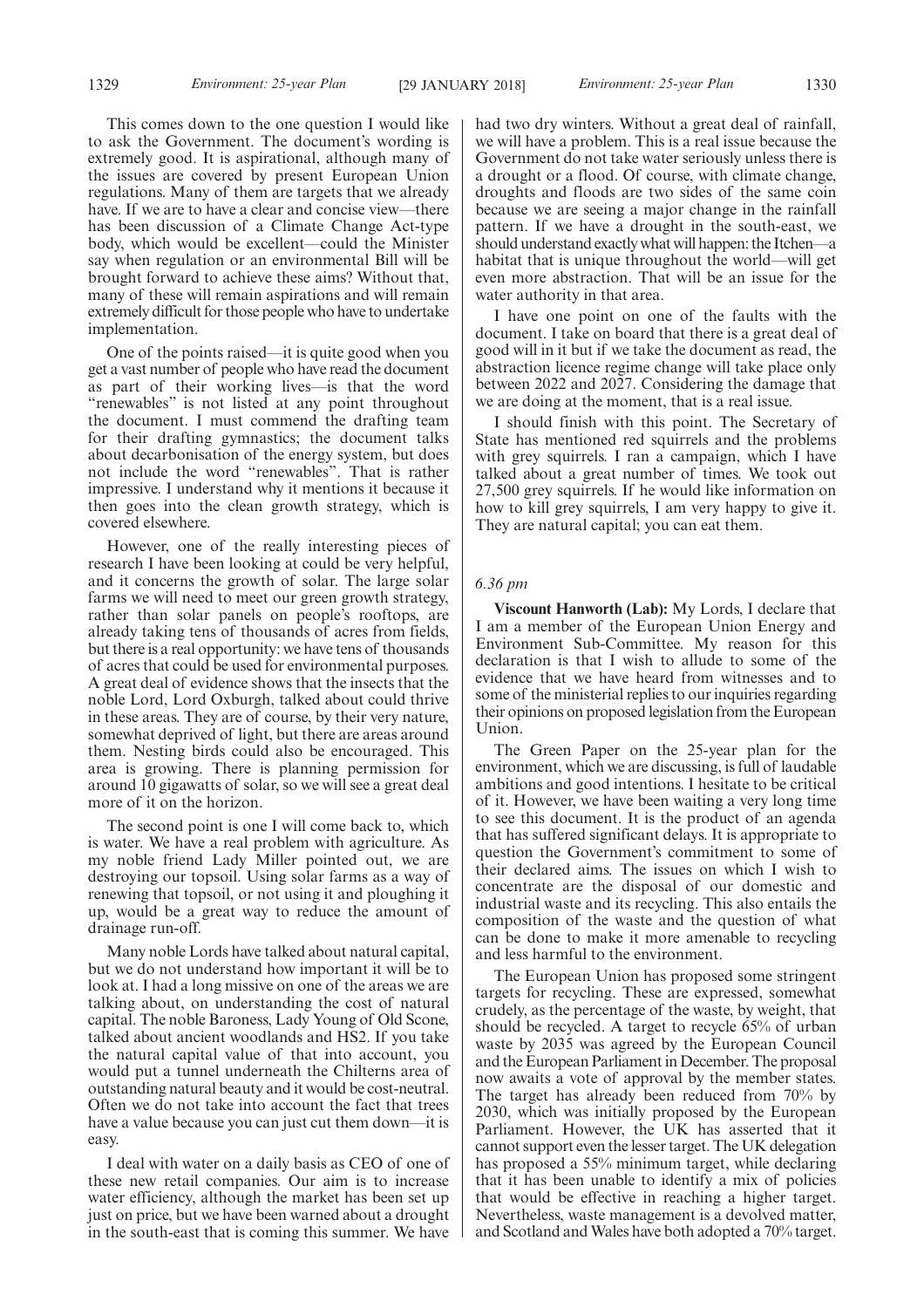#### [VISCOUNT HANWORTH]

Our committee has been struck by the variability of the recycling rates across the country, even within limited geographic areas. Thus, whereas South Oxfordshire already achieves a 67% rate of recycling, Greater London has a far lesser rate of 32% and the rate for the London Borough of Newham is a mere 14%. The explanations for the derelictions of some local authorities that have been offered to our committee have sounded unconvincing. It has been asserted that it is far more challenging to achieve high rates of recycling in urban areas than in rural areas and that many local authorities are locked into waste management contracts.

The truth seems to be that rates of recycling are correlated with the incomes available to local authorities. The matter has surely been exacerbated by the cuts to local authority incomes and expenditures that the Government have imposed. In any case, the degree of variability in the rate of recycling is indicative of a lack of a co-ordinated national policy. It is clear that, if the Government were willing, we could do much better.

The pronouncements that have accompanied the publication of the Green Paper suggest that the Government are keen to confront a wide range of environmental issues. However, a cursory examination of some of the practical proposals belies this impression. For example, the proposals for dealing with the menace of single-use plastic items are wholly inadequate. The 5p charge on plastic bags, which had been imposed on larger retailers, has now been extended to smaller shops. It should have been applied universally in the first instance and, in any case, it has already been mandated in European Union legislation. The scourge of plastic packaging should have been addressed by imposing a cost upon manufacturers commensurate with the environmental damage that it inflicts. There should be mandatory design guidelines to eliminate polymer mixes in plastic packaging that make recycling close to impossible. Many single-use plastic products should be banned.

Much of our plastic waste has been exported to China, but from January China has banned imports of such waste. The consequence is that, until we establish adequate facilities for recycling it, this plastic waste will be consigned to landfill sites or exported to some of our European neighbours for incineration as refusederived fuel. The Government have been unwilling to adopt any of the obvious measures and it is difficult to understand why. Perhaps the answer lies in their adherence to a free-market ideology that discourages intervention of Governments in commerce and industry and exalts the sovereignty of consumers.

An odd accompaniment to the 25-year environment plan is a cost-benefit analysis that expounds the metaphysical concept of the capital value of the environment. This has been the work of the Natural Capital Committee, a group of self-styled neo-classical economists who have been appointed to the task by the Government. Cost-benefit analyses attempt to apply the precepts of commercial project appraisal to social investments and to other initiatives of public authorities that have an enduring effect. This has to be done in the absence of markets that could determine the monetary values of the outcomes. It is proposed that, in the absence of a market value, consumers should be asked to declare what they would be willing to pay to obtain the benefits of a project or to avoid its detriments. This is not an appropriate way to determine how we should confront the threats to our environment. Instead of seeking to uncover the self-interested opinions of individual consumers, we should seek to create a social consensus in favour of actions that might save us from the sort of thoughtless folly that is bound to result in a universal detriment. It is the duty of Governments to take a lead in forming such a consensus, and I do not believe that this Government are fulfilling their duty adequately.

*6.42 pm*

**Lord Greaves (LD):** My Lords, I enjoyed reading this report and I wondered what it will be like in 25 years' time. I cheered the good points, I laughed at some of what I thought was the nonsense in it and I was increasingly concerned by what may be the underlying philosophy of it, but I will come back to that. The noble Lord, Lord Judd, pointed out that the environment is not just rural, green, nice and good for health and well-being; it includes the urban as well as the rural environment and much of the urban environment is very good, of course. However, it also includes harsh, cold and wet streets where homeless people are living; shoddy new housing in badly designed estates; dirty streets, due to cuts in local authority spending; A&E departments where staff and patients are struggling in conditions of squalor; and roads full of potholes, not least where I live. So when we talk about the environment, let us talk about the whole environment.

There are some good things here and I pick out one or two. Restoring peatlands is a cause I have championed in your Lordships' House in the past. The noble Lord, Lord Krebs, pointed out that upland peat is in very bad condition. Can the Minister say whether the stuff in the plan about peatlands includes upland peat? There is mention of the northern forest and again I give notice to the Minister that I will keep banging on to make sure that part of Lancashire, at least, is part of the northern forest. Protecting and recovering nature, reviewing national parks and AONBs—this is all good stuff. The area in which I have misgivings is what is called "natural capital", which at times is just mentioned and at others seems to be the underlying philosophy, described as "the new approach". Page 19 says:

"When we give the environment its due regard as a natural asset—indeed a key contributor—to the overall economy, we will be more likely to give it the value it deserves to protect and enhance it".

It is clear that that means monetary value. It goes on:

"Natural capital is the sum of our ecosystems, species, freshwater, land, soils, minerals, our air and our seas … This value is not captured by traditional accounting methods".

It mentions wildlife as being a particular difficulty. I ask: why should wildlife be captured by traditional accounting methods? There is a question here and I will come to it at the end.

If you are looking at a hierarchy of the systems of all sorts that we operate and live within, the financial and economic systems do not come at the top. The first is clearly the planet on which we live, the structure of the land masses, the atmosphere and oceans that are crucial to life of all kinds and what we do, and then the whole of the biosphere. These things exist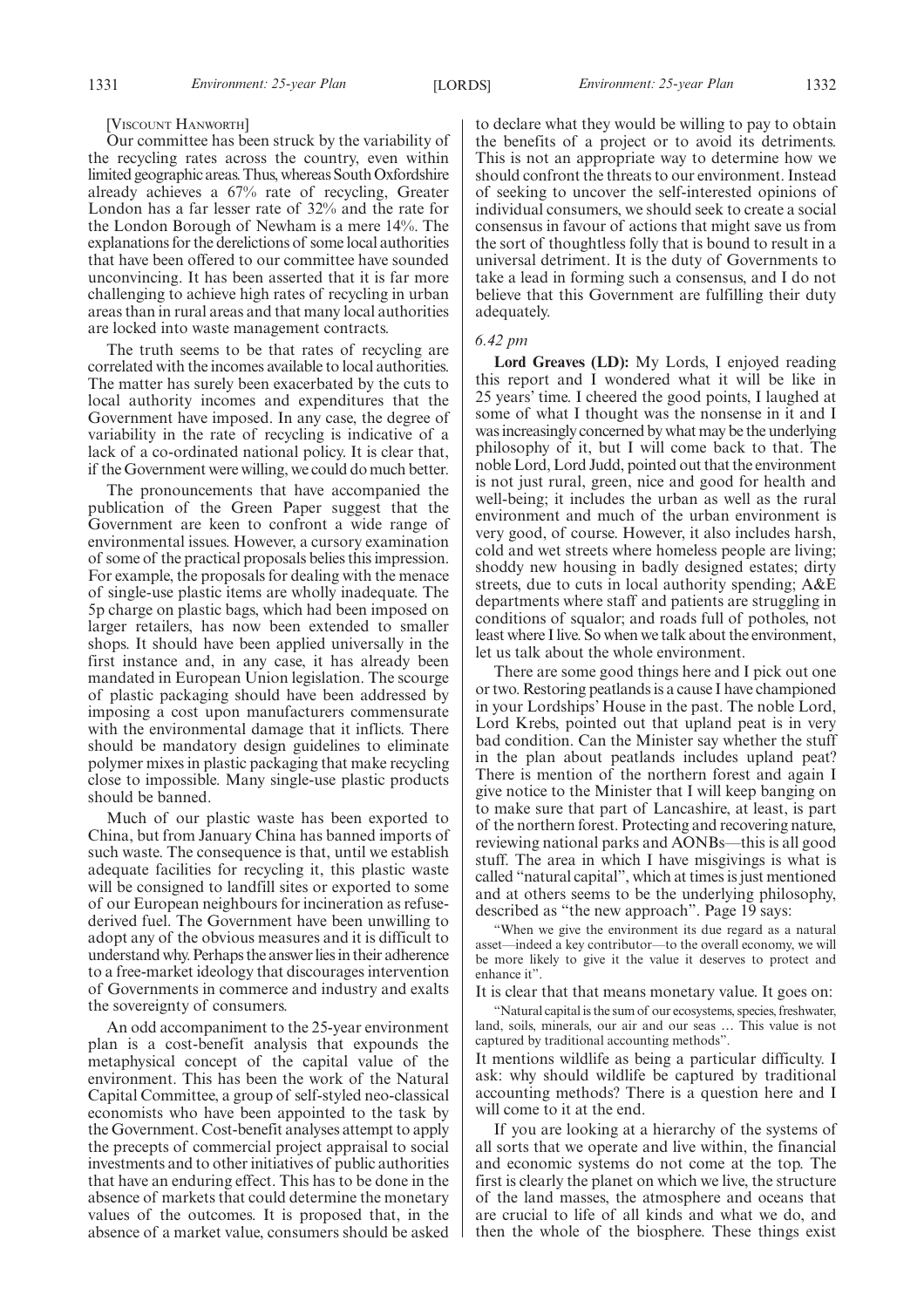and would exist without us. Economics is a human construct; economic theory and economic systems are one way in which we make sense of and organise what we do. The problem of economics is that it tends to regard environmental issues as "externalities", as resources that are put into the economic system. It talks about "ecosystem resources" and thinks about inputs and places to dump waste when we do not want it any more. The ecosystems—the environmental system on the planet—is surely much more fundamental than economics, which is just one of the systems we have, along with our social systems and the rest, that take place within the environment. If the aim is to develop a means of giving everything a monetary value, there is a real risk that we will end up knowing the price of everything and the true value of nothing.

If noble Lords think I am exaggerating a bit, page 133, tucked away at the back, says:

"In order to improve our understanding of our natural capital we will: continue to work with the Office for National Statistics to develop a full set of natural capital accounts for the UK that are widely understood and shared internationally. Taken with the new outcome indicators, these accounts will provide a much richer picture of changes to the environment over time … We will also develop new digital tools and maps to make the use of robust economic values easier for everyone".

#### Then, over the page, it says:

"At present we cannot robustly value everything we wish to in economic terms; wildlife being a particular challenge".

So I went to an excellent and very revealing website describing everything that the Natural Capital Committee, this group of seven professors, does. I quote:

"The Natural Capital Committee defines natural capital as 'those elements of the natural environment which provide valuable goods and services to people, such as the stock of forests, water, land, minerals and oceans"

Then it talks about assessing the value of it. I wonder, if this is fundamental to the report, whether it has got it upside down. The right reverend Prelate the Bishop of Salisbury earlier in this discussion said: "The economy is a wholly owned subsidiary of the environment". I think that is the right way around.

If natural capital is just one approach that informs our discussion, it can be useful, obviously. It is obviously useful, if people are looking at the value of the coastal path and coastal access, to look, among other things matters of principle, perhaps—at the value to coastal economies. That is a valuable approach and I have talked about it in your Lordships' House. If it is the thing on which everything else depends, that is fundamentally wrong. It will result in a large amount of gobbledegook. Some of the natural capital documents I found had mathematical equations in them. I was going to bring them but not only did I not understand them, I did not know how to read them out, so I did not. It will be bogus in practice and it will be used to overturn local and democratic debate, wishes and decisions.

I will finish with a quote from John Muir, the famous Scottish naturalist and conservationist, who went to America and founded the national park movement. He said:

"When one tugs at a single thing in nature, he finds it attached to the rest of the world".

That is the way we should be looking at this. When all this natural capital stuff is discussed and proposals are put forward, we should treat them with a certain amount of scepticism and make sure that they are not just an attempt to impose so-called neoclassical economics on everything—including plants, animals and the whole of the natural world.

#### *6.50 pm*

**Lord Framlingham (Con):** My Lords, I add my thanks to our Minister for all the work he is doing in this field. Nobody better understands both agriculture and the environment than he does, and we are very lucky to have him in his position.

I welcome the 25-year plan and the Prime Minister's pledge to be,

"the first generation to leave the environment in a better state than we found it".

In my maiden speech in the House of Commons in November 1983, over 34 years ago, I said:

"I am deeply concerned that our generation … has it in its power, as never before, either to preserve and enhance our environment for future generations or, possibly, to ruin it beyond repair". I ended by saying that I hoped that,

"my generation will be thanked and not cursed by those to come".—[*Official Report*, Commons, 4/11/1983; col. 1120.]

Since then I have watched as both awareness and concern have increased but I am not sure that they have been matched with the necessary action. This plan—which, as I say, I welcome very much—comes as a broad canvas and today's debate has ranged far and wide and been absolutely fascinating. I will speak specifically about trees and practical matters.

I am delighted that the true worth of trees is now universally recognised and that environmentally they have quietly shuffled themselves centre stage, where they belong. I am particularly keen on urban trees, which are so important to people who live in urban areas. In our towns and cities we must have schemes properly costed, regularly implemented and protected from cuts—for the care and planting of trees, overseen always by qualified arboriculturists. Our woodlands are battling on two fronts: first, to protect existing woodlands and, secondly, to plant new ones. According to the Woodland Trust, 700 ancient woodlands are currently under threat from development across the UK. It believes it is vital that the legislation protecting them is tightened up, to close loopholes which may be exploited by unscrupulous developers.

As has been touched on already, precise data on ancient woodlands are hard to come by. What is needed is a strict regime of mapping and recording all the other relevant details, held and made available in a national register so that we all know exactly where they are. As far as planting new woodland is concerned, the Woodland Trust recently produced figures showing that we are losing more woodland than we are planting. It stated that across England as a whole we are probably entering a "state of deforestation". It is to be hoped that this plan, properly executed, will correct this situation.

Of great concern to the tree world is biosecurity: protecting our nation's trees from pests and diseases imported on foreign stock. At a recent conference, Nicola Spence, the Chief Plant Health Officer, said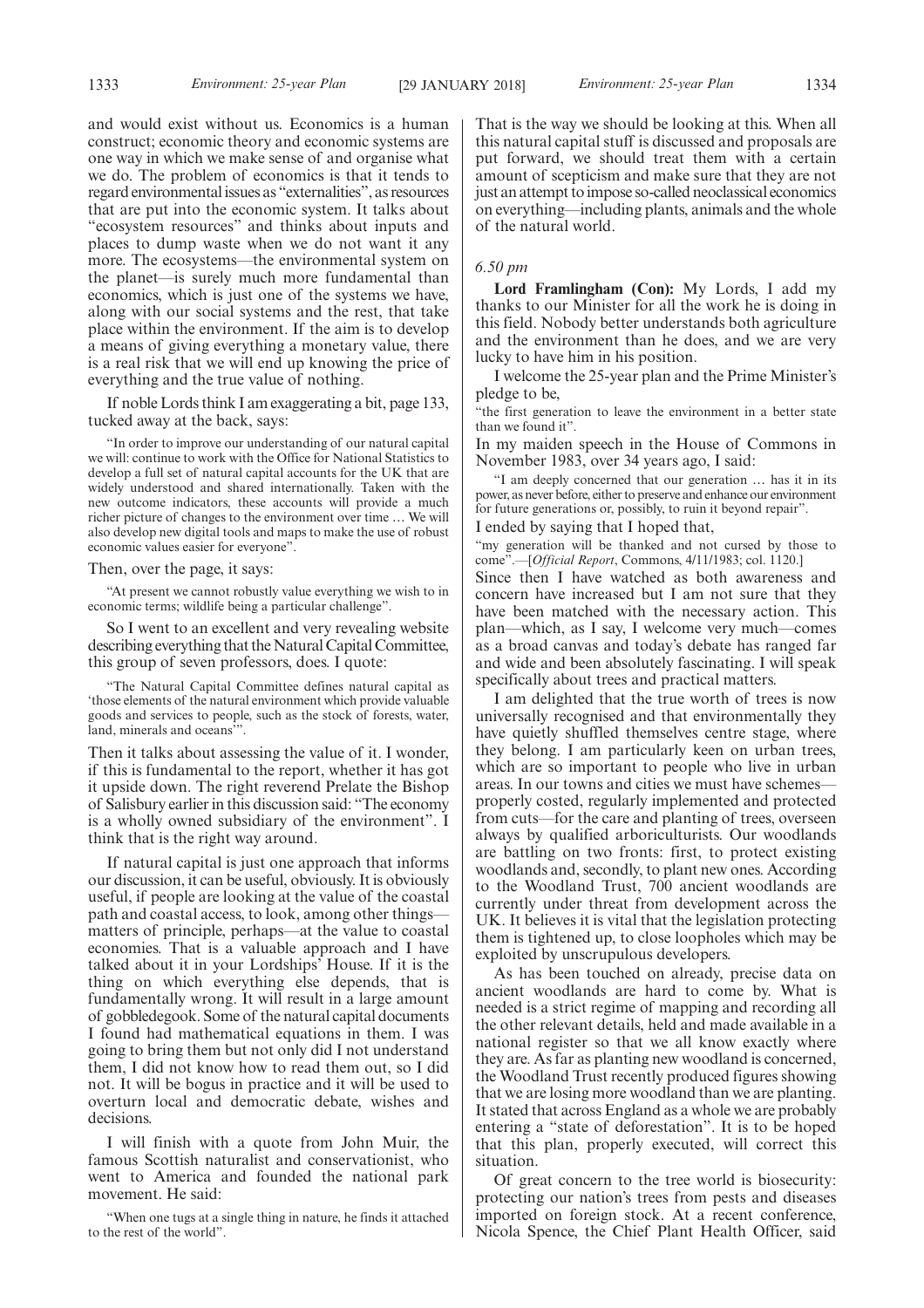#### [LORD FRAMLINGHAM]

that her top pests and diseases currently were: xylella, plane wilt, longhorn beetles, pine processionary moth, emerald ash borer, and bronze birch borer—quite a horrifying list. We have had Dutch elm disease. We have ash dieback. We know what can happen. We must, as a matter of urgency and in the light of Brexit and all it offers, tighten our rules. We must take advantage of being an island: if need be, introduce bans where appropriate and reconsider introducing a quarantine system. In a position statement, the Woodland Trust says that it will use only UK-sourced trees. The Arboricultural Association similarly states that landscapers should avoid, where possible, using "directly imported stock". Many nurserymen and landscapers are already changing their policies.

On a slightly different matter but still on biosecurity and hygiene, in its position statement *Biosecurity in Arboriculture and Urban Forestry*, the Arboricultural Association highlights the often-overlooked need for precautions to avoid transmitting disease when engaged in tree surgery or forestry operations, and the need for the careful cleaning and disinfecting of clothing, tools and vehicles, together with the careful disposal of arisings. Action needs to be taken soon to highlight this issue.

I will now share a pet hate with the House: ivy growing on healthy trees, particularly oaks and particularly in Suffolk. I recently tabled a Written Question and received a very unsatisfactory Answer, to the effect that it is not really seen as a problem. Well, it is a huge problem in Suffolk and, I suspect, other counties. Ivy climbing up an already dead tree does not matter but ivy climbing into the crown of a healthy tree can and often does prove fatal. Numerous once-healthy oaks, now looking like giant broccoli plants, are being smothered and killed off all over Suffolk—some, I must say to the Minister, quite close to where he lives, and I urge him, if he can find the time, to review the situation and perhaps change his department's advice. Absolutely no sensible purpose is served by letting ivy climb up a healthy tree.

Finally—and sadly when talking about our nation's environment over the next 25 years—I am bound to mention the environmental disaster that is HS2. For most of the next 25 years, this astronomically expensive infrastructural white elephant will be gouging its way through our English countryside. Few want it, no one is prepared to stop it, and for the rest of the lives of many of us in this Chamber it will be a constant reminder of the gap between government and the people, and the follies even a democracy cannot stop.

#### *6.58 pm*

**Lord Chartres (CB):** My Lords, in following the noble Lord, Lord Framlingham, I have to say that there is a considerable ivy problem in Wiltshire as well and I echo his concern about that. I declare an interest as an ambassador for the World Wide Fund for Nature and someone with more than 40 years' membership of a series of environmental organisations and initiatives. Like so many others in your Lordships' House, I hugely welcome the publication of this 25-year plan. The changes that we need to make to the way we live now are urgent but achieving them will take wisdom and a sustained and developing approach over the next quarter century. We have heard some intriguing and delightful ideas. Like the noble Baroness, Lady Young, I relish the notion of a sort of Ent warden for trees—a tree champion. I would love to see the ideal profile for such an Ent.

As somebody who has lived in central London for more than 30 years and who has brought up a family in the heavily polluted square mile of the City of London, I welcome the emphasis placed on air quality. The noble Lord, Lord Oxburgh, looked at this in statistical and global financial terms. For me, it was brought home on a recent visit to a primary school in West Drayton—close to Heathrow but, more significantly, close to the confluence of motorways—where I discovered that on every school journey staff must carry a box of respirators, so prevalent are asthma and breathing problems among the children.

The point has already been made, so I will not labour it, that much of our existing regulation about air quality and so much else is derived from EU legislation and the withdrawal Bill has not been clear about the machinery for enforcement and any sanctions regime after Brexit. We know that these things will have to be reinvented, and the 25-year plans aims,

"to set up a world-leading environmental watchdog, an independent statutory body to hold Government to account".

This is crucial, as other noble Lords have said—it must have teeth as well as protection from short-termist demands for watering down standards. I believe that we are fortunate in having an intelligent and energetic Secretary of State as well as a Minister in this House who has been widely commended, but such is the churn which afflicts all Governments that we must insure ourselves against a time when the climate is not so benign.

The plan also deals with putting a price on natural capital. We have had several contributions from noble Lords discussing this concept. I understand the proper concern to develop metrics to inform our decision-making, but that is not enough to generate energy for change. Twenty-five years' involvement in a symposium focused on the health of our rivers and oceans, "Religion, Science and the Environment", brought home to me that numbers and statistics repeated at a plethora of international conferences do not generate the energy needed for a transformation in the way we live now. The noble Lord, Lord Cameron of Dillington, argued in parallel for this sort of initiative and some sort of inspiration. This plan is ambitious but there must also be understanding and modesty about the limits of any Government's capacity to deliver the necessary change together with an awareness of the crucial significance of building partnerships with civil society. We have not heard this afternoon about the role of artists and journalists, which is crucial. They have a huge contribution to make, as the recent BBC "Blue Planet" series has once again demonstrated.

For the vast majority of the world's population the sense of nature as a sacred trust and not just an economic resource is a powerful force which ought to be harnessed. There is scope for translating the themes in this plan into the daily practice of millions of people throughout the world. We need imagination. We need a disposition to build partnerships and to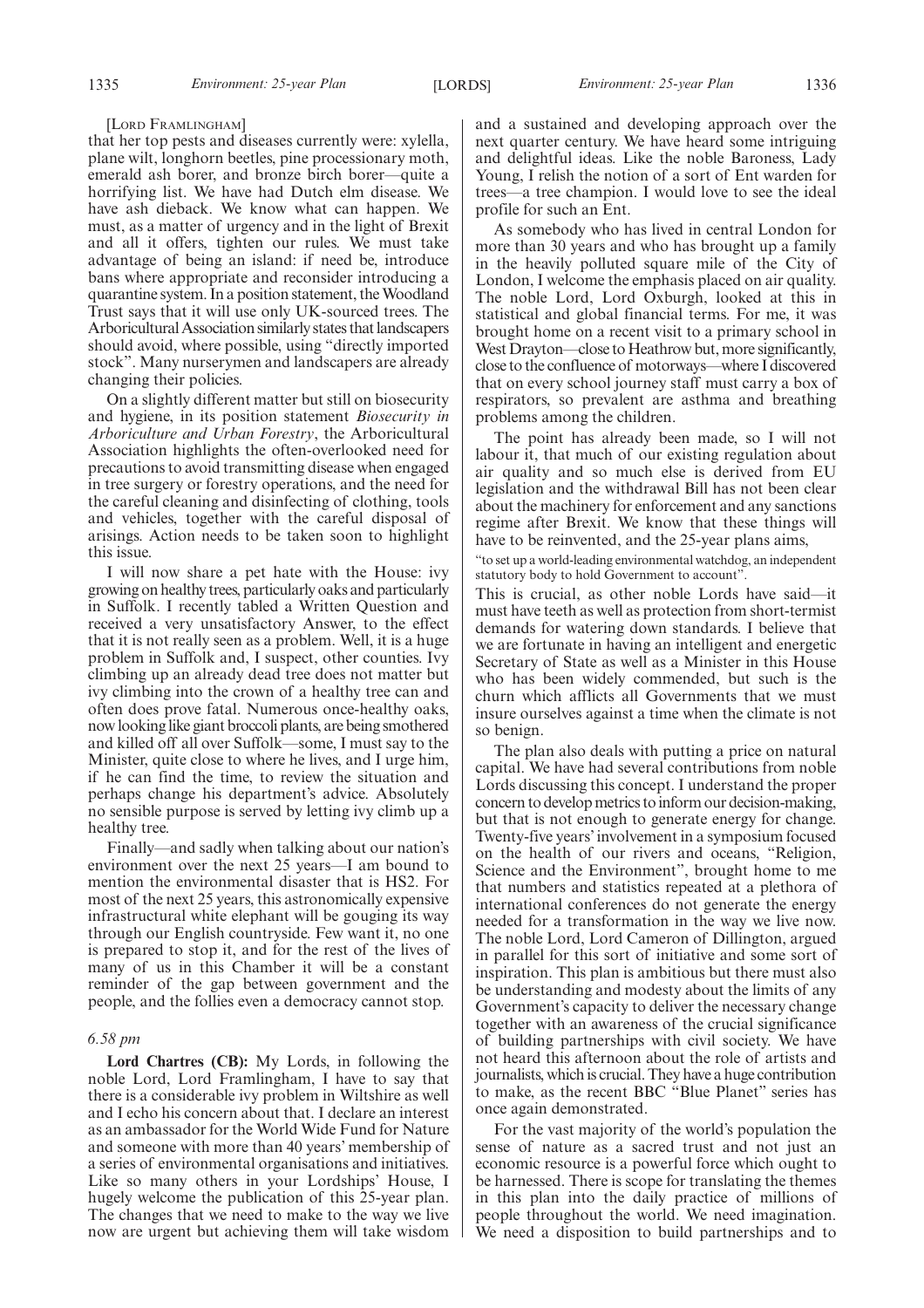propose imaginative ways forward. We need the imagination demonstrated by Bishop Nathan of Uganda. He insists that each confirmation he performs must be accompanied by the planting of a tree. When he arrives in a village to do his confirmations, the first thing he does is count the saplings, and if there are not enough, he refuses to confirm the requisite number of candidates.

For an ambitious plan such as this to succeed it needs not only metrics but a language and an approach complemented by educational alliances—education alliances are discussed with primary schools—with the wisdom traditions of the world and their day-to-day practices. Yesterday, the Church year turned to looking forward to Lent and Easter, and this is perhaps a moment to recall the words of Pope Francis in his 2015 encyclical *Laudato Si*:

"Many things have to change course, but it is we human beings above all who need to change. We lack an awareness of our common origin, of our mutual belonging, and of a future to be shared with everyone. This basic awareness would enable the development of new convictions, attitudes and forms of life. A great cultural, spiritual and educational challenge stands before us, and it will demand that we set out on the long path of renewal."

#### *7.05 pm*

**Baroness Bakewell of Hardington Mandeville (LD):** My Lords, this has been a most fascinating and informed debate. We have listened to many speakers with a wealth of experience in protecting and enhancing the environment. I thank the Minister for delivering on his promise to secure a debate on this subject so quickly and at such a timely moment, when it can feed into the debate on the European Union (Withdrawal) Bill, which will start tomorrow and continue on Wednesday.

We have heard some marvellous speeches about the importance of trees, about ancient woodlands from the noble Baroness, Lady Young of Old Scone, and about the dangers of ivy on healthy trees from the noble Lord, Lord Framlingham. I wholeheartedly agree with him. It is one of the bugbears of my life as well. We heard about carbon and green gas emissions from my noble friend Lady Featherstone and about the need to restore peat lands, soil welfare and the importance of water quality, which were spoken about by the noble Baroness, Lady Byford. Pressure groups around the UK are mentioned in the plan. As my noble friend Lady Scott of Needham Market said, water quality is vital to the life of the planet and to this country.

The plan is extensive and aspirational. Most environmental groups that have contacted me have welcomed the plan as a step in the right direction but felt it could go much further and be more strongly enshrined in law. The exception was ClientEarth, which felt the plan was full of empty promises. While being aspirational, which is good, the plan certainly needs to be grounded in statute and to be enforced if it is to deliver as the Government hope it will. As the noble Lord, Lord Cameron, so eloquently said, it has to deliver for the sake of our young people who care so passionately about the environment. My noble friend Lady Miller asked how success will be measured. That is a question the Minister needs to answer. How will we know? What about the ecologically coherent aspects of the plan that have to be addressed across all sectors?

The noble Earl, Lord Caithness, said that we have some hard decisions to make on wildlife. I agree that that is important. The examples he gave are food for thought. Tenant farmers need to benefit from efforts to make their farms sustainable. The benefits should not be going to landlords.

Last week, with the noble Baroness, Lady Byford, and the noble Earl, Lord Caithness, I met the Nature Friendly Farming Network, a self-organised group of farmers from across the UK with a passion for sustainable farming and nature. Formed last year, it welcomes the 25-year environment plan and the commitment to the environment it shows, including the commitment to put the environment first when it comes to future agriculture support. The Secretary of State recognises that the common agricultural policy has in the past led to environmental damage and that direct payments are a largely inefficient use of taxpayer money. He has said that he will replace the basic payment scheme with a system of investment in public goods, and the environment is the principal public good. It will be important for the public money invested to be equal to the task.

There is a positive recognition that productivity and sustainability go hand in hand and need to be addressed in tandem. This is an important change from previous attempts to deal with them separately or even to see them as in opposition. A real test of the plan will be how it delivers on both of these.

The continued investment in technical advice and landscape co-ordination is also welcome. Farmers are pleased to see references to this in the plan, as they know that working in partnership, whether with other farmers, landowners or advisers, is often the key to achieving great things for nature and the environment.

All this is very positive, but this view is not shared across the whole UK. When the Secretary of State, Michael Gove, visited Ireland recently to talk to the Northern Ireland farming conference, he talked about England, England, England. This left those in southern and Northern Ireland wondering just what it was he has planned for the farming communities there. If the plan is to be successful, there has to be widespread co-operation across the whole of the UK, including the devolved Administrations. As previous speakers have said, the Government must tackle this issue and not leave it to others.

The role of insects is vital, as detailed by the noble Lord, Lord Oxburgh. Pollinators are important to growing crops, plant survival and honey production. They are both at the bottom of the food chain, but are a vital part of it.

As many have spotted, there are anomalies in the rhetoric coming from Government. The Prime Minister and Secretary of State have stated forcefully their wish to see a reduction in the use of plastics in the UK. They have set a target of 2042, which is far too late. Yet, while regretting the use of plastics on one hand, on the other the Government have cut their funding to WRAP, resulting in WRAP having to make 25 staff redundant. WRAP is the very organisation which would have helped the Prime Minister to deliver her waste reduction plan. These redundancies came just one week after the launch of the 25-year environment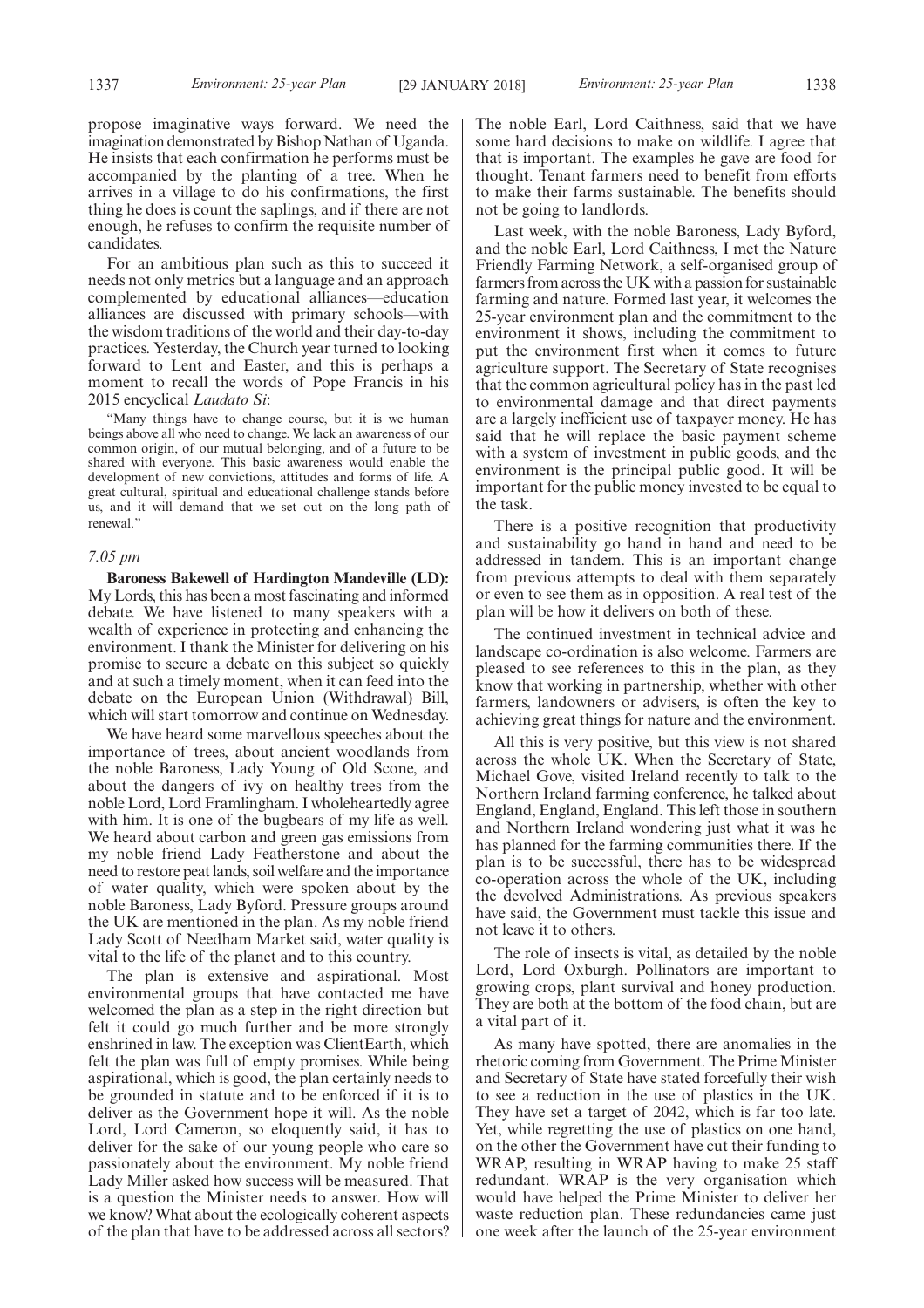[BARONESS BAKEWELL OF HARDINGTON MANDEVILLE] plan. Targets need to be set on recycling waste plastic coffee cups or to phase out their use, as the right reverend Prelate the Bishop of Salisbury has already flagged up.

All the way through the plan, the text is all about co-operation with other countries, both within the EU and worldwide. However, there is sadly more evidence that the Government are talking the talk, but not walking the walk on this issue. As we know, the country's recycling rate has flatlined at 44%, short of the EU target of 50% by 2020. Despite the Prime Minster and Secretary of State's reassurance of commitment to recycling, the Unearthed project has discovered from an EU delegation's notes that UK officials have indicated the UK will not support an EU-wide target of recycling 65% of all municipal waste. If this is correct, this is a scandalous backtracking even before the new plan is put into operation. Can the Minister confirm whether this is true?

Throughout the plan, the Government indicate they will set up bodies to enforce the aims of the plan. It talks about "a responsible body" to oversee covenants. Can the Government now say exactly how the enforcement body will be set up, who will sit on it and whether it will be independent of government?

We would also like to know when Defra will set out the process for developing further objectives and milestones for delivery. What standing will those objectives have in law? If the objectives are voluntary, what assurances can the Minister give the House that the plan will be delivered, a point raised by the noble Lords, Lord Krebs, and the noble Lord, Lord Judd?

What discussions have the Government had with the devolved Administrations about new, shared environment goals? What format will the annual progress reports take in public and in Parliament? Does the Minister expect the new statutory environment body to have the power to bring a legal challenge if the Government fail to meet the objectives of the 25-year environment plan?

I was disappointed not to see a specific date when the Government will implement a total ban on the sale, import and export of ivory from the UK. In the debate in the House on the last Thursday before Christmas, the majority of those taking part were in favour of a ban on ivory sales, and this move would be supported by the majority of the public. I look forward to the Minister's response to this important debate, on a subject which I know is dear to his heart, as it is to many here today.

#### *7.15 pm*

**Baroness Jones of Whitchurch (Lab):** My Lords, I am grateful to the Minister for initiating the debate today and to all noble Lords who have spoken with such knowledge and passion about the challenges which we know face our environment going forward. It is fair to say that across the House we welcome the intent of the Government's vision. The document has been a long time coming, and has had its fits and starts, but I think we now have a blueprint which has some coherence and which gives a sense of the Government's ambition for the environment, which is very welcome.

We particularly welcome the advice given to the Government by the Natural Capital Committee and the decision of the Government to absorb many of its recommendations into the plan. As the report says:

"In the past, our failure to understand the full value of the benefits offered by the environment and cultural heritage has seen us make poor choices".

We can change all that if we alter our mindset and place a new value on our natural assets such as our land, clean air and water, our regenerating ecosystems and our diverse species. This requires hard choices—it is not an easy option—and a significant change in government priorities, but it can be done.

We also welcome the Government's ambitions to become a global environmental champion. The Labour Government led the way internationally through the Climate Change Act, which recognised that each country must play its part in addressing the threat of greenhouse gases to the viability of our planet. Our legally binding emissions targets and the statutory delivery bodies we created are still world class. It is up to this Government now to prove that they can take that leadership to the next level by developing a global agreement, for example, to halt deforestation and to protect scarce water supplies so that we can sustain our planet for the future.

Similarly, we welcome the recognition of the crucial role that oceans play in supplying oxygen, absorbing carbon dioxide and maintaining biodiversity. As a marine nation, we have a particular role to play in demonstrating that it is possible to use and manage our seas sustainably. The extension of the marine conservation zones is key to this, as will be the introduction of genuinely sustainable fishing quotas based on the best science available and in line with our international obligations.

These and other promises set out in the plan give us hope that there is a genuine determination to make the plan a reality. But this is a huge task, and forgive me if I am slightly sceptical. I would not be doing my job if I did not remind the House that the Government do not have a great record on the environment. The truth is that despite promising to deliver the greenest Government ever in 2010, we have seen seven years of disappointment.

We can all remember David Cameron's "hug a husky" moment, but from then on, it all seemed to go downhill. For example, the Government cut support for renewables, closed the department dealing with climate change, axed the Sustainable Development Commission, voted against key environmental protections and allowed air pollution to escalate into a public health emergency. As we have heard from several noble Lords this evening, our record on building regulations, which were dealt with during that time, has left much to be desired. My noble friend Lord Hunt reminded us that there was so much more that we could have done on clean energy in the past, and so much more that we now need to do.

But never mind, it is all different now, because we have a new Secretary of State, who undoubtedly has breathed some life back into a neglected department—as I have said before, it is a pleasure to welcome a sinner back into the environmental fold. Nevertheless, we have some remaining concerns. Although it is impossible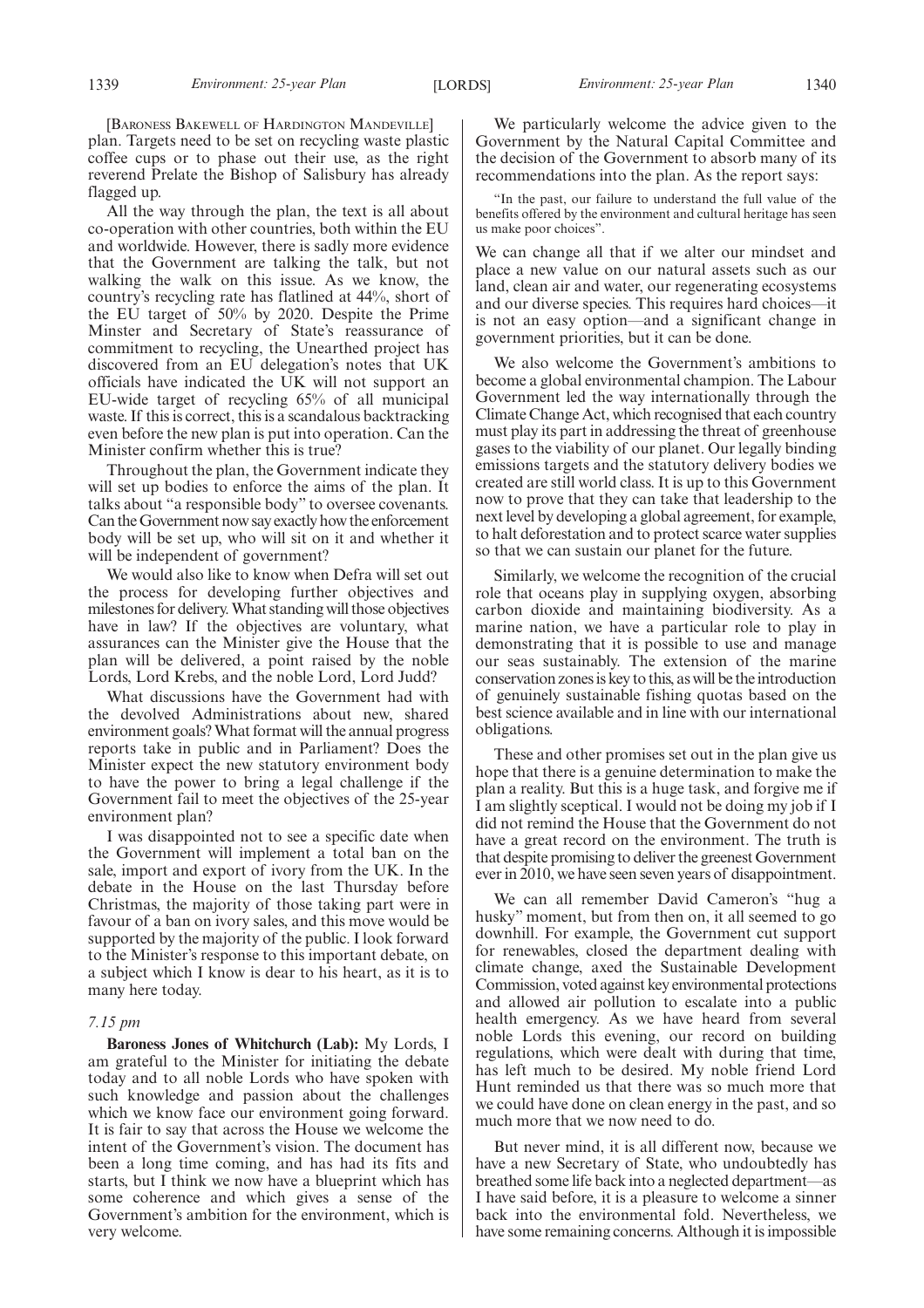to do justice to all the issues raised, my "thank you, but" comments—to echo my noble friend's words—are as follows.

First, as many noble Lords have said, the document is rather short on specific commitments. In essence, it is rather more a strategy than a costed and timed action plan. If you compare it for example to the clean growth strategy produced by BEIS, it has far fewer projections, measurables and markers. Although we all accept the need for long-term planning in this sector, by the same token 25 years is a long way away and far beyond the influence and reach of this Government. As the noble Lord, Lord Cameron, said, 25 years is a blip in history, certainly in environmental history, but it is a long time in politics.

We would be far more reassured if some of the deadlines were commitments to which this Government could be held to account. I hope that when the promised metrics to chart progress are produced by the end of 2018,theywillincludeasubstantialnumberof actions—based, yes, on the best scientific advice and innovation—on items that the Government will deliver in this parliamentary term. Then we might have something to celebrate.

Incidentally, I can think of no one better to be the new tree champion than my noble friend Lady Young of Old Scone. And I take the points made by my noble friend Lord Judd and others who talked about the urban environment. We are in danger of seeing natural capital and the natural environment as being the countryside, but it goes far beyond that.

My second concern is that there is a preponderance of woolly commitments in the report. This point was made powerfully by the noble Baroness, Lady Miller, and the noble Lords, Lord Krebs and Lord Teverson. The report's wording leaves something to be desired, talking about,

"working with interested parties to consider … exploring the potential … reviewing existing plans … investigating the potential for research … considering delivery options",

and so on. These do not sound much like a Government who have made their mind up about much. I hope the Minister is able to reassure us that there is some urgency in the department to put some teeth and determination into the rhetoric.

Thirdly, at the launch of the document the Government placed great emphasis on the need to clean up plastic from our environment. We all agree that a powerful case was made for this in the "Blue Planet" series. I know we all care passionately about the issue of plastic and have debated it in the past. However, as the right reverend Prelate the Bishop of Salisbury has said, the plan contains few specific measures to tackle plastic waste. For example, a plastic-free aisle is not going to make much of an inroad into the 800,000 tonnes of plastic packaging waste produced by supermarkets each year. Meanwhile, as several noble Lords have said, there is no mention of the single-use bottle deposit scheme or the levy on disposable coffee cups, which the Government have previously raised.

At the same time, dealing with waste and resource efficiency requires an ambition well beyond plastic recycling. I agree with my noble friend Lord Hanworth that our record on recycling across the piece has been poor, which is why we are concerned about reports that the Government are blocking the new EU recycling targets, a point that has been made recently in the press. We need to re-engineer the way we use resources so that they can be used again and again in a genuine circular economy. This will require clear government direction and investment. It cannot be left to individual businesses to act on a voluntary basis. I agree with the noble Baroness, Lady Bakewell, that WRAP has a crucial role to play in all this, and it is a great shame that there have been reports about its budget being cut. If we do it well, it will not be a negative action; it will provide huge growth in green jobs, which in turn could give a major boost to our economy. So it is regrettable that the resource and waste strategy promised for later this year has not been incorporated into this document, leaving many questions unanswered.

Fourthly, the plan relies on a great deal of crossdepartmental delivery, as a number of noble Lords have mentioned—for example, working with BEIS on the clean growth strategy; working with the MHCLG on the planning and housing implications for sustainable living; working with the departments of health and education on improving health and well-being and bringing children closer to nature; and working with the devolved nations to provide coherent themes for action across the Government. This cross-departmental working is notoriously difficult to achieve. Despite the launch speech by the Prime Minister, I doubt the 25-year environment plan is a priority for other departments. On top of all that, there are the arm's-length agencies that are cross-referenced in the document, which also need to be co-ordinated into a sensible whole. So there is a major challenge here in terms of where ultimate responsibility lies and who is going to ensure that everyone across government plays their part to deliver the plan. What mechanisms does the department have in place for overcoming the renowned reluctance of the Minister's colleagues to work on a collaborative basis?

Lastly, as a number of noble Lords have argued, there is a noticeable absence of legal underpinning for the proposals. The document talks of consulting on a new independent body to hold the Government to account, but is that really good enough? I echo the concerns of my noble friend Lady Young of Old Scone and several other noble Lords: these commitments will be taken seriously only if they are backed by the force of law and a new environment watchdog with real teeth to hold the Government to account for its compliance with environmental law and, if necessary, force them to take action to mend any broken promises. That has to include the powers to take Ministers to court and be subjected to serious sanctions, such as fines, when environmental laws are broken. The noble Lord will know that this is an issue that we are going to refer to in the EU withdrawal Bill, but it is a shame that the Government did not take the opportunity to set out a clear legislative underpinning in this document.

With that said, we welcome the overall ambition of the Government and very much look forward to seeing how it matches up to reality in years to come.

#### *7.26 pm*

**Lord Gardiner of Kimble (Con):** My Lords, this has been a totally absorbing and wide-ranging debate. We all have a shared purpose. Your Lordships' experiences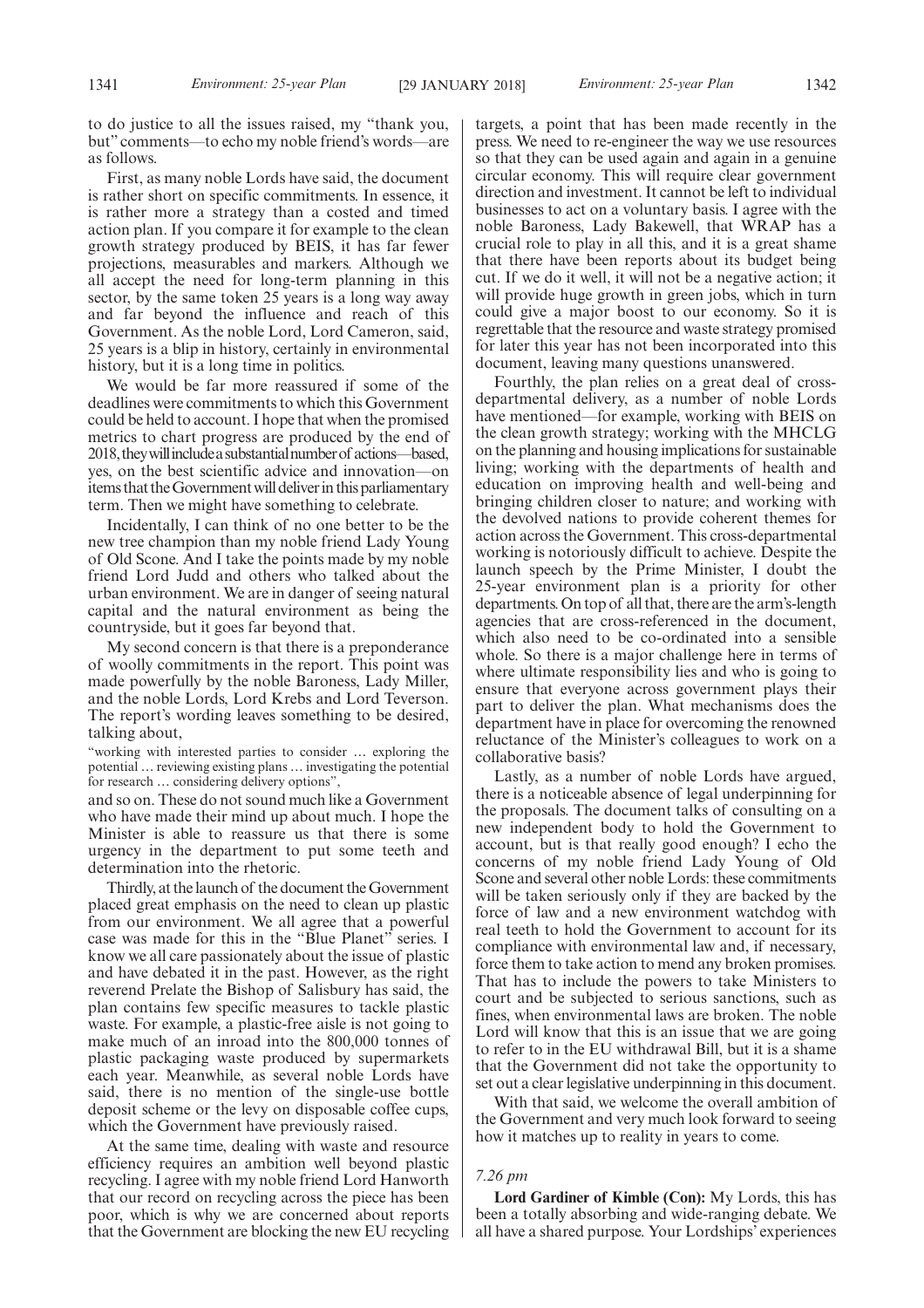#### [LORD GARDINER OF KIMBLE]

have given me much food for thought and—I say to the noble Lord, Lord Teverson—encouragement. On the question of "Thank you, but", noble Lords have also used the terms, "important", "laudable", "admirable" "welcome", "coherent", "promising", "refreshing", "good read" and "right terms". I think that means the receive button is on across this House on something that we all want to ensure is implemented. Some noble Lords have been very generous about the current ministerial teams and so forth but I think this matter has captured the national mood as well. I will say more about this later. As we work day in and day out, year in and year out towards this 25-year plan, as endorsed by the Natural Capital Committee in 2015—and in the scheme of things 25 years is not that long—I feel strongly, although I accept that this will be interpreted as an excuse, that this plan is the better for the time that it has taken and the rigour that is now in it, with a range of action points that we wish to take forward.

I want to clear up immediately something that was in my opening remarks for the noble Baroness, Lady Bakewell of Hardington Mandeville. Clearly it is important, indeed essential, that we work collaboratively with all parts of the UK. Because of devolution this plan legally refers to England, but it is essential that we work not only collaboratively within the UK, as I explained, but with our partners because many of the issues that affect us, such as water, air and disease, come from our neighbours and vice versa. It is imperative that we work internationally and for the interests of both land and sea.

Your Lordships also recognised the importance of setting ambitious targets against which we can measure our performance to drive success. This is why the plan sets out clear goals for the environment in every area, a number of which I set out in my opening remarks.

It was interesting to hear the noble Lord, Lord Hunt of Chesterton, talking about clean energy at home and overseas. The Government are now investing nearly £1.5 billion to position the UK at the global forefront of ultra-low emission vehicles development, manufacture and use, so that we can transition away from petrol and diesel cars, which will no longer be sold by 2040—although I was mindful of some points made by the noble Lord, Lord Oxburgh, on the matter.

The noble Baroness, Lady Jones of Whitchurch, is right to be sceptical, because it is her responsibility to keep the Government's feet to the fire, but the comprehensive clean air strategy will set out further steps to tackle what we all know: the issue in many of our towns and cities must be addressed as soon as we possibly can. That is why it is important that last week, with consent across the House, we went further than required by the EU directive to tackle some of the most polluting generators. The reduction of those emissions will take us a significant way to achieving our 2030 air quality targets, but there is more work to be done.

I want to go to the heart of what so many of your Lordships spoke about on metrics and an independent body. The noble Lord, Lord Krebs, raised that, as did those on the Front Benches, the noble Lords, Lord Judd, Lord Teverson and Lord Redesdale, and the noble Baroness, Lady Miller of Chilthorne Domer. It is very important that we do not set these metrics in isolation and that they are consulted on. By definition, a statutory body requires legislation. I will be very straightforward and say that consultation on the precise vehicle by which that manifests itself is yet to be determined, but clearly it needs a statutory footing. The role of the statutory body will be designed through the consultation, and I very much look forward to your Lordships participating in a rigorous response to that consultation, because we expect and want it to have a strong role in holding the Government to account on the achievement of the metrics.

On the issue of research and evidence raised by the noble Lord, Lord Krebs, yes, of course we want to work collaboratively and in partnership with the scientific community. That is essential. All that we do is based on the best scientific evidence available. However, being a country person, I must also agree with my noble friend Lord Cathcart that it is very important in that blend to have the practical knowledge of the grass roots in the countryside playing its part in the essential management of the countryside.

Meeting the targets we set ourselves requires that we take co-ordinated action across all the areas in which we traditionally work. We need to embrace innovation and take the unique opportunity for change now before us. My noble friend Lord Ridley referred to innovation. I was struck by this on a day's visit to Harper Adams. The wider adoption of precision farming, moving away from hydrocarbon to zero-emission vehicles and working with nature but, to use my noble friend's words, working forward with nature is also tremendously important.

It is with some embarrassment that I say to the noble Baroness, Lady Miller of Chilthorne Domer, that I know the Cherry family in Hertfordshire very well indeed, and I know what it is doing with the Groundswell meetings and the large number of farmers coming to the conferences it holds on min and no-till, and the advantages it has. I must say that when I looked at it for my very heavy clay soil in the Vale of Aylesbury, I found that it is not necessarily as straightforward in different soil structures, but the advances made in carbon capture and increase in soil fertility are something that we should all think about.

The noble Baroness, Lady Featherstone, also raised soil health. The plan sets out our intention to improve soil health, including the development of meaningful metrics which will allow us to develop cost-effective and innovative ways to monitor soil. We will develop a land management scheme with minimum bureaucracy that provides flexibility. I was struck by the words of my noble friend Lady Byford: this needs to be flexible. We also need to move towards a more effective application of the "polluter pays" principle, which the noble Lord, Lord Teverson, mentioned.

As so many noble Lords mentioned, it is essential that we work with farmers, land managers and others to consider the role of the new environmental land management scheme. I was very struck by the noble Lord, Lord Cameron of Dillington, saying that he remembered this from his earlier times and at last it is coming to fruition. The proposals in the Command Paper later this spring, to be followed by an agriculture Bill, will be a very important feature of our work.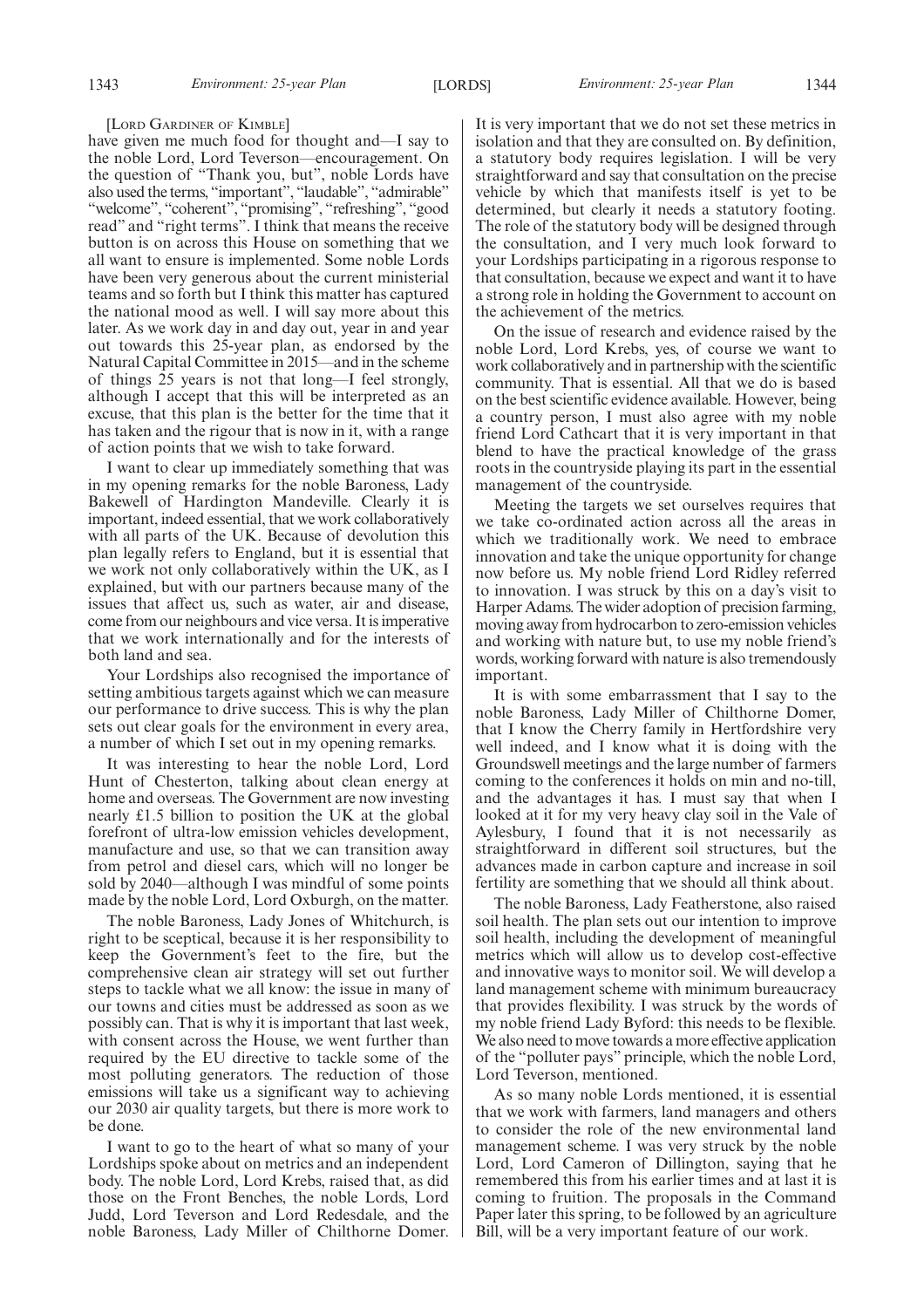As my noble friend Lord Cathcart also said, we need to see how this will all work in practice. Most of us farmers want to feel that what we are doing enhances the environment. From my many meetings with farmers and discussing this with people whom I know very well, we all want to know how we should do this: what is the best way to achieve public support for the public good for the nation? I have also been struck during my visits by the commitment of farmers and land managers whether to pollinator-friendly cropping or to other measures to help insects and birds. All around the country, many landowners and farmers have been doing that for generations.

We also need to work with foresters and other land managers to maximise the many benefits obtained from our woodlands. I have always enjoyed my meetings with the noble Baroness, Lady Young of Old Scone, because we feel very strongly about ancient woodland and the glories of those wonderful trees, but also the importance of helping landowners to plant trees on, say, their marginal land, and to encourage agroforestry. It is like houses: building houses in the right place is like planting trees in the right places. As has been said, all this activity will be supported by a newly appointed national tree champion to drive the step change in tree planting that we need, including the delivery of 1 million urban trees.

I so agree with what my noble friend Lord Framlingham said about urban trees and the enhancement and pleasure that they give. I do not mind which complexion they may have, but local authorities chopping down trees—in my view, entirely unnecessarily—need to think about their environment and the vandalism in some of our towns and cities, when we should be planting more trees to make them more beautiful. Our pledge is also for a further 11 million trees elsewhere. Although your Lordships have spoken about woodland, farming and the countryside, I absolutely agree with what the noble Lords, Lord Judd and Lord Greaves, and the noble Baroness, Lady Jones of Whitchurch, said. We must address the challenge of living in a contemporary way in our towns and cities.

I was also struck by what the noble Lord, Lord Judd, said—here perhaps I have to refer to the countryside again—about light pollution. Dark skies are an essential glory of our national parks. We should also think about noise. The work that we are doing on low-emission vehicles and the reduction in noise means that we could be one of the last generations to endure some noisy vehicles. We must ensure that the needs of our growing population are met without harming the natural environment. I agree that that will be a challenge. That is why investment in clean innovation, zero-emission vehicles and measures to tackle local air pollution where the situation is so grave are vital.

We will restore and protect peatlands. They are one of the extraordinary glories of our landscape. That will include the uplands, and we will make £10 million funding available from April for a peatland grant scheme and publish the English peat strategy this year.

On the northern forest stretching along the M62 corridor from Liverpool to Hull, I will have to write to the noble Lord, Lord Greaves, on the precise boundaries, but my understanding of geography is that that would take in a whole swathe of countryside from Liverpool to Hull. But I shall come back to him on that matter.

The plan also sets the actions that we will take to recover nature, not just preserving our existing wildlife and environmental heritage but improving it. The point was made by a number of noble Lords on net gain. Clearly, we need to work closely with the MHCLG in its work in revising the national planning policy framework. We will consult on whether requirements for net gain for biodiversity should be mandated; we shall also expand the net gain approach to include wider natural capital to deliver benefits such as flood protection, recreation and improved water quality. All of this is very important, and I am very keen, in development, that while we ensure that we have more houses—we must ensure that people have affordable homes and that there are homes for people, whether in villages, cities or brownfield sites—we look at this within the prism of net gain for the environment as well.

Restoring nature means protecting it from risks. My noble friend Lord Framlingham raised this issue. We have had ash dieback more quickly than we should have done because of what we did and should not have done, but its natural spread means it is now reaching into many counties of England, having come across the channel. We need to increase awareness of biosecurity threats at the border and maintain an alert system to detect high-priority invasive non-native species and implement contingency plans to eradicate them as rapidly as possible, wherever that is feasible. So far, with the Asian hornet, we have been able to accomplish that. We shall work with industry to drive improvement in animal health and publish a tree health resilience plan this year.

We are blessed with the most glorious and varied landscapes. For me, it is the countryside where my soul soars. I agree that we should care for it for its own sake, but I particularly mention the national parks and AONBs, for which I am responsible, and the promise of a Hobhouse review for the 21st century, considering designations and how designated areas deliver their responsibilities and whether there is scope for expansion. The Government will work with the national park authorities, AONB partnerships and conservation boards to deliver environmental enhancement. Of course, bearing what my noble friend Lord Cathcart said in mind, that means working very closely with farmers in securing these objectives.

We will act to improve our management of nature and how we engage with it; we also appreciate that many of the activities that have been part of our modern lives have a negative impact on the environment. We will regulate to secure improvements where necessary. We need to recognise better the ever-growing importance of opportunities provided by the circular economy, and we will build on the progress of the plastic bag charge, which has already reduced the use of carrier bags by 83%. It is very important that we work in that regard, as we have done with our national litter strategy, whereby we called for evidence on measures to reduce littering of drink containers and promoting recycling. I say to the right reverend Prelate the Bishop of Salisbury that, with all the strategies alongside the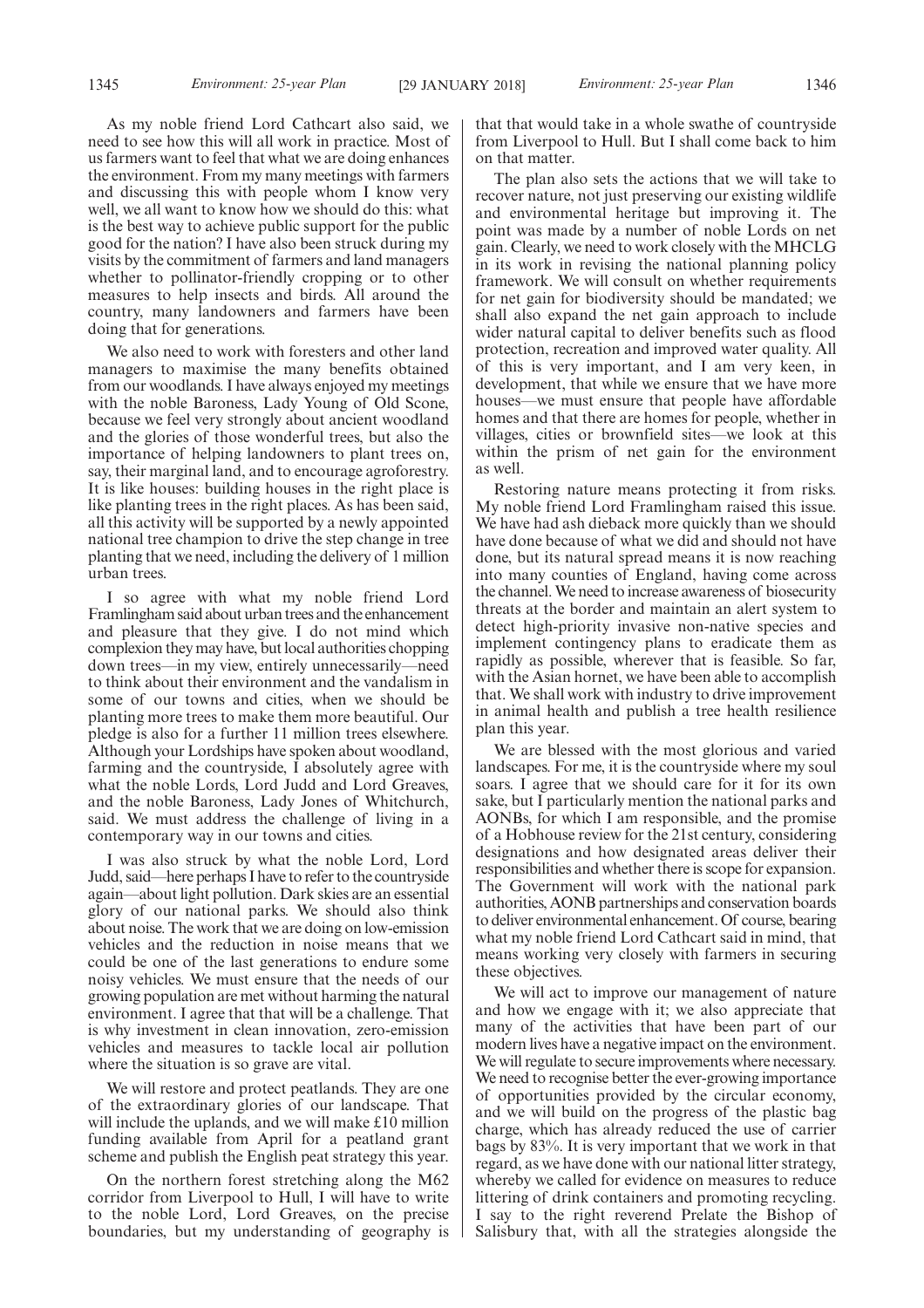#### [LORD GARDINER OF KIMBLE]

environment plan, the call for evidence on the cost benefits and impacts of reward and return schemes is the first step in considering these very important options. I also acknowledge the tireless commitment by my noble friend Lord Marlesford on addressing littering.

These actions will transform our environment for the better. That will be co-ordinated, first, with local activity. My noble friend Lord Selborne mentioned widespread ownership, and I so agree with that. The point about the farm clusters mentioned by many of my noble friends is hugely important, and we will make best use of existing local nature partnerships. We will continue public investment in the environment; as well as taking steps to ensure public sector investment, we will stimulate innovation through a new natural environment impact fund.

On our international commitments, I have to say to the noble Baroness, Lady Scott of Needham Market, that we have no intention at all of weakening our current environmental protections. Indeed, we are in the business of strengthening them. The UK has a long environmental protection history, and we are signatories to many international agreements. I hope that the noble Baroness will forgive me, but the list is long. I shall write to noble Lords because there have been so many questions, but I shall also of course write about which agreements we are members of in our own right.

I said in my opening speech that we would report on progress and hold ourselves to account. Defra will report regularly on performance against goals to ensure that the plan remains responsive to changing times. We shall refresh it at least every five years, revisiting the policies within it. The independent body on which we will consult early this year will have a key role in monitoring our delivery. That is obviously something for consultation.

In the very short time I have, I want to say that I was very struck by what the noble and right reverend Lord, Lord Chartres, said, in referring to "Blue Planet II", but also the importance of change. We all have to change. With what we are seeing on plastics, with businesses starting to act, and on our environment, wherever we live, in town or country, on land or at sea, I believe that the actions of this plan and their advancement will make a huge difference. I agree with the noble Baroness, Lady Featherstone, that we need to quicken the pace of change; that is very important. The Government recognise their responsibility. This plan, protecting and enhancing for the next 25 years, alongside many other strategies, sets a clear direction for food production in harmony with the environment; economic growth in a circular and clean economy; vibrant biodiversity; the wise use of resources; a better environment wherever we live; and an awareness of how essential the environment is.

I am sorry, but there is so much in this plan. I very much hope that we will continue the dialogue, and I know that your Lordships will, quite rightly, keep the pressure up—and I shall look forward to it. As I see this, it is an honest endeavour, and we cannot fail in it. If we are to pledge as a Government and a country to leave our country in a better state than the one in which we found it, which is a very traditional as well as a contemporary aspiration, it is essential that we all engage and use all our energies to make this a successful plan. I realise that there may be scepticism. It is a lot of words, but there is a lot of action that we must all take, too.

*Motion agreed.*

#### **Russia**

#### *Question for Short Debate*

*7.48 pm*

## *Asked by Viscount Waverley*

To ask Her Majesty's Government what is their current strategy towards relations with Russia.

**Viscount Waverley (CB):** My Lords, with the leave of the House, the noble Earl, Lord Cork, has kindly agreed to finish up if the ails of the season intervene during my remarks.

At a time of escalating rhetoric, some of it ill-informed, misinformation and polarisation, relations with Russia must command our attention. The perspective of the United Kingdom, and that of the West more generally, in addition to that of Russia require consideration. Time constraints do not permit me other than to commend to the Minister to take note of Russia's enhanced relations with China and Turkey, nor will I comment on the internal affairs of Russia given the proximity of the upcoming presidential election.

The UK's current disagreements include: Russia's actions in sovereign countries—Ukraine, with eastern Ukraine and Crimea, and Syria; serious contentions of election interference and the cyber sphere; and the death of Mr Litvinenko. The UK therefore supports the strict EU and US sanctions regimes. We have a long-held view also that attempts to undermine a rules-based order—universal human rights, rule of law and democracy—are unacceptable and must be challenged.

The visit to Moscow by the Foreign Secretary in December might suggest a degree of bilateral progress, despite differing views. The bilateral relationship hitherto remained deadlocked, with co-operation and dialogue held hostage, all official contact blocked, zero intelligence co-operation and the intergovernmental steering committee on trade and investment on hold since 2014, with inevitable consequences. This is not helpful in these turbulent times.

As things stand, with our current policies and approach, Moscow is dismissive of the UK. It insists on respect and to be engaged with as a player on the world stage. Russia views the current international order as detrimental to its interests. Western concern is that Russia could up-end the existing balance of the world if allowed to act in an unfettered manner, free of constraints.

Russia believes it would be better served by a system of spheres of influence, in which major powers are pre-eminent in their respective regions. This pre-eminence would be determined by those able to be responsible for their foreign policy—the US, China and Russia—with each to have an equal say on matters of importance and with the Security Council being the venue for managing world affairs.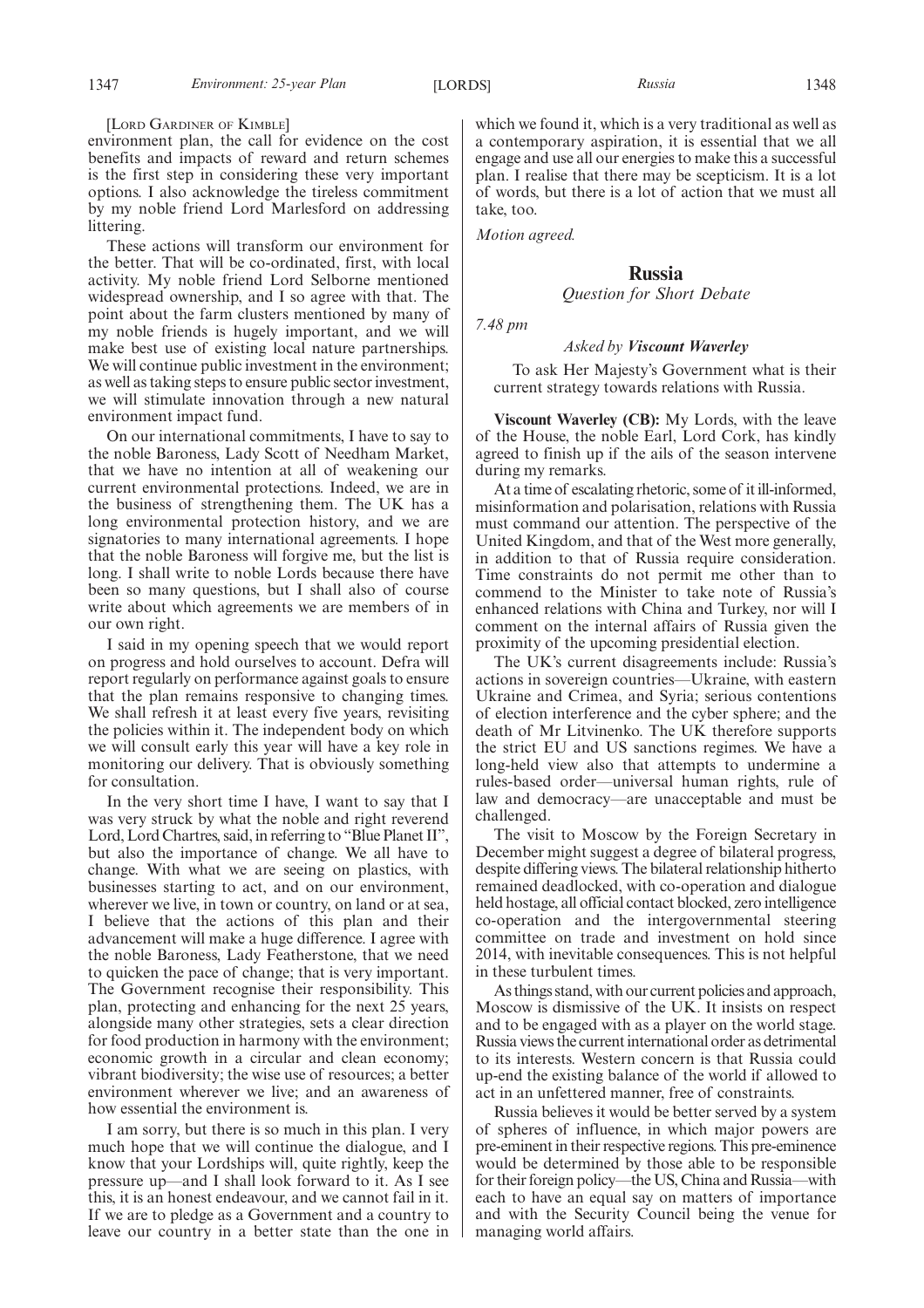Russia perceives itself as disadvantaged by the current security order in Europe and is strongly opposed to continued NATO expansion, which it sees as a threat. Not consequentially, Moscow has made modernising its nuclear arsenal central to its strategy.

Russia was of the view that US diplomacy in Syria was marginalising its interests and took an opportunity to step in with military intervention when it perceived western democracy was failing. It appears satisfied that its regional geopolitics has been enhanced. Nevertheless, it remains concerned with the security situation in the Middle East region, particularly with its border areas currently destabilised by returning extremist jihadists.

A commitment to early negotiations between Ukraine and Russia would be a useful development, with continuing support for the Normandy peace process. Beyond that, a more proactive role and trust for the OSCE by Russia would be viewed positively, while commitment and reconsideration of financial contributions to the Council of Europe and a resolution to the impasse regarding the presentation of credentials to the Parliamentary Assembly would be welcomed.

Current economic sanctions are designed to both punish Russia for aggressive actions and deter it from future coercion. It considers that the US sanctions law means that resolution of the Ukraine crisis will not result in the lifting of US sanctions and therefore questions whether the EU will lift sanctions if the US does not. There are indicators of future dilution of the EU sanctions regime, possibly led by Germany when it confronts its national priority to secure gas. This is in addition to recent reported violations of sanctions in the Far East.

The current level of co-operation on cybersecurity is reflective of the overall relationship, and mechanisms are urgently required to define the rules of the game. There appears to be broad western consensus of comprehensive orchestrated interference. One challenge is that the West and the Russians have very different views as to what constitutes hacking. There is potential, nevertheless, for all sides to work together to combat cybercrime and the use of the internet by terrorists. I have called on HMG to consider taking a lead internationally by devising and promoting a new global treaty to nail this issue. A mutual cyber non-interference pact would be helpful. I understand that Russia would welcome the opportunity to participate.

As things stand, with current policies and approaches, we in the UK would be deluding ourselves if we believed that we are a priority for Russia. However, the UK now has a real opportunity globally, in a new-look UK post Brexit, to play to our strengths; to carve out a valuable future acting as an honest broker on the world stage. We are respected the world over for our natural sense of fairness and world-class diplomacy. The world's problems, including climate change, global terrorism, the rising gap between the rich and the poor and cybersecurity all need co-operation between the world's players, which should include the UK and Russia. We should focus more on areas of common interest, and not just on what divides us. There is scope for a summit meeting to define these areas. A new era of mutual respect would serve both sides well.

So what might lie ahead for UK-Russia relations? Engagement is naturally preferable, although conundrums exist over the present UK official mindset. HMG could become more positive, bold and innovative and might wish to develop a more constructive, clearly defined engagement by advancing along four tracks: track 1 would be Government to Government; track 2 would be security co-operation and military dialogue; track 3 would be trade, scientific research, climate change, health, the international drugs problem, culture, sports and the all-important civil society co-operation including educational exchanges; and track 4 would be parliamentary interaction.

Economic co-operation can reshape the course of any relationship. I am reminded of the recent MOU and road map between Russia's Ministry of Economic Development and France's Ministry for the Economy and Finance on innovative clusters development, with Germany having more than 10 times the number of active joint ventures or entities registered with or in Russia that we do. Engaging with the Patriarch and the Russian Orthodox Church and co-operation in the Arctic would be equally useful. The strength of a relationship is determined by how broad it is, and by it not being an exclusive preserve of government.

I draw towards a conclusion. Noble Lords might possibly have read the lead article in Friday's *Daily Telegraph* with the strap-line:

"Russia is ready to kill us by the thousands".

I feel compelled to comment briefly in light of this evening's debate. While I certainly do not advocate that the UK throws caution to the winds, the suggestion of impending apocalypse is excessive. The Russian ambassador has reacted vehemently to the article on his embassy's website. If, however, the Defence Secretary's assertion was indeed correct, we have to ask ourselves why. It could be the result of a bilateral relationship that has been in the freezer for many a year. In that case, what is going to be done about it?

Much could be gained by conducting patient and persistent diplomacy; a broad bilateral engagement and an atmosphere of good relations would be a preferable route. HMG might wish to recall Henry Kissinger's advice,

"to be wary of those who encourage anti-Russian sentiment when it is not in the long-term strategic interests of the West".

It might serve us well also not to forget that Russia, as the Soviet Union, came to our aid in the Great Patriotic War, known to us as the Second World War. Their losses were immense. Without them, we would not be here today. I have in my library *Memoirs of a Soviet Ambassador: 1939-1943*. One of Ivan Maisky's observations was that his recollection of official meetings he attended in London differed from the official records of the day. Therein might lie a clue to the United Kingdom's engagement with Russia: bridge that gap and build the trust vital to underpin a productive future relationship. I look forward to a robust debate on these issues.

#### *7.59 pm*

**Lord Howell of Guildford (Con):** My Lords, I thank the noble Viscount, Lord Waverley, for promoting this debate and for the constructive tone of his remarks.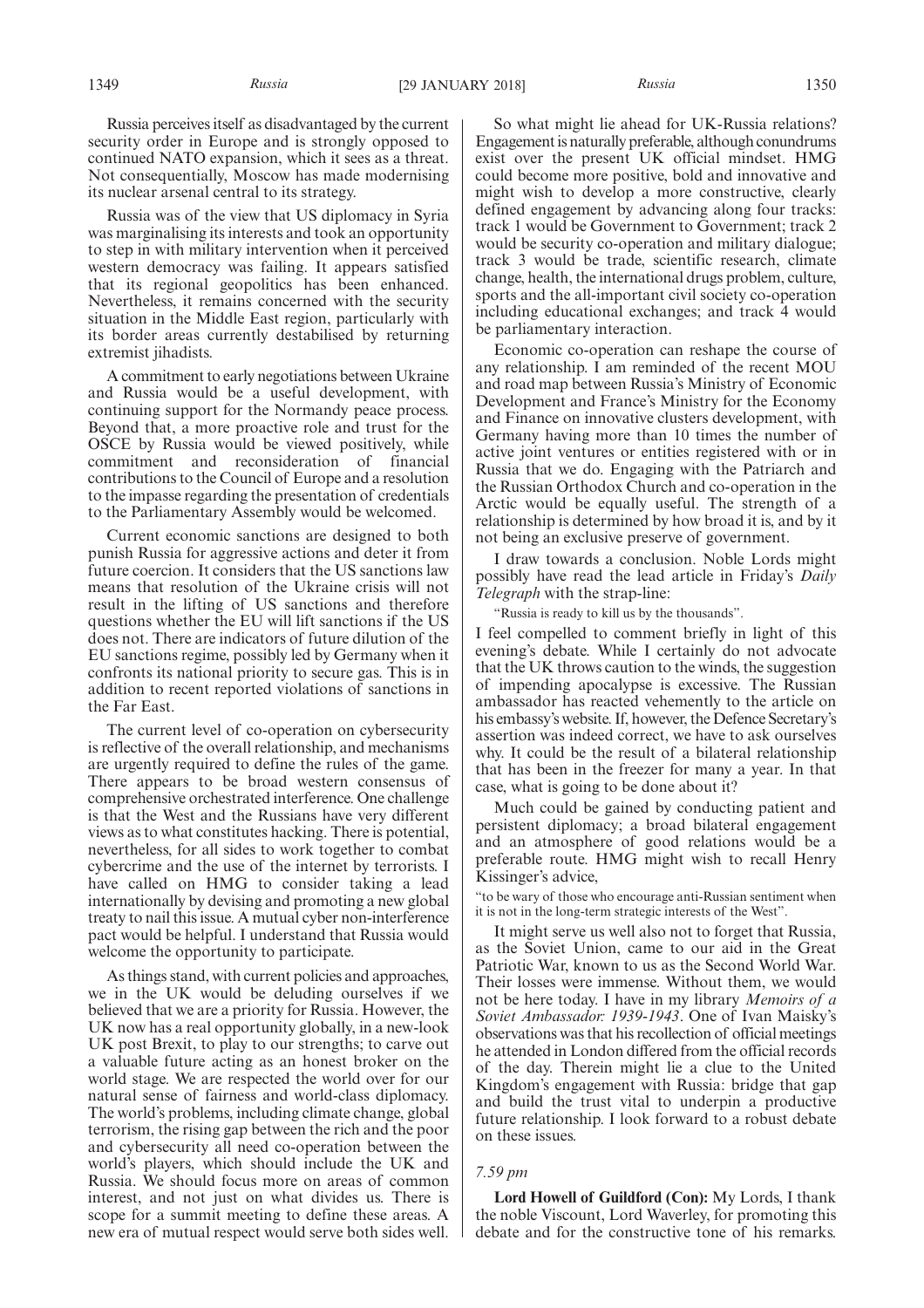#### [LORD HOWELL OF GUILDFORD]

I shall make a few quick observations in the limited time allowed. First, it is often forgotten that although Russia has a huge land mass and many talented people, in global terms it has a dwarf economy: half the size of Italy's, less than half the size of ours, one-ninth the size of China's and fourteen times smaller than that of the USA. The amazing thing is how such a shrunken economy, so poorly run, manages to have such an impact on the world.

For example, Washington nowadays seems in a permanent frenzy about Russia. There is talk of a new cold war. As we have heard, Russia is conducting a vicious war in Syria, although to what end is not at all clear. It has caused mayhem in Ukraine, grabbed back Crimea, as well as chunks of Georgia, is busy doing its best to destabilise central Europe and the Balkans, developing new forms of hybrid and deceptive maskarova warfare, has forced the whole of NATO on to the alert, threatened our subsea energy links and, of course, allowed, and maybe even encouraged, a sort of botnet wild west of cyberhacking and false and fake news, through a maze of criminal syndicates, and possibly official sources as well. Russia spends about the same as the United Kingdom on defence but seems to get a lot more for the money.

Putin mark 2 in his second presidency will not, of course, last for ever, even with arranged elections, and the oil and gas revenues on which he floats will steadily drain away, like the Aral Sea, and leave a lot of Russia high and dry, regardless of any temporary OPEC deals with the Saudis. Gas sales to western Europe will fall, and so will oil and gas prices as American shale exports compete and renewables replace hydrocarbons. The danger for a weakened Russia in the longer run, as the future Eurasia emerges, is that having lost the chance to modernise back at the time of the end of the Soviet Union, it could now be bypassed while China and Europe link up. It should be careful not to become the "black hole" between Europe and China that Zbig Brzezinski called it. But in the meantime, let it be clear that despite all the talk of current bad relations, the British people feel a real warmth for the Russian people, for their heroism and their endurance. The country is rottenly led but its people are our friends. We should always make that distinction clear. However, I am afraid that is not the view of the Russian leadership at the moment, so what should be our approach?

First, it is not just a question of firm NATO military postures on the ground. Nowadays the battle is just as much via non-military means, in the narrative as on the physical front line. We are much better placed than during the Cold War. There is no coherent ideology uniting the Russians, as in communist times. Secondly the noble Viscount, Lord Waverley, is right that we have to trade with Russia as much as possible. Trade and commerce are great pipelines of truth and awareness. The opening northern Arctic route should help here greatly.

Thirdly, we have to strengthen our already good cultural relations through all possible channels. Russian scholars and Russian students should be welcome here, suitably checked of course, and we have to continue with, and increase, our excellent space co-operation with Russia. Fourthly, we have to show zero tolerance for Russian criminality, wherever it occurs, including, of course, in London, as the TV show "McMafia" has shown us so vividly. Fifthly, we have to use every device of soft power and information power which the digital age allows, as the Russians themselves do, to counter Russian weaponising and twisting of information, as the Prime Minister reminded us the other day. Sixthly, we have to keep pressing all the time for Russia's full adherence, as a nuclear power, to the disarmament treaties and processes. Seventhly, we have to focus sanctions on identified miscreants, fraudsters and rogues, such as the murderers of the lawyer, Magnitsky—I declare a former interest as an adviser to the great Bill Browder—but we should not go overboard on general sanctions, which never work well, halt trade and often have the opposite effects.

Our policies need to get smarter. We have to change the way we think about today's world and its connections. We have to look beyond Putin to a new kind of international networking, as much non-governmental as official. I believe that is the right approach for this medium-sized, but awkward and persistent disrupter of efforts to establish a more stable world order. The Russian genius is not dead, but it is time it woke up to a transformed world.

### *8.03 pm*

**Lord Browne of Ladyton (Lab):** My Lords, first, I draw attention to my entry in the register of interests, particularly my work with the Nuclear Threat Initiative. I am delighted to follow the noble Lord, Lord Howell. I agree with much of what he said and join him in congratulating the noble Viscount, Lord Waverley, on securing and introducing in such a balanced way this overdue debate on such a polarising issue.

For my part, I shall concentrate on strategic security. Since the historic events of the 1990s changed Europe for ever, efforts to build mutual security in the Euro-Atlantic region have lacked urgency. For a decade or more, trust and confidence have deteriorated, as has the security environment. In the absence of new initiatives by all parties, including the United Kingdom, things are only likely to get worse in the short term. If, in the words of the Foreign Secretary, we want to work together with Russia to achieve a better future, the first step in acting to advance our common interests is to identify concrete, practical, near-term initiatives designed to reduce risks, rebuild trust and improve today's Euro-Atlantic security prospect.

For about 10 years, I have devoted significant energy to keeping lines of communication open between the West and Russia. NATO countries and Russia possess about 95% of global nuclear inventories, with many weapons minutes from use. My motivation is that current NATO-Russia relations help create an environment where miscalculation, accident, mistake, or catastrophic terrorism are the most likely catalysts for nuclear use. With little communication or co-operation between NATO and Russian military leaders, issues around decision time and the command and control of nuclear forces, particularly, are most acute. Magnifying the risks of a nuclear mistake is the emergence of cyberthreats to strategic warning systems and command and control. Increasingly, experts are warning of the threat of a cyberattack on our strategic weapons systems.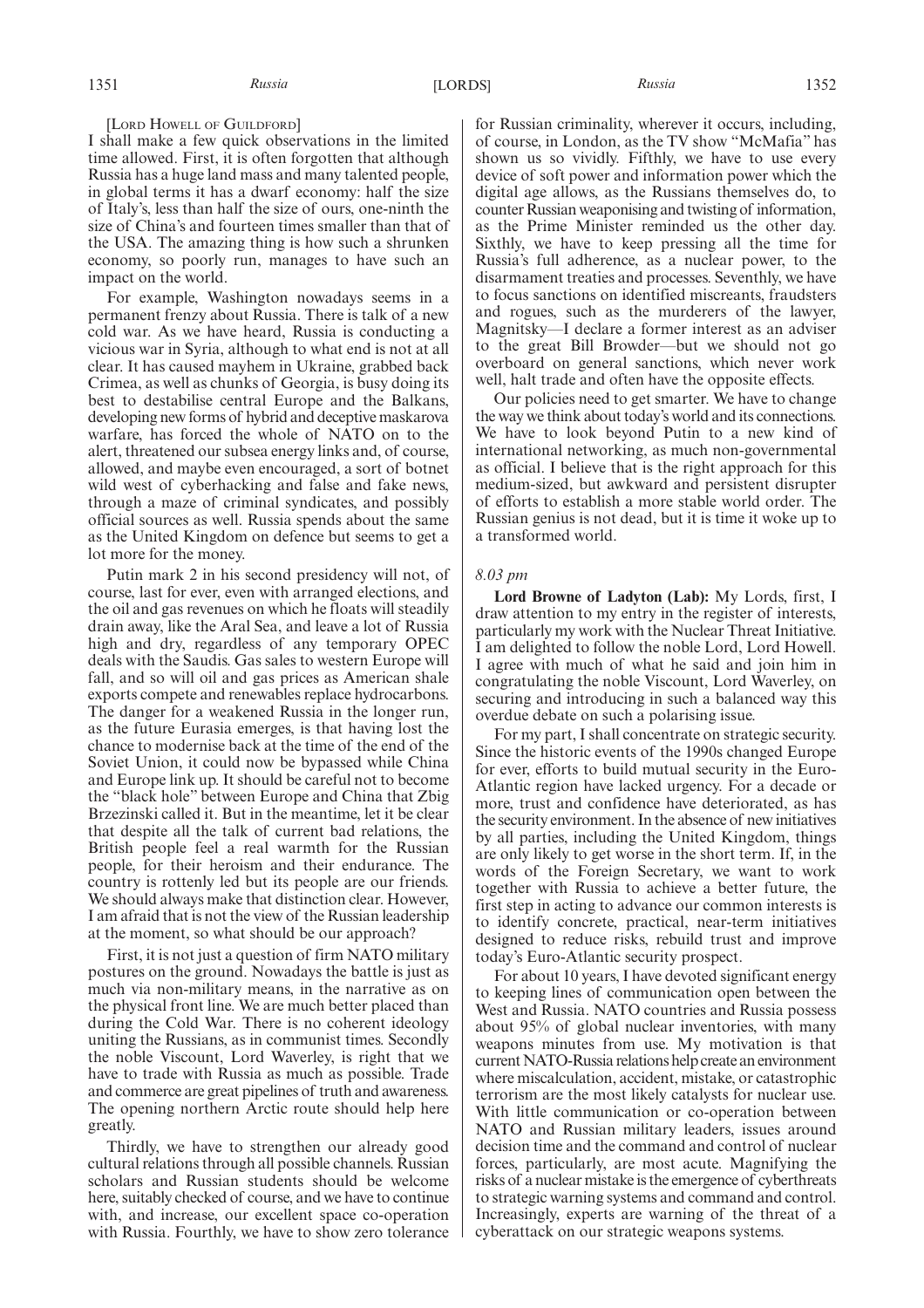I commend to the House two excellent studies over a period of four years by the US Department of Defense, Defense Science Board. In the first it says in terms that,

"the cyber threat is serious and that the United States cannot be confident that our critical … (IT) systems will work under attack from a sophisticated and well-resourced opponent utilizing cyber capabilities".

In the second, the authors recommend that the highest priority is to protect a select limited set of nuclear and other strike capabilities: a specially protected subset, as it were, to ensure survivability. The implication is that because of the cyberthreat they cannot be sure that their deterrent and command and control systems will work as designed. The significance of this for strategic stability is grave. If the US cannot assure its leaders of this, we—the United Kingdom—cannot be certain that we are immune to this risk either.

In these difficult circumstances, dialogue is essential and it is possible. For the last 10 years, I, Ambassador Wolfgang Ischinger, former Russian Foreign Minister Igor Ivanov and former Senator Sam Nunn and, increasingly, a wider group—a mix of senior government officials and experts from the US, Canada, Russia and 15 European nations— have been advocating urgent co-operative action between the West and Russia on areas of existential common interest. Our arguments have developed and are now concentrated on a few urgent matters. They are set out in public reports and documents and go as follows. As we did during the darkest days of the Cold War, Americans, Europeans and Russians must work together to avoid catastrophe, including by preventing terrorist attacks and reducing the risks of a military, or even nuclear, conflict. The carefully considered view of a wide range of senior political, diplomatic and military figures across the whole region is that this should include reducing the risk of nuclear use; increasing, not suspending, militaryto-military communications; increasing transparency in the air to avoid military activity in the NATO-Russia shared area presenting an unacceptable risk to civilian air traffic; reducing the threat of insecure nuclear and radiological materials; and recognising that we have crossed over to a new nuclear era in which cyber capabilities transform the nuclear risks, engaging in urgent discussions for reaching at least informal understandings on cyber dangers related to nuclear facilities, strategic warning systems and nuclear command and control.

There are many important issues facing Europe, America and Russia today, but identifying a new policy frame—existential common interests—that can stop the downward spiral in relations is vital and the near-term, practical steps identified here are the only place to start.

## *8.08 pm*

**Baroness Cox (CB):** My Lords, I warmly congratulate my noble friend on securing this timely debate.

I will focus on the ongoing crisis in Syria and seek assurance from the Minister that the United Kingdom will work with Russia to promote peace and progress. As the military war abates, political conflicts will undoubtedly escalate. I will highlight Russia's role in freeing Syria from Islamist terrorism, promoting reconciliation and building foundations for democracy. I will also briefly refer to apparent attempts to discredit Russia, including allegations of the use of chemical weapons.

Russia has assisted the Syrian army to liberate Syria from Islamist terrorists by, inter alia, protecting Damascus from ISIS attack in 2015; liberating hundreds of square kilometres of ISIS-occupied territory, including Deir ez-Zor and Palmyra; and disrupting ISIS oil trade and supply routes. Russia has also helped to establish four de-escalation zones and facilitated over 1,000 local truces, bringing peace to hundreds of towns and villages. In Damascus, I have twice met the Minister for Reconciliation, a member of the political opposition, who describes the risks taken by those involved in reconciliation and the immense value of these reconciliation initiatives. It is widely believed that the UK position is that the West should provide financial support for reconstruction only if a transition away from al-Assad is achieved. What is the United Kingdom's position regarding support for reconciliation and reconstruction initiatives in Syria?

I turn to the latest allegations of the use of chlorine gas in eastern Ghouta. The only evidence emanates from the discredited White Helmets and the Syrian Observatory for Human Rights, based in Birmingham. While chlorine gas creates highly visible clouds of vapour, no photographic evidence has been provided to substantiate these allegations. Few media reports mention that eastern Ghouta has for years been under the control of jihadist groups classified as terrorists by the United Kingdom. Those groups have been shelling the old city of Damascus, especially the Christian quarters. When I was there in November, the shells were still coming in on Damascus and targeting civilians.

Today marks the beginning of the Syrian national dialogue congress in Sochi, which aims to promote the UN-led Geneva process in compliance with UN resolutions. It calls for an inclusive dialogue between the Syrian Government and the broadest possible spectrum of the opposition. The congress is not an alternative but a supplement to Geneva. Together with Iran and Turkey, Russia has invited the main regional and international actors, including the United Kingdom, to the congress. Will the Minister indicate how Her Majesty's Government have responded to this invitation?

On my last visit to Syria, I met a wide variety of religious leaders, representatives of diverse political parties, internationally respected artists, musicians and intellectuals, humanitarian aid organisations and members of local communities. Every one to whom we spoke expressed sincere appreciation of Russia's support, which has recognised the primacy of expelling ISIS and other Islamist terrorist groups, and helped the Syrian army to achieve this important objective.

There is also deep concern that Her Majesty's Government's response to the war in Syria may prioritise political objectives over the well-being of the Syrian people, including imposing regime change; supporting Islamist-related opposition groups; undermining Russian initiatives; refusing to recognise the validity of Russian contributions to end the conflict; and refusing to co-operate in initiatives to promote the development of democracy and the reconstruction of a devastated land. I hope the Minister will reassure the people of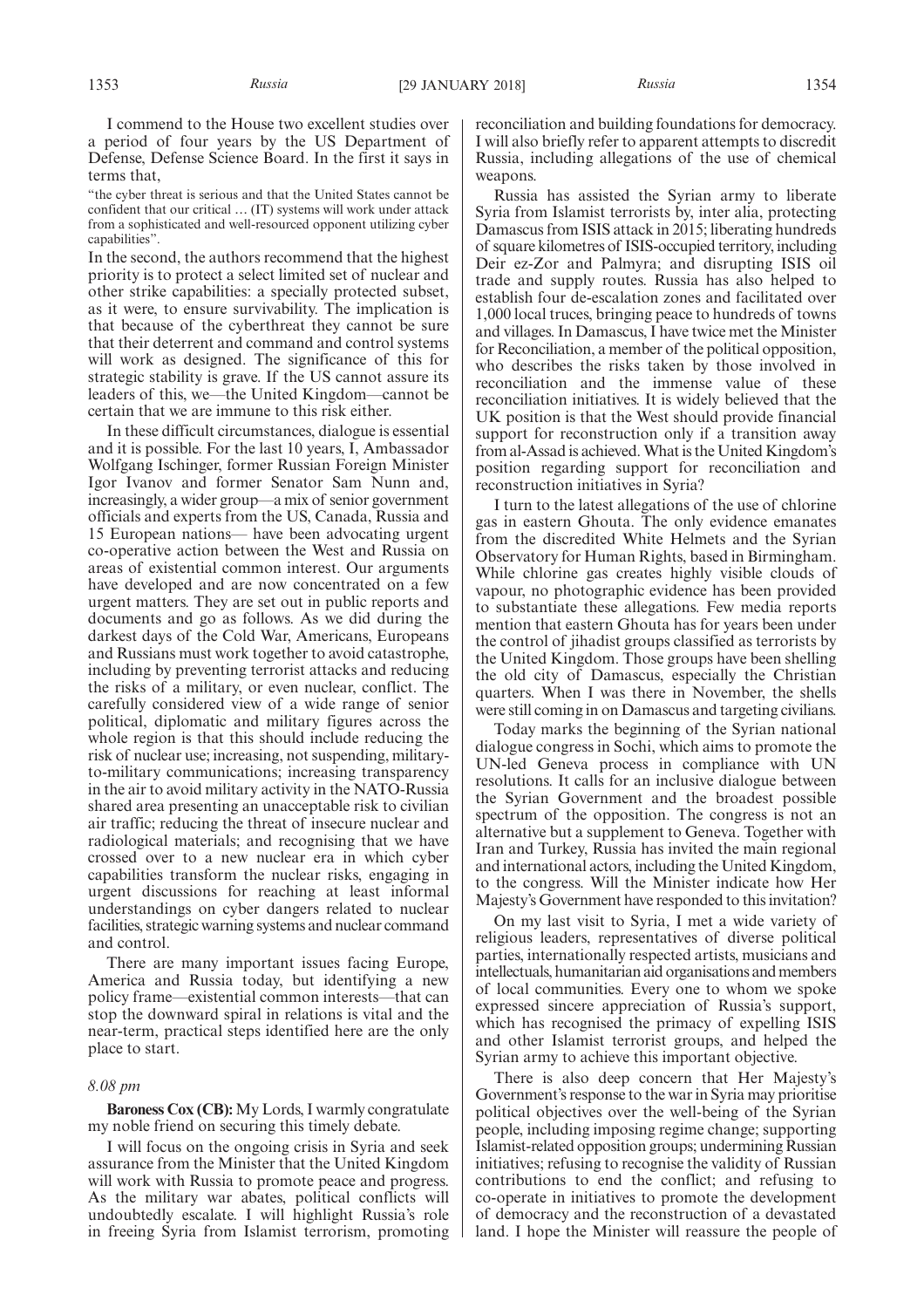Syria that Her Majesty's Government respect their right to determine their own future, and will work with Russia and other nations to bring an end to the war, promote democracy and enable the rebuilding of their historic land.

#### *8.12 pm*

**Lord Robathan (Con):** My Lords, in August 2015, when I was a member of neither House of Parliament, I was contacted by the Foreign Office and informed that I had been banned—put on a stop list—and was unable to go to Russia. I was in very good company, including Malcolm Rifkind and other rather more distinguished people than myself. I saw it as a bit of a badge of honour but the best reaction was that of a Dutch MP on the same list, who said, "Not even my wife reads my speeches but I'm delighted that President Putin does".

For those noble Lords who have not seen it—some may have done so—I recommend the film "The Death of Stalin". It is a very funny comedy but also factually true. It takes the mickey out of the Stalinist Soviet state. Of course, the authoritarian Russian Government cannot cope with the ridicule of a regime which so many look back on fondly. Apart from the fact that I would like to visit St Petersburg, why should any of us worry? We have to deal with a host of unpleasant regimes. At the moment, there is a huge furore from rather ridiculous left-wingers about a proposed visit by the President of the United States; I rather wish that they would make more noise about the situation in Putin's Russia.

In Russia, opposition leaders and journalists are murdered. I cannot cover them all but Alexei Navalny, the opposition leader, was arrested during a peaceful demonstration at the weekend. I understand that he has now been released, so that is all right then. But what about Boris Nemtsov, the former Deputy Prime Minister, who was murdered in Moscow in 2015? What about Sergei Magnitsky—I am not very good on my pronunciation—who died in prison in 2009 and was referred to by the noble Lord, Lord Howell? If there is anybody who has not read Bill Browder's *Red Notice*, they really should. That is of course all domestic Russian stuff and it should not concern us. Noble Lords may believe that Boris Berezovsky committed suicide in Sunninghill in 2013, and that in 2012 perhaps Alexander Perepilichny—it is a bit of a tongue-twister—died from overexertion while out running in Surrey. But there is absolutely no doubt that not one mile from where we sit, Alexander Litvinenko was murdered with polonium by Russian agents in 2006.

Is Russia really a threat to us? I spent the best part of a year of my life on the inner German border. There are no longer serried ranks of Warsaw Pact tanks facing us but Russia did invade Georgia 10 years ago, and is still there in Abkhazia and elsewhere. It annexed the Crimea four years ago; many people living in the Crimea may wish to be Russian but there were international treaties, especially the Budapest memorandum of 1994, which was signed by Russia and guaranteed the borders of Ukraine. Also in 2014, Russia annexed Donbass in eastern Ukraine; it is still

fighting there. Have we forgotten that flight MH17 was shot down in 2014 by Russian missiles, whomsoever pulled the trigger? It was probably Russian allies in Ukraine and there were 298 deaths, of whom 200-odd were European and 10 were British. So it does affect us. Others will, and indeed have, talked about the real threats of cyberattacks, or attacks on our infrastructure and hacking. The Defence Secretary and the Chief of the General Staff have referred to these things recently. But we also need to be able to defend our NATO allies in the Baltic and eastern Europe from a more conventional, or even somewhat unconventional, attack with little green men.

We had the ambassador here a couple of weeks ago, courtesy of the noble Viscount, and he certainly fulfilled the second half of Sir Henry Wotton's old adage about diplomats. He would not tell me why I was banned, but he said that he believed that the EU would shortly lift sanctions. I agree with my noble friend Lord Howell and the noble Lord, Lord Browne, about both the people of Russia and the need for dialogue. However, I also commend the British Government, the US and the EU on their sanctions. We must maintain them, because Russia, however much we may deny it, is a threat to our allies, to international stability and, as I hope I have illustrated, to our own country and to people here.

**Baroness Stedman-Scott (Con):** My Lords, I remind all noble Lords of the speaking time, as we are already eating into the Minister's time.

#### *8.17 pm*

**Lord Judd (Lab):** My Lords, as I watch the horror of the Russian bombs in Syria and the refusal of the Russians to see the counterproductivity of what is happening—they are boasting about victory when there is no victory at all in the battle for hearts and minds, and the cost of what they are doing is yet to be seen by mankind across the world—my mind goes back to the time when I was rapporteur to the Council of Europe on the conflict in Chechnya. During the conflict I visited Chechnya nine times, and I was in Russia 12 times in connection with it. I was one of the first, with a small group, to arrive in Grozny after the bombardment. I shall never forget that experience. A group of good friends from the Council of Europe, we were stunned and silent for the best part of an hour as we looked at what confronted us. It was a ghost city, bombed to smithereens, and it seemed that any building still standing would have to be demolished before rebuilding and reoccupation could begin. Following that came the experience of the disappearances, torture and oppression, and barbarity the absolutely indiscriminate attacks on communities and families because it was alleged that people had done things against the Russians.

I was one of those who, after the fall of communism, the fall of the Berlin Wall and the rest, had high hopes that we could see something special emerge in Russia. It has been a profound disappointment that that did not happen. I agree with those who say that we must not lose sight of the importance of dialogue because we must not give up on that hope. There are wonderful people in Russia, and exciting things could still happen. But we must be realists about the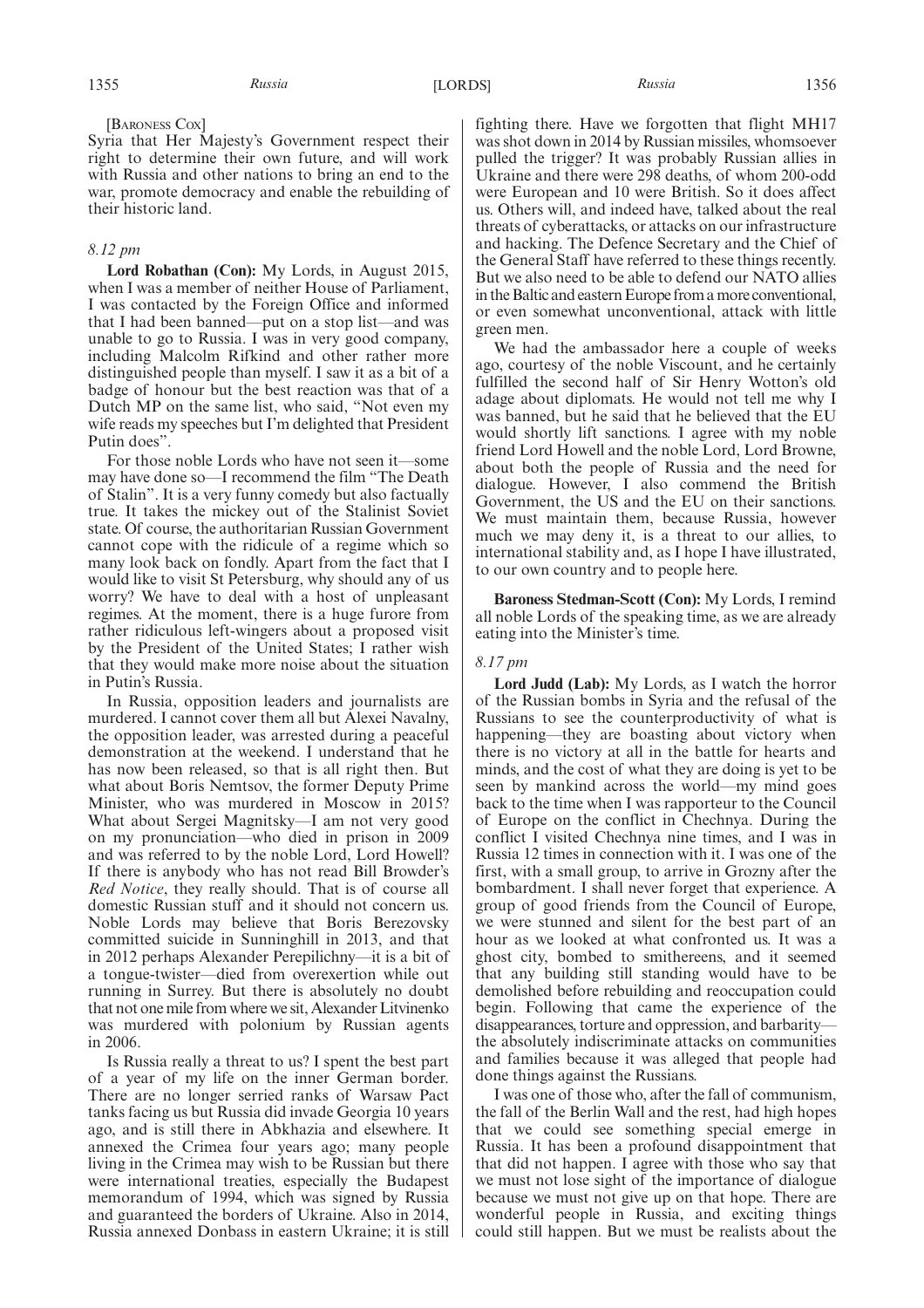barbarity. I personally knew Anna Politkovskaya and Natalya Estemirova, and I had been at a meeting with Colonel Litvinenko, and I saw what happened to them. But it is not just about what happened to them but about what happened to countless ordinary people in Chechnya and Russia itself. We must be realists—it is a ruthless regime. Quite apart from anything else, we were extraordinarily decent about it, but I smart at the thought that the murderers who brutally murdered the former KGB colonel trailed radioactivity around our capital city with apparent impunity. They have never been brought to trial. We must face up to what Russia is in reality, but we must also look at the Russian people as a whole and see that, in the end, we must build peace and reconciliation with them. We must not just slip back into a Cold War mentality, which would be fatal.

However, counterproductivity is the issue. We are dealing with a situation across the world about how we win hearts and minds, which is as important and vital in our own stand against terrorism as it is with Russia itself. It is too easy to slip into a counterproductive position in which we in fact encourage the extremists of tomorrow.

#### *8.21 pm*

**Lord Chartres (CB):** My Lords, I am glad to follow the noble Lord, Lord Judd. I declare an interest in that until the beginning of this year I chaired the liaison group between the Russian Orthodox Church and the Church of England.

Our understandable concern with current Russian policies does not, I imagine, blind any of us to the trauma through which the Russian people have passed over the last century and the resulting impact on their world-view. There is no excuse now for misunderstanding the nature of the Bolshevik regime—as there was, because there was a period in our country when it was impermissible to question the importance and the goodness of the great Soviet experiment—and its hangover in present political patterns. One of the most impressive figures to emerge from the twilight of the Soviet era, Alexander Yakovlev, said:

"I came to the profound conviction that the October coup d'état was a counterrevolution that marked the beginning of a criminal-terrorist fascist-type state".

The civil war, the gulag and the Second World War claimed millions of victims, and among them some of the finest representatives of Russian culture. There were huge numbers of Russian, Muslim, Buddhist and Jewish martyrs.

Given the nature of the trauma visited on the Russian people during the Soviet years and the social and economic distortions, it was perhaps naive—I share the disappointment that the noble Lord expressed—to believe that the transition to anything like liberal democracy and the market economy would be easy in Russia. Russian commentators who are prone to see conspiracies everywhere are especially sceptical about what seems to be a recent western faith in peremptory regime change. With their own experience of the revolution and its aftermath, they argue that deposing a Saddam Hussain, a Gaddafi or an Assad in a structure where power is concentrated at the top is simply inviting chaos.

So while we do, and ought to, refrain from loose talk of the kind which caused so much confusion about the precise intentions of the West in Georgia, and while we demonstrate our utter seriousness about defending our NATO allies in the Baltic states and developing and improving our cyber defence capabilities, as other noble Lords have said, we ought not to be cynical about the Russian capacity for regeneration and ignore the progress being made to restore civil society after its devastation during the Soviet period. I think particularly of the extraordinary achievement of building 30,000 churches since the end of the communist period and developing a community which, as far as the Russian Orthodox Church is concerned, embraces 100 million believers. As the noble Viscount said, the dialogue must include a wide engagement with the whole of culture.

Politicians in our country notoriously are advised not to do God, but wise diplomats in Russia should, and in my experience very often do, recognise the huge potential of people of faith and good will in bringing about social transformation in Russia and, crucially, the need to engage with them.

#### *8.25 pm*

**The Earl of Oxford and Asquith (LD):** My Lords, whatever one's view of the state of our bilateral relations with Russia, and despite the overheated rhetoric that prevails in London, there are some objective issues which have to be recognised. The noble Viscount, Lord Waverley, whom I congratulate on securing this debate, has mentioned some of the main points.

First, there is the Litvinenko case. Then there are the allegations of Russian interference in political campaigns, referenda and elections and so on. Thirdly, there are some aspects of Russian foreign policy—Syria, for example—and, finally, the Russian annexation of Crimea and the intervention in the Donbass. Those are four genuine obstacles which the British Government encounter in their bilateral relations and they need to be addressed in this debate.

Because of the Litvinenko case, our Government will no longer engage in liaison with the Russian security services—the FSB in particular—and that effectively blocks off counterterrorist and related police co-operation. Other countries which do not have a comparable problem consequently find themselves in a more advantageous position, but I do not think that this House has a role to play in recommending how to resolve or ameliorate the problem here.

There are so many lurid allegations of Russian political interference that, frankly, I am a little sceptical of what we are being told at the moment, and I sense that this is a subject best left to the cyber experts to sort out between themselves. It would probably help to clear the air if a working group could be formed to engage in direct dialogue with the Russians—dialogue in which British concerns could be addressed. The worst scenario is to persist with allegations and scare stories that somehow imply that the health of our democratic institutions is so fragile that a spate of Russian-sourced tweets can subvert or discredit them.

On the broader issue of Russian espionage in this country and whether the recent remarks of our Secretary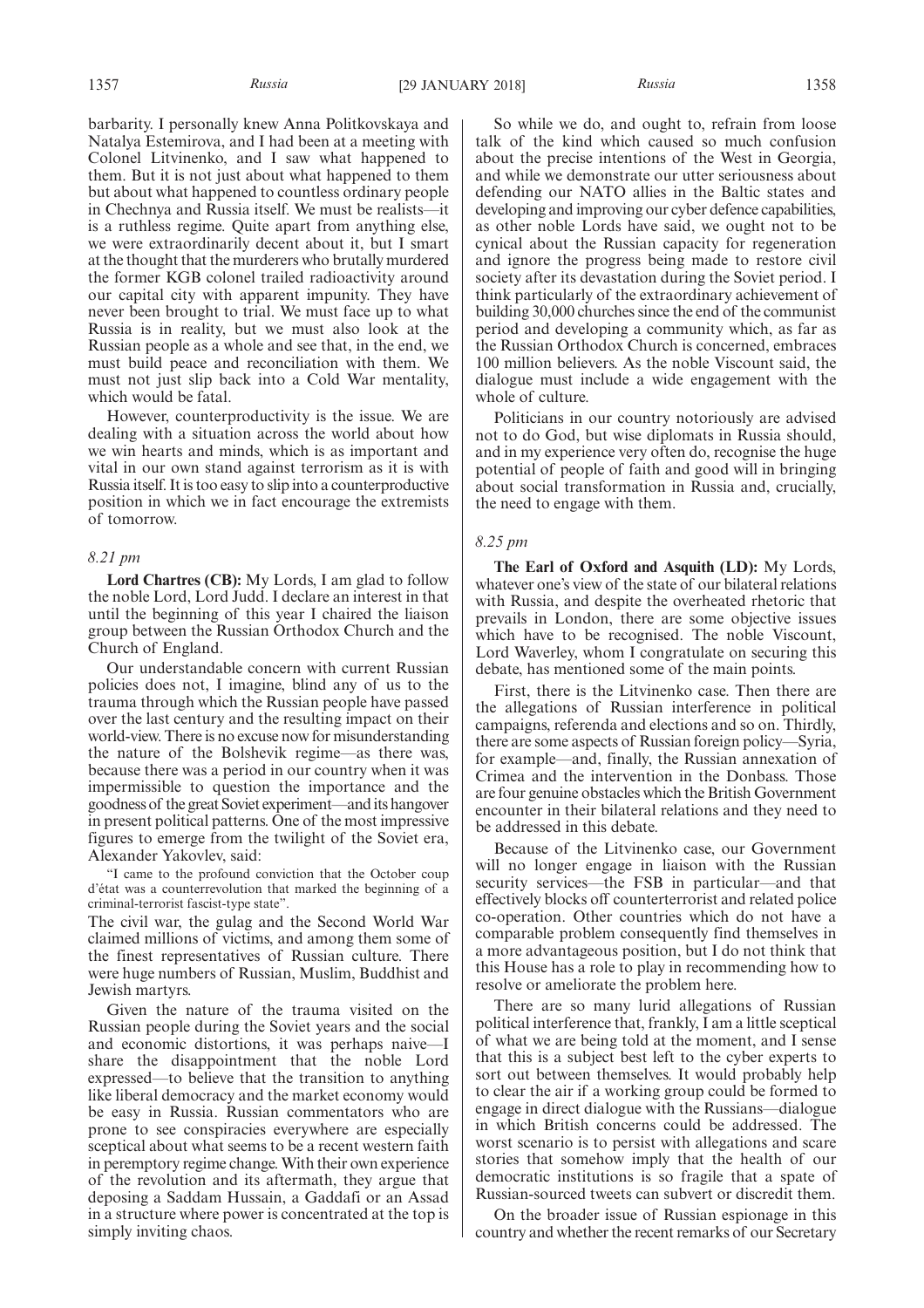[THE EARL OF OXFORD AND ASQUITH]

of State for Defence were well or ill considered, I think it is quite strange to affect surprise that the Russians snoop around our infrastructure: it is what they have done for decades, and actually for a century. If they are not able to mix in polite society, as it were, they do not have anything better to do.

On the matter of Russian foreign policy in Syria and elsewhere, our Government may disapprove but I doubt whether this should be a real blocker to dialogue, any more than it was in the days of the USSR, when Soviet activity around the world was, if anything, more interventionist than Russian policy is now. No, the real problem for us is Russia and Ukraine. I believe that there is no more likelihood of the Russian annexation of Crimea being internationally recognised than was Stalin's annexation of the Baltic states in the 1940s. Perhaps I should declare an interest here because I was the first drafter of the Budapest memorandum back in 1992. The move into Crimea was and is a strategic mistake by Putin, and maybe it cannot be undone except through the passage of time and history, and when circumstances have fundamentally changed. Putin will not leave Crimea but one day lack of recognition will ultimately have the effect that we must desire. It could take a long time.

That leaves Russian aggression in Donbass. This is one issue that is resolvable by engagement with the Russians. Without a resolution there can be no stability and no serious reconstruction in Ukraine. It is a drain on Russia and a disgrace to her reputation, and it is of strategic concern to the European continent. This is not the place to suggest how a resolution could be achieved: in the final resort, the Ukrainians and the Russians are the ones who have to sort it out between themselves. France, Germany and the US have failed so far to effect a breakthrough, but I believe that there is a specific role we can play here and that Britain should become engaged. Until we do, we cannot expect to have any influence on the matter at all.

That is the simplest lesson of all. Russia has plenty of potential partners and interlocutors to act with and talk to. However, as one eminent Russian recently said to me, the Russian relationship with Britain resembles a marriage which no longer works: at least when there were daily rows and arguments, it meant that the couple retained an interest in each other; when indifference sets in, the relationship is dead. I fear that indifference is setting in. Very simply, if we do not engage, we do not have any influence.

#### *8.31 pm*

**Lord Luce (CB):** My Lords, I first visited what was then the Soviet Union 41 years ago in 1977 as a member of an all-party parliamentary delegation. That visit made an indelible impression on me. I returned with two reflections, which, in a broad sense, remain the same today. First, I believed that we must retain our defences in the West and ensure that Soviet leaders, as they then were, understood our determination to do so. Secondly, I recognised that we are both proud nations and share a European culture, but are massively ignorant about each other, and need to get to know each other better as a people. I learned for the first time on that visit that 20 million Russians had been killed in the Second World War, and that millions more died under Stalin in the 1930s. I came back with the view that they were a tired, worn-out people, whose leaders were spending a disproportionate amount of their resources on defence. These characteristics apply broadly today.

We have seen the collapse of the Soviet Union, and the chaos, the anarchy and the lack of the rule of law. This has been exploited by gangs of oligarchs at the expense of the people. Ironically, many of their children are educated in the United Kingdom and the west today. As they often do in that country, they have swung from anarchy to authoritarianism. Putin has become a nationalistic dictator, tightening his grip in order to stay in power. We in the west need to carry out a penetrating and accurate analysis of the nature and scale of that threat.

Today, I want to make one point. The vital part of our strategy must be sustained: long-term dialogue between our people, as well as Governments, to strengthen our mutual knowledge and understanding, because there is so much ignorance about each other. Of course, ignorance breeds fear. I do not know how many in this Chamber have read the works of Svetlana Alexievich, winner of the Nobel Prize for literature. Her diaries are based on interviews with hundreds of Russians, and they are very telling. They demonstrate that the lives of so many Russians are, to use my own words, nasty and brutish, but that these people are also deeply spiritual and Christian.

I endorse very strongly the work of the House of Commons Foreign Affairs Committee. Paragraph 187 of its report of March 2017 said that the Government, "must look beyond … Putin and develop a long-term strategy to engage with the Russian people".

There must be more exchanges in education, culture, business and science, recognising the work of the British Council and the BBC World Service. Above all, there must be a,

"people-to-people strategy building bridges".

I will therefore end on one example of an already very successful people-to-people strategy, which could be followed by others. The Pushkin Trust was established in 1987 by the Duchess of Abercorn, who was a descendant of Pushkin. It now involves thousands of schoolchildren in Northern Ireland, the Republic of Ireland, Scotland and Russia using modern networking to link up and encourage creative programmes in the spirit of Pushkin and, through dialogue, to establish common ground and understanding. It has broken down barriers between Roman Catholics and Protestants and is now breaking down barriers between the Irish and Russian schoolchildren. This is truly about the future and it stimulates mutual understanding among young people. We now need a flowering of initiatives such as that of the Pushkin Trust. I hope the Minister will endorse the policy of dialogue and encourage more people-to-people contact.

#### *8.35 pm*

**Lord Sheikh (Con):** My Lords, I thank the noble Viscount, Lord Waverley, for initiating the debate. I will specifically talk about the UK's relations with Tatarstan and how we can strengthen our ties with it.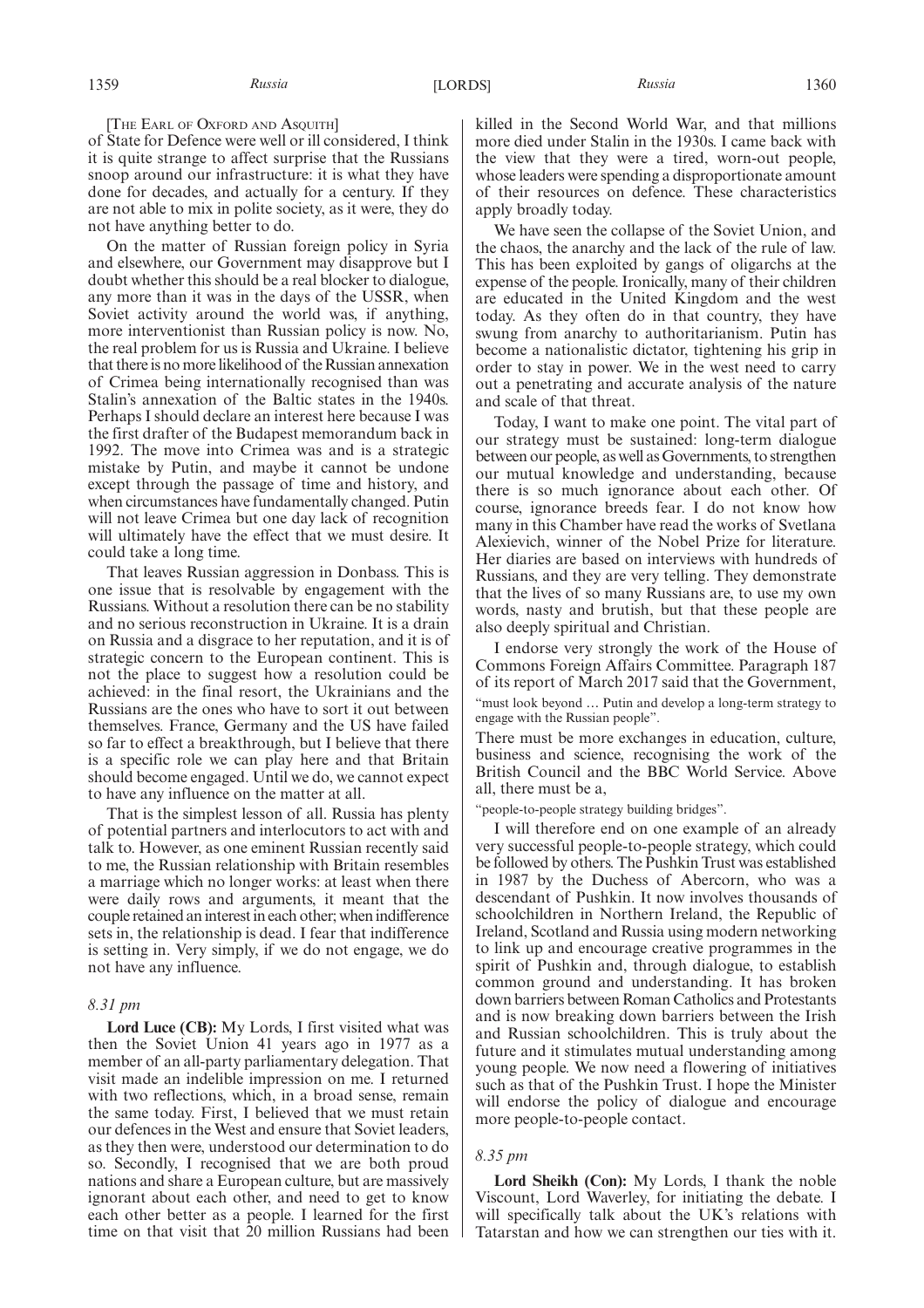Tatarstan is a semi-autonomous republic in Russia located in the centre of a large industrial region of the Russian Federation. I have been to Kazan, which is the capital of Tatarstan, and spent a few days there. I spoke to the people of Kazan, both Tartars and Russians, and I found that the relationship between Muslims, Christians and others is extremely friendly and cordial. In Kazan there is a place called the Kremlin, where a mosque and a cathedral face each other. This is symbolic of the friendship between all the communities in the region. As someone who is interested in promoting interfaith dialogue, that pleased me a great deal.

The President of Tatarstan visited the United Kingdom in November last year and met with us in the House of Lords. He was indeed very friendly and requested that I attend a business conference in Kazan. He also invited us to send a trade delegation from the United Kingdom to Tatarstan. I will attend the conference in May, and I hope that we will be able to arrange a trade delegation of British businessmen to Kazan. The president is very keen to strengthen trade and educational and cultural ties between Tatarstan and the United Kingdom. We should actively pursue these and achieve the right results, which will be mutually beneficial.

I will mention some details about Tatarstan and the opportunities that we can pursue. Tatarstan is one of the leading and most economically developed regions in Russia, rich in natural resources. It is prosperous in many ways, presenting opportunities for us to be involved in. At a conference held in London in November last year, His Excellency Mr Rustam Minnikhanov, the President of Tatarstan, said that Tatarstan is interested in attracting British businesses, technology and investments to the region and that they will readily provide support for these activities. The president further said that there are opportunities for British companies to be involved in areas such as power engineering, the automotive industry, production of auto components, IT, agro-industrial activities, engineering, pharmaceuticals, aircraft construction, the oil and gas industry and the transport sector. In addition, they would like to develop and expand their Islamic finance market. That was music to my ears as I am actively involved in promoting our expertise and knowledge in Islamic finance overseas.

President Minnikhanov also noted that Tatarstan is an innovative region which ranked first in the Russian national rating for investment for the third year in a row. In addition, the Russian Federation Government have launched a project in which special economic zones have been created for businesses to manufacture, manage or invest. We can get involved in those zones.

Tatarstan would also like to strengthen and forge educational links with British institutions in the UK. Given that there is only one university partnership with Tatarstan—with Cardiff University—this is an area that is worth looking into. I hope very much that we can look seriously at expanding our links with Tatarstan, and there is certainly an appetite in Tatarstan to do so. I ask my noble friend the Minister if she would like to comment on our relations with Tatarstan.

#### *8.39 pm*

**Lord Truscott (Ind Lab):**My Lords, I too congratulate the noble Viscount, Lord Waverley, on securing this debate and introducing it so expertly. At the outset I wish to declare an interest as chair of the advisory board of the Russian Gold Fund, a private equity investment fund.

It is a commonplace to say that the UK's relations with Russia are approaching an all-time low, including during the Cold War. The Foreign Office asserts that this is because of Russia's own behaviour, most notably the conflict in Ukraine, the seizure of Crimea, general meddling and much else. The declared aim is to punish Russia so that it sees the error of its ways and returns to the path of international righteousness. This may be the aim, but it falls short of a strategy. Russia has said that Ukrainian membership of NATO and the return of Crimea is a red line. It fought wars in the 19th and 20th centuries to retain the strategic Black Sea port of Sevastopol and will not give it up, as was said earlier in the debate.

The United States, for its part, has its America First strategy as enunciated by Donald Trump and its new national security strategy document. This may not be to everyone's liking but at least it has an internal coherence. Russia and China, we are told, are global competitors and revisionist powers. In a fresh "great power" struggle not witnessed since the fall of the Berlin Wall, both countries are labelled the primary threats to US economic dominance and the American-led world order. The status of the United States as the world's only post-Cold War hyperpower is being challenged. Washington's unipolar leadership rejects Russian and Chinese attempts to create a multipolar world of competing centres of power. Putting aside President Trump's assertion for a moment that he wants to build a great partnership with Moscow and Beijing, it is apparent that the US military-industrial complex sees both Russia and China as competitors on the world stage. Relations with China are complicated by its importance as a global trading partner, but as far as Russia is concerned, there are no such constraints. The noble Lord, Lord Howell, mentioned the relative size of Russia's economy.

The Brookings Institution has shown in a study how sanctions themselves rarely make countries abandon their perceived vital interests. But in a way, the sanctions now seem almost irrelevant. They are having an economic impact on Russia, but are far less important than the price of a barrel of oil, given that oil and gas revenues still provide the bulk of Russia's federal funding. Incidentally, with the price of a barrel of oil at around \$71, it is in a healthier state than it was a year or two ago. In constantly ratcheting up sanctions, the US Congress could arguably said to be not seeking a change of behaviour, but aiming for the emasculation of a geopolitical rival.

I have some sympathy with the Ministry of Defence seeking additional funding from the Treasury. The state of our Armed Forces is pitiable. The Russians do have some good capabilities, but to say that they would launch a conventional attack against any member of the north Atlantic alliance, which outspends them by a ratio of around 20:1, is a fantasy. What Russia can do is be a major headache and source of nuisance for the West. The Gerasimov doctrine publicly states how the Russians will apply asymmetric warfare, short of war, in any political conflict, and that is undoubtedly what we have witnessed.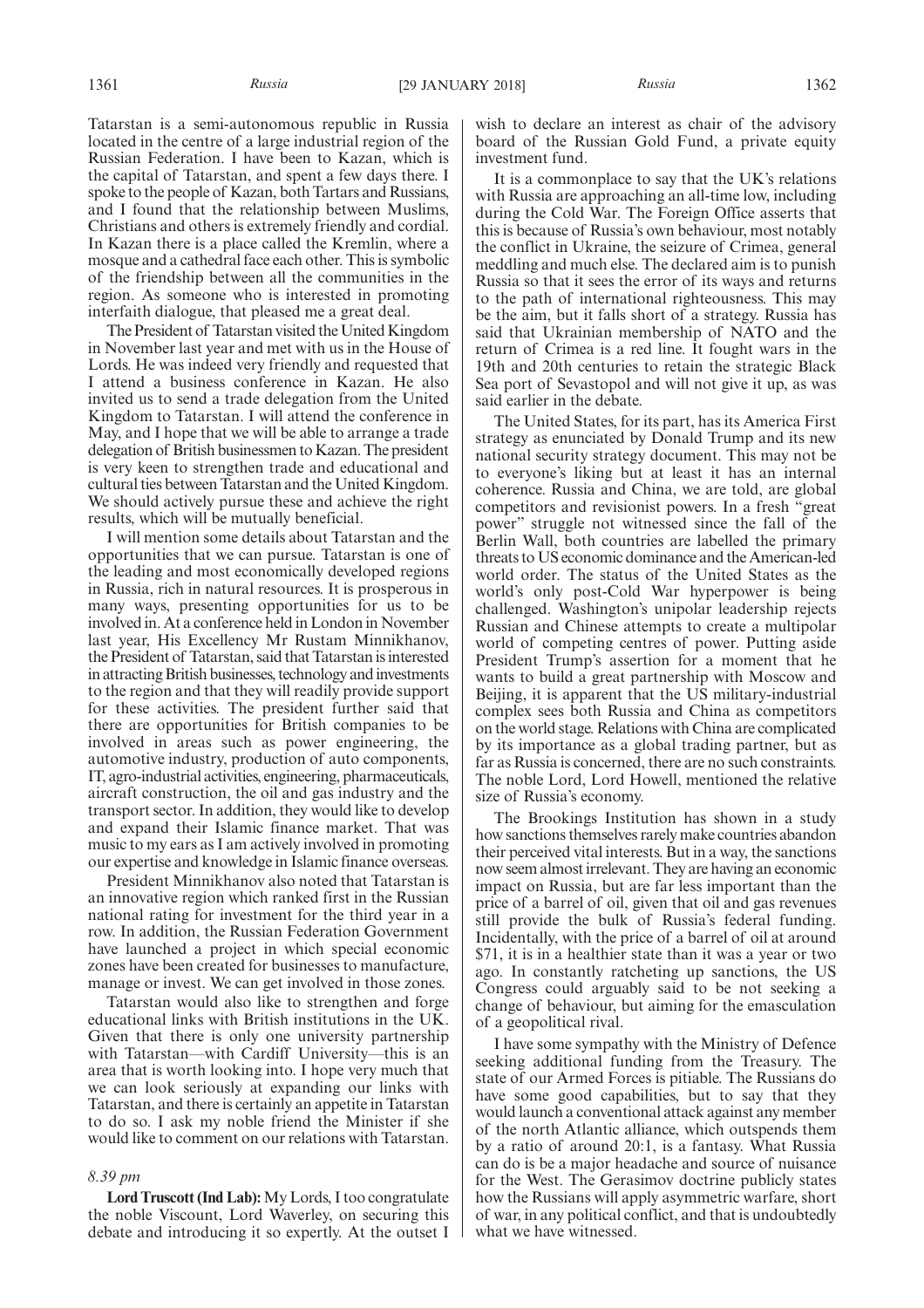There is a way forward on UK-Russian relations, and a number of noble Lords have proposed ways that that could be done. But to make progress, I believe that we need to work together to ensure that there is a resolution of the Ukrainian conflagration. We should fully engage with Russia over issues such as Syria, Iran and North Korea, and in fighting international terrorism, drug and people trafficking. We need to move beyond the current mindless rhetoric and tit-for-tat diplomacy, which is dangerous and, if unchecked, can lead us all to disaster. If we are not careful, talk of war can itself become a self-fulfilling prophecy.

#### *8.43 pm*

**The Earl of Cork and Orrery (CB):** My Lords, I add my thanks to those of every other speaker to the noble Viscount for securing this timely debate. It is timely because over recent weeks we have heard much about resurgent Russia's intentions. Such talk and reporting is generally laced with hyperbole concealing another purpose. In this case it is clear what the Secretary of State for Defence was driving at. I cannot say that I blame him, but that is for another debate; actually, it was last week.

But we must look more objectively at our relations with that country. If we trace the timeline of history back to the 17th and 18th centuries, when leaders such as Peter I and later Catherine II, both later known as "the Great", reigned over a vast country with massive social divisions, we see a country where strong and stable government was a prerequisite for controlling the population. When weaker Governments or rulers became established, things tended to fall apart. Sounds familiar, does it not? Democracy is a little-understood concept in Russia, both pre and post revolution. Strong rulers have always been the most successful. We therefore delude ourselves if we seek to impose our liberal democratic standards on a country that has never seen itself as fundamentally a western state. We have to take it as it is and seek to work with it in any way we can.

When I first came face-to-face with Russians during the Cold War, I tended to think that they must be 10 feet tall and particularly good at walking on water. Longer experience of underwater operations revealed the feet of clay that decisively prevented them from such aquatic initiatives. Later, in the Russia of Gorbachev and Yeltsin, I met many ordinary Russians who came across as normal people who had had inculcated into them a vast amount of propaganda about what the western allies would do to them if war were to break out. Most were healthily sceptical about all that.

President Putin, who fits a mould which goes back centuries, is the second-longest serving ruler since 1918, having not yet overtaken Stalin, although I do not seek to draw any parallel between them. When I met him in the office of mayor Anatoly Sobchak in St Petersburg in the 1990s, he was a typical KGB officer. Fundamentally, nothing has changed and he sees his role as being to give Russia and its people their self-respect back after the, as many of them see it, disastrous collapse of the Soviet system. While we laud Gorbachev and tend to despise Yeltsin, Russians often see it the other way round.

With its economy in a mess and substantially smaller than our own, Russia does not necessarily seek to expand its military influence beyond what it sees as its natural borders. Rather, it seeks to expand its economic hegemony and influence through the levers of power available to it. These consist largely of oil and gas reserves, but also lie in its ability, as a command economy, to take centralised decisions quickly and act upon them. It believes that its diplomatic initiatives, backed by limited military force, will assist its climb towards the pinnacles of respect that it seeks. It has embarked on modernisation of its armed forces, although it is hard to see how it appears to have achieved so much in so short a time without spending far more than the advertised 5% of GDP on such programmes. There is nothing new about such deceptions. Some estimates put its Cold War spending at near to 50% of real GDP.

Putin has moved steadily to re-establish the state's authority over its rebels, especially the financial rebels liberated by Yeltsin's largesse, and has given the official classes their respect back by building on anti-western feelings. However, it is in the areas of AI and robotics that Russia believes that it cannot outspend the West. These areas will therefore constitute our new levers of power and we must build on them to establish a new and more open dialogue with the Russian state.

It is time to stop cold-shouldering this physically massive player on the world stage and start to bring it in from the cold, as Smiley would say, by engaging it using the very considerable tools at our disposal. What it craves is respect—respect for its contributions to defeating Hitler and for its recovery from the failure of communism. Respect costs nothing to give, but we must find a way to open the doors, start to unwind sanctions, and begin talking about mutual threat reduction—in a modern sense.

#### *8.48 pm*

**Lord Balfe (Con):** My Lords, I will use my four minutes to make a few points. I thank the noble Viscount, Lord Waverley, for initiating the debate. I hope he will find that my response fits into his demand for robustness.

My basic thesis is that Russia is a European country with whom we need a good relationship. I quote in support of that the Russian ambassador himself, who, in response to the report of the House of Commons last year wrote as part of his letter to Crispin Blunt: "I'd like to state without any reservation that Russia is and will remain a part and parcel of Europe and European civilization". That was Alexander Yakovenko writing to Crispin Blunt last year.

We can have sanctions for as long as we like, but they do not appear to be working and I am not sure that we are clear about why we have them. It seems to me that we always need to have an enemy somewhere or other. It has been demonstrated by the noble Lord, Lord Howell, the distinguished chair of the committee I sit on, exactly how small Russia is in relation to the rest of the world. My view is that we need a new Helsinki: Russia, after all, demonstrated that it was a European power by signing Helsinki at the height of the conflict between the West and communism. That no longer exists.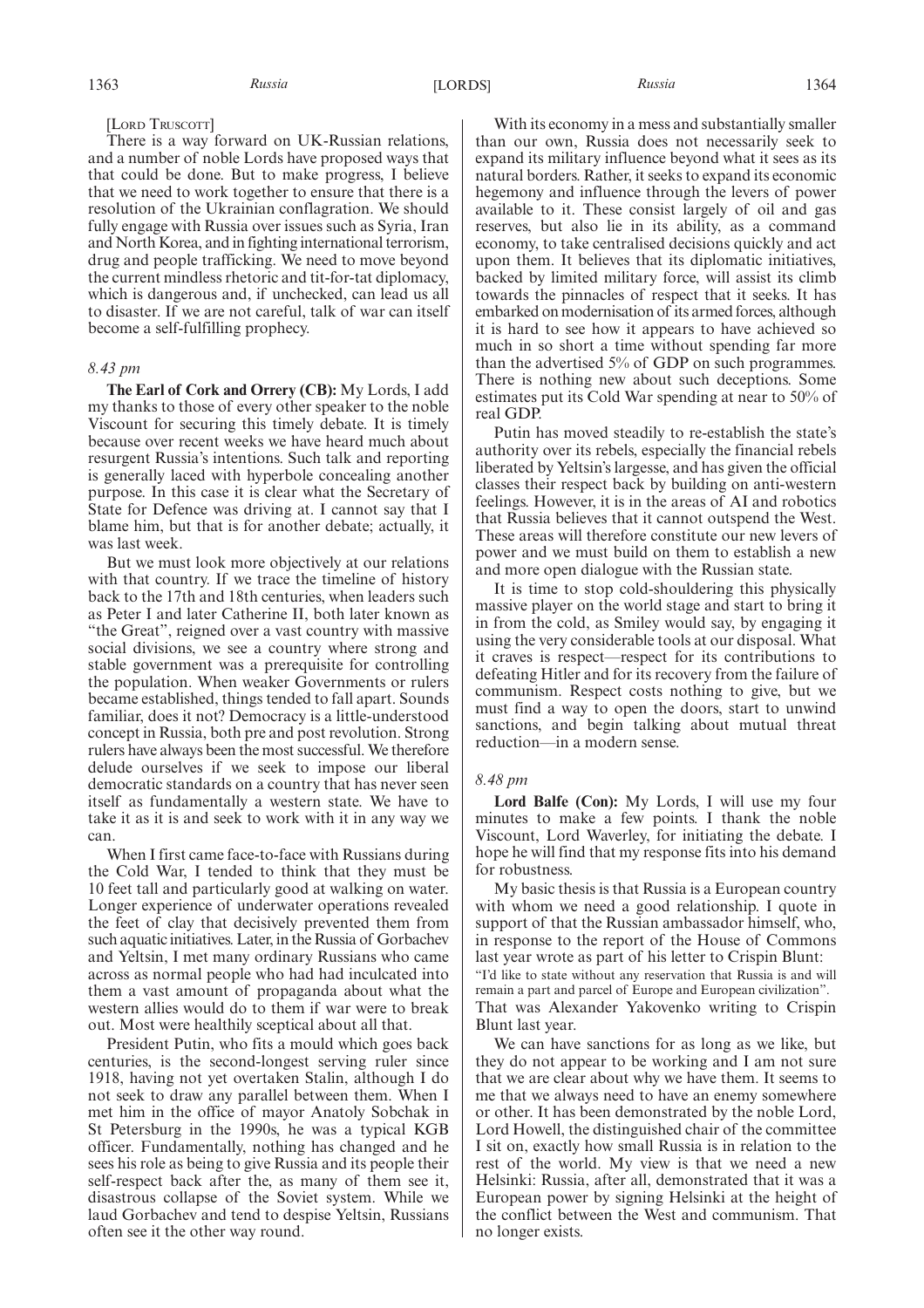Russia, as the former Bishop, the noble and right reverend Lord, Lord Chartres, has said, has built 30,000 churches, I think he said. Patriarch Kirill was in London last year; he went to see the Queen. He is now a respected international traveller and person but someone, I remind noble Lords, who had immense trouble in the Ukraine, with the Ukrainian Government trying to confiscate the property of the Russian Orthodox Church, something we should maybe be concerned about.

The point I want to make is that a lot of the conflicts that exist need talking about, not demonstrating against. The borders of Ukraine have been adjusted five times in the last 100 years. Russia is not going to leave Crimea. It is as simple as that. The Ukrainian Government provoked the Crimeans; they tried to abolish the Russian language at one point; they said they would not renew the base lease at another point; there was a huge amount of provocation. The least we owe the Russians is to sit down and have a conference where we can all talk about the differences that exist.

There are another couple of differences. I am probably a very sad person, but over the Christmas holidays I was reading the account of the Soviet Politburo of the 1930s. That clearly does make me very sad. The republic of Abkhazia was causing problems because it would not unite with Georgia; it said that it was a separate place. This is in 1933. South Ossetia was also causing problems. These are not new problems. Some of these people, whether we like it or not, do not regard themselves as being part of the states to which they were assigned, probably wrongly, during the Soviet era. The point I make is that, if we believe in self-determination for Gibraltar and the Falklands, we need to find some way of having self-determination for some of the other bits and bobs around the world that we seem to get very worked up about.

I finish by just pointing out that I was in the Ukraine; I was in the Ukrainian Parliament. All they would say to me—this is during the time when it was part of the Ukraine—was, "We are in the wrong country; we are Russian". So this is nothing new and my message, all I ask the Minister to do, is to ask her policy people to read what has been said in this debate because what comes through is the need to develop a new policy in our relations between the West and Russia.

#### *8.53 pm*

**Lord Kilclooney (CB):** My Lords, as a member of the All-Party Parliamentary Group on Russia, I congratulate the noble Viscount, Lord Waverley, on initiating this interesting and timely debate on Russia. I have visited Russia privately several times, including driving through it for one month with my wife and five children to many locations, including Moscow and St Petersburg. Russia is a great and large country and one of our partners in the Security Council of the United Nations. In the Parliamentary Assembly of the Council of Europe I worked and co-operated with Russian MPs for several years in Strasbourg. This increased my respect for Russia. It is a proud nation. We differ from Russia over its illegal annexation of Crimea, its involvement in Ukraine, Moldova and Georgia, where it is still increasing its presence, and of course its support for the inhuman regime in Syria, its cyberattacks and, as we saw at the weekend, the imprisonment of opposition leaders. But we also have common challenges, such as radical Islamic terrorism, as the bombs in St Petersburg and Moscow prove, and the terrorism in Chechnya and Dagestan. As a former member of the parliamentary assembly in Strasbourg, I place on record the wonderful work done by the noble and learned Lord, Lord Judge, as rapporteur on Chechnya.

Dialogue is important and we should co-operate more where possible, such as in the exchange of intelligence on Islamic terrorism, the development of tourism and co-operation on energy. There is insufficient contact between parliamentarians in Westminster and Moscow, as the noble Viscount, Lord Waverley, mentioned. There should be more visits by elected Members to each other's countries.

The European Union has been unhelpful by encouraging neighbouring countries of Russia to seek membership of the EU and NATO. Russia has a legitimate interest in events in neighbouring countries and the EU policy is perceived as a provocation and destabilising.

I welcome the recent visit to Russia by our Foreign Secretary, Boris Johnson. While it is clear that we have major differences, it is a shame that this was the first such visit in more than five years. I hope that it will not be long before Sergei Lavrov, the Russian Foreign Minister, has a return visit to the United Kingdom. The more they get to know each other, the better for UK-Russia relations. The personality of our present Foreign Secretary could well be helpful in this respect.

I want to see an improved relationship between the United Kingdom and Russia. Of course we have differences, but it is in the interests of the people of the United Kingdom and of Russia that we work more closely together, as well as in the best interests of a greater and more stable Europe.

#### *8.56 pm*

**Lord Collins of Highbury (Lab):** My Lords, I, too, thank the noble Viscount for introducing this incredibly timely debate. Defence and diplomacy are the key ingredients for developing our relations with Russia. The Defence Secretary's recent statement may have been full of hyperbole but the words of General Sir Nick Carter are of greater concern, when he said that the UK "would struggle to match" the Kremlin's growing and increasingly aggressive expeditionary force.

Since his 2013 state of the nation address, Putin has set out to wreck the Gorbachev vision in which Russia and Europe could work together to create "an all-European home", subject to a common legal space and governed by the European Convention on Human Rights. Despite this, I agree with the Commons Foreign Affairs Committee that some interaction with Russia is preferable to no interaction, if only to maintain the basis for a more positive relationship in future, to clarify areas of disagreement and to de-escalate points of difference. Theresa May, too, made it clear that her policy towards Russia is to "engage but beware". We need to hear from the Minister the impact that that engagement has had on those areas where there appears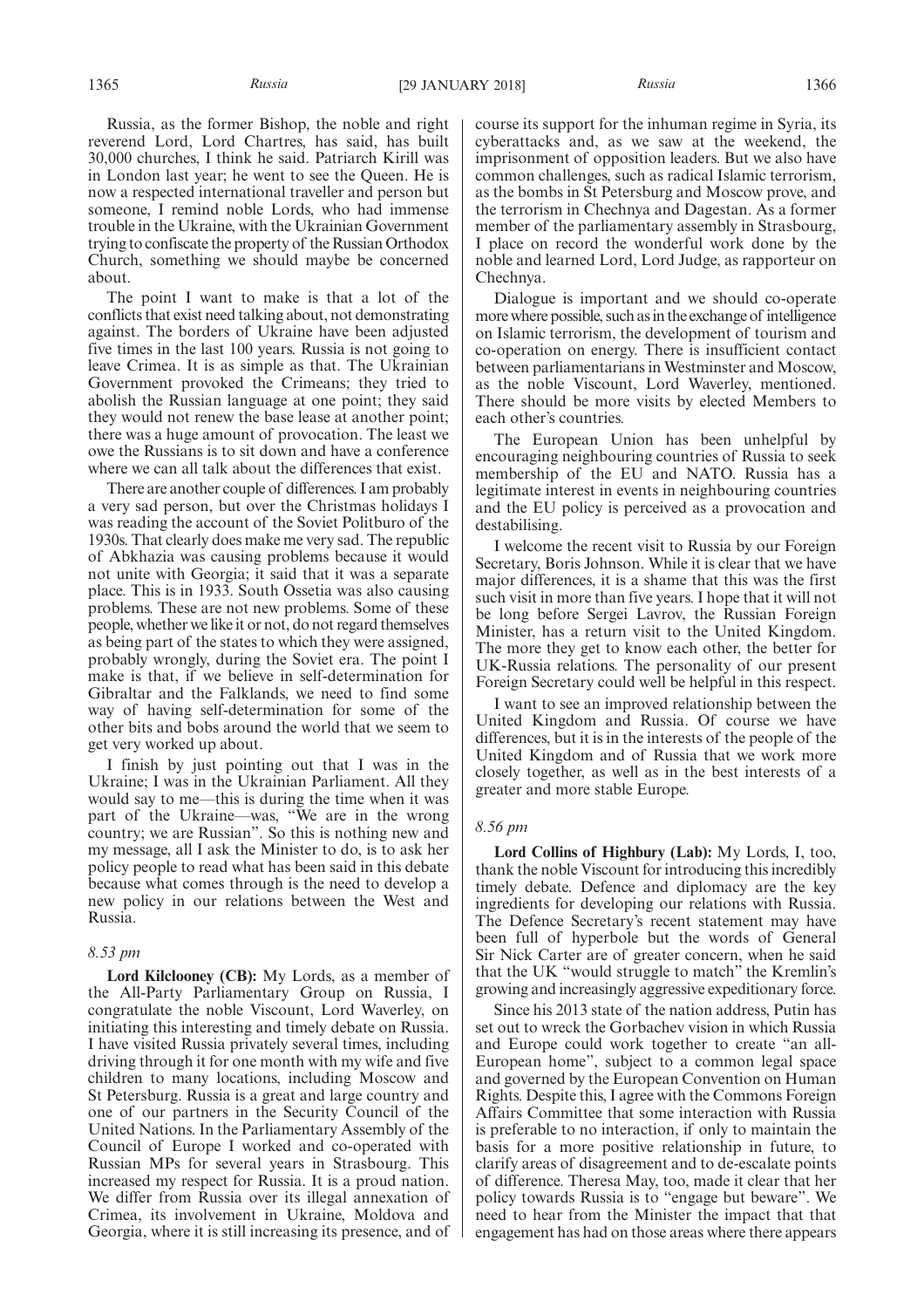[LORD COLLINS OF HIGHBURY]

to be scope for at least a partial alignment of interests, as my noble friend Lord Browne and the noble Lord, Lord Kilclooney, highlighted.

Boris Johnson said after his meeting with the Russian Foreign Minister in Moscow in December that they had identified common ground on issues such as North Korea, Syria and trade, and said that UK and Russian security services should co-ordinate ahead of the World Cup. But what of those other areas of UK interest where the Government say they continue to engage, such as climate change and supporting UK businesses within sanctions parameters?

Last but not least is the important issue of the protection of human rights, as we have heard in this debate. I particularly highlight the persecution of LGBTI citizens, particularly in Chechnya, to which my noble friend also referred. I know the UK has called publicly for it to cease, for thorough investigation and for those responsible to be brought to justice. We have also had the condemnation of the Russian law prohibiting the promotion of non-traditional sexual relations to minors, with its potential to legitimise homophobia and encourage violence. I know the Government have raised these concerns bilaterally at a number of levels since the law was passed in June 2013, but how are the Government supporting businesses? Trade is an important part of leverage and of changing attitudes. Businesses can change attitudes. We know from our experience that diversity in business is good for economic growth, and Russia certainly needs economic growth, as the noble Lord, Lord Howell, said.

Theresa May expressed the hope that one day Russia will choose a different path and become a Russia that will play by the rules. To translate that hope into reality, the Government need to be better prepared and better resourced.

#### *9.01 pm*

**Baroness Goldie (Con):** My Lords, I thank the noble Viscount, Lord Waverley, for tabling this important debate. I am so sorry about his indisposition, and I am heartened that he stuck it out. The quality of the contributions and the interest in the debate have sustained him. I thank all noble Lords for their very perceptive contributions, and I shall try to respond to all the points raised.

On the general issue of the UK/Russia bilateral relationship, our diplomatic relationship with Russia goes back more than 450 years to when Queen Elizabeth I sent an envoy to the court of Ivan the Terrible. In the intervening centuries, we may not always have been allies, but Russia has always been an important power and more often than not one with which it has been in our interests to engage. My noble friend Lord Howell rightly pointed out the warmth between the peoples of Russia and the peoples of the United Kingdom. That is an important relationship and is certainly the case today.

However, we cannot pretend that this is an easy time in the relations between our two countries. There are tensions, and many noble Lords referred to them. My noble friend Lord Robathan chronicled various events which have caused deep concern, as did the noble Lord, Lord Judd. It is necessary for the context of the debate to be mindful of all that. Not surprisingly Ukraine was mentioned by the noble Earl, Lord Oxford and Asquith, and by other contributors. Russia's illegal annexation of Crimea in 2014 and its continued destabilising actions in the Donbass are a blatant violation of international law and the rules-based international order. Its actions disregard the sovereignty and territorial integrity of Ukraine. They violate Russia's international commitments and, frankly, demonstrate callous indifference to human suffering. The United Nations estimates that the conflict in eastern Ukraine has claimed more than 10,300 lives and internally displaced almost 1 million people by the end of 2017. Russia has ignored repeated calls to cease providing financial and military support to the so-called separatists it backs. It has neither complied with its Minsk commitments nor intervened to stop the intimidation and attacks on the OSCE special monitoring mission, which currently includes 66 UK secondees.

There are other threats which various contributors mentioned, such as Russian activities in cyberspace, its threats to western democracies and the incursions by its jets into European countries' airspace. They are further cause and reason for caution in our dealings with Russia. The noble Viscount, Lord Waverley, and the noble Lord, Lord Browne, raised the particular issues of cybercrime and cybersecurity. We remain open to appropriate dialogue with Russia: we want to reduce risk, talk about our differences and co-operate for the security of both nations and of the international community. However, we want to make clear that intimidation and interference with sovereign states is not acceptable.

The noble Lord, Lord Browne, made a number of important points in relation to a possible future strategy, and I shall certainly look with interest at the text of what he said. The noble Earl, Lord Oxford and Asquith, rightly warned of the need, amid all the tumult, to be alert to the realities of the situation. That is a timely reminder.

In relation to the UK's attitude to this and various other issues, as your Lordships will be aware, my right honourable friend the Prime Minister mounted a staunch defence of the rules-based international system in her Mansion House speech last November. She made clear that Russia would not succeed in undermining the free, open and resilient democracies of the West or the alliances between our countries. That message was repeated, and delivered similarly robustly, by my right honourable friend the Foreign Secretary when he visited Moscow in December. On that occasion, he raised concerns about Russia's recent activities in Ukraine and the western Balkans, and its threats to cybersecurity and democracy. He also made clear there could be no "business as usual" with Russia while it continued to support destabilising activities in Europe.

A number of your Lordships brought up human rights in their contributions. The Foreign Secretary also raised serious UK concerns about human rights, in particular: the increasing curbs being placed on civil society organisations and human rights defenders in Russia, due to restrictive legislation; the restrictions on freedom of expression, including freedom of the media; and the appalling harassment and intimidation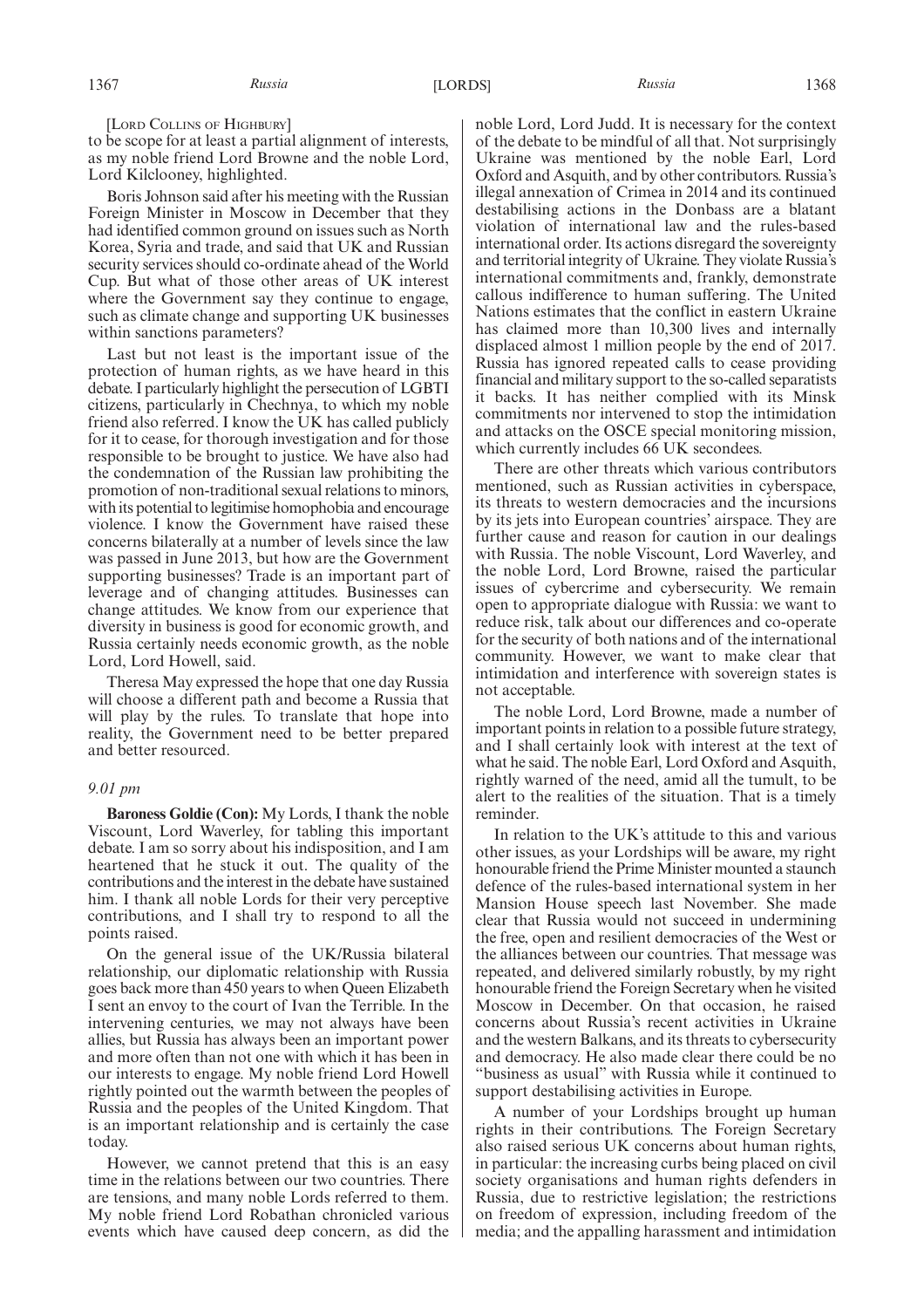of the LGBT community, most notably in Chechnya. The noble Lord, Lord Judd, referred specifically to Chechnya, as did the noble Lord, Lord Collins. These concerns have all been raised by my right honourable friend the Minister for Europe and the Americas.

It is important to say again that we do not want to be in a state of perpetual confrontation, an issue identified by many of your Lordships. As two P5 countries, it is vital for international security that we continue to talk to each other and to work together, where possible, on issues of global concern. Many of your Lordships urged continuing contact and dialogue—the noble Lord, Lord Kilclooney, spoke powerfully about this, as did the noble Lord, Lord Collins.

Our strategy is to engage with Russia, to avoid misunderstandings and manage risks, to push for change where we disagree, and to work together where it is in the UK national interest. Encouragingly, there are a number of issues on which we can and should engage. In foreign affairs, for example, there is North Korea. Yes, we are disappointed at the recent media reports of Russian ports being used as transit hubs for illicit North Korean coal shipments to evade sanctions. We call on Russia, and all nations, to fully implement all sanctions measures agreed by the United Nations Security Council. But both of us want to get North Korea back to the negotiating table and ultimately want a denuclearised Korean peninsula.

Both Russia and the UK have responsibilities to see progress towards peace in Syria, where the noble Baroness, Lady Cox, raised specifically the matter of reconciliation and reconstruction. The UK and EU will provide no support for reconstruction until a comprehensive, genuine and inclusive political transition is firmly under way, because this would disproportionately benefit the regime, which bears overwhelming responsibility for the sufferings of the Syrian people. The UK has committed £2.46 billion since 2012 in response to the Syrian crisis, our largest ever response to a humanitarian crisis.

Ultimately, we hope to see Russia play a more constructive role on the international stage and to see an improvement in the relations between our countries and our people. Aside from the political track, there are two obvious ways to make that happen: one through trade, and one through cultural exchanges.

Clearly, as was acknowledged by the noble Viscount, Lord Waverley, our economic relations with Russia cannot be business as usual. Formal ministerial dialogue on trade was postponed in 2014 following Russia's illegal annexation of Crimea and, given Russia's continued destabilising activities in Ukraine, we have no plans to revive the talks. The UK remains fully committed to sanctions enforcement until Russia meets its commitments under the Minsk agreement.

My noble friend Lord Balfe questioned whether our sanctions were having an impact on Russia. I have to say that, beyond the bravado, the Kremlin is very concerned about the condition of Russia's economy and the impact of sanctions exacerbating negative trends. Of Russia's 3.7% overall GDP decline in 2015, Citibank assesses that sanctions caused nearly 0.4%. Moscow knows what it needs to do to remove the pressure of sanctions: implement the Minsk agreement, withdraw its troops from Ukrainian soil and end its support for the separatists.

I say to both the noble Viscount and the noble Lord, Lord Collins, who raised this issue, that, where sanctions permit, Russia remains an important market for British businesses. The noble Lord, Lord Collins, rightly pointed out the significance of trade, and that is correct. Russia is currently the UK's 24th-largest export market. Bilateral trade in non-sanctioned industries is increasing: Russia was the third-fastest-growing market for UK services between 2010 and 2015. Bilateral trade in goods and services in the 12 months has been growing. UK imports from Russia increased by more than 25% and our exports to Russia increased by over 10% in the same period. The UK supports businesses engaging in sectors of the Russian economy that are not affected by sanctions.

I turn to the important issue of cultural links, about which the noble Lord, Lord Luce, spoke eloquently. The UK and Russia are working hard to strengthen our cultural ties. Last year the British Council and our embassy in Moscow worked with Russia to run a successful Year of Science and Education. Events throughout the year helped to stimulate scientific collaboration between our countries. The British Council is now making plans for the UK-Russia Year of Music in 2019. We are looking forward to working with Russia to make the most of that special cultural collaboration. Indeed, we in Scotland have been celebrating our national bard, Robert Burns, and I was interested to learn at a Burns supper in Glasgow that in November a group of schoolchildren came over to Glasgow from St Petersburg to learn more about him. Robert Burns is important to Russia, both the poet himself and his works, and the Russians take a keen interest in that. I say to the noble Lord, Lord Luce, that that is quite an interesting example of people-to-people engagement, which is encouraging.

Of course, we have a World Cup coming up in Russia, and both the UK and Russia share the common goal of ensuring that it is successful. The British team will be based near St Petersburg in the town of Repino. Many thousands of fans are expected to travel from Britain, and we are working closely with Russia to ensure that the arrangements for that run smoothly and that the World Cup is a great success.

In conclusion, we must recognise that the relationship between the UK and Russia is difficult. Many of its activities, from its aggression against its neighbours to its human rights abuses at home, are unacceptable. We continue to support the international sanctions regime and to express our concerns robustly to the Russian Government. However, as the noble Lord, Lord Truscott, emphasised, it is important that we keep channels of communication open, not only to raise these areas of concern but to discuss important areas where we can work together in our mutual interest. The noble Viscount, Lord Waverley, raised the interesting idea of a four-step process. I was intrigued by that. To some extent we do some of that work already, but I will certainly read *Hansard* with interest to see what the detail of that is.

As the Prime Minister said, in our relationship with Russia we must engage but beware. We will continue to take this approach and maintain the long-term goal of an improvement in the relations between our countries. I thought the noble and right reverend Lord, Lord Chartres, made a very optimistic contribution in pointing